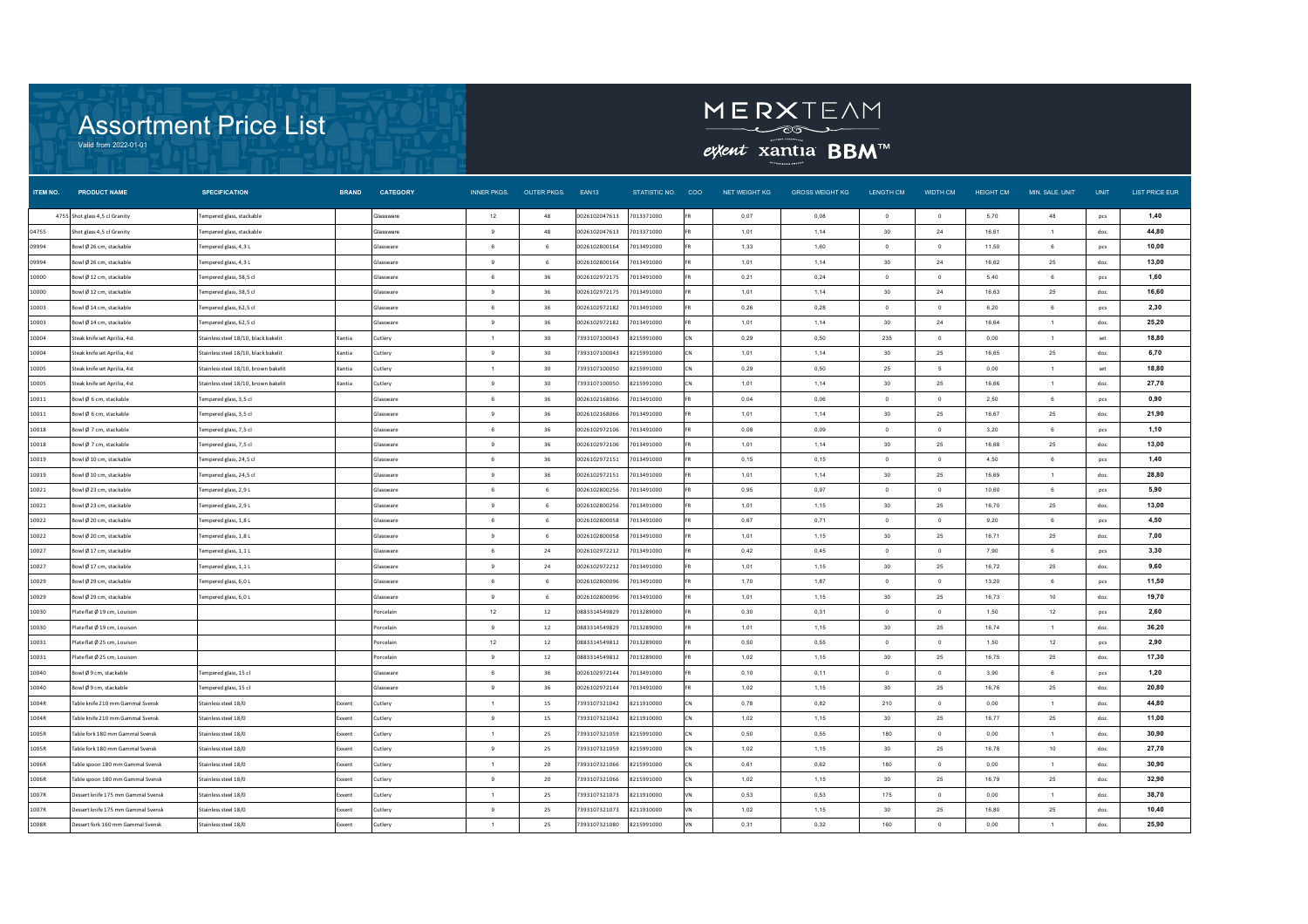| 1008R | essert fork 160 mm Gammal Svensk                          | Stainless steel 18/0      | Exxent     | Cutlery          | 9               | 25     | 7393107321080 | 8215991000 | 1,02 | 1,15  | 30             | 25             | 16,81 | $\mathbf{1}$     | doz.         | 39,80 |
|-------|-----------------------------------------------------------|---------------------------|------------|------------------|-----------------|--------|---------------|------------|------|-------|----------------|----------------|-------|------------------|--------------|-------|
| 1009R | essert spoon 150 mm Gammal Svensk                         | stainless steel 18/0      | Exxent     | Cutlery          | $\mathbf{1}$    | 25     | 7393107321097 | 8215991000 | 0,68 | 0,72  | 150            | $\circ$        | 0,00  | $\mathbf{1}$     | doz.         | 26,40 |
| 1009R | essert spoon 150 mm Gammal Svensk                         | Stainless steel 18/0      | Exxent     | Cutlery          | 9               | 25     | 7393107321097 | 8215991000 | 1,02 | 1,15  | 30             | 25             | 16,82 | 25               | doz          | 10,80 |
| 1010R | Offee spoon 120 mm Gammal Svensk                          | stainless steel 18/0      | :xxen      | Cutlery          | 1               | 25     | 7393107321103 | 8215991000 | 0,21 | 0,25  | 120            | $\,$ 0         | 0,00  | $\overline{1}$   | doz.         | 17,80 |
| 1010R | Offee spoon 120 mm Gammal Svensk                          | Stainless steel 18/0      | Exxent     | Cutlery          | 9               | 25     | 7393107321103 | 8215991000 | 1,02 | 1,15  | 30             | 25             | 16,83 | $\mathbf{1}$     | doz.         | 44,80 |
| 10221 | Slass bowl Ø 9 cm Chef                                    | Fempered glass, 5 cl      |            | Glassware        | 6               | 36     | 8411712019297 | 7013491000 | 0,09 | 0, 10 | $\circ$        | $\overline{0}$ | 3,80  | 6                | pcs          | 1,50  |
| 10221 | Blass bowl Ø 9 cm Chef                                    | fempered glass, 5 cl      |            | Glassware        | 9               | 36     | 8411712019297 | 7013491000 | 1,02 | 1,15  | 30             | 25             | 16,84 | $\mathbf{1}$     | doz.         | 31,20 |
| 10222 | Glass bowl Ø 11 cm Chef                                   | lempered glass, 10 cl     |            | Glassware        | 6               | 24     | 8411712962982 | 7013491000 | 0,17 | 0,17  | $\overline{0}$ | $\circ$        | 4.90  | $6\overline{6}$  | pcs          | 2,20  |
| 10222 | Glass bowl Ø 11 cm Chef                                   | lempered glass, 10 cl     |            | Glassware        | 9               | 24     | 8411712962982 | 7013491000 | 1.02 | 1.15  | 30             | 25             | 16.85 | 50               | doz.         | 26,30 |
| 10223 | Slass bowl Ø 14 cm Chef                                   | lempered glass, 25 cl     |            | Glassware        | 6               | $24\,$ | 8411712962999 | 7013491000 | 0,28 | 0,29  | $\overline{0}$ | $\overline{0}$ | 6,00  | 6                | pcs          | 2,85  |
| 10223 | Glass bowl Ø 14 cm Che                                    | lempered glass, 25 cl     |            | Glassware        | 9               | 24     | 8411712962999 | 7013491000 | 1.02 | 1.15  | 30             | 25             | 16.86 | 25               | doz.         | 26,30 |
| 10224 | Slass bowl Ø 18 cm Che                                    | lempered glass, 50 cl     |            | Glassware        | $6^{\circ}$     | 12     | 8004360040784 | 7013491000 | 0.48 | 0.50  | $\Omega$       | $\overline{0}$ | 7,40  | 6                | pcs          | 5,50  |
| 10224 | Glass bowl Ø 18 cm Che                                    | Fempered glass, 50 cl     |            | Glassware        | $\mathbf{Q}$    | 12     | 8004360040784 | 7013491000 | 1.02 | 1,15  | 30             | 25             | 16,87 | $\mathbf{1}$     | doz.         | 39,70 |
| 10225 | lass bowl Ø 22 cm Che                                     | Fempered glass, 1,0 L     |            | Glassware        | $6\overline{6}$ | 6      | 8004360040791 | 7013491000 | 0,82 | 0,87  | $\overline{0}$ | $\,$ 0         | 9,70  | $\mathbf 6$      | pcs          | 7,40  |
| 10225 | Slass bowl Ø 22 cm Chef                                   | Fempered glass, 1,0 L     |            | <b>Slassware</b> | $\,9$           | 6      | 8004360040791 | 7013491000 | 1,02 | 1,16  | 30             | 25             | 16,88 | $\mathbf{1}$     | doz.         | 19,10 |
| 10226 | lass bowl Ø 26 cm Che                                     | Fempered glass, 2,0 L     |            | <b>Slassware</b> | 6               | 6      | 8004360040807 | 7013491000 | 1,25 | 1,31  | $\mathbf 0$    | $\mathbf 0$    | 11,00 | 6                | pcs          | 10,40 |
| 10226 | Slass bowl Ø 26 cm Chef                                   | Fempered glass, 2,0 L     |            | Glassware        | 9               | 6      | 8004360040807 | 7013491000 | 1,02 | 1,16  | 30             | 25             | 16,89 | $\mathbf{1}$     | doz.         | 23,40 |
| 10227 | lass bowl Ø 30 cm Chef                                    | Fempered glass, 3,0 L     |            | <b>Glassware</b> | 6               | 6      | 8004360040814 | 7013491000 | 1,86 | 1,94  | $\circ$        | $\mathbf{0}$   | 12,50 | 6                | pcs          | 15,20 |
| 10227 | Glass bowl Ø 30 cm Chef                                   | empered glass, 3,0 L      |            | Glassware        | 9               | 6      | 8004360040814 | 7013491000 | 1,02 | 1,16  | 30             | 25             | 16,90 | $\mathbf{1}$     | doz.         | 19.10 |
| 10295 | Vater glass 25 cl Conique                                 | lempered glass, stackable |            | Glassware        | 6               | 72     | 0026102298121 | 7013371000 | 0,13 | 0,16  | $\overline{0}$ | $\circ$        | 10,70 | 72               | pcs          | 1,40  |
| 10295 | Water glass 25 cl Conique                                 | lempered glass, stackable |            | Glassware        | 9               | 72     | 0026102298121 | 7013371000 | 1,02 | 1,16  | 30             | 25             | 16,91 | $\mathbf{1}$     | doz.         | 23,40 |
| 11001 | able fork 186 mm Maior                                    | Stainless steel 18/0      | Exxent     | Cutlerv          | $\overline{1}$  | $10\,$ | 7393107110011 | 8215991000 | 0,52 | 0,57  | 186            | $\overline{0}$ | 0,00  | 10               | doz.         | 24,50 |
| 11001 | Table fork 186 mm Maior                                   | Stainless steel 18/0      | Exxent     | Cutlery          | 9               | 10     | 7393107110011 | 8215991000 | 1.02 | 1,16  | 30             | 25             | 16.92 | $\overline{1}$   | doz.         | 19,90 |
| 11002 | Sandwich fork 150 mm Maior                                | Stainless steel 18/0      | Exxent     | Cutlery          | $\overline{1}$  | 25     | 7393107110028 | 8215991000 | 0.28 | 0.29  | 150            | $\overline{0}$ | 0.00  | 25               | doz.         | 16,70 |
| 11002 | Sandwich fork 150 mm Major                                | Stainless steel 18/0      | Exxent     | Cutlery          | 9               | 25     | 7393107110028 | 8215991000 | 1,02 | 1,16  | 30             | $\bf 25$       | 16,93 | 1                | doz.         | 30,50 |
| 11008 | Butter knife Captain Barcode                              | Stainless steel 18/0      | <b>RRM</b> | Cutlery          | $\overline{1}$  | 25     | 7393107110080 | 8211910000 | 0,39 | 0,40  | 160            | $\circ$        | 0.00  | 25               | doz.         | 11,00 |
| 11009 | Cake fork Captain Barcode                                 | Stainless steel 18/0      | <b>BBM</b> | Cutlery          | $\overline{1}$  | 25     | 7393107110097 | 8215991000 | 0,21 | 0,22  | 150            | $\circ$        | 0,00  | 25               | doz.         | 7,60  |
| 11019 | andwich fork Captain Barcode                              | Stainless steel 18/0      | <b>RRM</b> | Cutlery          | $\overline{1}$  | 25     | 7393107110196 | 8215991000 | 0,21 | 0,22  | 150            | $\,$ 0         | 0.00  | 25               | doz.         | 7,00  |
| 11020 | ecream spoon Captain Barcode                              | Stainless steel 18/0      | <b>BBM</b> | Cutlery          | $\overline{1}$  | 25     | 7393107110202 | 8215991000 | 0,26 | 0,30  | 200            | $\mathbf 0$    | 0,00  | 25               | doz.         | 9,60  |
| 11040 | iandwich knife Captain Barcode                            | Stainless steel 18/0      | BBM        | Cutlery          | $\overline{1}$  | 25     | 7393107110400 | 8211910000 | 0,52 | 0,56  | 167            | $\overline{0}$ | 0,00  | 25               | doz.         | 11,00 |
| 11090 | oup/dressing ladle Captain Piece                          | Stainless steel 18/0      | BBM        | Cutlery          | 12              | 120    | 7393107110905 | 8215991000 | 0,08 | 0,09  | 200            | $\circ$        | 0,00  | 12               | pcs          | 3,40  |
| 11091 | erving fork Captain Barcode                               | Stainless steel 18/0      | <b>BBM</b> | Cutlery          | 12              | 120    | 7393107110912 | 8215991000 | 0,06 | 0,07  | 210            | $\,$ 0         | 0,00  | 12               | pcs          | 2,00  |
| 11092 | ierving spoon Captain Barcode                             | Stainless steel 18/0      | BBM        | Cutlery          | 12              | 120    | 7393107110929 | 8215991000 | 0,06 | 0,07  | 210            | $\circ$        | 0,00  | 12               | pcs          | 2,00  |
| 11093 | iauce ladle Captain Piece                                 | Stainless steel 18/0      | <b>BBM</b> | Cutlerv          | 12              | 120    | 7393107110936 | 8215991000 | 0,06 | 0.06  | 187            | 65             | 0,00  | 12               | pcs          | 1,70  |
| 11096 | Cake slicer Captain Barcode                               | Stainless steel 18/0      | <b>BBM</b> | Cutlerv          | 12              | 120    | 7393107110967 | 8215991000 | 0,05 | 0.06  | 230            | 51             | 0,00  | 12               | pcs          | 2,60  |
| 11097 | Grapefruit spoon                                          | Stainless steel 18/0      | <b>BBM</b> | Cutlery          | $\overline{1}$  | 25     | 7393107110974 | 8215991000 | 0.24 | 0.25  | 152            | $\mathbf{0}$   | 0.00  | 25               | doz.         | 8,00  |
| 12001 | inner fork Captain Barcode                                | Stainless steel 18/0      | <b>RRM</b> | Cutlery          | $\overline{1}$  | 25     | 7393107120010 | 8215991000 | 0,38 | 0,41  | 185            | $\,$ 0         | 0,00  | 25               | doz.         | 7,50  |
| 12003 | <b>Dinner spoon Captain Barcode</b>                       | Stainless steel 18/0      | <b>BBM</b> | <b>Lutlery</b>   | $\overline{1}$  | 25     | 7393107120034 | 8215991000 | 0,45 | 0,50  | 180            | $\overline{0}$ | 0,00  | 25               | doz.         | 7,40  |
| 12005 | Coffee spoon Captain Barcode                              | Stainless steel 18/0      | <b>RRM</b> | Cutlery          | $\overline{1}$  | 25     | 7393107120058 | 8215991000 | 0,15 | 0,20  | 120            | $\overline{0}$ | 0,00  | $25\phantom{.0}$ | doz.         | 5,10  |
| 12015 | Tea spoon Captain Barcode                                 | Stainless steel 18/0      | <b>BBM</b> | <b>Lutlery</b>   | $\overline{1}$  | 25     | 7393107120157 | 8215991000 | 0,24 | 0,26  | 150            | $\overline{0}$ | 0,00  | 25               | doz.         | 6,70  |
| 12017 |                                                           | stainless steel 18/0      | RRM        |                  | $\overline{1}$  | 25     | 7393107120171 | 8215991000 | 0,28 | 0,32  | 155            | $\,$ 0         | 0,00  | 25               |              | 7,10  |
| 12046 | ssert spoon 155 mm Captair<br>erring fork Captian Barcode | stainless steel 18/0      | <b>BBM</b> | <b>Lutlery</b>   | $\overline{1}$  | 25     | 7393107120461 | 8215991000 | 0,24 | 0,26  | 155            | $\,$ 0         | 0,00  | $\mathbf{1}$     | doz.<br>doz. | 10,30 |
| 12050 | nner knife Captain Barcode                                | stainless steel 18/0      | BBM        | utlery           | $\overline{1}$  | 25     | 7393107120508 | 8211910000 | 0,62 | 0,64  | 200            | $\bf{0}$       | 0,00  | 25               |              | 10,40 |
|       |                                                           |                           |            | utlery           |                 |        |               |            |      |       |                |                |       |                  | doz.         |       |
| 12060 | Crayfish knife Captain Barcode                            | Stainless steel 18/0      | <b>BBM</b> | Cutlery          | $\overline{1}$  | $12\,$ | 7393107120607 | 8211910000 | 0,33 | 0,36  | 154            | $\circ$        | 0,00  | 12               | doz.         | 26,30 |
| 12061 | obster fork Captain Barcode                               | Stainless steel 18/0      | BBM        | Cutlerv          | $\overline{1}$  | 25     | 7393107120614 | 8215991000 | 0,42 | 0,47  | 205            | $\overline{0}$ | 0,00  | $\mathbf{1}$     | doz.         | 26,30 |
| 12890 | kewer 23 cm, 6 pieces                                     | Stainless steel 18/0      | Exxent     | Utensils/Tools   | 25              | 100    | 7393107128900 | 7323930090 | 0,12 | 0,13  | 23             | $\circ$        | 0,00  | $\mathbf{1}$     | set          | 11,30 |
| 12891 | kewer 25 cm, 6 pieces                                     | Stainless steel 18/0      | Exxent     | Utensils/Tools   | 25              | 100    | 7393107128917 | 7323930090 | 0,15 | 0.16  | 25             | $\overline{0}$ | 0,00  | $\mathbf{1}$     | set          | 12,50 |
| 12892 | kewer 33 cm, 6 pieces                                     | Stainless steel 18/0      | Exxent     | Utensils/Tools   | 25              | 50     | 7393107128924 | 7323930090 | 0,17 | 0,17  | 33             | $\circ$        | 0,00  | $\mathbf{1}$     | set          | 13,50 |
| 13301 | Dinner fork 200 mm Venezia                                | Stainless steel 18/0      | Exxent     | Cutlery          | $\overline{1}$  | 25     | 7393107133010 | 8215991000 | 0,64 | 0.68  | 200            | $\circ$        | 0.00  | $\mathbf{1}$     | doz.         | 17,20 |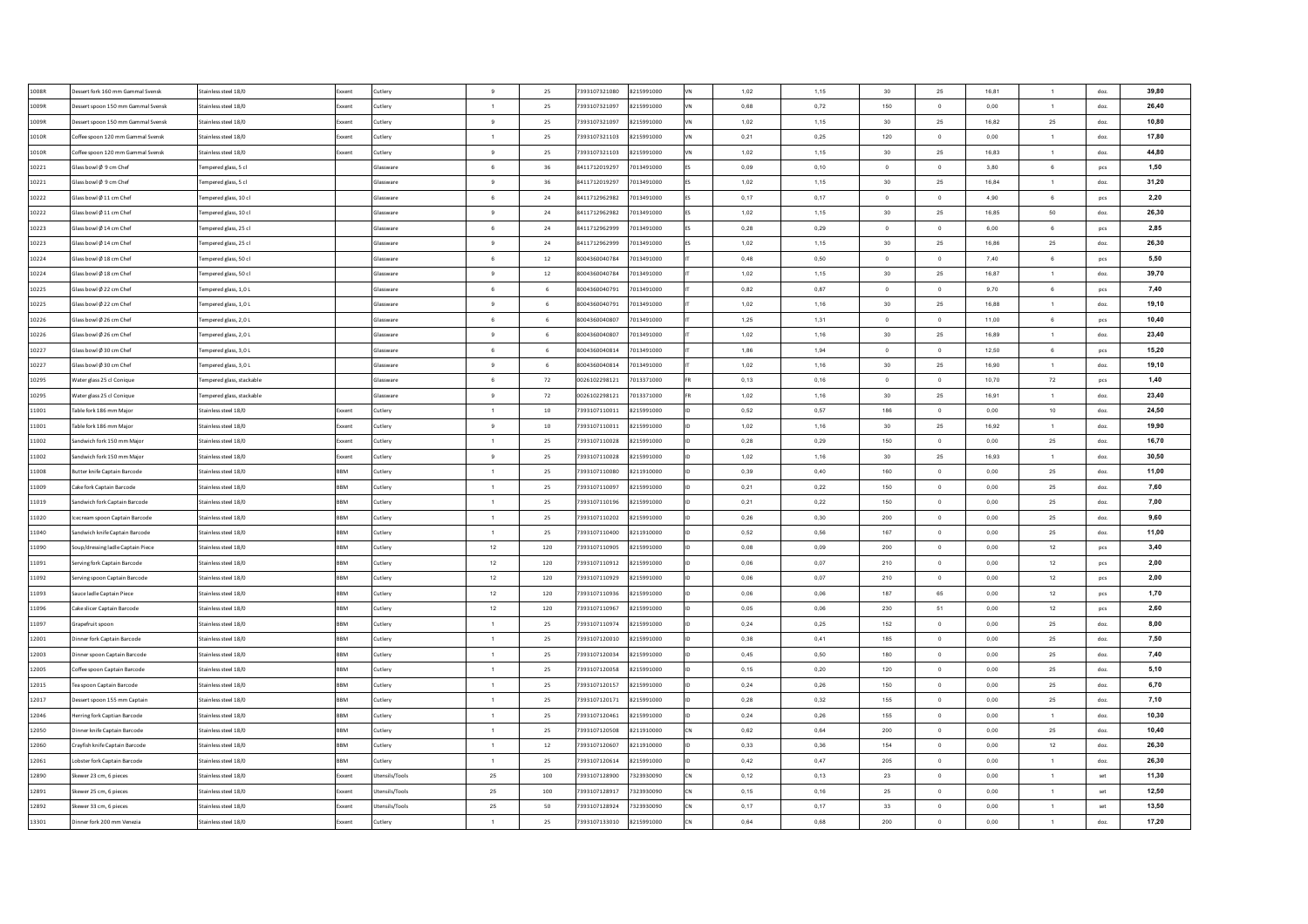| 13303 | inner spoon 200 mm Venezia   | Stainless steel 18/0                 | Exxent       | Cutlery               | $\overline{1}$ | 25     | 7393107133034 | 8215991000 | 0,70 | 0,74 | 200            | $\overline{0}$           | 0,00      | $\mathbf{1}$   | doz. | 17,20 |
|-------|------------------------------|--------------------------------------|--------------|-----------------------|----------------|--------|---------------|------------|------|------|----------------|--------------------------|-----------|----------------|------|-------|
| 13304 | Tea spoon 140 mm Venezia     | Stainless steel 18/0                 | Exxent       | Cutlery               | $\blacksquare$ | 25     | 7393107133041 | 8215991000 | 0,32 | 0,34 | 140            | $\circ$                  | 0,00      | $\mathbf{1}$   | doz  | 10,90 |
| 13305 | offee spoon 120 mm Venezia   | Stainless steel 18/0                 | Exxent       | Cutlery               | $\overline{1}$ | 25     | 7393107133058 | 8215991000 | 0,42 | 0,46 | 120            | $\mathbf 0$              | 0,00      | $\mathbf{1}$   | doz  | 10,40 |
| 13306 | inner fork 205 mm Neapel     | Stainless steel 18/0, vintage finish | Xantia       | Cutlery               | 1              | 25     | 7393107133065 | 8215991000 | 0,82 | 0,85 | 205            | $\,$ 0                   | 0,00      | $\overline{1}$ | doz. | 37,00 |
| 13307 | inner spoon 180 mm Neapel    | Stainless steel 18/0, vintage finish | Xantia       | Cutlery               | $\overline{1}$ | 25     | 7393107133072 | 8215991000 | 0,80 | 0,84 | 180            | $\bf{0}$                 | 0,00      | $\mathbf{1}$   | doz. | 35,60 |
| 13308 | ea spoon 138 mm Neape        | stainless steel 18/0, vintage finish | Xantia       | Cutlery               | $\overline{1}$ | 25     | 7393107133089 | 8215991000 | 0,52 | 0.56 | 138            | $\overline{0}$           | 0,00      | $\mathbf{1}$   | doz  | 28.70 |
| 13309 | inner knife 227 mm Neapel    | Stainless steel 18/0                 | Xantia       | Cutlery               | $\overline{1}$ | 25     | 7393107133096 | 8211910000 | 0,70 | 0,74 | 227            | $\,$ 0                   | 0,00      | $\mathbf{1}$   | doz. | 44,10 |
| 13315 | essert spoon 180 mm Venezia  | Stainless steel 18/0                 | Exxent       | Cutlery               | $\overline{1}$ | 25     | 7393107133157 | 8215991000 | 0.52 | 0.56 | 180            | $\circ$                  | 0.00      | $\mathbf{1}$   | doz. | 14.60 |
| 13317 | Jessert fork 180 mm Venezia  | Stainless steel 18/0                 | Exxent       | Cutlery               | $\overline{1}$ | 25     | 7393107133171 | 8215991000 | 0.44 | 0.48 | 180            | $\overline{0}$           | 0.00      | $\overline{1}$ | doz. | 14.60 |
| 13320 | offee spoon 140 mm Paris     | Stainless steel 18/0                 | Exxent       | Cutlery               | $\overline{1}$ | 25     | 7393107133201 | 8215991000 | 0,46 | 0,50 | 140            | $\circ$                  | 0,00      | $\overline{1}$ | doz. | 10,40 |
| 13321 | Jessert spoon 185 mm Paris   | Stainless steel 18/0                 | Exxent       | Cutlery               | $\overline{1}$ | 25     | 7393107133218 | 8215991000 | 0.52 | 0.56 | 185            | $\Omega$                 | 0.00      | $\overline{1}$ | doz. | 16,10 |
| 13322 | essert knife 190 mm Paris    | Stainless steel 18/0                 | Exxent       | Cutlery               | $\overline{1}$ | 25     | 7393107133225 | 8211910000 | 0,92 | 0.96 | 190            | $\overline{0}$           | 0,00      | $\overline{1}$ | doz  | 26.30 |
| 13323 | essert fork 185 mm Paris     | Stainless steel 18/0                 | Exxent       | Cutlery               | $\overline{1}$ | 25     | 7393107133232 | 8215991000 | 0.48 | 0,52 | 185            | $\overline{0}$           | 0,00      | $\overline{1}$ | doz. | 16.10 |
| 13324 | inner spoon 200 mm Paris     | Stainless steel 18/0                 | Exxent       | Cutlery               | $\overline{1}$ | 25     | 7393107133249 | 8215991000 | 0,70 | 0,74 | 200            | $\,$ 0                   | 0,00      | $\mathbf{1}$   | doz. | 17,50 |
| 13325 | inner knife 223 mm Paris     | Stainless steel 18/0                 | Exxent       | Cutlery               | $\overline{1}$ | $10$   | 7393107133256 | 8211910000 | 1,00 | 1,04 | 223            | $\mathbf 0$              | 0,00      | $\mathbf{1}$   | doz. | 28,30 |
| 13326 | nner fork 200 mm Paris       | Stainless steel 18/0                 | xxent        | Cutlery               | $\overline{1}$ | 25     | 7393107133263 | 8215991000 | 0,64 | 0,68 | 200            | $\,$ 0                   | $_{0,00}$ | $\mathbf{1}$   | doz. | 17,50 |
| 13330 | essert knife 190 mm Venezia  | Stainless steel 18/0                 | Exxent       | Cutlery               | $\overline{1}$ | 25     | 7393107133300 | 8211910000 | 0,92 | 0,96 | 190            | $\circ$                  | $_{0,00}$ | $\mathbf{1}$   | doz. | 21,90 |
| 13333 | inner knife 220 mm Galant    | Stainless steel 18/0                 | <b>xxent</b> | Cutlery               | $\overline{1}$ | $10$   | 393107133331  | 8211910000 | 1,04 | 1,08 | 220            | $\overline{0}$           | 0,00      | $\mathbf{1}$   | doz. | 36,20 |
| 13334 | inner fork 200 mm Galant     | Stainless steel 18/0                 | Exxent       | Cutlery               | $\overline{1}$ | $10\,$ | 7393107133348 | 8215991000 | 0,68 | 0,72 | 200            | $\,$ 0                   | 0,00      | $\mathbf{1}$   | doz. | 29,70 |
| 13335 | inner spoon 203 mm Galant    | Stainless steel 18/0                 | ixxent       | Cutlery               | $\overline{1}$ | 10     | 7393107133355 | 8215991000 | 0,89 | 0,93 | 203            | $\circ$                  | 0,00      | $\mathbf{1}$   | doz. | 29,70 |
| 13336 | essert spoon 158 mm Galant   | Stainless steel 18/0                 | Exxent       | Cutlery               | $\blacksquare$ | 25     | 7393107133362 | 8215991000 | 0,48 | 0,52 | 158            | $\overline{0}$           | 0,00      | 1              | doz. | 18,20 |
| 13337 | Coffee spoon 124 mm Galant   | Stainless steel 18/0                 | Exxent       | Cutlerv               | $\overline{1}$ | 25     | 7393107133379 | 8215991000 | 0,19 | 0,22 | 124            | $\circ$                  | 0,00      | $\mathbf{1}$   | doz. | 11,70 |
| 13338 | Table knife 193 mm Galant    | Stainless steel 18/0                 | Exxent       | Cutlery               | $\overline{1}$ | 10     | 7393107133386 | 8211910000 | 1.04 | 1,08 | 193            | $\overline{0}$           | 0.00      | $\overline{1}$ | doz. | 30.10 |
| 13339 | Table fork 176 mm Galant     | Stainless steel 18/0                 | Exxent       | Cutlery               | $\overline{1}$ | 10     | 7393107133393 | 8215991000 | 1.04 | 1.08 | 176            | $\overline{0}$           | 0.00      | $\overline{1}$ | doz. | 24,30 |
| 13341 | able spoon 176 mm Galant     | Stainless steel 18/0                 | Exxent       | Cutlery               | $\overline{1}$ | 10     | 7393107133416 | 8215991000 | 1,04 | 1,08 | 176            | $\overline{0}$           | 0,00      | 1              | doz. | 24.30 |
| 13342 | essert knife 170 mm Galant   | Stainless steel 18/0                 | Exxent       | Cutlery               | $\overline{1}$ | 10     | 7393107133423 | 8211910000 | 1,04 | 1,08 | 170            | $\circ$                  | 0.00      | $\mathbf{1}$   | doz. | 28.90 |
| 13343 | essert fork 155 mm Galant    | Stainless steel 18/0                 | Exxent       | Cutlery               | $\overline{1}$ | $10\,$ | 7393107133430 | 8215991000 | 1,04 | 1,08 | 155            | $\overline{0}$           | 0,00      | 1              | doz. | 17,20 |
| 13344 | erving fork 220 mm Galant    | Stainless steel 18/0                 | Exxent       | Cutlery               | $\overline{1}$ | $12\,$ | 7393107133447 | 8215991000 | 0,08 | 0,11 | 220            | 31                       | 0.00      | $\mathbf{1}$   | pcs  | 4,90  |
| 13345 | erving spoon 224 mm Galant   | Stainless steel 18/0                 | Exxent       | Cutlery               | 1              | 12     | 7393107133454 | 8215991000 | 0,09 | 0,12 | 224            | $5\phantom{.0}$          | 0,00      | $\mathbf{1}$   | pcs  | 4,90  |
| 13346 | ake knife 297 mm Galant      | Stainless steel 18/0                 | Exxent       | Cutlery               | $\overline{1}$ | 12     | 7393107133461 | 8211910000 | 0,16 | 0,17 | 297            | 37                       | 0,00      | $\mathbf{1}$   | pcs  | 7,10  |
| 13347 | Cake slicer 261 mm Galant    | Stainless steel 18/0                 | Exxent       | Cutlery               | 12             | 120    | 7393107133478 | 8215991000 | 0,13 | 0,15 | 261            | 67                       | 0,00      | $\mathbf{1}$   | pcs  | 6,30  |
| 13350 | inner knife 225 mm Venezia   | Stainless steel 18/0                 | Exxent       | Cutlery               | $\overline{1}$ | 10     | 7393107133508 | 8211910000 | 0,98 | 1,02 | 225            | $\,$ 0                   | 0,00      | $\mathbf{1}$   | doz. | 26,10 |
| 13351 | iteak knife 215 mm Genua     | Stainless steel 18/0, bakelit        | Xantia       | Cutlery               | $\overline{1}$ | 25     | 7393107133515 | 8211910000 | 0,70 | 0,74 | 215            | $\circ$                  | 0,00      | $\mathbf{1}$   | doz. | 31,20 |
| 13352 | Dinner fork 205 mm Genua     | Stainless steel 18/0, bakelit        | Xantia       | Cutlerv               | $\overline{1}$ | 25     | 7393107133522 | 8215991000 | 0,72 | 0,76 | 205            | $\overline{\phantom{a}}$ | 0,00      | $\overline{1}$ | doz. | 31,20 |
| 13353 | inner spoon 195 mm Genua     | Stainless steel 18/0, bakelit        | Xantia       | Cutlerv               | $\overline{1}$ | 25     | 7393107133539 | 8215991000 | 0.80 | 0.84 | 195            | $\circ$                  | 0,00      | $\overline{1}$ | doz. | 31,20 |
| 13354 | Tea spoon 150 mm Genua       | Stainless steel 18/0, bakelit        | Xantia       | Cutlery               | $\overline{1}$ | 25     | 7393107133546 | 8215991000 | 0.52 | 0.56 | 150            | $\mathbf{0}$             | 0.00      | $\overline{1}$ | doz. | 25,20 |
| 13355 | Iteak knife Curve Aprilia    | Stainless steel 18/10, black bakelit | Xantia       |                       | $\overline{1}$ | 25     | 7393107133553 | 8215991000 | 0,86 | 0,87 | 235            | $\circ$                  | 0,00      | $\overline{1}$ | doz. | 48.60 |
|       | Steak knife Curve Aprilia    |                                      | Xantia       | Cutlery               | $\overline{1}$ | 25     | 7393107133560 | 8215991000 | 0,86 | 0,87 | 235            | $\overline{0}$           |           | $\overline{1}$ |      | 48,60 |
| 13356 |                              | Stainless steel 18/10, brown bakelit |              | utlery<br>ilassware   | $\overline{a}$ |        | 8004360051360 | 7013491000 |      |      | $\Omega$       | $\overline{0}$           | 0,00      |                | doz. | 3,40  |
| 14730 | Dil/Vineager bottle 25 cl    | With cork                            |              |                       |                | 28     |               |            | 0,27 | 0,35 | $\overline{0}$ |                          | 19,20     | 28             | pcs  |       |
| 18104 | Slasslid Ø 16 cm             | <b>Tempered glass</b>                | ixxent       | asseroles/Frying pans | $\overline{1}$ | 6      | 7393107181042 | 7013491000 | 0,32 | 0,44 |                | $\overline{0}$           | 5,00      | $\mathbf{1}$   | pcs  | 12,10 |
| 18105 | lasslid Ø 18 cm              | empered glass                        | xxent        | asseroles/Frying pans | $\overline{1}$ | 6      | 7393107181059 | 7013491000 | 0,46 | 0,52 | $\circ$        | $\,$ 0                   | 5,00      | $\mathbf{1}$   | pcs  | 13,80 |
| 18106 | Slasslid Ø 20 cm             | empered glass                        | ixxent       | asseroles/Frying pans | $\overline{1}$ | 6      | 7393107181066 | 7013491000 | 0,48 | 0,55 | $\,$ 0 $\,$    | $\,$ 0                   | 5,00      | $\mathbf{1}$   | pcs  | 15,60 |
| 18107 | lasslid Ø 28 cm              | empered glass                        | ixxent       | asseroles/Frying pans | $\overline{1}$ | 6      | 7393107181073 | 7013491000 | 0,85 | 0,98 | $\mathbf 0$    | $\mathbf 0$              | 8,00      | $\mathbf{1}$   | pcs  | 17,20 |
| 20002 | late flat Ø 26,5 cm Herkules | Feldspar porcelair                   | BBM          | orcelain              | $\overline{4}$ | $24\,$ | 7393107200026 | 6911100090 | 0,71 | 0,79 | $\circ$        | $\circ$                  | 2,20      | $\sqrt{4}$     | pcs  | 7,30  |
| 20003 | late flat Ø 24.5 cm Herkules | Feldspar porcelain                   | <b>BBM</b>   | orcelain              | 6              | 24     | 7393107200033 | 6911100090 | 0,58 | 0,63 | $\overline{0}$ | $\circ$                  | 2,60      | 6              | pcs  | 7,30  |
| 20004 | late flat Ø 28 cm Herkules   | Feldspar porcelair                   | BBM          | orcelain              | 6              | 24     | 7393107200040 | 6911100090 | 0,82 | 0,95 | $\circ$        | $\overline{0}$           | 2,30      | 6              | pcs  | 8,50  |
| 20005 | late flat Ø 23 cm Herkules   | Feldspar porcelain                   | BBM          | orcelain              | 6              | 24     | 7393107200057 | 6911100090 | 0.56 | 0.58 | $\overline{0}$ | $\circ$                  | 2,50      | 6              | pcs  | 6,05  |
| 20006 | late flat Ø 31 cm Ares       | Feldspar porcelain                   | <b>BBM</b>   | orcelain              | $\overline{4}$ | 24     | 7393107200064 | 6911100090 | 0,90 | 0.95 | $\overline{0}$ | $\circ$                  | 2,50      | $\overline{4}$ | pcs  | 9,90  |
| 20007 | late flat Ø 20 cm Herkules   | Feldspar porcelain                   | <b>BBM</b>   | orcelain              | 6              | 24     | 7393107200071 | 6911100090 | 0,38 | 0.42 | $\circ$        | $\circ$                  | 2,00      | 6              | pcs  | 5,85  |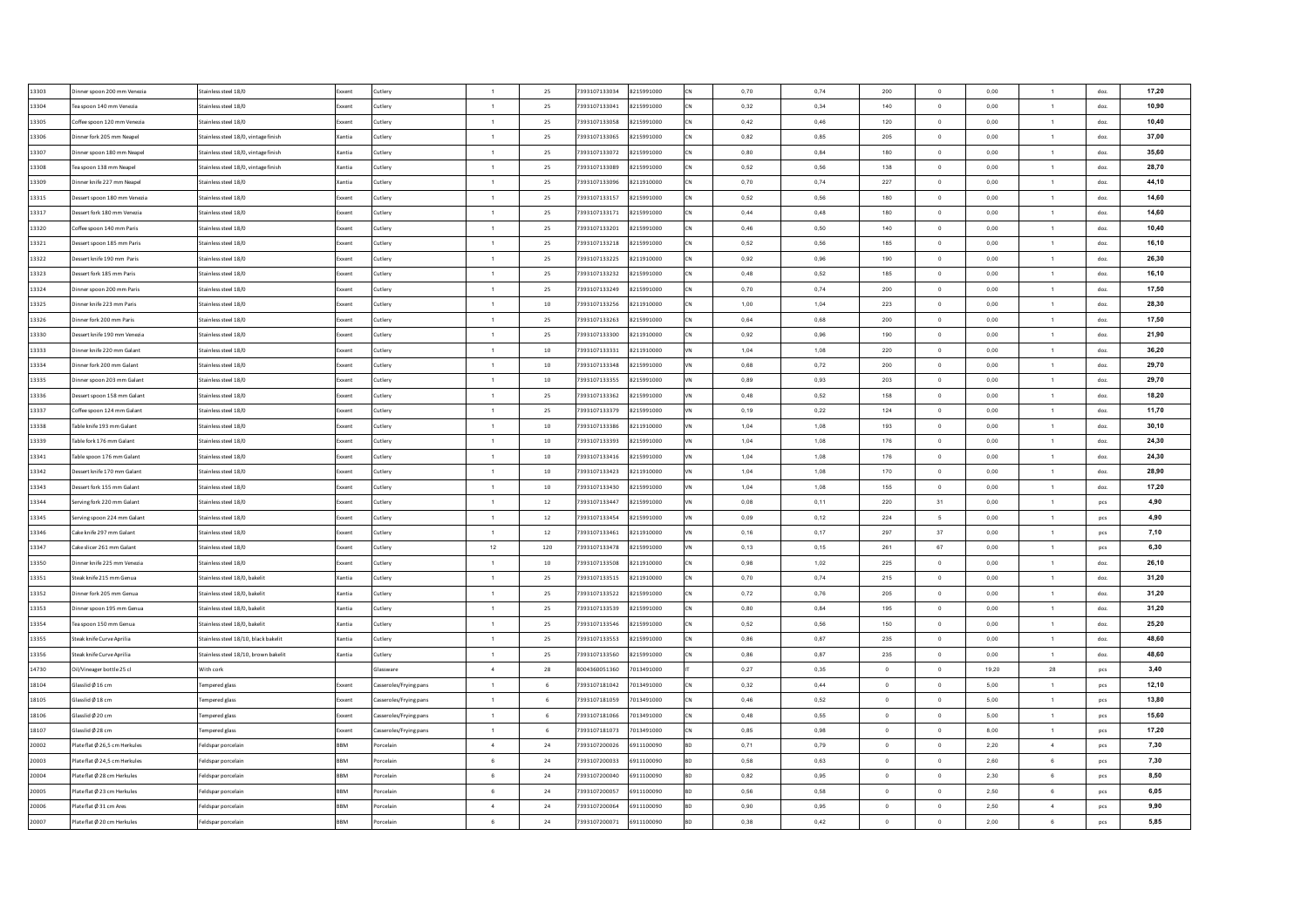| 20008 | Plate flat 29x20 cm Pegasus        | Feldspar porcelair              | Exxent     | orcelain                    | 6                       | 24     | 7393107200088 | 6911100090 | 0.67 | 0.74      | 29             | 20                       | 3,20      | 6                       | pcs  | 11.70 |
|-------|------------------------------------|---------------------------------|------------|-----------------------------|-------------------------|--------|---------------|------------|------|-----------|----------------|--------------------------|-----------|-------------------------|------|-------|
| 20009 | late flat 32x23 cm Pegasus         | eldspar porcelain               | Exxent     | orcelain                    | $6\overline{6}$         | 18     | 7393107200095 | 6911100090 | 1,00 | 1,10      | 32             | 23                       | 3,20      | 6                       | pcs  | 13.30 |
| 20010 | Plate flat Ø 17 cm Herkules        | Feldspar porcelair              | BBM        | orcelain                    | $6\overline{6}$         | 24     | 7393107200101 | 6911100090 | 0,23 | 0,28      | $\circ$        | $\overline{0}$           | 2,20      | 6                       | pcs  | 3,83  |
| 20011 | late flat Ø 27 cm Ares             | Feldspar porcelair              | BBM        | orcelain                    | 6                       | 24     | 7393107200118 | 6911100090 | 0,71 | 0,82      | $\overline{0}$ | $\circ$                  | 2,00      | 6                       | pcs  | 4,50  |
| 20013 | Plate flat Ø 24 cm Ares            | Feldspar porcelair              | <b>BBM</b> | orcelain                    | $6\overline{6}$         | 24     | 7393107200132 | 6911100090 | 0,53 | 0,64      | $\circ$        | $\,$ 0                   | 1,90      | 6                       | pcs  | 4,20  |
| 20014 | late flat Ø 21 cm Ares             | Feldspar porcelair              | <b>BBM</b> | orcelain                    | 6                       | 24     | 7393107200149 | 6911100090 | 0,41 | 0,46      | $\overline{0}$ | $\circ$                  | 1,70      | 6                       | pcs  | 3,40  |
| 20015 | Plate flat Ø 17 cm Ares            | Feldspar porcelain              | <b>BBM</b> | orcelain                    | 6                       | 24     | 7393107200156 | 6911100090 | 0,25 | 0,31      | $\overline{0}$ | $\circ$                  | 1,50      | 6                       | pcs  | 2,20  |
| 20016 | Plate deep Ø 23 cm Ares            | Feldspar porcelair              | <b>RRM</b> | orcelain                    | $6^{\circ}$             | 24     | 7393107200163 | 6911100090 | 0.57 | 0.66      | $\Omega$       | $\overline{0}$           | 4.50      | 6                       | pcs  | 4,30  |
| 20017 | Plate deep Ø 26 cm Ares            | Feldspar porcelair              | <b>RRM</b> | orcelain                    | $6^{\circ}$             | 24     | 7393107200170 | 6911100090 | 0.69 | 0.74      | $\Omega$       | $\circ$                  | 5,00      | 6                       | pcs  | 6.40  |
| 20019 | late deep Ø 29 cm Ares             | Feldspar porcelain              | <b>RRM</b> | orcelain                    | 6                       | 24     | 7393107200194 | 6911100090 | 0,88 | 1,13      | $\Omega$       | $\circ$                  | 4,50      | 6                       | pcs  | 10,30 |
| 2001R | Dinner knife 225 mm Barock         | Stainless steel 18/0            | Exxent     | Cutlery                     | $\overline{1}$          | 10     | 7393107322018 | 8211910000 | 1,10 | 1,14      | 225            | $\mathbf 0$              | 0,00      | 10                      | doz. | 48,80 |
| 20020 | Dish Ø 20 cm, triangle             | Feldspar porcelain              | Exxent     | orcelair                    | 6                       | 12     | 7393107200200 | 6911100090 | 0,32 | 0,40      | $\overline{0}$ | $\overline{\phantom{0}}$ | 1,70      | 6                       | pcs  | 10,30 |
| 20024 | lateflat 31,5x20 cm Eros           | Feldspar porcelain              | Exxent     | orcelain                    | 6                       | $12\,$ | 7393107200248 | 6911100090 | 0,76 | 0,83      | 32             | $20\,$                   | 1,80      | $\,6\,$                 | pcs  | 19,50 |
| 20027 | late flat 27,5x18 cm Eros          | eldspar porcelain               | xxent      | orcelain                    | 6                       | $12\,$ | 7393107200279 | 6911100090 | 0,57 | 0,60      | 28             | 18                       | 1,70      | $\,6\,$                 | pcs  | 16,90 |
| 2002R | inner fork 205 mm Barock           | Stainless steel 18/0            | Exxent     | Cutlery                     | $\overline{1}$          | 10     | 7393107322025 | 8215991000 | 0,70 | 0,74      | 205            | $\mathbf{0}$             | $_{0,00}$ | $10$                    | doz. | 36,60 |
| 20031 | late flat Ø 28 cm Rhea             | eldspar porcelain, brown/black  | Xantia     | orcelain                    | $\overline{4}$          | 24     | 7393107200316 | 6911100090 | 0,75 | 0,86      | $\circ$        | $\circ$                  | 2,50      | $\overline{4}$          | pcs  | 10.50 |
| 20032 | late flat Ø 22 cm Rhea             | Feldspar porcelain, brown/black | Xantia     | orcelain                    | $\overline{4}$          | $24\,$ | 7393107200323 | 6911100090 | 0,42 | 0,52      | $\circ$        | $\,$ 0                   | 2,00      | $\overline{4}$          | pcs  | 8,00  |
| 20033 | late deep Ø 28 cm Rhea             | Feldspar porcelain, brown/black | Xantia     | orcelain                    | $\overline{4}$          | $24\,$ | 7393107200330 | 6911100090 | 1,14 | 1,24      | $\circ$        | $\mathbf{0}$             | 5,70      | $\overline{4}$          | pcs  | 14,80 |
| 20034 | late deep Ø 25 cm Rhea             | Feldspar porcelain, brown/black | Xantia     | orcelain                    | $\sim$                  | $24\,$ | 7393107200347 | 6911100090 | 0,66 | 0,76      | $^{\circ}$     | $\circ$                  | 5,00      | $\overline{4}$          | pcs  | 9,90  |
| 20035 | late flat 36x23 cm Eros            | Feldspar porcelain              | ixxent     | orcelain                    | 6                       | $12\,$ | 7393107200354 | 6911100090 | 0,99 | 1,20      | $36\,$         | 23                       | 2,00      | 6                       | pcs  | 20,80 |
| 2003R | Jinner spoon 200 mm Barock         | Stainless steel 18/0            | Exxent     | Cutlery                     | $\overline{1}$          | $10\,$ | 7393107322032 | 8215991000 | 0,82 | 0,86      | 200            | $\overline{0}$           | 0,00      | 10                      | doz. | 36,60 |
| 20041 | Oish 29x12 cm. 2 compartments      | Feldspar porcelain              | Exxent     | orcelain                    | $6\overline{6}$         | 12     | 7393107200415 | 6911100090 | 0,66 | 0,70      | 29             | 12                       | 3,00      | 6                       | pcs  | 11,20 |
| 20042 | Dish 30x7 cm. 6 compartments       | Feldspar porcelair              | Exxent     | Porcelain                   | 6                       | 24     | 7393107200422 | 6911100090 | 0.50 | 0.64      | 30             | 7                        | 2.50      | 6                       | pcs  | 8,40  |
| 20045 | Dish 33x21 cm, rectangular         | Feldspar porcelair              | Exxent     | Porcelain                   | 6                       | 12     | 7393107200453 | 6911100090 | 1,10 | 1,27      | 33             | 21                       | 2.00      | 6                       | pcs  | 15,50 |
| 20047 | Dish 20,5x15 cm, rectangular       | Feldspar porcelair              | Exxent     | Porcelain                   | 6                       | 24     | 7393107200477 | 6911100090 | 0,42 | 0,50      | 21             | 15                       | 1,90      | 6                       | pcs  | 6.30  |
| 20048 | owl Ø 16 cm Rhea                   | Feldspar porcelain, brown/black | Xantia     | orcelain                    | 4                       | $12\,$ | 7393107200484 | 6911100090 | 0,29 | 0,69      | $^{\circ}$     | $\mathbf 0$              | 5,50      | 4                       | pcs  | 8,60  |
| 20049 | Bowl Ø13 cm Rhea                   | Feldspar porcelain, brown/black | Xantia     | Porcelain                   | 4                       | $12\,$ | 7393107200491 | 6911100090 | 0,25 | 0,34      | $^{\circ}$     | $\circ$                  | 4,50      | $\overline{4}$          | pcs  | 7,40  |
| 2004R | Table knife 205 mm Barock          | Stainless steel 18/0            | Exxent     | Cutlery                     | $\overline{1}$          | 25     | 7393107322049 | 8211910000 | 0,09 | 0,09      | 205            | $\circ$                  | 0,00      | 25                      | doz. | 47,30 |
| 20053 | Mug 35 cl Rhea                     | eldspar porcelain, brown/black  | Xantia     | orcelain                    | $\sim$                  | 24     | 7393107200538 | 6911100090 | 0,34 | 0,36      | 9              | 13                       | 10,70     | 4                       | pcs  | 6,05  |
| 20054 | spresso cup 9 cl Rhea              | eldspar porcelain, brown/black  | Xantia     | orcelain                    | $\overline{4}$          | 24     | 7393107200545 | 6911100090 | 0,11 | 0,12      | 6              | 9                        | 5,00      | $\overline{4}$          | pcs  | 3,30  |
| 20055 | Espresso saucer Ø 13 cm Rhea       | Feldspar porcelain, black/brown | Xantia     | orcelain                    | $\sim$                  | 24     | 7393107200552 | 6911100090 | 0,17 | 0,18      | $\overline{0}$ | $\circ$                  | 2,00      | $\overline{4}$          | pcs  | 2,48  |
| 20056 | Coffee cup 20 cl Rhea              | Feldspar porcelair              | Xantia     | orcelain                    | $\overline{4}$          | 24     | 7393107200569 | 6911100090 | 0,22 | 0,34      | 9              | 12                       | 7,00      | $\overline{4}$          | pcs  | 4,50  |
| 20057 | Coffee saucer Ø 16 cm Rhea         | Feldspar porcelain, brown/black | Xantia     | orcelain                    | $\sim$                  | 24     | 7393107200576 | 6911100090 | 0,23 | 0,32      | $\overline{0}$ | $\circ$                  | 2,50      | $\sim$                  | pcs  | 3,30  |
| 20058 | Pasta plate Ø 25 cm Rhea           | Feldspar porcelain, brown/black | Xantia     | orcelain                    | $\overline{4}$          | 24     | 7393107200583 | 6911100090 | 0,89 | 0,90      | $\circ$        | $\,$ 0                   | 6,50      | $\overline{4}$          | pcs  | 13,50 |
| 20059 | Plate flat Ø 27 cm Rhea, with edge | Feldspar porcelain, brown/black | Xantia     | orcelain                    | $\sim$                  | 24     | 7393107200590 | 6911100090 | 0,85 | 0,86      | $\overline{0}$ | $\circ$                  | 2,20      | $\sim$                  | pcs  | 11,70 |
| 2005R | Table fork 185 mm Barock           | Stainless steel 18/0            | Exxent     | Cutlerv                     | $\overline{1}$          | 25     | 7393107322056 | 8215991000 | 0,53 | 0.60      | 185            | $\mathbf{0}$             | 0,00      | 25                      | doz. | 28,80 |
|       |                                    | Melamine                        | Exxent     |                             | $6^{\circ}$             |        | 7393107200620 | 3924100019 | 0.39 |           | $\Omega$       | $\overline{0}$           | 9.70      | $\overline{1}$          |      | 7,60  |
| 20062 | owl Ø15 cm                         |                                 |            | Melamin/Polykarbonat/Tritan | $\overline{\mathbf{3}}$ | 24     |               |            |      | 0.45      |                | $\overline{0}$           |           |                         | pcs  | 17,20 |
| 20063 | Bowl Ø 20.5 cm                     | Melamine                        | Exxent     | Melamin/Polykarbonat/Tritan | $\overline{1}$          | 12     | 7393107200637 | 3924100019 | 0.67 | 0.80      | $\Omega$       |                          | 11.70     | $\overline{1}$          | pcs  | 26,40 |
| 2006R | able spoon 185 mm Barock           | Stainless steel 18/0            | Exxent     | Cutlery                     |                         | 25     | 7393107322063 | 8215991000 | 0,64 | 0,68      | 185            | $\,$ 0                   | 0,00      | $25\,$                  | doz. |       |
| 20079 | Plate flat Ø 21 cm Rhea, with edge | Feldspar porcelain, brown/black | Xantia     | orcelair                    | $\overline{4}$          | 24     | 7393107200798 | 6911100090 | 0,47 | 0,48      | $\overline{0}$ | $\,$ 0                   | 2,00      | $\overline{4}$          | pcs  | 9,25  |
| 2007R | essert knife 178 mm Barock         | Stainless steel 18/0            | ixxent     | <b>Lutlery</b>              | $\overline{1}$          | 25     | 7393107322070 | 8211910000 | 0,65 | 0,70      | 178            | $\overline{0}$           | 0,00      | 25                      | doz. | 33,00 |
| 20080 | GN pan 1/1 -20, white              | Melamine                        | Exxent     | Melamin/Polykarbonat/Tritan | 6                       | $12\,$ | 7393107200804 | 3924100019 | 1,12 | 1,22      | 53             | 33                       | 2,00      | $\mathbf{1}$            | pcs  | 32,10 |
| 20081 | GN pan 1/1-65, white               | Melamine                        | xxent      | Melamin/Polykarbonat/Tritan | $\overline{2}$          | 6      | 7393107200811 | 3924100019 | 1,57 | 1,67      | 53             | 33                       | 6,50      | $\sqrt{2}$              | pcs  | 43,20 |
| 20082 | GN pan 1/2 -65, white              | Melamine                        | Exxent     | Melamin/Polykarbonat/Tritan | $\overline{\mathbf{3}}$ | 12     | 7393107200828 | 3924100019 | 0,77 | $_{0,90}$ | 33             | 26                       | 6,50      | $\overline{\mathbf{3}}$ | pcs  | 24,50 |
| 20083 | SN pan 1/3 -65, white              | Aelamine                        | ixxent     | Aelamin/Polykarbonat/Tritan | $\overline{\mathbf{3}}$ | 12     | 7393107200835 | 3924100019 | 0,62 | 0,72      | 33             | 18                       | 6,50      | $\overline{\mathbf{3}}$ | pcs  | 23.00 |
| 20084 | GN pan 1/4 -65, white              | Melamine                        | Exxent     | Melamin/Polykarbonat/Tritan | $\overline{\mathbf{3}}$ | $12\,$ | 7393107200842 | 3924100019 | 0,52 | 0,62      | 27             | 16                       | 6,50      | $\mathsf 3$             | pcs  | 19,00 |
| 20086 | SN pan 2/4 -65, white              | Melamine                        | Exxent     | Melamin/Polykarbonat/Tritan | $\overline{\mathbf{3}}$ | $12\,$ | 7393107200866 | 3924100019 | 1,00 | 1,10      | 53             | 16                       | 6,50      | $\mathsf 3$             | pcs  | 29,40 |
| 20087 | GN pan 2/4 -20, white              | Melamine                        | Exxent     | Melamin/Polykarbonat/Tritan | 6                       | $12\,$ | 7393107200873 | 3924100019 | 0,56 | 0,66      | 53             | 16                       | 2,00      | $\mathbf{1}$            | pcs  | 19,80 |
| 20088 | Bowl Ø6,2 cm                       | Melamine                        | Exxent     | Melamin/Polykarbonat/Tritan | 12                      | 72     | 7393107200880 | 3924100019 | 0,03 | 0,04      | $\circ$        | $\overline{0}$           | 3,60      | 12                      | pcs  | 1,38  |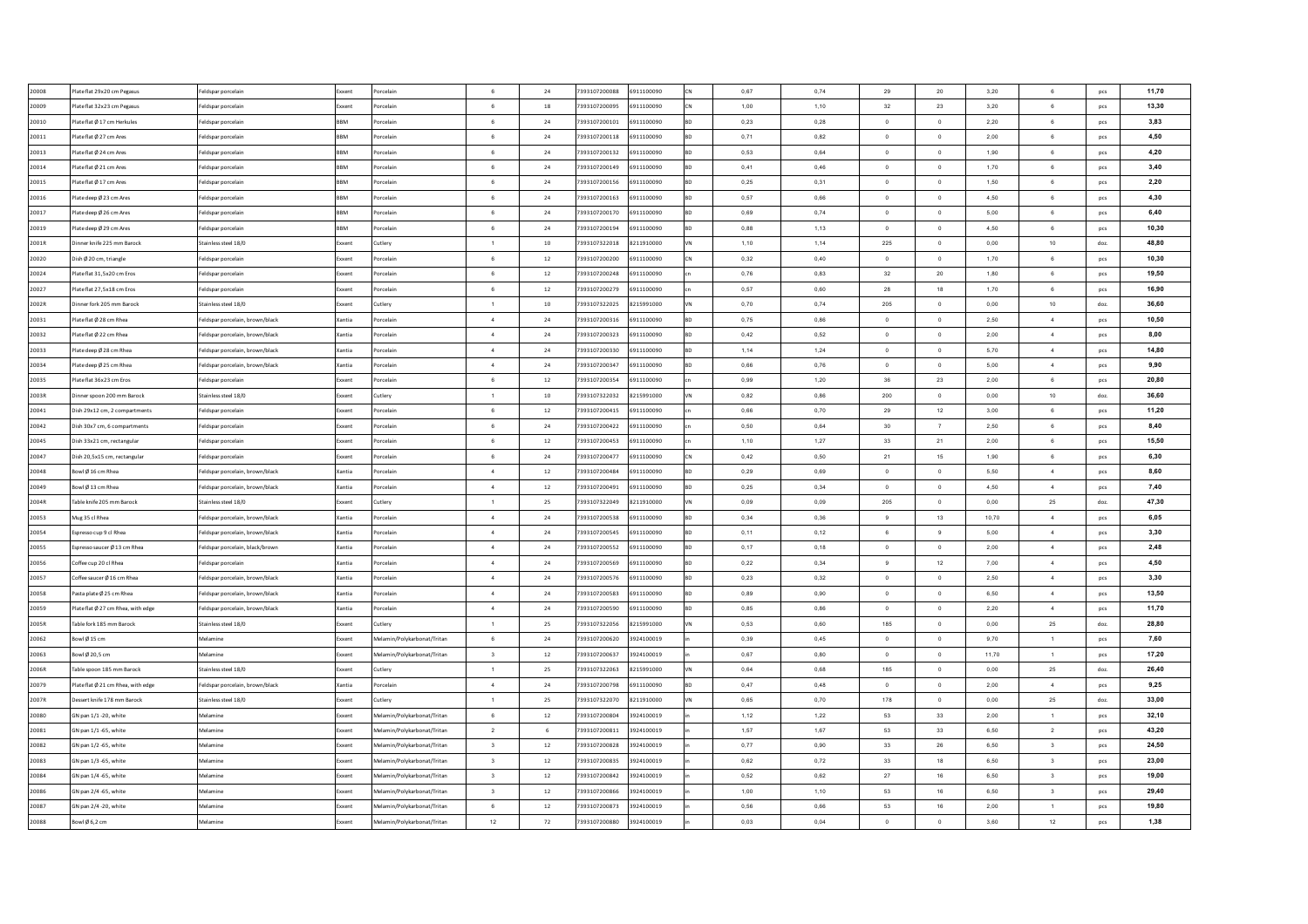| 20089          | Bowl Ø8 cm                            | Melamine                                   | Exxent        | Melamin/Polykarbonat/Tritan | 12              | 72             | 7393107200897 | 3924100019 | 0,05         | 0,06 | $\Omega$                         | $\overline{0}$   | 4,50         | 12              | pcs        | 1,85         |
|----------------|---------------------------------------|--------------------------------------------|---------------|-----------------------------|-----------------|----------------|---------------|------------|--------------|------|----------------------------------|------------------|--------------|-----------------|------------|--------------|
| 2008R          | Dessert fork 162 mm Barock            | Stainless steel 18/0                       | xxent         | Cutlery                     | $\mathbf{1}$    | 50             | 7393107322087 | 8215991000 | 0,33         | 0,38 | 162                              | $\,$ 0 $\,$      | 0,00         | 50              | doz.       | 26.40        |
| 20090          | Bowl Ø9,5 cm                          | Melamine                                   | ixxent        | Melamin/Polykarbonat/Tritan | 12              | 72             | 7393107200903 | 3924100019 | 0,07         | 0,08 | $\mathbf 0$                      | $\,$ 0           | 4,70         | 12              | pcs        | 2,10         |
| 20091          | Plate flat 28x12,5 cm Rhea            | Feldspar porcelain                         | Cantia        | Porcelair                   | $\sim$          | 24             | 7393107200910 | 6911100090 | 0,58         | 0,59 | 28                               | 13               | 2,80         | $\sqrt{4}$      | pcs        | 9,25         |
| 20093          | Plate Ø 26 cm                         | Melamine                                   | BBM           | Melamin/Polykarbonat/Tritan | 9               | 72             | 7393107200934 | 3924100090 | 0,25         | 0,26 | $\mathbf 0$                      | $\mathbf 0$      | 0,00         | $\mathsf g$     | pcs        | 5,10         |
| 20094          | Plate Ø 19,5 cm                       | Aelamine                                   | BBM           | Melamin/Polykarbonat/Tritan | 12              | 96             | 7393107200941 | 3924100090 | 0,14         | 0,15 | $\overline{0}$                   | $\overline{0}$   | 0,00         | 12              | pcs        | 2,60         |
| 20095          | Mug 20 cl                             | Melamine                                   | BBM           | Melamin/Polykarbonat/Tritan | $20\,$          | 60             | 7393107200958 | 3924100090 | 0,08         | 0,10 | $\overline{0}$                   | $\,$ 0           | 7,00         | $20\degree$     | pcs        | 2,60         |
| 20098          | Plate Ø 23 cm                         | Melamine                                   | BBM           | Melamin/Polykarbonat/Tritan | 12              | 96             | 7393107200989 | 3924100090 | 0.18         | 0.19 | $\overline{0}$                   | $\,$ 0 $\,$      | 0.00         | 12              | pcs        | 3,40         |
| 20099          | Plate deep Ø 21 cm                    | Melamine                                   | BBM           | Melamin/Polykarbonat/Tritan | $12\,$          | 96             | 7393107200996 | 3924100090 | 0.17         | 0.18 | $\overline{0}$                   | $\mathbf{0}$     | 0.00         | 12              | pcs        | 3,40         |
| 2009R          | Dessert spoon 150 mm Barock           | Stainless steel 18/0                       | xxent         | Cutlerv                     | $\overline{1}$  | 25             | 7393107322094 | 8215991000 | 0.36         | 0,40 | 150                              | $\overline{0}$   | 0,00         | $\overline{1}$  | doz.       | 26,40        |
| 20101          | Plate deep Ø 22.5 cm Herkules         | Feldspar porcelain                         | <b>RRM</b>    | Porcelair                   | $\sim$          | 24             | 7393107201016 | 6911100090 | 0.51         | 0,57 | $\Omega$                         | $\Omega$         | 4,20         | $\sim$          | pcs        | 7,30         |
| 20103          | Bowl Ø19 cm Rhea                      |                                            | <b>Cantia</b> | Porcelair                   | $\sim$          | 16             | 7393107201030 | 6911100090 | 0.59         | 0.74 | $\Omega$                         | $\overline{0}$   | 7.50         | $\sim$          | pcs        | 11.00        |
| 20104          | Bowl Ø6,5 cm                          |                                            | Kantia        | Porcelair                   | 6               | 48             | 7393107201047 | 6911100090 | 0,10         | 0,12 | $\Omega$                         | $\mathbf{0}$     | 3,00         | 6               | pcs        | 2,20         |
| 2010R          | Coffee spoon 120 mm Barock            | Stainless steel 18/0                       | xxent         | Cutlery                     | $\overline{1}$  | 25             | 7393107322100 | 8215991000 | 0,18         | 0,22 | 120                              | $\,$ 0 $\,$      | 0,00         | 25              | doz.       | 17,10        |
| 20130          | Pasta plate Ø 29,5 cm Pegasus         | Feldspar porcelain                         | xxent         | Porcelain                   | 6               | $12\,$         | 7393107201306 | 6911100090 | 1,10         | 1,20 | $\,$ 0 $\,$                      | $\,0\,$          | 5,50         | 6               | pcs        | 15,10        |
| 20160          | Dish 32x15 cm                         | Feldspar porcelain                         | oxent         | Porcelain                   | 6               | $\bf{24}$      | 7393107201603 | 6911100090 | 0,67         | 0,68 | 32                               | 15               | 2,00         | 6               | pcs        | 12,10        |
| 20162          | Bowl 14x14 cm                         | Feldspar porcelain                         | xxent         | Porcelain                   | $6\overline{6}$ | 24             | 7393107201627 | 6911100090 | 0,46         | 0,47 | 14                               | 14               | 5,00         | 6               | pcs        | 6,05         |
| 20163          | Dish 38x21 cm                         | Feldspar porcelain                         | xxent         | Porcelain                   | $\overline{4}$  | 24             | 7393107201634 | 6911100090 | 1,23         | 1,24 | 38                               | 21               | 2,00         | $\overline{4}$  | pcs        | 18,20        |
| 20164          | Dish Ø 33 cm                          | Feldspar porcelain                         | xxent         | Porcelain                   | $\sim$          | 24             | 7393107201641 | 6911100090 | 1,20         | 1,21 | $\overline{0}$                   | $\,$ 0           | 2,00         | $\overline{4}$  | pcs        | 17,50        |
| 20165          | Bowl 11,5x7,5 cm                      | Feldspar porcelain                         | xxent         | Porcelain                   | $_{\rm 6}$      | 48             | 7393107201658 | 6911100090 | 0,26         | 0,27 | 12                               | $\boldsymbol{8}$ | 4,00         | $\mathbf 6$     | pcs        | 4,30         |
| 20166          | Bowl Ø11 cm, high                     | Feldspar porcelain, stackable              | ixxent        | Porcelain                   | 6               | 48             | 7393107201665 | 6911100090 | 0,30         | 0,31 | $\circ$                          | $\overline{0}$   | 5,50         | $\,6\,$         | pcs        | 3,85         |
| 20167          | Bowl Ø11 cm. low                      | Feldspar porcelain, stackable              | xxent         | Porcelain                   | $_{\rm 6}$      | 48             | 7393107201672 | 6911100090 | 0,24         | 0,25 | $\overline{0}$                   | $\,$ 0 $\,$      | 3,50         | $6\overline{6}$ | pcs        | 3,09         |
| 20169          | Bowl Ø6.5 cm                          | Feldspar porcelain, stackable              | Exxent        | Porcelain                   | 12              | 48             | 7393107201696 | 6911100090 | 0.10         | 0.12 | $^{\circ}$                       | $\overline{0}$   | 2.50         | 12              | pcs        | 1,23         |
| 20171          | Espresso saucer Ø 13 cm Delfi         | Feldspar porcelain                         | xxent         | Porcelain                   | 6               | 48             | 7393107201719 | 6911100090 | 0.17         | 0.18 | $^{\circ}$                       | $\overline{0}$   | 1.50         | 6               | pcs        | 1,99         |
| 20173          | Coffee cup 20 cl Delfi                | Feldspar porcelain, stackable              | Exxent        | Porcelair                   | 6               | 48             | 7393107201733 | 6911100090 | 0,27         | 0,28 | $\overline{0}$                   | $\overline{0}$   | 6,50         | 6               | pcs        | 3.58         |
| 20174          | Coffee saucer Ø 15 cm, 2 rings Delfi  | Feldspar porcelain                         | xxent         | Porcelair                   | 6               | 48             | 7393107201740 | 6911100090 | 0,24         | 0,25 | $\overline{0}$                   | $\mathbf 0$      | 1,50         | 6               | pcs        | 2,73         |
| 20175          | Plate flat Ø 27 cm Delfi              | Feldspar porcelain                         | Exxent        | Porcelair                   | 6               | 24             | 7393107201757 | 6911100090 | 0,73         | 0,74 | $\overline{0}$                   | $\,$ 0 $\,$      | 2,00         | 6               | pcs        | 5,50         |
| 20177          | Bowl Ø16 cm                           | Feldspar porcelain                         | ixxent        | Porcelain                   | $6\overline{6}$ | $\bf 48$       | 7393107201771 | 6911100090 | 0,25         | 0,26 | $\Omega$                         | $\,$ 0           | 4,50         | 6               | pcs        | 3,70         |
| 20201          | Bowl Ø 29,5 cm                        | eldspar porcelain, stackable               | xxent         | Porcelair                   | $\overline{1}$  | 6              | 7393107202013 | 6911100090 | 2,67         | 2,80 | $\overline{0}$                   | $\overline{0}$   | 10,00        | $\overline{1}$  | pcs        | 38,00        |
| 20202          | Bowl Ø12 cm                           | Feldspar porcelain, stackable              | xxent         | Porcelair                   | $_{\rm 6}$      | 24             | 7393107202020 | 6911100090 | 0,32         | 0,40 | $\circ$                          | $\overline{0}$   | 5,50         | 6               | pcs        | 6,95         |
| 20203          | Bowl Ø 20 cm                          | Feldspar porcelain, stackable              | xxent         | Porcelair                   | $_{\rm 6}$      | 24             | 7393107202037 | 6911100090 | 0,88         | 0,96 | $\overline{0}$                   | $\,$ 0           | 6,50         | $6\phantom{a}$  | pcs        | 16,60        |
| 20204          | Bowl Ø 18,5 cm                        | Feldspar porcelain, stackable              | xxent         | Porcelain                   | 6               | $12\,$         | 7393107202044 | 6911100090 | 0,69         | 0,80 | $\overline{0}$                   | $\,$ 0           | 6,50         | $\,6\,$         | pcs        | 12,60        |
| 20206          | Bowl Ø 16,5 cm                        | Feldspar porcelain, stackable              | xxent         | Porcelain                   | $_{\rm 6}$      | 24             | 7393107202068 | 6911100090 | 0,55         | 0,65 | $\overline{0}$                   | $\,$ 0 $\,$      | 6,00         | $\,6\,$         | pcs        | 11,20        |
| 20207          | Bowl Ø21 cm                           | Feldspar porcelain                         | xxent         | Porcelain                   | $\overline{1}$  | 6              | 7393107202075 | 6911100090 | 1,25         | 1,58 | $^{\circ}$                       | $\overline{0}$   | 11,00        | $\mathbf{1}$    | <b>DCS</b> | 24,20        |
| 20208          | Bowl Ø25 cm                           | Feldspar porcelain                         | xxent         | Porcelain                   | $\mathbf{1}$    | 6              | 7393107202082 | 6911100090 | 2,16         | 2,40 | $\overline{0}$                   | $\,$ 0 $\,$      | 15,00        | $\overline{1}$  | pcs        | 38,00        |
| 20209          | Bowl Ø 13,5 cm Provence, brown/beige  | Stoneware                                  | Xantia        | Porcelair                   | 12              | 24             | 7393107202099 | 6912002310 | 0.32         | 0.33 | $\overline{0}$                   | $\mathbf{0}$     | 6,50         | 12              | pcs        | 5,85         |
| 20210          | Bowl Ø 15 cm Provence, brown/beige    | Stoneware                                  | (antia        | Porcelair                   | 12              | 24             | 7393107202105 | 6912002310 | 0,40         | 0,44 | $\overline{0}$                   | $\mathbf 0$      | 7,00         | 12              | pcs        | 7,00         |
| 20211          | Bowl Ø 20 cm Provence, brown/beige    | Stoneware                                  | Kantia        | Porcelair                   | $\overline{a}$  | $\mathbf{8}$   | 7393107202112 | 6912002310 | 0,86         | 1,06 | $\overline{0}$                   | $\,$ 0           | 9,50         | $\overline{2}$  | pcs        | 13,40        |
| 20212          | owl Ø 25,5 cm Provence, brown/beige   | toneware                                   | antia         | orcelain                    | $\overline{1}$  | $\overline{a}$ | 7393107202129 | 6912002310 | 2,50         | 3,13 | $\Omega$                         | $\,$ 0           | 11,50        | $\mathbf{1}$    | pcs        | 24,00        |
| 20214          | Bowl Ø 14,5 cm                        | Feldspar porcelain, stackable              | xxent         | Porcelain                   | 6               | 24             | 7393107202143 | 6911100090 | 0,41         | 0,50 | $\overline{0}$                   | $\mathbf 0$      | 5,50         | 6               | pcs        | 10,10        |
| 20215          | orm Ø 21 cm Provence, brown/beige     | toneware                                   | antia         | orcelain                    | $\,6\,$         | $12\,$         | 7393107202150 | 6912002310 | 0,76         | 0,80 | $\circ$                          | $\,$ 0           | 4,50         | $\mathbf 6$     | pcs        | 7,60         |
| 20218          | orm Ø 14,5 cm Provence, brown/beige   | itoneware                                  | lantia        | orcelain                    | $\,6\,$         | $12\,$         | 7393107202181 | 6912002310 | 0,36         | 0,38 | $\circ$                          | $\,0\,$          | 3,50         | $\mathbf 6$     | pcs        | 6,30         |
| 20219          | orm Ø 11 cm Provence, brown/beige     | toneware                                   | antia         | orcelain                    | 6               | $\bf{24}$      | 7393107202198 | 6912002310 | 0,18         | 0,20 | $\mathbf 0$                      | $\,0\,$          | 3,00         | 6               | pcs        | 5,50         |
| 20222          | Butterbowl 20 g Provence, brown/beige |                                            | Kantia        | Porcelain                   | $_{\rm 6}$      | 48             | 7393107202228 | 6912002310 | 0,12         | 0,20 | $\circ$                          | $\,$ 0           | 2,50         | $\mathbf 6$     |            | 3,58         |
|                | Coffee cup 22 cl Paris                | Stoneware<br>Feldspar porcelain, stackable |               |                             | 6               | 24             | 7393107204017 | 6911100090 |              | 0.25 |                                  | $\circ$          |              | 6               | pcs        |              |
| 20401<br>20402 | Coffee cup 15 cl Paris                |                                            | xxent         | Porcelain<br>Porcelain      | 6               | 24             | 7393107204024 | 6911100090 | 0,22<br>0,17 | 0,17 | $\overline{0}$<br>$\overline{0}$ | $\circ$          | 6,50<br>5,50 | 6               | pcs        | 3,30<br>2,20 |
| 20405          | Coffee cup 18 cl Paris                | Feldspar porcelain, stackable              | xxent         | Porcelain                   | 6               | 24             | 7393107204055 | 6911100090 | 0.20         | 0.28 | $\overline{0}$                   | $\overline{0}$   | 6.00         | $6\overline{6}$ | pcs        | 3,09         |
| 20408          |                                       | Feldspar porcelain, stackable              | xxent         |                             | 12              | 48             | 7393107204086 | 6911100090 | 0,13         | 0,14 | $\overline{0}$                   | $\circ$          | 5,50         |                 | pcs        | 2,20         |
|                | Espresso cup 7 cl Verona              | Feldspar porcelain                         | xxent         | Porcelain                   |                 |                |               |            |              |      |                                  |                  |              | 12              | pcs        |              |
| 20410          | Coffee cup 22 cl Classic              | Feldspar porcelain                         | Exxent        | Porcelain                   | 6               | 24             | 7393107204109 | 6911100090 | 0,20         | 0.23 | $\circ$                          | $\circ$          | 6.00         | 6               | pcs        | 3,58         |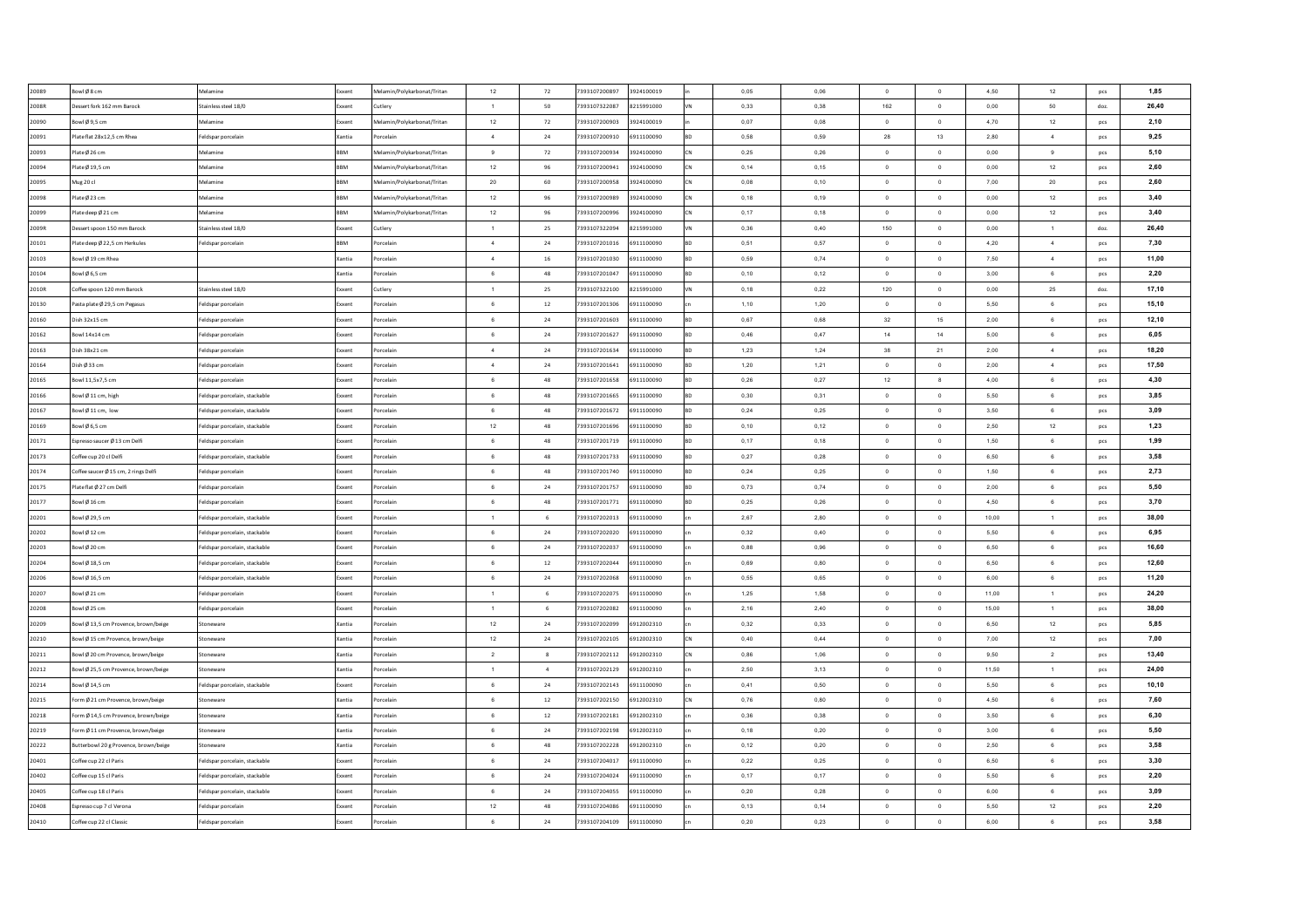| 20412 | Coffee cup 22 cl Verona             | Feldspar porcelain                 | Exxent        | orcelain              | 6               | 48                      | 7393107204123                  | 6911100090 | 0,34 | 0,39 | $\Omega$       | $\overline{0}$   | 8,50  | 6               | pcs | 3,75  |
|-------|-------------------------------------|------------------------------------|---------------|-----------------------|-----------------|-------------------------|--------------------------------|------------|------|------|----------------|------------------|-------|-----------------|-----|-------|
| 20413 | Espresso cup 8 cl Classic           | eldspar porcelair                  | <b>Exxen</b>  | orcelain              | 6               | 24                      | 7393107204130                  | 6911100090 | 0,10 | 0,11 | $\circ$        | $\circ$          | 4,60  | $\mathbf 6$     | pcs | 2,60  |
| 20426 | Mug 20 cl Aten                      | Feldspar porcelian, triangular ear | Exxent        | orcelain              | $\,$ 6 $\,$     | 24                      | 7393107204260                  | 6911100090 | 0,20 | 0,23 | $\mathbf 0$    | $\mathbf 0$      | 9,20  | $\mathbf 6$     | pcs | 3,95  |
| 20429 | Mug 36 cl Rimini                    | eldspar porcelain                  | Exxent        | orcelain              | $\,$ 6 $\,$     | 24                      | 7393107204291                  | 6911100090 | 0,36 | 0,40 | $\mathbf 0$    | $\,$ 0           | 11,00 | 6               | pcs | 4,40  |
| 20434 | Tea cup 30 cl Sorrento              | eldspar porcelain                  | Exxent        | orcelain              | 6               | 24                      | 7393107204345                  | 6911100090 | 0,26 | 0,32 | $\mathbf 0$    | $\bf{0}$         | 6,50  | 6               | pcs | 4,08  |
| 20436 | asta plate Ø 24,5 cm Herkules       | eldspar porcelair                  | BBM           | orcelain              | 6               | 24                      | 7393107204369                  | 6911100090 | 0,74 | 0,80 | $\circ$        | $\overline{0}$   | 5,70  | 6               | pcs | 8,60  |
| 20451 | Mug 26 cl Herkules                  | Feldspar porcelain, stackable      | <b>BBM</b>    | orcelain              | $6\phantom{.0}$ | 24                      | 7393107204512                  | 6911100090 | 0,23 | 0,26 | $\overline{0}$ | $\,$ 0           | 8,50  | 6               | pcs | 2,85  |
| 20501 | Coffee saucer Ø 15.5 cm Paris       | Feldspar porcelair                 | Exxent        | orcelain              | 6               | 24                      | 7393107205014                  | 6911100090 | 0,23 | 0.28 | $\overline{0}$ | $\circ$          | 2,00  | 6               | pcs | 0,95  |
| 20502 | Coffee saucer Ø 14 cm Paris         | Feldspar porcelair                 | Exxent        | orcelain              | 6               | 24                      | 7393107205021                  | 6911100090 | 0,19 | 0.19 | $\overline{0}$ | $\circ$          | 2.00  | 6               | pcs | 2,48  |
| 20508 | spresso saucer Ø 12,0 cm Verona     | Feldspar porcelair                 | Exxent        | orcelain              | $12\,$          | 48                      | 7393107205083                  | 6911100090 | 0,13 | 0,18 | $\overline{0}$ | $\circ$          | 1,00  | 12              | pcs | 2,10  |
| 20510 | Coffee saucer Ø 14.5 cm Classio     | Feldspar porcelair                 | Exxent        | 'orcelain             | $6^{\circ}$     | 24                      | 7393107205106                  | 6911100090 | 0.21 | 0.22 | $\Omega$       | $\Omega$         | 1,50  | 6               | pcs | 2,60  |
| 20512 | Coffee saucer Ø 15 cm Verona        | Feldspar porcelair                 | Exxent        | orcelain              | $6^{\circ}$     | 48                      | 7393107205120                  | 6911100090 | 0,25 | 0.30 | $\Omega$       | $\mathbf 0$      | 2,00  | 6               | pcs | 2,85  |
| 20518 | Coffee saucer Ø 15 cm Rimini        | Feldspar porcelain, asymmetrical   | Exxent        | orcelain              | 12              | 72                      | 7393107205182                  | 6911100090 | 0,25 | 0,26 | $\Omega$       | $\,$ 0           | 2,10  | 12              | pcs | 1,88  |
| 20526 | offee saucer Ø 14 cm Aten, triangle | eldspar porcelair                  | Exxent        | orcelair              | 6               | ${\bf 24}$              | 7393107205267                  | 6911100090 | 0,19 | 0,21 | $\overline{0}$ | $\,$ 0           | 1,50  | $\mathbf 6$     | pcs | 1,55  |
| 21205 | reamer 10 cl                        | eldspar porcelain                  | ixxent        | orcelain              | 6               | 24                      | 7393107212050                  | 6911100090 | 0,12 | 0,13 | $\,$ 0 $\,$    | $\mathbf 0$      | 6,00  | 6               | pcs | 3,83  |
| 21206 | ugar bowl Ø8 cm                     | eldspar porcelain                  | xxent         | orcelain              | 6               | $\bf{24}$               | 393107212067                   | 6911100090 | 0,11 | 0,14 | $\mathbf 0$    | $\mathbf 0$      | 4,00  | 6               | pcs | 3,00  |
| 21208 | reamer 18 cl                        | Strengthened bone china            | Exxent        | orcelain              | $12\,$          | 96                      | 7393107212081                  | 6911100090 | 0,17 | 0,18 | $\circ$        | $\mathbf{0}$     | 10,00 | 12              | pcs | 5,20  |
| 21210 | owl Ø 10 cm                         | Strengthened bone china            | ixxent        | orcelain              | $12\,$          | 72                      | 393107212104                   | 6911100090 | 0,16 | 0,17 | $\circ$        | $\circ$          | 5,10  | 12              | pcs | 2,98  |
| 21211 | reamer 10 cl                        | Strengthened bone china            | Exxent        | orcelain              | $\,6\,$         | $24\,$                  | 7393107212111                  | 6911100090 | 0,12 | 0,14 | $\circ$        | $\,$ 0           | 7,20  | $\mathbf 6$     | pcs | 3,30  |
| 21611 | Dish 11x8 cm, oval                  | Feldspar porcelain                 | ixxent        | orcelain              | 12              | 72                      | 7393107216119                  | 6911100090 | 0,08 | 0,11 | 11             | $\boldsymbol{8}$ | 2,30  | 12              | pcs | 3,58  |
| 21612 | Dish 15x8 cm, oval                  | Feldspar porcelair                 | Exxent        | <sup>b</sup> orcelain | 6               | 96                      | 7393107216126                  | 6911100090 | 0,13 | 0,15 | 15             | $\mathbf{8}$     | 2,20  | 6               | pcs | 4,08  |
| 25100 | orm Ø 20 cm                         | Feldspar porcelain                 | Exxent        | orcelain              | $\overline{1}$  | 8                       | 7393107251004                  | 6911100090 | 0,52 | 0,56 | $\overline{0}$ | $\circ$          | 3,50  | 8               | pcs | 9,80  |
| 25105 | orm Ø 23 cm                         | Feldspar porcelair                 | Exxent        | Porcelain             | $\overline{1}$  | 8                       | 7393107251059                  | 6911100090 | 0,73 | 0.81 | $\Omega$       | $\overline{0}$   | 3,50  | 8               | pcs | 12,20 |
| 25113 | orm 32.5x17 cm                      | Feldspar porcelair                 | Exxent        | Porcelain             | $\overline{1}$  | 6                       | 7393107251134                  | 6911100090 | 1.55 | 1.65 | 33             | 17               | 5.50  | 6               | pcs | 20,80 |
| 25114 | orm GN 1/3, 6 cm                    | Feldspar porcelain                 | Exxent        | Porcelain             | $\overline{1}$  | 6                       | 7393107251141                  | 6911100090 | 1,37 | 1,60 | 33             | 17               | 6,00  | 6               | pcs | 28.00 |
| 25115 | orm GN 1/2, 6 cm                    | Feldspar porcelain                 | Exxent        | orcelair              | $\overline{1}$  | 6                       | 7393107251158                  | 6911100090 | 2,00 | 2,30 | 33             | 27               | 6,00  | 6               | pcs | 36,20 |
| 25116 | orm GN 1/1, 6 cm                    | Feldspar porcelain                 | Exxent        | orcelain              | $\blacksquare$  | $\overline{\mathbf{3}}$ | 7393107251165                  | 6911100090 | 3,90 | 4,20 | 53             | 33               | 6,00  | $\mathbf{1}$    | pcs | 64,40 |
| 25117 | 0ish GN 1/1, 2,5 cm                 | Feldspar porcelain                 | Exxent        | orcelain              | $\overline{1}$  | $\overline{4}$          | 7393107251172                  | 6911100090 | 2,78 | 3,10 | 53             | 33               | 2,50  | $\mathbf{1}$    | pcs | 63,70 |
| 25118 | 0ish GN 1/2, 2,5 cm                 | eldspar porcelair                  | <b>Exxen</b>  | orcelain              | $\overline{1}$  | $^{8}$                  | 7393107251189                  | 6911100090 | 1,39 | 1,41 | 33             | 26               | 2,50  | $\mathbf{1}$    | pcs | 39,10 |
| 25119 | 0ish GN 2/4, 2,5 cm                 | Feldspar porcelair                 | Exxent        | orcelain              | $\overline{1}$  | $_{8}$                  | 7393107251196                  | 6911100090 | 1,63 | 1,70 | 53             | 16               | 2,50  | $\mathbf{1}$    | pcs | 44,70 |
| 25127 | orm 26x15 cm                        | eldspar porcelair                  | Exxent        | orcelain              | $\overline{1}$  | $12\,$                  | 7393107251271                  | 6911100090 | 0,77 | 0,85 | 26             | 15               | 4,00  | 12              | pcs | 12,90 |
| 25133 | orm 32x19 cm                        | Feldspar porcelair                 | Exxent        | orcelain              | $\overline{1}$  | 12                      | 7393107251332                  | 6911100090 | 1,20 | 1,30 | 32             | 19               | 4,50  | 12              | pcs | 18,20 |
| 25142 | orm 42x26 cm                        | Feldspar porcelair                 | Exxent        | orcelain              | $\overline{1}$  | 6                       | 7393107251424                  | 6911100090 | 1,80 | 2,00 | 42             | 26               | 5,50  | $\mathbf{1}$    | pcs | 31,10 |
| 25200 | Pie form Ø 26 cm                    | Feldspar porcelair                 | Exxent        | 'orcelain             | $\overline{1}$  | 12                      | 7393107252001                  | 6911100090 | 0,95 | 1,00 | $\overline{0}$ | $\overline{0}$   | 4,00  | 12              | pcs | 17,20 |
| 25205 | Dish 23x12 cm, rectangular          | Feldspar porcelair                 | Exxent        | orcelain              | $6\overline{6}$ | 24                      | 7393107252056                  | 6911100090 | 0,38 | 0.44 | 23             | 12               | 2,50  | $6\phantom{a}$  | pcs | 4,40  |
| 26214 | Plate deep 15x15 cm Quadro          | Feldspar porcelair                 | Exxent        | orcelain              | 6               | 12                      | 7393107262147                  | 6911100090 | 0.46 | 0.54 | 15             | 15               | 5.00  | $6\overline{6}$ | pcs | 7,05  |
| 26220 | Plate flat 26,5x15,5 cm Quadro      |                                    | Fxxent        | orcelain              | 4               | 12                      | 7393107262208                  | 6911100090 | 0,58 | 0,71 | 27             | 16               | 2,60  | $\sim$          |     | 8,80  |
|       | Plate flat 24x24 cm Quadro          | Feldspar porcelain                 | Exxent        |                       | $\overline{1}$  | 12                      |                                | 6911100090 | 1,00 |      | 24             |                  |       | $\mathbf{1}$    | pcs | 12,20 |
| 26221 |                                     | Feldspar porcelain                 | xxen:         | orcelain              | 6               |                         | 7393107262215<br>7393107262222 |            |      | 1,34 |                | 24               | 2,60  | 6               | pcs | 9,90  |
| 26222 | lateflat 22x22 cm Quadro            | eldspar porcelain                  |               | orcelain              | 6               | ${\bf 24}$              |                                | 6911100090 | 0,67 | 0,75 | $\bf 22$       | $\bf{22}$        | 2,50  |                 | pcs |       |
| 26223 | late deep 22x22 cm Quadro           | Feldspar porcelain                 | ixxent        | orcelain              | $6\overline{6}$ | 12                      | 7393107262239                  | 6911100090 | 0,90 | 1,15 | 22             | 22               | 4,30  | 6               | pcs | 9,90  |
| 26224 | late flat 16x16 cm Quadro           | eldspar porcelair                  |               | orcelain              |                 | 24                      | 7393107262246                  | 6911100090 | 0,37 | 0,40 | $16\,$         | 16               | 2,40  | $\mathbf 6$     | pcs | 5,20  |
| 26227 | late flat 27x27 cm Quadro           | eldspar porcelain                  | ixxent        | orcelain              | $\,6\,$         | $12\,$                  | 7393107262277                  | 6911100090 | 1,26 | 1,35 | 27             | 27               | 3,30  | $\mathbf 6$     | pcs | 15,10 |
| 26228 | late flat 40x20 cm Quadro           | eldspar porcelain                  | xxent         | orcelain              |                 | $12\,$                  | 7393107262284                  | 6911100090 | 1,27 | 1,68 | 40             | $20\degree$      | 2,50  | $\mathbf{1}$    | pcs | 18,90 |
| 26229 | late flat 36x18 cm Quadro           | Feldspar porcelain                 | Exxent        | orcelain              | $\overline{1}$  | $12\,$                  | 7393107262291                  | 6911100090 | 1,00 | 1,10 | $36\,$         | 18               | 2,40  | $\mathbf{1}$    | pcs | 13,30 |
| 26262 | Coffee cup 22 cl Letho              | strengthened bone china            | <b>Exxent</b> | orcelain              | 6               | 48                      | 7393107262628                  | 6911100090 | 0,12 | 0.14 | $\overline{0}$ | 6                | 5,50  | 6               | pcs | 3,20  |
| 26264 | Espresso cup 8 cl Letho             | strengthened bone china            | Exxent        | orcelain              | 6               | 144                     | 7393107262642                  | 6911100090 | 0,11 | 0,12 | $\overline{0}$ | $\overline{0}$   | 4,50  | 6               | pcs | 1,65  |
| 26278 | Bowl Ø15 cm                         | Strengthened bone china            | Exxent        | orcelain              | 6               | 18                      | 7393107262789                  | 6911100090 | 0,38 | 0.40 | $\overline{0}$ | $\overline{0}$   | 6,00  | $6\overline{6}$ | pcs | 7,80  |
| 26280 | owl Ø 8 cm, conical                 | Strengthened bone china            | Exxent        | orcelain              | 6               | 48                      | 7393107262802                  | 6911100090 | 0,12 | 0,14 | $\overline{0}$ | $\circ$          | 7,00  | 6               | pcs | 3,40  |
| 26284 | Bowl 7.7x7.5 cm                     | Strengthened bone china            | Exxent        | orcelain              | 12              | 96                      | 7393107262840                  | 6911100090 | 0,14 | 0.16 | 8              | $\boldsymbol{8}$ | 5,50  | 12              | pcs | 2,65  |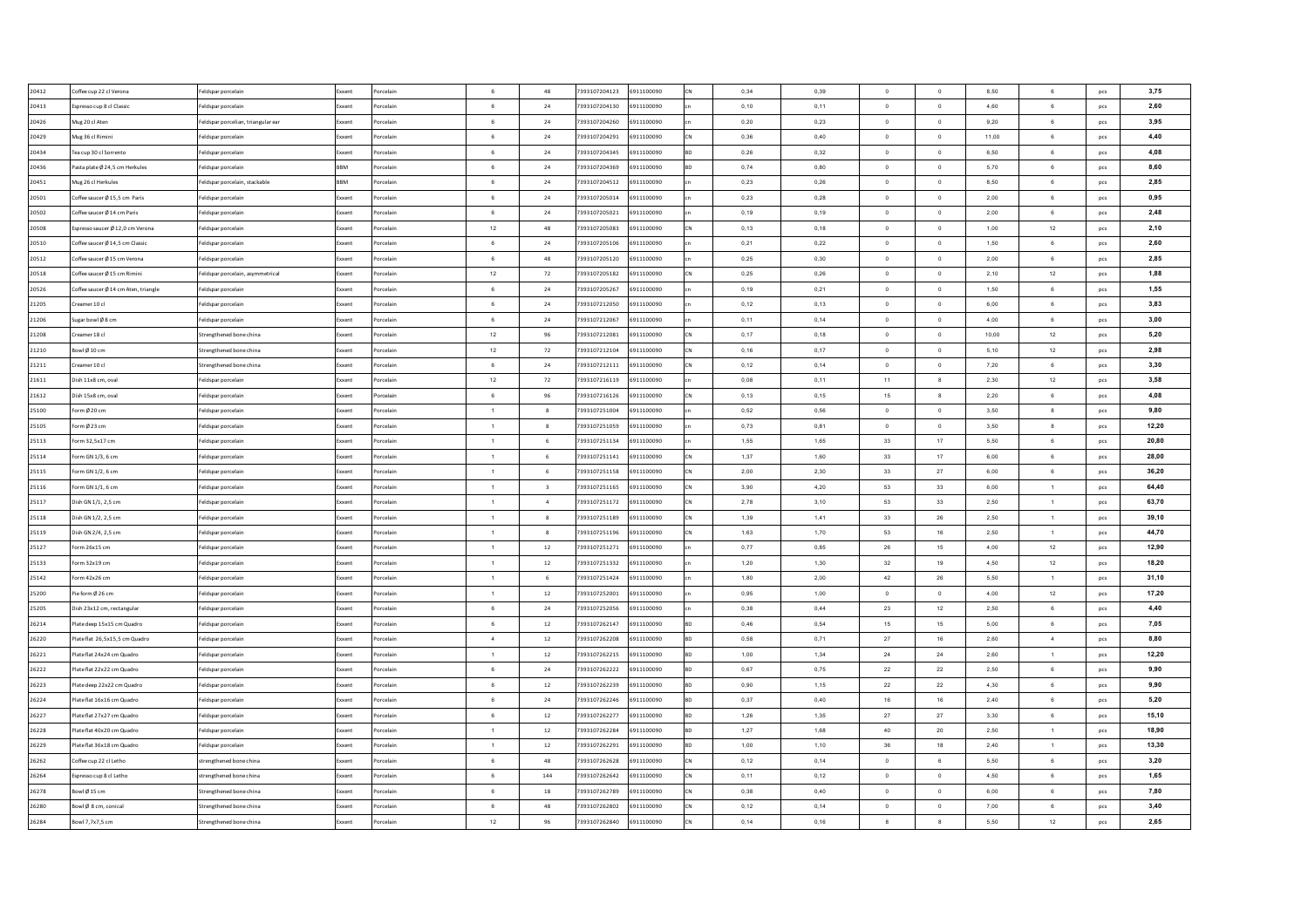| 26285   | Bowl 6x6 cm                    | Strengthened bone china | Exxent        | orcelain  | 12                      | 96         | 7393107262857 | 6911100090 | 0,09 | 0,11 | 6 <sup>5</sup> | $_{\rm 6}$               | 5,00  | 12                      | pcs | 2,48  |
|---------|--------------------------------|-------------------------|---------------|-----------|-------------------------|------------|---------------|------------|------|------|----------------|--------------------------|-------|-------------------------|-----|-------|
| 26286   | Caviar dish 10x4 cm            | Strengthened bone china | Exxent        | orcelain  | 12                      | 288        | 7393107262864 | 6911100090 | 0,03 | 0,04 | $10\,$         | $\sim$                   | 1,50  | 12                      | pcs | 0,99  |
| 26288   | Dish 9x6 cm, oval              | Strengthened bone china | Exxent        | orcelain  | 12                      | 192        | 7393107262888 | 6911100090 | 0,05 | 0,06 | 9              | $_{\rm 6}$               | 1,50  | 12                      | pcs | 1,43  |
| 26291   | Dish 11x8 cm, rectangular      | Strengthened bone china | Exxent        | orcelain  | 12                      | 96         | 7393107262918 | 6911100090 | 0,13 | 0,15 | 11             | $_{\rm 8}$               | 1,80  | 12                      | pcs | 1,99  |
| 26292   | Dish 13,5x7 cm, rectangular    | Strengthened bone china | Exxent        | orcelain  | $12\,$                  | 72         | 7393107262925 | 6911100090 | 0,12 | 0,14 | 14             | $\overline{7}$           | 2,00  | 12                      | pcs | 2,50  |
| 26293   | Dish 13x9 cm, rectangular      | Strengthened bone china | Exxent        | orcelain  | 12                      | 72         | 7393107262932 | 6911100090 | 0,11 | 0,13 | 13             | $_{9}$                   | 1,50  | 12                      | pcs | 3,09  |
| 26294   | owl Ø 9 cm                     | Strengthened bone china | Exxent        | orcelain  | $12\,$                  | 144        | 7393107262949 | 6911100090 | 0,11 | 0,13 | $\overline{0}$ | $\,$ 0                   | 3,70  | 12                      | pcs | 2,10  |
| 26295   | reamer 14 cl                   | Strengthened bone china | Exxent        | orcelain  | 6                       | 72         | 7393107262956 | 6911100090 | 0,13 | 0.14 | 11             | $6\phantom{a}$           | 7.80  | 6                       | pcs | 3,65  |
| 26297   | reamer 50 cl                   | Strengthened bone china | Exxent        | orcelain  | 6                       | 24         | 7393107262970 | 6911100090 | 0.36 | 0.40 | 16             | $\boldsymbol{8}$         | 12.20 | 6                       | pcs | 9,35  |
| 26298   | Tea saucer Ø 14,5 cm Zeus      | Strengthened bone china | Exxent        | orcelain  | 6                       | 36         | 7393107262987 | 6911100090 | 0,17 | 0,17 | $\overline{0}$ | $\overline{0}$           | 1,50  | 6                       | pcs | 2,40  |
| 26299   | Coffee saucer Ø 14 cm Zeus     | Strengthened bone china | Exxent        | 'orcelain | $6^{\circ}$             | 36         | 7393107262994 | 6911100090 | 0,15 | 0.17 | $\Omega$       | $\Omega$                 | 1,50  | 6                       | pcs | 2.60  |
| 26300   | Plate flat Ø 17.5 cm Zeu:      | Strengthened bone china | Exxent        | orcelain  | $6^{\circ}$             | 48         | 7393107263007 | 6911100090 | 0,28 | 0.30 | $\Omega$       | $\circ$                  | 1,50  | 6                       | pcs | 4,40  |
| 26301   | Plate flat Ø 20 cm Zeus        | Strengthened bone china | Exxent        | orcelair  | 6                       | 36         | 7393107263014 | 6911100090 | 0,35 | 0,37 | $\Omega$       | $\overline{0}$           | 1,60  | 6                       | pcs | 6,40  |
| 26302   | late flat Ø 26,5 cm Zeu:       | Strengthened bone china | Exxent        | orcelair  | $6\overline{6}$         | 18         | 7393107263021 | 6911100090 | 0,69 | 0,75 | $\overline{0}$ | $\,$ 0                   | 2,00  | $\mathbf 6$             | pcs | 10,40 |
| 26303   | late flat Ø 31 cm Zeus         | Strengthened bone china | ixxent        | orcelain  | $\overline{\mathbf{3}}$ | $12\,$     | 7393107263038 | 6911100090 | 0,98 | 1,00 | $\mathbf 0$    | $\mathbf 0$              | 2,10  | 3                       | pcs | 15,80 |
| 26304   | late flat 25x19 cm Zeus        | Strengthened bone china | xxent         | orcelain  | 6                       | 24         | 393107263045  | 6911100090 | 0,41 | 0,41 | $\bf 25$       | 19                       | 2,00  | 6                       | pcs | 6,80  |
| 26306   | late flat 35x25 cm Zeus        | Strengthened bone china | Exxent        | orcelain  | $\overline{\mathbf{3}}$ | 12         | 7393107263069 | 6911100090 | 0,84 | 1,15 | 35             | 26                       | 2,60  | $\overline{\mathbf{3}}$ | pcs | 14,90 |
| 26307   | late deep Ø 14 cm Zeus         | Strengthened bone china | ixxent        | orcelain  | 6                       | 48         | 393107263076  | 6911100090 | 0,21 | 0,22 | $\circ$        | $\circ$                  | 4,30  | 6                       | pcs | 3,85  |
| 26308   | late deep Ø 18 cm Zeus         | Strengthened bone china | Exxent        | orcelain  | $\,6\,$                 | $24\,$     | 7393107263083 | 6911100090 | 0,35 | 0,35 | $\circ$        | $\,$ 0                   | 5,50  | 6                       | pcs | 8,40  |
| 26310   | late deep Ø 23 cm Zeus         | Strengthened bone china | ixxent        | orcelain  | 6                       | 18         | 7393107263106 | 6911100090 | 0,76 | 0,78 | $\overline{0}$ | $\circ$                  | 7,10  | 6                       | pcs | 15,10 |
| 26311   | Bowl Ø 13 cm                   | Strengthened bone china | Exxent        | orcelain  | 6                       | 36         | 7393107263113 | 6911100090 | 0,31 | 0,35 | $\circ$        | $\circ$                  | 7,00  | 6                       | pcs | 6,05  |
| 26312   | Tea cup 32 cl Zeus             | Strengthened bone china | Exxent        | orcelain  | 6                       | 48         | 7393107263120 | 6911100090 | 0,22 | 0,26 | $\overline{0}$ | $\circ$                  | 7,50  | 6                       | pcs | 4,85  |
| 26316   | Coffee cup 22 cl Zeus          | Strengthened bone china | Exxent        | Porcelain | 6                       | 72         | 7393107263168 | 6911100090 | 0.14 | 0.16 | $\Omega$       | $\overline{0}$           | 6.00  | 6                       | pcs | 3,28  |
| 26317   | Mug 35 cl Berlin               | Strengthened bone china | Exxent        | Porcelain | 6                       | 36         | 7393107263175 | 6911100090 | 0.30 | 0.40 | $\Omega$       | $\overline{0}$           | 11.00 | 6                       | pcs | 5,50  |
| 26318   | Salt & Pepper on Tray          | Strengthened bone china | Exxent        | orcelain  | $\overline{1}$          | 24         | 7393107263182 | 6911100090 | 0,30 | 0,35 | 13             | $5\overline{5}$          | 8,50  | 1                       | pcs | 5,95  |
| 26319   | Tea mug 50 cl Zeus             | Strengthened bone china | Exxent        | orcelair  | 6                       | 24         | 7393107263199 | 6911100090 | 0,38 | 0,39 | $\Omega$       | $\mathbf 0$              | 8,50  | 6                       | pcs | 5,30  |
| 26326   | Plate deep Ø 16 cm Amon        | Strengthened bone china | Exxent        | orcelain  | $6\overline{6}$         | 60         | 7393107263267 | 6911100090 | 0,19 | 0,25 | $\overline{0}$ | $\circ$                  | 3,50  | 6                       | pcs | 2,75  |
| 26327   | late deep Ø 24 cm Amon         | Strengthened bone china | Exxent        | orcelain  | 6                       | ${\bf 24}$ | 7393107263274 | 6911100090 | 0,50 | 0,58 | $\Omega$       | $\,$ 0                   | 4,50  | 6                       | pcs | 10,40 |
| 26329   | late deep Ø 31 cm Amon         | Strengthened bone china | Exxen         | orcelain  | $\overline{\mathbf{3}}$ | 12         | 7393107263298 | 6911100090 | 1,00 | 1,25 | $\mathbf 0$    | $\mathbf 0$              | 5,50  | $\overline{\mathbf{3}}$ | pcs | 21,80 |
| 26331   | late flat Ø 23 cm Letho        | Strengthened bone china | Exxent        | orcelain  | $\overline{\mathbf{3}}$ | $18\,$     | 7393107263311 | 6911100090 | 0,55 | 0,60 | $\circ$        | $\overline{0}$           | 2,50  | $\overline{\mathbf{3}}$ | pcs | 7,50  |
| 26333   | late flat Ø 17,5 cm Letho      | Strengthened bone china | Exxent        | orcelain  | 6                       | 48         | 7393107263335 | 6911100090 | 0,33 | 0,36 | $\circ$        | $\overline{\phantom{0}}$ | 1,50  | 6                       | pcs | 4,08  |
| 26334   | Plate flat 35x26,5 cm Letho    | Strengthened bone china | Exxent        | orcelain  | $\overline{\mathbf{3}}$ | 12         | 7393107263342 | 6911100090 | 0,93 | 0,98 | 35             | 27                       | 1,50  | $\sqrt{3}$              | pcs | 11,40 |
| 26335   | late flat 30x22,5 cm Letho     | Strengthened bone china | Exxent        | orcelain  | $\overline{\mathbf{3}}$ | 18         | 7393107263359 | 6911100090 | 0,65 | 0,76 | 30             | 23                       | 1,50  | $_{\rm 3}$              | pcs | 8,70  |
| 26337   | Coffee saucer Ø 14 cm Letho    | Strengthened bone china | Exxent        | orcelain  | 12                      | 72         | 7393107263373 | 6911100090 | 0,10 | 0,12 | $\overline{0}$ | $\overline{0}$           | 2,00  | 12                      | pcs | 2,20  |
| 26338   | spresso saucer Ø 11.5 cm Letho | Strengthened bone china | Exxent        | orcelain  | 12                      | 144        | 7393107263380 | 6911100090 | 0,14 | 0.15 | $\overline{0}$ | $\circ$                  | 2,00  | 12                      | pcs | 1,38  |
| 26399   | Plate flat Ø 28 cm Cupido      | Feldspar porcelain      | <b>BBM</b>    | orcelain  | 6                       | 24         | 7393107263991 | 6911100090 | 0.76 | 0.88 | $\overline{0}$ | $\mathbf{0}$             | 3.00  | 6                       | pcs | 5,60  |
| 26400   | Plate flat Ø 31,5 cm Cupido    | Feldspar porcelain      | <b>RRM</b>    | orcelain  | 6                       | 12         | 7393107264004 | 6911100090 | 1,12 | 1,23 | $\overline{0}$ | $\,$ 0                   | 3,30  | 6                       | pcs | 9,25  |
| 26401   | Plate flat Ø 27 cm Cupido      | Feldspar porcelain      | <b>BBM</b>    | orcelain  | 6                       | 18         | 7393107264011 | 6911100090 | 0,75 | 0,85 | $\overline{0}$ | $\bf{0}$                 | 2,50  | 6                       | pcs | 4,08  |
| 26404   | lateflat Ø 20,5 cm Cupido      | eldspar porcelair       | RRM           | orcelain  | $6 \overline{6}$        | ${\bf 24}$ | 7393107264042 | 6911100090 | 0,42 | 0,50 | $\Omega$       | $\,$ 0                   | 2,50  | 6                       | pcs | 3,09  |
| 26405   | late flat Ø 17 cm Cupido       | Feldspar porcelair      | BBM           | orcelain  | 6                       | 36         | 7393107264059 | 6911100090 | 0,22 | 0,25 | $\circ$        | $\bf{0}$                 | 2,00  | 6                       | pcs | 1,99  |
| 26410   | late deep Ø 31 cm Cupido       | eldspar porcelair       | RRM           | orcelain  | $6\overline{6}$         | $12\,$     | 7393107264103 | 6911100090 | 1,15 | 1,24 | $\circ$        | $\,$ 0                   | 4,70  | $\mathbf 6$             | pcs | 10,10 |
| 26420   | Offee cup 20 cl Cupido         | eldspar porcelain       | BBM           | orcelain  | $\,6\,$                 | 36         | 7393107264202 | 6911100090 | 0,22 | 0,25 | $\,$ 0 $\,$    | $\mathbf 0$              | 6,50  | $\mathbf 6$             | pcs | 2,20  |
| 26421   | coffee saucer Ø 14 cm Cupido   | eldspar porcelain       | BBM           | orcelain  | 6                       | 72         | 7393107264219 | 6911100090 | 0,22 | 0,25 | $\mathbf 0$    | $\bf{0}$                 | 2,20  | 6                       | pcs | 2,00  |
| 27402   | Egg plate                      | Feldspar porcelair      | Exxent        | orcelain  | 6                       | 36         | 7393107274027 | 6911100090 | 0,10 | 0,15 | $\circ$        | $\circ$                  | 2,00  | $\mathbf 6$             | pcs | 3,58  |
| 27403   | Egg cup                        | Feldspar porcelain      | <b>Exxent</b> | orcelain  | 12                      | 144        | 7393107274034 | 6911100090 | 0,06 | 0.10 | $\overline{0}$ | $\mathbf{0}$             | 4,00  | 12                      | pcs | 2,48  |
| 27404   | Salt & Peoper on Trav          | Feldspar porcelair      | Exxent        | orcelain  | 6                       | 24         | 7393107274041 | 6911100090 | 0,27 | 0,31 | 12             | $\overline{7}$           | 6,50  | 6                       | set | 4,30  |
| 27405   | Salt & Pepper on Trav          | Feldspar porcelain      | Exxent        | orcelain  | $\overline{1}$          | 24         | 7393107274058 | 6911100090 | 0,29 | 0.35 | 12             | 5                        | 8.50  | 24                      | set | 6,15  |
| 27501   | Butterbowl 50g Ø 6,5 cm, white | Feldspar porcelain      | Exxent        | orcelain  | 12                      | 72         | 7393107275017 | 6911100090 | 0,07 | 0.09 | $\overline{0}$ | $\circ$                  | 3,00  | 12                      | pcs | 3,28  |
| 27501-S | Butterbowl 50g Ø 6,5 cm, black | Stoneware               | Xantia        | orcelain  | 12                      | 72         | 7393107274973 | 6912002310 | 0,13 | 0.13 | $\circ$        | $\circ$                  | 3.00  | 12                      |     | 3,83  |
|         |                                |                         |               |           |                         |            |               |            |      |      |                |                          |       |                         | pcs |       |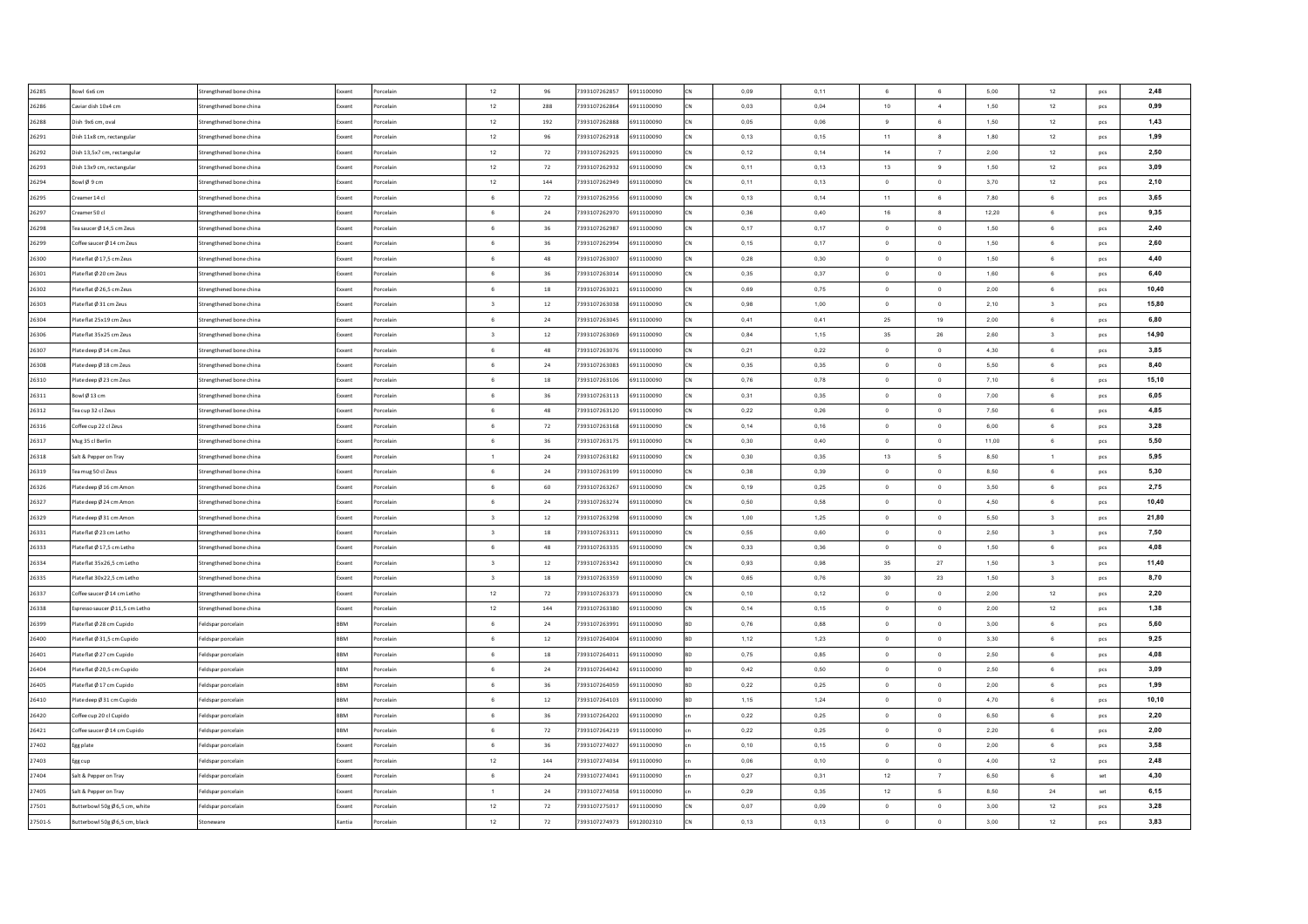| 27502   | Bowl 10x6,5 cm, white               | eldspar porcelain             | Exxent        | Porcelain | 12              | 72               | 7393107275024 | 6911100090 | CN        | 0,11 | 0,12 | 10             | $\overline{7}$           | 3,50  | 12           | pcs            | 3,28  |
|---------|-------------------------------------|-------------------------------|---------------|-----------|-----------------|------------------|---------------|------------|-----------|------|------|----------------|--------------------------|-------|--------------|----------------|-------|
| 27505   | Apetizer Ø 10 cm                    | eldspar porcelair             | xxent         | Porcelain | 6               | 120              | 7393107275055 | 6911100090 |           | 0,09 | 0,10 | $\overline{0}$ | $\circ$                  | 3,00  | $\mathbf 6$  | pcs            | 1,43  |
| 28010   | Ramekin Ø 7 cm                      | eldspar porcelain             | ixxen         | orcelair  | 6               | 72               | 7393107280103 | 6911100090 |           | 0,09 | 0,10 | $\overline{0}$ | $\mathbf 0$              | 4,00  | $\mathbf 6$  | pcs            | 2,48  |
| 28011   | Ramekin Ø 7 cm                      | eldspar porcelain             | xxent         | orcelain  | 6               | 120              | 7393107280110 | 6911100090 |           | 0,07 | 0,08 | $\,$ 0         | $\,$ 0                   | 3,00  | $\mathbf 6$  | pcs            | 2,48  |
| 28012   | Ramekin Ø8 cm                       | eldspar porcelain             | xxent         | Porcelain | $12\,$          | 72               | 7393107280127 | 6911100090 |           | 0,13 | 0,14 | $\,$ 0         | $\mathbf 0$              | 4,50  | 12           | pcs            | 3,09  |
| 28013   | Ramekin Ø 11,5 cm                   | eldspar porcelain             | xxent         | orcelain  | $12\,$          | 48               | 7393107280134 | 6911100090 | CN        | 0,25 | 0,30 | $\overline{0}$ | $\overline{0}$           | 5,00  | 12           | pcs            | 4,30  |
| 28014   | Ramekin Ø 8,5 cm                    | Feldspar porcelain            | xxent         | Porcelain | 6               | 72               | 7393107280141 | 6911100090 |           | 0,15 | 0,16 | $\overline{0}$ | $\,$ 0                   | 4,00  | $\mathbf 6$  | pcs            | 4,08  |
| 28015   | Bowl Ø7.5 cm, white                 | Feldspar porcelain            | xxent         | Porcelain | $12\,$          | 96               | 7393107280158 | 6911100090 |           | 0.08 | 0.12 | $\overline{0}$ | $\circ$                  | 4.00  | 12           | pcs            | 2,60  |
| 28015-S | Bowl Ø 7,5 cm, black                | Stoneware                     | Kantia        | Porcelain | 12              | 96               | 7393107000688 | 6912002310 | <b>CN</b> | 0.09 | 0.10 | $\overline{0}$ | $\overline{0}$           | 4.00  | 12           | pcs            | 3,09  |
| 28017   | Bowl 12x8 cm low, white             | Feldspar porcelair            | xxent         | orcelain  | $12\,$          | 72               | 7393107280172 | 6911100090 | <b>CN</b> | 0,07 | 0,08 | 12             | $\boldsymbol{8}$         | 2,50  | 12           | pcs            | 3,00  |
| 28019   | Bowl 12x7.5 cm high, white          | Feldspar porcelain            | xxent         | Porcelain | 12              | 72               | 7393107280196 | 6911100090 | lcN       | 0,11 | 0.12 | 12             | $\mathbf{g}$             | 4.00  | 12           | pcs            | 3,83  |
| 28020   | Bowl 12,5x8 cm high, black          | toneware                      | <b>Cantia</b> | orcelain  | 12              | 72               | 7393107280202 | 6912002310 | CN        | 0,12 | 0,14 | 13             | 8                        | 4,00  | 12           | pcs            | 3,95  |
| 28025   | Ramekin Ø11 cm                      | Feldspar porcelain            | ixxent        | orcelain  | 6 <sup>5</sup>  | 72               | 7393107280257 | 6911100090 |           | 0,17 | 0,19 | $\Omega$       | $\circ$                  | 2,50  | 6            | pcs            | 5,10  |
| 28030   | Ramekin Ø9,5 cm                     | trengthened bone china        | xxent         | orcelain  | $12\,$          | 72               | 7393107280301 | 6911100090 |           | 0,09 | 0,21 | $\overline{0}$ | $\overline{\phantom{0}}$ | 2,00  | 12           | pcs            | 1,60  |
| 28031   | Ramekin Ø12 cm                      | Strengthened bone china       | ixxent        | orcelain  | $12\,$          | 72               | 7393107280318 | 6911100090 |           | 0,13 | 0,15 | $\,$ 0         | $\mathbf 0$              | 2,00  | $12\,$       | pcs            | 2,48  |
| 28032   | Soup bowl with ears                 | Strengthened bone china       | oxent         | orcelain  | $_{\rm 6}$      | 36               | 7393107280325 | 6911100090 |           | 0,23 | 0,26 | $\,$ 0         | $\,$ 0                   | 5,50  | 6            | pcs            | 3,53  |
| 28036   | Dish to soup bowl 28032             | Strengthened bone china       | xxent         | orcelain  | 6               | 36               | 7393107280363 | 6911100090 |           | 0,24 | 0,28 | $\overline{0}$ | $\,0\,$                  | 2,30  | 6            | pcs            | 2,65  |
| 28038   | Ramekin Ø 10 cm                     | eldspar porcelain             | xxent         | orcelain  | $12\,$          | 48               | 7393107280387 | 6911100090 |           | 0,18 | 0,20 | $\overline{0}$ | $\,$ 0                   | 5,00  | 12           | pcs            | 4,50  |
| 28041   | Bowl Ø 28 cm                        | Strengthened bone china       | ixxent        | orcelain  | $\overline{2}$  | $\boldsymbol{8}$ | 7393107280417 | 6911100090 |           | 1,20 | 1,21 | $\overline{0}$ | $\,$ 0                   | 9,00  | $\,2\,$      | pcs            | 21,80 |
| 28042   | Bowl Ø33 cm                         | Strengthened bone china       | xxent         | orcelain  | $\overline{1}$  | $\overline{4}$   | 7393107280424 | 6911100090 |           | 1,95 | 1,96 | $\overline{0}$ | $\circ$                  | 10,50 | $\mathbf{1}$ | pcs            | 41,20 |
| 28049   | Form 26x14 cm, oval                 | Feldspar porcelain            | ixxent        | Porcelain | 6               | $\bf 24$         | 7393107280493 | 6911100090 | CN        | 0,40 | 0,50 | 26             | 14                       | 3,00  | 6            | pcs            | 7,60  |
| 28051   | Form 31.5x18 cm, oval               | Feldspar porcelain            | xxent         | Porcelain | 6               | $\bf 24$         | 7393107280516 | 6911100090 |           | 0,70 | 0,75 | 32             | 18                       | 3,50  | 6            | pcs            | 12,80 |
| 28093   | Escargot poeion with 6 compartments | Feldspar porcelain            | xxent         | Porcelain | $6\overline{6}$ | 48               | 7393107280936 | 6911100090 |           | 0.25 | 0.29 | $\overline{0}$ | $\overline{0}$           | 4.00  | 6            | pcs            | 13,00 |
| 28107   | Bowl Ø13.5 cm                       | Feldspar porcelain            | xxent         | Porcelain | 6               | 36               | 7393107281070 | 6911100090 | lcN       | 0.34 | 0.40 | $\Omega$       | $\overline{0}$           | 7.00  | 6            | pcs            | 6,20  |
| 28110   | Bowl Ø 8,5 cm, white                | Feldspar porcelain            | xxent         | Porcelain | 6               | 48               | 7393107281100 | 6911100090 | <b>CN</b> | 0,15 | 0,16 | $\overline{0}$ | $\overline{0}$           | 5,50  | 6            | pcs            | 3,40  |
| 28110-S | Bowl Ø 8,5 cm, black                | Stoneware                     | Kantia        | Porcelain | 6               | 48               | 7393107281506 | 6912002310 | lcN       | 0,15 | 0,15 | $\Omega$       | $\mathbf 0$              | 6,00  | 6            | pcs            | 4,13  |
| 28113   | Bowl Ø 16,5 cm, conical             | Feldspar porcelain            | ixxent        | Porcelain | $6\overline{6}$ | 48               | 7393107281131 | 6911100090 |           | 0,40 | 0,45 | $\overline{0}$ | $\overline{\phantom{a}}$ | 5,50  | 6            | pcs            | 5,85  |
| 28114   | Bowl Ø 14 cm, conical               | Feldspar porcelain            | xxent         | orcelain  | $12\,$          | 48               | 7393107281148 | 6911100090 |           | 0,26 | 0,29 | $\Omega$       | $\,$ 0                   | 5,00  | 12           | pcs            | 4,40  |
| 28115   | Bowl Ø13 cm                         | Feldspar porcelain            | xxent         | orcelain  | 12              | 48               | 7393107281155 | 6911100090 |           | 0,35 | 0,40 | $\overline{0}$ | $\overline{0}$           | 7,00  | 12           | pcs            | 5,10  |
| 28116   | Bowl Ø 23,5 cm, conical             | Feldspar porcelain            | xxent         | orcelain  | 6               | $\bf{24}$        | 7393107281162 | 6911100090 |           | 0,56 | 0,63 | $\overline{0}$ | $\,$ 0                   | 6,00  | 6            | pcs            | 13,00 |
| 28118   | Dressing jar 1,0L                   | Feldspar porcelain            | xxent         | orcelain  | $\overline{1}$  | 18               | 7393107281186 | 6911100090 |           | 0,70 | 0,81 | $\overline{0}$ | $\circ$                  | 14,50 | $\mathbf{1}$ | pcs            | 10,20 |
| 28119   | Dressing jar 1,8 L                  | Feldspar porcelain            | xxent         | orcelain  | 1               | 9                | 7393107281193 | 6911100090 |           | 1,17 | 1,35 | $\overline{0}$ | $\circ$                  | 16,50 | $\mathbf{1}$ | pcs            | 15,60 |
| 28120   | Dressing jar 2,8 L                  | Feldspar porcelain            | xxent         | Porcelain | 1               | 6                | 7393107281209 | 6911100090 |           | 1,58 | 1,78 | $\overline{0}$ | $\circ$                  | 19,50 | $\mathbf{1}$ | pcs            | 21,70 |
| 28122   | Bowl 8.5x8.5 cm                     | Feldspar porcelain            | xxent         | Porcelain | 12              | 72               | 7393107281223 | 6911100090 | <b>CN</b> | 0,16 | 0.18 | 9              | $_{9}$                   | 3,50  | 12           | pcs            | 1,65  |
| 28145   | Jug 50 cl                           | Feldspar porcelain            | xxent         | orcelain  | $6\overline{6}$ | 36               | 7393107281452 | 6911100090 | <b>CN</b> | 0,44 | 0.50 | $\overline{0}$ | $\circ$                  | 13.00 | 6            | pcs            | 10,40 |
| 28147   | Jug 32 cl                           | Feldspar porcelain            | Exxent        | orcelain  | 6               | 36               | 7393107281476 | 6911100090 | <b>CN</b> | 0.24 | 0.26 | $\overline{0}$ | $\overline{0}$           | 11.00 | 6            | pcs            | 8,00  |
| 28149   | Creamer 14 cl                       | Feldspar porcelain            | xxent         | orcelain  | $12\,$          | 48               | 7393107281490 | 6911100090 | low       | 0,10 | 0,13 | $\overline{0}$ | $\circ$                  | 9,00  | 12           | pcs            | 4,70  |
| 28160   | Bowl Ø 12 cm Lion set of 4 pcs      | Feldspar porcelain            | ixxent        | orcelain  | $\overline{1}$  | $\overline{9}$   | 7393107281605 | 6911100090 |           | 1,00 | 1,50 | $\overline{0}$ | $\overline{0}$           | 9,50  | $\mathbf{1}$ | $\mathsf{set}$ | 33,80 |
| 29003   | Coffee cup 17 cl Maria Teresa       | eldspar porcelain             | cxent         | orcelain  | 6               | ${\bf 24}$       | 7393107290034 | 6911100090 |           | 0,16 | 0,17 | $\overline{0}$ | $\,$ 0                   | 6,50  | $\,6\,$      | pcs            | 3,95  |
| 29004   | Coffee saucer Ø 14 cm Maria Teresa  | Feldspar porcelain            | xxent         | orcelain  | 6               | 24               | 7393107290041 | 6911100090 |           | 0,16 | 0,20 | $\overline{0}$ | $\overline{0}$           | 2,00  | 6            | pcs            | 2,85  |
| 29017   | Plate flat Ø 17 cm Maria Teresa     | eldspar porcelain             |               | orcelain  | 6               | $\bf 24$         | 7393107290171 | 6911100090 |           | 0,22 | 0,25 | $\overline{0}$ | $\,$ 0                   | 2,00  | $\mathbf 6$  | pcs            | 3,83  |
| 29019   | Plate flat Ø 19 cm Maria Teresa     | eldspar porcelain             | xxent         | orcelain  | $_{\rm 6}$      | $\bf 24$         | 7393107290195 | 6911100090 |           | 0,30 | 0,35 | $\,$ 0         | $\,$ 0                   | 2,20  | $\mathbf 6$  | pcs            | 4,70  |
| 29023   | late deep Ø 23 cm Maria Teresa      | eldspar porcelain             | xxent         | orcelain  | 6               | 24               | 7393107290232 | 6911100090 |           | 0,46 | 0,53 | $\,$ 0         | $\mathbf 0$              | 4,00  | 6            | pcs            | 6,05  |
| 29024   | Plate flat Ø 24 cm Maria Teresa     | Feldspar porcelain            | ixxent        | orcelain  | 6               | $\bf 24$         | 7393107290249 | 6911100090 |           | 0,54 | 0,62 | $\circ$        | $\circ$                  | 3,00  | $\mathbf 6$  | pcs            | 6,20  |
| 29026   | Plate flat Ø 26 cm Maria Teresa     | Feldspar porcelain            | xxent         | orcelain  | 6               | 24               | 7393107290263 | 6911100090 |           | 0,67 | 0,76 | $\overline{0}$ | $\overline{0}$           | 3,40  | 6            | pcs            | 7,30  |
| 29028   | Plate flat Ø 28 cm Maria Teresa     | Feldspar porcelain            | xxent         | orcelain  | 6               | 12               | 7393107290287 | 6911100090 | <b>RD</b> | 0,84 | 0.96 | $\circ$        | $\circ$                  | 3,50  | 6            | pcs            | 7,70  |
| 29030   | Plate flat Ø 31.5 cm Maria Teresa   | Feldspar porcelain            | xxent         | Porcelain | 6               | 12               | 7393107290300 | 6911100090 |           | 1.30 | 1.50 | $\overline{0}$ | $\overline{0}$           | 3,80  | 6            | pcs            | 14,40 |
| 29033   | Plate flat 33x22.5 cm Maria Teresa  | Feldspar porcelain            | xxent         | Porcelain | $6\overline{6}$ | 12               | 7393107290331 | 6911100090 | <b>RD</b> | 0,86 | 1,03 | 33             | 23                       | 3,00  | 6            | pcs            | 19,50 |
| 29201   | Mug 27 cl Monza                     | Feldspar porcelain, stackable | xxent         | Porcelain | 6               | 36               | 7393107292014 | 6911100090 | CN        | 0,24 | 0.25 | $\overline{0}$ | $\circ$                  | 8.70  | 6            | pcs            | 3,58  |
|         |                                     |                               |               |           |                 |                  |               |            |           |      |      |                |                          |       |              |                |       |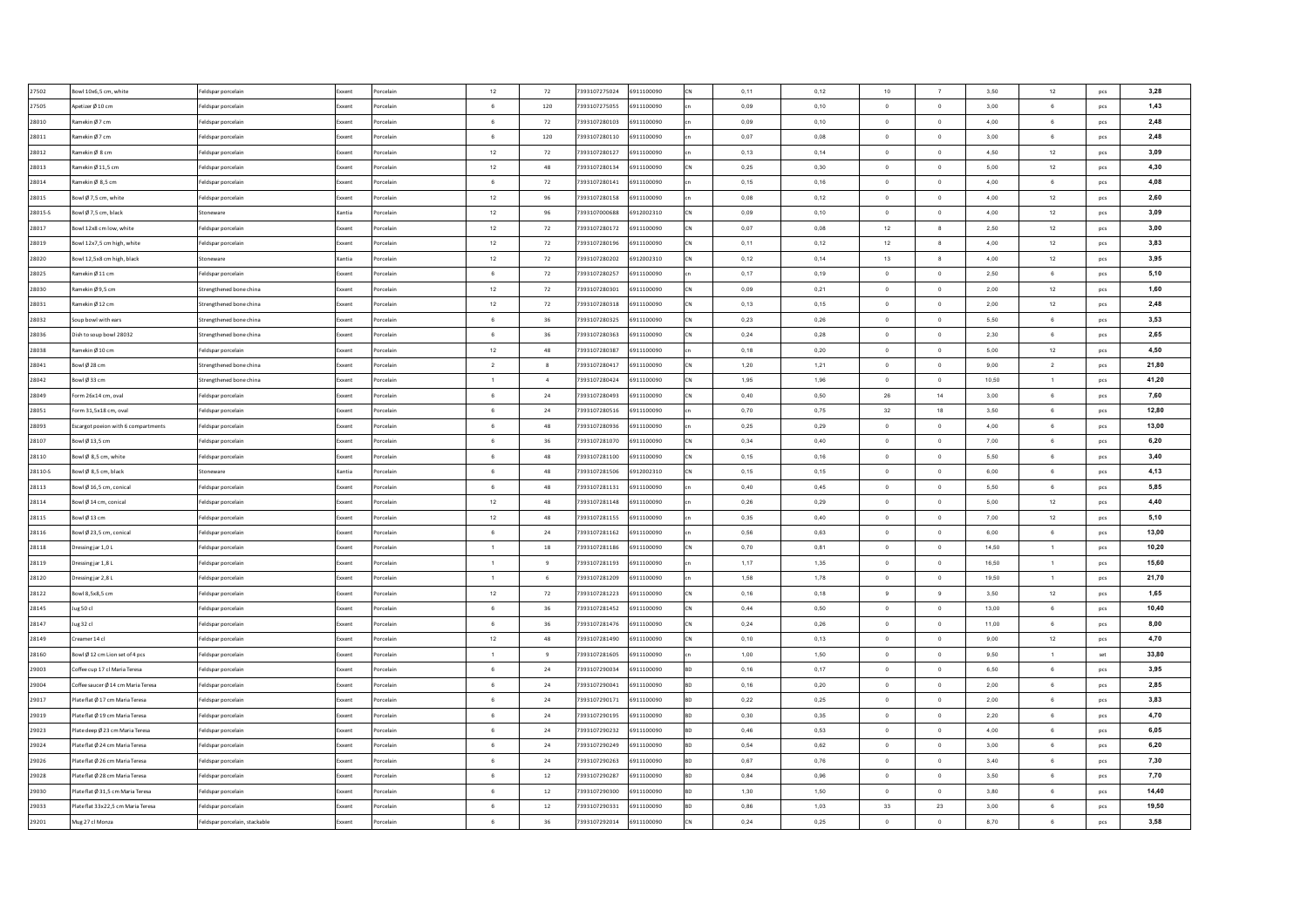| 29202          | Mug 24 cl Palma, white                   | Feldspar porcelain            | Exxent         | Porcelain | 6              | 24        | 7393107292021 | 6911100090 | 0,17 | 0,18 | $\Omega$       | $\overline{0}$ | 7,50  | 6                | pcs  | 2,29  |
|----------------|------------------------------------------|-------------------------------|----------------|-----------|----------------|-----------|---------------|------------|------|------|----------------|----------------|-------|------------------|------|-------|
| 29209          | Mug 23 cl Apollo                         | Feldspar porcelain, stackable | oxen           | Porcelain | 6              | 24        | 7393107292090 | 6911100090 | 0,23 | 0,26 | $\,$ 0 $\,$    | $\,$ 0 $\,$    | 8,50  | $\mathbf 6$      | pcs  | 3,20  |
| 29210          | Mug 36 cl Florens                        | Feldspar porcelair            | xxent          | Porcelair | $\,6\,$        | $\bf{24}$ | 7393107292106 | 6911100090 | 0,35 | 0,40 | $\mathbf 0$    | $\,0\,$        | 12,00 | $\mathbf 6$      | pcs  | 3,80  |
| 29211          | Mug 28 cl Florens                        | eldspar porcelain             | xxent          | Porcelain | 6              | 24        | 7393107292113 | 6911100090 | 0,24 | 0,42 | $\mathbf 0$    | $\,$ 0         | 9,00  | $\mathbf 6$      | pcs  | 3,35  |
| 29212          | Mug 30 cl Venedig, with ear              | Feldspar porcelain, stackable | ixxent         | Porcelain | 6              | 24        | 7393107292120 | 6911100090 | 0,23 | 0,27 | $\mathbf 0$    | $\mathbf 0$    | 9,50  | 6                | pcs  | 3,58  |
| 29214          | Mug 25 cl Venedig                        | eldspar porcelain, stackable  | xxent          | Porcelair | 6              | 24        | 7393107292144 | 6911100090 | 0,18 | 0,20 | $\circ$        | $\overline{0}$ | 10,50 | 6                | pcs  | 3,40  |
| 29215          | Mug 33 cl Oslo                           | Strengthened bone china       | xxent          | Porcelair | $_{\rm 6}$     | 24        | 7393107292151 | 6911100090 | 0,28 | 0,32 | $\overline{0}$ | $\,$ 0         | 10,50 | 6                | pcs  | 4,20  |
| 29216          | Mug 35 cl Helsinki                       | Strengthened bone china       | xxent          | Porcelain | 6              | 48        | 7393107292168 | 6911100090 | 0.27 | 0.30 | $\overline{0}$ | $\,$ 0 $\,$    | 9.00  | $6\overline{6}$  | pcs  | 4,20  |
| 29220          | Mug 25 cl Venedig, with ear              | Feldspar porcelain, stackable | xxent          | Porcelair | 6              | 24        | 7393107292205 | 6911100090 | 0.25 | 0.27 | $\overline{0}$ | $\mathbf{0}$   | 10.50 | 6                | pcs  | 3,58  |
| 29222          | Mug 24 cl Palma, grey                    | Feldspar porcelain            | xxent          | Porcelair | 6              | 24        | 7393107292229 | 6911100090 | 0,22 | 0,24 | $^{\circ}$     | $\overline{0}$ | 7,50  | 6                | pcs  | 2,73  |
| 29232          | Espresso saucer Ø 12.5 cm Classic        | Feldspar porcelain            | xxent          | Porcelair | -6             | 48        | 7393107292328 | 6911100090 | 0.16 | 0.17 | $\Omega$       | $\Omega$       | 2.00  | 6                | pcs  | 1,99  |
| 29234          | Coffee saucer Ø 14 cm Bergamo            | Feldspar porcelain            | cxent          | Porcelair | 12             | 48        | 7393107292342 | 6911100090 | 0.22 | 0.25 | $\Omega$       | $\overline{0}$ | 1.50  | 12               | pcs  | 2,65  |
| 29243          | Mug 30 cl Bologna, white                 | Feldspar porcelain            | xxent          | orcelair  | 6              | 36        | 7393107292434 | 6911100090 | 0,26 | 0,30 | $\Omega$       | $\mathbf{0}$   | 10,50 | 6                | pcs  | 4,85  |
| 29244          | Mug 30 cl Bologna, black                 | Feldspar porcelain            | oxent          | orcelair  | 6              | 36        | 7393107292441 | 6911100090 | 0,26 | 0,30 | $\overline{0}$ | $\,$ 0         | 10,50 | 6                | pcs  | 4,85  |
| 29249          | Mug 8 cl Bologna, white                  | Feldspar porcelain            | oxent          | orcelain  | 6              | 96        | 7393107292496 | 6911100090 | 0,08 | 0,12 | $\,$ 0 $\,$    | $\,0\,$        | 7,00  | 6                | pcs  | 2,65  |
| 29250          | Mug 8 cl Bologna, black                  | Feldspar porcelain            | oxent          | orcelain  | 6              | 96        | 7393107292502 | 6911100090 | 0,08 | 0,12 | $\mathbf 0$    | $\mathbf 0$    | 7,00  | 6                | pcs  | 2,65  |
| 29419          | lower vase Iris                          | Feldspar porcelain            | xxent          | Porcelain | 6              | 6         | 7393107294193 | 6911100090 | 0,23 | 0,27 | $\circ$        | $\mathbf{0}$   | 12,50 | 6                | pcs  | 4,08  |
| 29422          | lapkin holder                            | Strengthened bone china       | oxent          | Porcelain | $12\,$         | 96        | 7393107294223 | 6911100090 | 0,15 | 0,17 | 13             | $\overline{4}$ | 5,50  | 12               | pcs  | 3,09  |
| 30002          | Pizza plate Ø 30,5 cm Pegasus            | Feldspar porcelain            | xxent          | Porcelain | 6              | $12\,$    | 7393107300023 | 6911100090 | 0,90 | 1,00 | $\circ$        | $\,$ 0         | 2,00  | $\mathbf 6$      | pcs  | 12,60 |
| 30005          | Pizza plate Ø 33 cm Pegasus              | Feldspar porcelain            | xxent          | Porcelain | 6              | 6         | 7393107300054 | 6911100090 | 1,00 | 1,25 | $\overline{0}$ | $\,$ 0         | 1,80  | $\mathbf 6$      | pcs  | 12,60 |
| 30010          | Plate flat Ø 17 cm Pegasus               | Feldspar porcelain            | xxent          | Porcelain | 6              | 24        | 7393107300108 | 6911100090 | 0,24 | 0,25 | $\circ$        | $\,$ 0 $\,$    | 2,20  | $\,6\,$          | pcs  | 4,30  |
| 30017          | Plate flat Ø 24 cm Pegasus               | Feldspar porcelain            | xxent          | Porcelain | $_{\rm 6}$     | 24        | 7393107300177 | 6911100090 | 0,72 | 0,73 | $\overline{0}$ | $\,$ 0 $\,$    | 3,00  | 6                | pcs  | 7,15  |
| 3001R          | Dinner knife 227 mm Opera                | Stainless steel 18/0          | xxent          | Cutlerv   | $\overline{1}$ | 10        | 7393107420011 | 8211910000 | 1.27 | 1.37 | 227            | $\overline{0}$ | 0.00  | 10               | doz. | 47,10 |
| 3002R          | Dinner fork 205 mm Opera                 | Stainless steel 18/0          | xxent          | Cutlerv   | $\overline{1}$ | 10        | 7393107420028 | 8215991000 | 0,72 | 0.82 | 205            | $\overline{0}$ | 0.00  | 10               | doz. | 28,80 |
| 3003R          | Dinner spoon 200 mm Opera                | Stainless steel 18/0          | xxent          | Cutlery   | $\overline{1}$ | 10        | 7393107420035 | 8215991000 | 0,86 | 0,91 | 200            | $\overline{0}$ | 0.00  | 10               | doz. | 28.80 |
| 3004R          | Table knife 210 mm Opera                 | Stainless steel 18/0          | xxent          | Cutlery   | $\overline{1}$ | $10\,$    | 7393107420042 | 8211910000 | 1,01 | 1,11 | 210            | $\mathbf 0$    | 0,00  | 10               | doz. | 40,50 |
| 3005R          | Table fork 184 mm Opera                  | Stainless steel 18/0          | ixxent         | Cutlery   | $\overline{1}$ | $10\,$    | 7393107420059 | 8215991000 | 0,56 | 0,66 | 184            | $\mathbf 0$    | 0,00  | 10               | doz. | 27,70 |
| 3006R          | Table spoon 186 mm Opera                 | Stainless steel 18/0          | xxent          | Cutlery   | $\overline{1}$ | $10\,$    | 7393107420066 | 8215991000 | 0,72 | 0,80 | 186            | $\circ$        | 0,00  | 10               | doz. | 27,70 |
| 3007R          | Dessert knife 175 mm Opera               | Stainless steel 18/0          | xxent          | Cutlery   | $\overline{1}$ | 20        | 7393107420073 | 8211910000 | 0,64 | 0,66 | 175            | $\mathbf 0$    | 0,00  | 20               | doz. | 34,90 |
| 3008R          | Dessert fork 160 mm Opera                | Stainless steel 18/0          | xxent          | Cutlery   | $\overline{1}$ | $10\,$    | 7393107420080 | 8215991000 | 0,37 | 0,41 | 160            | $\circ$        | 0,00  | 10               | doz. | 20,30 |
| 3009R          | Dessert spoon 160 mm Opera               | Stainless steel 18/0          | xxent          | Cutlery   | $\overline{1}$ | $10$      | 7393107420097 | 8215991000 | 0,47 | 0,50 | 160            | $\,$ 0         | 0,00  | 10               | doz. | 20.30 |
| 3010R          | Coffee spoon 120 mm Opera                | Stainless steel 18/0          |                | Cutlery   | $\overline{1}$ | 10        | 7393107420103 | 8215991000 | 0,26 | 0,28 | 120            | $\,$ 0         | 0,00  | 10               | doz. | 17,30 |
| 30111          | Plate deep Ø 21 cm Pegasus               | Feldspar porcelain            | xxent          | Porcelair | $_{\rm 6}$     | 24        | 7393107301112 | 6911100090 | 0,42 | 0,49 | $\overline{0}$ | $\,$ 0         | 4,00  | $\,6\,$          | pcs  | 8,00  |
| 3013R          | Serving fork 215 mm Opera                | Stainless steel 18/0          | xxent<br>xxent | Cutlery   | 12             | 300       | 7393107420134 | 8215991000 | 0.08 | 0.08 | 215            | $\overline{0}$ | 0,00  | 12               | pcs  | 5,80  |
| 3014R          | Serving spoon 215 mm Opera               | Stainless steel 18/0          | xxent          | Cutlery   | 12             | 120       | 7393107420141 | 8215991000 | 0.09 | 0.11 | 215            | $\,$ 0 $\,$    | 0,00  | 12               | pcs  | 5,80  |
| 3015R          | Sauce ladle 190 mm Opera, oval           | Stainless steel 18/0          | xxent          | Cutlerv   | 12             | 120       | 7393107420158 | 8215991000 | 0.06 | 0.06 | 190            | $\overline{0}$ | 0.00  | $\overline{1}$   |      | 11,50 |
|                |                                          |                               | xent           |           | $\overline{1}$ |           |               | 8215991000 |      |      |                |                |       |                  | pcs  |       |
| 3016R<br>3017R | oup ladle 280 mm Opera                   | Stainless steel 18/0          |                | Cutlery   | $\overline{1}$ | 12        | 7393107420165 |            | 0,13 | 0,15 | 280            | $\,$ 0         | 0,00  | $\overline{1}$   | pcs  | 15,60 |
|                | Sourmet spoon 186 mm Opera               | Stainless steel 18/0          | xxent          | Cutlery   |                | 25        | 7393107420172 | 8215991000 | 0,60 | 0,62 | 186            | $\mathbf 0$    | 0,00  | $\overline{1}$   | doz. | 26,90 |
| 3018R          | Fish fork 205 mm Opera                   | Stainless steel 18/0          |                | Cutlery   | $\overline{1}$ | 25        | 7393107420189 | 8215991000 | 0,62 | 0,70 | 205            | $\mathbf 0$    | 0,00  | $\mathbf{1}$     | doz  | 36,80 |
| 3020R          | Butter knife 175 mm Opera                | Stainless steel 18/0          | oxent          | Cutlery   | $\overline{1}$ | $10$      | 7393107420202 | 8211910000 | 0,65 | 0,70 | 175            | $\mathbf 0$    | 0,00  | $\mathbf{1}$     | doz. | 29,40 |
| 3022R          | ake fork 175 mm Opera                    | Stainless steel 18/0          |                | Cutlery   | $\overline{1}$ | 50        | 7393107420226 | 8215991000 | 0,48 | 0,48 | 175            | $\,0\,$        | 0,00  | $\mathbf{1}$     | doz. | 34,50 |
| 31000          | Plate flat Ø 27 cm Fortuna, beige        | toneware with irregular edge  | antia          | orcelain  | $\sim$         | $12\,$    | 7393107310008 | 6912002310 | 0,80 | 0,81 | $\,$ 0 $\,$    | $\,0\,$        | 3,70  | $\sqrt{4}$       | pcs  | 7,40  |
| 31001          | Plateflat Ø 22,5 cm Fortuna, beige       | toneware with irregular edge  | antia          | orcelain  | $\overline{4}$ | 12        | 7393107310015 | 6912002310 | 0,48 | 0,55 | $\mathbf 0$    | $\,0\,$        | 3,30  | $\boldsymbol{4}$ | pcs  | 5,20  |
| 31002          | Plate deep Ø 22,5 cm Fortuna, beige      | Stoneware with irregular edge | Kantia         | Porcelain | $\sim$         | 12        | 7393107310022 | 6912002310 | 0,54 | 0,62 | $\circ$        | $\,$ 0         | 5,00  | $\overline{4}$   | pcs  | 6,50  |
| 31004          | Bowl Ø 15.5 cm Fortuna, beige            | Stoneware with irregular edge | Kantia         | Porcelain | $\sim$         | 12        | 7393107310046 | 6912002310 | 0,36 | 0.41 | $^{\circ}$     | $\circ$        | 6,30  | $\overline{4}$   | pcs  | 5,20  |
| 31005          | Cappuccino cup 30 cl Fortuna, beige      | Stoneware with irregular edge | Xantia         | Porcelain | $\sim$         | 12        | 7393107310053 | 6912002310 | 0,19 | 0,21 | $\overline{0}$ | $\circ$        | 7,00  | $\overline{4}$   | pcs  | 4,70  |
| 31006          | Cappuccino saucer Ø 16.5cm Fortuna beige | Stoneware with irregular edge | Xantia         | Porcelain | $\overline{4}$ | 12        | 7393107310060 | 6912002310 | 0.22 | 0.26 | $\overline{0}$ | $\mathbf{0}$   | 2.40  | $\overline{4}$   | pcs  | 3,10  |
| 31008          | Espresso saucer Ø 13.5 cm Fortuna, beige | Stoneware with irregular edge | Xantia         | Porcelain | 6              | 12        | 7393107310084 | 6912002310 | 0,13 | 0.15 | $\overline{0}$ | $\overline{0}$ | 2,20  | 6                | pcs  | 2,80  |
| 31009          | Plate flat Ø 30 cm Fortuna, grev         | Stoneware with irregular edge | Xantia         | Porcelain | $\sim$         | $_{8}$    | 7393107310091 | 6912002310 | 1.04 | 1.08 | $\circ$        | $\mathbf{0}$   | 3,70  | $\overline{4}$   | pcs  | 11,50 |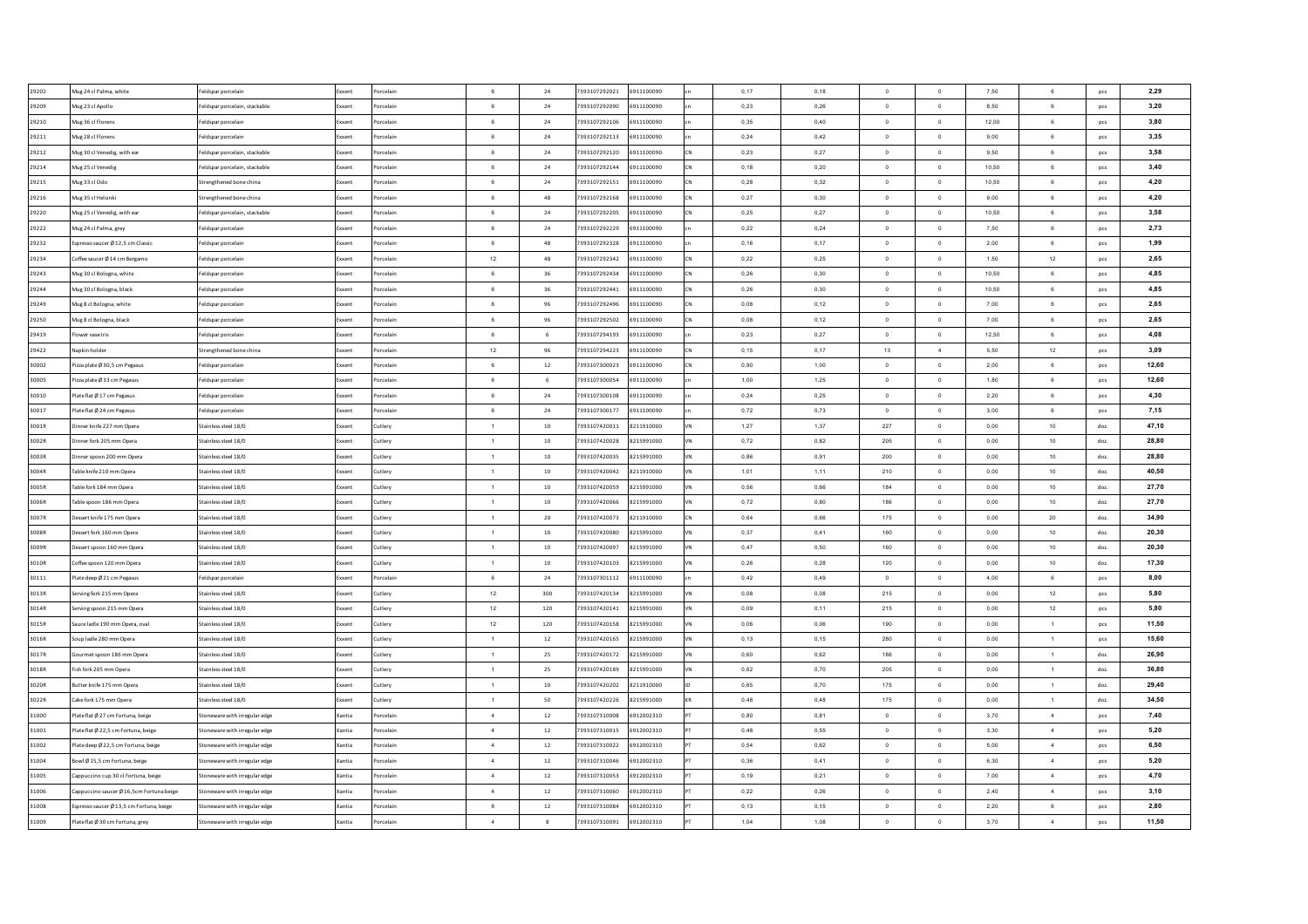| 31010          | Plateflat Ø 27 cm Fortuna, grey         | Stoneware with irregular edge             | Xantia        | Porcelain                        | $\sim$          | 12             | 7393107310107                  | 6912002310               | 0.80         | 0.81         | $\Omega$                         | $\overline{0}$           | 3.70         | $\sim$         | pcs            | 7.40           |
|----------------|-----------------------------------------|-------------------------------------------|---------------|----------------------------------|-----------------|----------------|--------------------------------|--------------------------|--------------|--------------|----------------------------------|--------------------------|--------------|----------------|----------------|----------------|
| 31011          | Plate flat Ø 22,5 cm Fortuna, grey      | Stoneware with irregular edge             | Xantia        | Porcelain                        | $\sim$          | 12             | 7393107310114                  | 6912002310               | 0.48         | 0,55         | $\overline{0}$                   | $\ddot{\phantom{0}}$     | 3,30         | 4              | pcs            | 5.20           |
| 31012          | Plate deep Ø 22,5 cm Fortuna, grey      | Stoneware with irregular edge             | Xantia        | orcelain                         | 4               | $12\,$         | 7393107310121                  | 6912002310               | 0,54         | 0,62         | $\Omega$                         | $\mathbf 0$              | 5,00         | $\overline{4}$ | pcs            | 6,50           |
| 31014          | Bowl Ø 15,5 cm Fortuna, grey            | Stoneware with irregular edge             | Xantia        | orcelain                         | $\sim$          | $12\,$         | 7393107310145                  | 6912002310               | 0,36         | 0,41         | $\overline{0}$                   | $\circ$                  | 6,30         | $\sim$         | pcs            | 5,20           |
| 31015          | appuccino cup 30 cl Fortuna, grey       | Stoneware with irregular edge             | Xantia        | orcelain                         | 4               | 12             | 7393107310152                  | 6912002310               | 0,19         | 0,21         | $\Omega$                         | $\mathbf 0$              | 7,00         | $\overline{4}$ | pcs            | 4,70           |
| 31016          | appuccino saucer Ø 16,5cm Fortuna, grey | Stoneware with irregular edge             | Xantia        | orcelain                         | $\sim$          | $12\,$         | 7393107310169                  | 6912002310               | 0,22         | 0,26         | $^{\circ}$                       | $\circ$                  | 2,30         | $\sqrt{4}$     | pcs            | 3,10           |
| 31017          | spresso cup 10 cl Fortuna, grey         | Stoneware with irregular edge             | Xantia        | orcelair                         | $\,6\,$         | $12\,$         | 7393107310176                  | 6912002310               | 0,09         | 0,10         | $\mathbf 0$                      | $\bf{0}$                 | 5,00         | 6              | pcs            | 3,90           |
| 31018          | Espresso saucer Ø 13,5 cm Fortuna, grey | Stoneware with irregular edge             | Xantia        | orcelain                         | $6\overline{6}$ | $12\,$         | 7393107310183                  | 6912002310               | 0,13         | 0,15         | $\circ$                          | $\overline{\phantom{0}}$ | 2,20         | 6              | pcs            | 2,80           |
| 31019          | late flat Ø 30 cm Fortuna, beige        | Stoneware with irregular edge             | Xantia        | $\sim$<br>orcelain               |                 | 8              | 7393107310190                  | 6912002310               | 1,04         | 1,08         | $\circ$                          | $\,$ 0                   | 3,70         | $\sqrt{4}$     | pcs            | 11,50          |
| 31021          | late flat Ø 27.5 cm Minerva, black      | Patterned stoneware / terracotta          | Xantia        | orcelain                         | $\sim$          | $\overline{a}$ | 7393107310213                  | 6912002310               | 0,69         | 0,72         | $\Omega$                         | $\overline{0}$           | 3,00         | $\overline{4}$ | pcs            | 6,90           |
| 31025          | Plate flat Ø 27.5 cm Minerva, blue      | Patterned stoneware / terracotta          | Xantia        | orcelain                         | $\overline{4}$  | $\overline{4}$ | 7393107310251                  | 6912002310               | 0.69         | 0,72         | $\overline{0}$                   | $\mathbf{0}$             | 3.00         | $\overline{4}$ | pcs            | 6,90           |
| 31026          | Bowl Ø 18 cm Minerva, blue              | Patterned stoneware / terracotta          | Xantia        | orcelain                         | $\sim$          | $\overline{4}$ | 7393107310268                  | 6912002310               | 0.46         | 0.50         | $\overline{0}$                   | $\circ$                  | 6.00         | $\sim$         | pcs            | 5,20           |
| 31027          | Salad Bowl Ø 35 cm Minerva, blue        | Patterned stoneware / terracotta          | Xantia        | orcelain                         | $\overline{1}$  | $\overline{1}$ | 7393107310275                  | 6912002310               | 1.94         | 2.00         | $\circ$                          | $\mathbf{0}$             | 9.00         | $\overline{1}$ | pcs            | 25.80          |
| 31028          | Salad bowl Ø 40 cm Minerva, blue        | Patterned stoneware / terracotta          | Xantia        | $\overline{1}$<br>orcelain       |                 | $\overline{1}$ | 7393107310282                  | 6912002310               | 2.01         | 2,02         | $\Omega$                         | $\Omega$                 | 12,00        | $\overline{1}$ | pcs            | 28,90          |
| 31031          | Salad bowl Ø 35 cm Minerva, green       | Patterned stoneware / terracotta          | Xantia        | orcelain                         | $\overline{1}$  | $\overline{1}$ | 7393107310312                  | 6912002310               | 1.94         | 2,00         | $\circ$                          | $\bf{0}$                 | 9,00         | $\mathbf{1}$   | pcs            | 25,80          |
| 31032          | alad bowl Ø 40 cm Minerva, green        | atterned stoneware / terracotta           | <b>Cantia</b> | orcelain                         | $\overline{1}$  | $\overline{1}$ | 7393107310329                  | 6912002310               | 2,01         | 2,02         | $\circ$                          | $\overline{0}$           | 12,00        | $\mathbf{1}$   | pcs            | 28,90          |
| 31042          | Salad bowl Ø 35 cm Vesta, black         | atterned stoneware / terracotta           | Xantia        | orcelain                         | $\overline{1}$  | $\,$ 1         | 7393107310428                  | 6912002310               | 1,94         | 2,00         | $\,$ 0 $\,$                      | $\mathbf 0$              | 9,00         | $\mathbf{1}$   | pcs            | 25,80          |
| 31043          | alad bowl Ø 40 cm Vesta, black          | atterned stoneware / terracotta           | <b>Cantia</b> | orcelain                         | $\overline{1}$  | $1\,$          | 7393107310435                  | 6912002310               | 2,01         | 2,02         | $\,$ 0 $\,$                      | $\mathbf 0$              | 12,00        | $\mathbf{1}$   | pcs            | 28,90          |
| 31046          | alad bowl Ø 35 cm Vesta, blue           | atterned stoneware / terracotta           | Xantia        | orcelain                         | $\overline{1}$  | $\overline{1}$ | 7393107310466                  | 6912002310               | 1,94         | 2,00         | $\,$ 0 $\,$                      | $\mathbf 0$              | 9,00         | $\mathbf{1}$   | pcs            | 25,80          |
| 31047          | alad bowl Ø 40 cm Vesta, blue           | atterned stoneware / terracotta           | <b>Cantia</b> | orcelain                         | $\overline{1}$  | $\mathbf{1}$   | 7393107310473                  | 6912002310               | 2,01         | 2.02         | $\circ$                          | $\circ$                  | 12,00        | $\mathbf{1}$   | pcs            | 28,90          |
| 31050          | Salad bowl Ø 35 cm Vesta, green         | atterned stoneware / terracotta           | Xantia        | orcelain                         | $\overline{1}$  | $\overline{1}$ | 7393107310503                  | 6912002310               | 1,94         | 2,00         | $\circ$                          | $\mathbf 0$              | 9,00         | $\mathbf{1}$   | pcs            | 25,80          |
| 31051          | Salad bowl Ø 40 cm Vesta, green         | Patterned stoneware / terracotta          | Xantia        | orcelain                         | $\overline{1}$  | $\,$ $\,$      | 7393107310510                  | 6912002310               | 2,01         | 2,02         | $\overline{0}$                   | $\,$ 0                   | 12,00        | $\mathbf{1}$   | pcs            | 28,90          |
| 31060          | Plate flat Ø 22 cm Ceres, black         | Patterned stoneware / terracotta          | Xantia        | Porcelain                        | $\overline{4}$  | 12             | 7393107310602                  | 6912002310               | 0.45         | 0.50         | $\overline{0}$                   | $\circ$                  | 2.20         | $\overline{4}$ | pcs            | 5,40           |
| 31061          | Plate flat Ø 22 cm Ceres. blue          | Patterned stoneware / terracotta          | Xantia        | Porcelain                        | 4               | 12             | 7393107310619                  | 6912002310               | 0.45         | 0.50         | $\overline{0}$                   | $\overline{0}$           | 2.00         | 4              | pcs            | 5.40           |
| 31063          | Pasta plate Ø 27 cm Fortuna, beige      | Stoneware with irregular edge             | Xantia        | Porcelain                        | $\sim$          | 8              | 7393107310633                  | 6912002310               | 0.55         | 0.57         | $\Omega$                         | $\overline{0}$           | 6.30         | $\sim$         | pcs            | 9.00           |
| 31066          | Pasta plate Ø 27 cm Fortuna, grey       | Stoneware with irregular edge             | <b>Xantia</b> | Porcelain                        | $\sim$          | 8              | 7393107310664                  | 6912002310               | 0.69         | 0.71         | $\Omega$                         | $\overline{0}$           | 6.30         | 4              | pcs            | 9.00           |
| 31068          | Bowl Ø 25 cm Fortuna, grey              | Stoneware with irregular edge             | Xantia        | Porcelain                        | $\overline{2}$  | $\overline{4}$ | 7393107310688                  | 6912002310               | 1.34         | 1,54         | $\overline{0}$                   | $\ddot{\phantom{0}}$     | 10.00        | $\overline{2}$ | pcs            | 13.40          |
| 31100          | √apkin ringØ 3,5 cm black, 4 pcs        | Buffalo leather Ø 3,5cm                   | Xantia        | <b>Table settings</b>            | $\overline{1}$  | 50             | 7393107311005                  | 4205009000               | 0.08         | 0,12         | 15                               | $\overline{0}$           | 3.70         | $\overline{1}$ | set            | 14.20          |
| 31101          | √apkin ringØ 3,5 cm brown, 4 pcs        | Buffalo leather Ø 3,5cm                   | Xantia        | <b>Table settings</b>            | $\overline{1}$  | 50             | 7393107311012                  | 4205009000               | 0,08         | 0,12         | 15                               | $\,$ 0                   | 3,70         | $\mathbf{1}$   | $\mathsf{set}$ | 16,00          |
| 31102          | lapkin ring Ø 4,0 cm, 4 pcs             | Cast iron                                 | Xantia        | able settings                    | $\overline{1}$  | 72             | 7393107311029                  | 7323910000               | 0,07         | 0,10         | $\circ$                          | $\circ$                  | 4,00         | $\mathbf{1}$   | set            | 7,60           |
| 31105          | able cloth 160x250 cm, white            | .inen                                     | Xantia        | Table settings                   | $\overline{1}$  | 15             | 7393107311050                  | 6302591000               | 0,79         | 0,79         | 250                              | 160                      | 0.00         | $\overline{1}$ | pcs            | 71,50          |
| 31107          | able cloth 160x330 cm, black            | Linen                                     | Xantia        | Table settings                   | $\overline{1}$  | 12             | 7393107311074                  | 6302591000               | 0,99         | 0,99         | 330                              | 160                      | 0,00         | $\mathbf{1}$   | pcs            | 90,80          |
| 31108          | able cloth 160x330 cm, white            | .inen                                     | Xantia        | Table settings                   | $\overline{1}$  | $12\,$         | 7393107311081                  | 6302591000               | 0,99         | 0,99         | 330                              | 160                      | 0,00         | 1              | pcs            | 90,80          |
| 31109          | Table cloth 160x330 cm, nature          | .inen                                     | Xantia        | Table settings                   | $\overline{1}$  | 12             | 7393107311098                  | 6302591000               | 0,99         | 0,99         | 330                              | 160                      | 0,00         | $\overline{1}$ | pcs            | 90,80          |
| 31114          | ierving utensils, Acacia                | Acacia wood with leather details          | Xantia        | Serving items                    | $\overline{1}$  | 40             | 7393107311142                  | 4419909000               | 0,14         | 0.15         | 37                               | $\circ$                  | 0,00         | $\overline{1}$ | set            | 14,10          |
| 31115          | Vapkins 45x45 cm. nature 2 pcs          | inen                                      | Xantia        | $\overline{1}$<br>Table settings |                 | 50             | 7393107311159                  | 6302591000               | 0,10         | 0.14         | 45                               | 45                       | 0,00         | $\overline{1}$ | set            | 14,20          |
| 31117          | andleholder 1 light, black              | Numinium powder coated                    | Xantia        | Table settings<br>$\overline{1}$ |                 | 8              | 7393107311173                  | 7616999099               | 0.75         | 0.94         | $\Omega$                         | $\overline{0}$           | 24.00        | $\overline{1}$ | pcs            | 24.20          |
| 31118          | Candleholder 1 light, bronze            | Aluminium powder coated                   | Xantia        | Table settings                   | $\overline{1}$  | 8              | 7393107311180                  | 7616999099               | 0,75         | 0,94         | $\overline{0}$                   | $\overline{0}$           | 24,00        | $\overline{1}$ | pcs            | 24,20          |
| 31120          | owl Ø10cm, Acacia                       | <b>FSC Acacia</b>                         | Xantia        | erving items<br>$\overline{4}$   |                 | 96             | 7393107311203                  | 4419909000               | 0,09         | 0,10         | $\overline{0}$                   | $\overline{0}$           | 5,00         | $\sim$         | pcs            | 10,50          |
| 31121          | Sowl Ø13cm, Acacia                      | FSC Acacia                                | Xantia        | erving items<br>$\overline{2}$   |                 | 54             | 7393107311210                  | 4419909000               | 0,19         | 0,21         | $\mathbf 0$                      | $\bf{0}$                 | 7,00         | $\overline{2}$ | pcs            | 15,60          |
| 31122          | ox, Acacia                              | FSC Acacia                                | <b>Cantia</b> | rving items                      | $\overline{1}$  | 20             | 7393107311227                  | 4419909000               | 0,42         | 0,43         | 28                               | 14                       | 5,50         | $\mathbf{1}$   | pcs            | 14,30          |
| 31124          | erving board 26x18 cm, Acacia           | FSC Acacia wood with leather handle       | Xantia        | erving items                     | $\overline{1}$  | $10$           | 7393107311241                  | 4419909000               | 0,65         | 0,75         | ${\bf 26}$                       | 18                       | 1,70         | $\mathbf{1}$   | pcs            | 16,60          |
| 31125          | erving board 35x30 cm, Acacia           | SC Acacia wood with leather handle        | <b>Cantia</b> | erving items                     | $\overline{1}$  | 5              | 7393107311258                  | 4419909000               | 1,49         | 1,50         | 35                               | 30                       | 1,70         | $\mathbf{1}$   | pcs            | 21,50          |
| 31126          | erving board 48x27 cm, Acacia           | FSC Acacia wood with leather handle       | Xantia        |                                  | $\overline{1}$  | 5              | 7393107311265                  | 4419909000               | 1,84         | 1,85         | 48                               | $27\,$                   | 1,70         | $\mathbf{1}$   |                | 27.10          |
|                |                                         |                                           |               | Serving items                    |                 |                |                                |                          |              |              |                                  |                          |              |                | pcs            |                |
| 31127<br>31128 | ierving board 28x14 cm, Acacia          | FSC Acacia wood<br><b>FSC Acacia wood</b> | Xantia        | Serving items                    | 10<br>10        | 20<br>20       | 7393107311272<br>7393107311289 | 4419909000<br>4419909000 | 0,39<br>0,60 | 0,44<br>0,65 | 28<br>40                         | 14<br>15                 | 1,80<br>1,80 | 10<br>10       | pcs            | 14,00<br>16,20 |
| 31129          | erving board 40x15 cm. Acacia           |                                           | Xantia        | Serving items                    | 10              | 10             | 7393107311296                  |                          | 0.89         | 0.92         |                                  | $\overline{0}$           | 1.80         | 10             | <b>DCS</b>     | 22,30          |
| 32100          | \ound platter Ø 33 cm                   | FSC Acasia wood                           | Xantia        | Serving items                    | 6               | 24             | 7393107321004                  | 4419909000<br>6911100090 | 0,31         | 0.31         | $\overline{0}$<br>$\overline{0}$ | $\circ$                  | 2,80         | 6              | pcs            | 6,40           |
|                | late flat Ø 21 cm Pegasus               | Feldspar porcelair                        | Exxent        | orcelain                         |                 |                |                                |                          |              |              |                                  |                          |              |                | pcs            |                |
| 33002          | Coffee cup 18 cl Duro                   | Strengthened bone china                   | <b>BBM</b>    | orcelain                         | 6               | $\bf{24}$      | 7393107330020                  | 6911100090               | 0,17         | 0.20         | $\circ$                          | $\circ$                  | 6,00         | 6              | pcs            | 3,09           |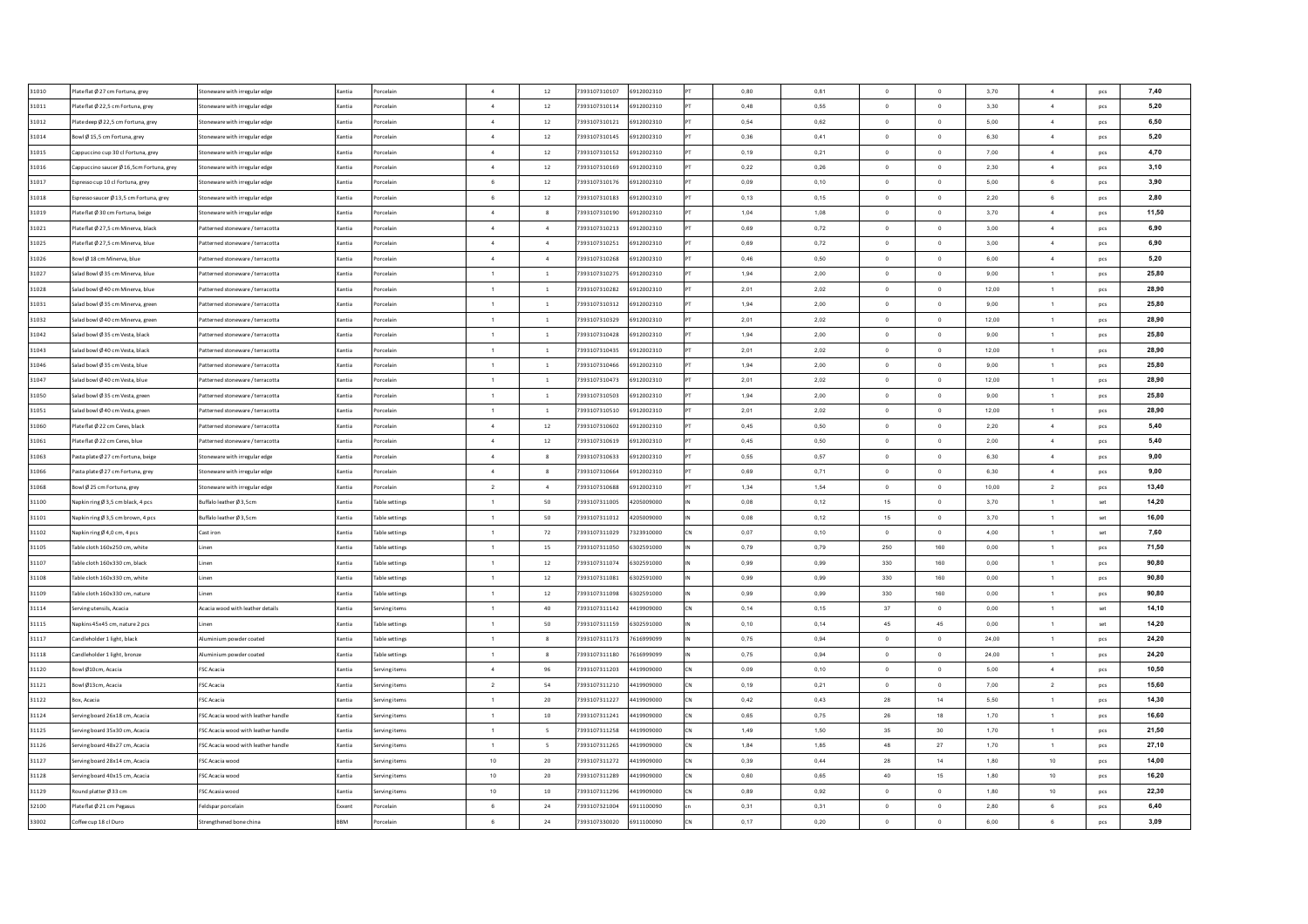| 33004 | Coffee saucer Ø 13,5 cm Duro       | Strengthened bone china | <b>BBM</b> | orcelain  | 6                       | 24        | 7393107330044 | 6911100090 | 0,17 | 0,17 | $\Omega$       | $\overline{0}$           | 2,50  | 6                       | pcs | 2,30  |
|-------|------------------------------------|-------------------------|------------|-----------|-------------------------|-----------|---------------|------------|------|------|----------------|--------------------------|-------|-------------------------|-----|-------|
| 33016 | late deep Ø 16 cm Duro             | Strengthened bone china | <b>BRM</b> | orcelain  | 6                       | 24        | 7393107330167 | 6911100090 | 0,22 | 0,33 | $\overline{0}$ | $\circ$                  | 4,50  | $\mathbf 6$             | pcs | 5,75  |
| 33017 | late flat Ø 17,5 cm Duro           | Strengthened bone china | BBM        | orcelair  | $\,$ 6 $\,$             | $\bf{24}$ | 7393107330174 | 6911100090 | 0,20 | 0,22 | $\mathbf 0$    | $\mathbf 0$              | 2,30  | $\mathbf 6$             | pcs | 5,05  |
| 33021 | late flat Ø 21 cm Duro             | Strengthened bone china | <b>BBM</b> | orcelain  | $\,$ 6 $\,$             | 24        | 7393107330211 | 6911100090 | 0,33 | 0,47 | $\mathbf 0$    | $\,$ 0                   | 2,30  | $\mathbf 6$             | pcs | 6,40  |
| 33022 | lateflat Ø 22,5 cm Duro            | Strengthened bone china | <b>BBM</b> | orcelain  | 6                       | 24        | 7393107330228 | 6911100090 | 0,43 | 0,67 | $\mathbf 0$    | $\bf{0}$                 | 2,50  | 6                       | pcs | 6,80  |
| 33024 | lateflat Ø 24,5 cm Duro            | Strengthened bone china | BBM        | orcelain  | 6                       | 24        | 7393107330242 | 6911100090 | 0,54 | 0.60 | $\circ$        | $\overline{0}$           | 2,50  | 6                       | pcs | 8,30  |
| 33026 | late flat Ø 26,5 cm Duro           | Strengthened bone china | <b>BBM</b> | orcelain  | $\,6\,$                 | 24        | 7393107330266 | 6911100090 | 0,80 | 0,93 | $\overline{0}$ | $\,$ 0                   | 3,00  | 6                       | pcs | 8,90  |
| 33121 | late deep Ø 21 cm Duro             | Strengthened bone china | <b>BBM</b> | orcelain  | 6                       | 24        | 7393107331218 | 6911100090 | 0,47 | 0.52 | $\overline{0}$ | $\circ$                  | 4,00  | 6                       | pcs | 7,15  |
| 33219 | Bowl 19x15 cm                      | Strengthened bone china | Exxent     | orcelain  | 6                       | 24        | 7393107332192 | 6911100090 | 0.49 | 0.54 | 19             | 15                       | 8.00  | 6                       | pcs | 9,90  |
| 33223 | Dish 22,5x19 cm                    | Strengthened bone china | Exxent     | orcelain  | 6                       | 36        | 7393107332239 | 6911100090 | 0,31 | 0,35 | 23             | 19                       | 1,90  | 6                       | pcs | 6,60  |
| 33227 | Dish 26.5x22 cm                    | Strengthened bone china | Exxent     | 'orcelain | $6^{\circ}$             | 24        | 7393107332277 | 6911100090 | 0.42 | 0.50 | 27             | 22                       | 1,80  | 6                       | pcs | 7,15  |
| 33232 | Dish 31.5x26.5 cm                  | Strengthened bone china | Exxent     | orcelain  | $6^{\circ}$             | 18        | 7393107332321 | 6911100090 | 0.74 | 0.86 | 32             | 27                       | 2.30  | 6                       | pcs | 11,60 |
| 33315 | late deep Ø 15 cm Athos            | Strengthened bone china | Exxent     | orcelain  | 6                       | 24        | 7393107333151 | 6911100090 | 0,19 | 0,22 | $\Omega$       | $\overline{0}$           | 3,00  | 6                       | pcs | 3,40  |
| 33320 | late deep Ø 21 cm Athos            | Strengthened bone china | Exxent     | orcelair  | 6                       | $24\,$    | 7393107333205 | 6911100090 | 0,36 | 0,41 | $\overline{0}$ | $\,$ 0                   | 4,00  | $\mathbf 6$             | pcs | 8,00  |
| 33321 | late flat Ø 20,5 cm Athos          | Strengthened bone china | ixxent     | orcelain  | 6                       | 24        | 7393107333212 | 6911100090 | 0,34 | 0,40 | $\,$ 0 $\,$    | $\mathbf 0$              | 2,50  | 6                       | pcs | 6,60  |
| 33329 | late deep Ø 28,5 cm Athos          | Strengthened bone china | xxent      | orcelain  | $\sqrt{3}$              | 6         | 7393107333298 | 6911100090 | 0,88 | 1,05 | $\mathbf 0$    | $\mathbf 0$              | 5,00  | 3                       | pcs | 17,00 |
| 33332 | lateflat Ø 31,5 cm Athos           | Strengthened bone china | Exxent     | orcelain  | $\overline{\mathbf{3}}$ | 12        | 7393107333328 | 6911100090 | 1,18 | 1,36 | $\circ$        | $\circ$                  | 3,00  | $\overline{\mathbf{3}}$ | pcs | 19,30 |
| 33340 | late flat Ø 31 cm Victoria         | Strengthened bone china | ixxent     | orcelain  | $\overline{\mathbf{3}}$ | 12        | 393107333403  | 6911100090 | 0,99 | 1,16 | $\circ$        | $\ddot{\mathbf{0}}$      | 3,00  | $\overline{\mathbf{3}}$ | pcs | 16,10 |
| 33341 | lateflat Ø 26,5 cm Victoria        | Strengthened bone china | Exxent     | orcelain  | $\overline{\mathbf{3}}$ | 12        | 7393107333410 | 6911100090 | 0,63 | 0,76 | $\circ$        | $\mathbf 0$              | 2,00  | $\mathsf 3$             | pcs | 10,40 |
| 33342 | lateflat Ø 22,5 cm Victoria        | Strengthened bone china | ixxent     | orcelain  | 6                       | $24\,$    | 7393107333427 | 6911100090 | 0,42 | 0,50 | $\overline{0}$ | $\circ$                  | 2,00  | 6                       | pcs | 8,90  |
| 33343 | late flat Ø 20,5 cm Victoria       | Strengthened bone china | Exxent     | orcelain  | 6                       | 24        | 7393107333434 | 6911100090 | 0,35 | 0,43 | $\circ$        | $\circ$                  | 2,00  | 6                       | pcs | 6,30  |
| 33344 | late flat Ø 17 cm Victoria         | Strengthened bone china | Exxent     | orcelain  | 6                       | $24\,$    | 7393107333441 | 6911100090 | 0,22 | 0,23 | $\overline{0}$ | $\circ$                  | 1,50  | 6                       | pcs | 4,30  |
| 33345 | Plate deep Ø 22.5 cm Victoria      | Strengthened bone china | Exxent     | Porcelain | 6                       | 24        | 7393107333458 | 6911100090 | 0.45 | 0.54 | $\Omega$       | $\overline{0}$           | 3.20  | 6                       | pcs | 9,60  |
| 33346 | Plate deep Ø 27 cm Victoria        | Strengthened bone china | Exxent     | Porcelain | $\overline{\mathbf{3}}$ | 12        | 7393107333465 | 6911100090 | 0.75 | 1,11 | $\Omega$       | $\overline{0}$           | 3.90  | $\overline{\mathbf{3}}$ | pcs | 12,80 |
| 33347 | Pasta plate Ø 30,5 cm Victoria     | Strengthened bone china | Exxent     | orcelain  | $\overline{\mathbf{3}}$ | 12        | 7393107333472 | 6911100090 | 0,68 | 0,85 | $\overline{0}$ | $\overline{0}$           | 5,30  | $\mathbf{3}$            | pcs | 24.60 |
| 33348 | Bowl Ø12 cm Victoria               | Strengthened bone china | Exxent     | orcelair  | 6                       | 36        | 7393107333489 | 6911100090 | 0,22 | 0,28 | $\Omega$       | $\mathbf 0$              | 5,60  | 6                       | pcs | 3,65  |
| 33349 | Bowl Ø 14 cm Victoria              | Strengthened bone china | Exxent     | orcelain  | $6\overline{6}$         | 48        | 7393107333496 | 6911100090 | 0,23 | 0,27 | $\overline{0}$ | $\circ$                  | 5,70  | 6                       | pcs | 4,50  |
| 33350 | Sowl Ø 17 cm Victoria              | Strengthened bone china | Exxent     | orcelain  | $\overline{\mathbf{3}}$ | $12\,$    | 7393107333502 | 6911100090 | 0,51 | 0.84 | $\Omega$       | $\,$ 0                   | 7,00  | $\overline{\mathbf{3}}$ | pcs | 9,30  |
| 33351 | coffee cup 17 cl Victoria          | Strengthened bone china | Exxent     | orcelain  | 6                       | 48        | 7393107333519 | 6911100090 | 0,17 | 0,21 | $\overline{0}$ | $\mathbf 0$              | 8,00  | 6                       | pcs | 2,73  |
| 33352 | Coffee saucer Ø 15 cm Victoria     | Strengthened bone china | Exxent     | orcelain  | $6\overline{6}$         | 48        | 7393107333526 | 6911100090 | 0,15 | 0,19 | $\circ$        | $\overline{0}$           | 1,50  | 6                       | pcs | 2,73  |
| 33353 | Mug 28 cl Victoria                 | Strengthened bone china | Exxent     | orcelain  | 6                       | 36        | 7393107333533 | 6911100090 | 0,23 | 0,29 | $\overline{0}$ | $\overline{\phantom{0}}$ | 9,50  | 6                       | pcs | 3,30  |
| 33355 | Espresso cup 8 cl Victoria         | Strengthened bone china | Exxent     | orcelain  | $6\phantom{.0}$         | 144       | 7393107333557 | 6911100090 | 0,08 | 0,09 | $\overline{0}$ | $\,$ 0                   | 5,40  | $\mathbf 6$             | pcs | 1,78  |
| 33356 | Espresso saucer Ø 11,5 cm Victoria | Strengthened bone china | Exxent     | orcelain  | 6                       | 144       | 7393107333564 | 6911100090 | 0,09 | 0,10 | $\overline{0}$ | $\circ$                  | 1,30  | $\mathbf 6$             | pcs | 1,60  |
| 33401 | Spresso cup 8 cl Madrid            | Strengthened bone china | Exxent     | orcelain  | 6                       | 96        | 7393107334011 | 6911100090 | 0,11 | 0,12 | 6              | 6                        | 6,00  | 6                       | pcs | 1,73  |
| 33402 | spresso saucer 11,5x11,5 cm Madrid | Strengthened bone china | Exxent     | orcelain  | $6\overline{6}$         | 144       | 7393107334028 | 6911100090 | 0,10 | 0.12 | 12             | 12                       | 1,50  | 6                       | pcs | 1,43  |
| 33403 | Coffee cup 22 cl Madrid            | Strengthened bone china | Exxent     | orcelain  | 6                       | 48        | 7393107334035 | 6911100090 | 0.24 | 0,27 | $\overline{0}$ | $\mathbf{0}$             | 9.00  | 6                       | pcs | 2,98  |
| 33404 | Offee saucer 13,5x13,5 cm Madrid   | Strengthened bone china | Exxent     | orcelain  | 6                       | 72        | 7393107334042 | 6911100090 | 0,17 | 0,21 | 14             | 14                       | 1,50  | 6                       | pcs | 2,73  |
| 33432 | Dish 31x13 cm, rectangular         | Strengthened bone china | Exxent     | orcelain  | 6                       | 24        | 7393107334325 | 6911100090 | 0,44 | 0,48 | 31             | 13                       | 1,50  | 6                       | pcs | 7,50  |
| 33447 | Dish 46x20 cm, rectangular         | Strengthened bone china | xxent      | orcelain  | $\overline{a}$          | $12\,$    | 7393107334479 | 6911100090 | 1,09 | 1,25 | 46             | $20\,$                   | 2,50  | $\boldsymbol{4}$        | pcs | 14,00 |
| 34017 | owl Ø16 cm                         | Strengthened bone china | xxent      | orcelain  | 6                       | 36        | 7393107340173 | 6911100090 | 0,17 | 0,18 | $\circ$        | $\bf{0}$                 | 7,80  | 6                       | pcs | 9,90  |
| 34029 | late deep 29 cm Athos              | trengthened bone china  |            | orcelain  | $\overline{\mathbf{3}}$ | $12\,$    | 7393107340296 | 6911100090 | 0,88 | 1,00 | $\circ$        | $\,$ 0                   | 7,50  | $\,$ 3                  | pcs | 24,20 |
| 34032 | owl 32x19 cm, oval                 | Strengthened bone china | xxent      | orcelain  | $\overline{\mathbf{3}}$ | $18\,$    | 7393107340326 | 6911100090 | 0,64 | 0,77 | 32             | 19                       | 6,60  | $\mathsf 3$             | pcs | 20,70 |
| 34033 | lug 23 cl Copenhagen               | Strengthened bone china | xxent      | orcelain  | 6                       | 24        | 7393107340333 | 6911100090 | 0,23 | 0,25 | $\mathbf 0$    | $\bf{0}$                 | 9,00  | 6                       | pcs | 3,58  |
| 36341 | ltcher 0,5 L Mini                  |                         |            | Glassware | 12                      | $12\,$    | 0883314112474 | 7013499900 | 0,31 | 0,40 | 13             | 10                       | 14,60 | 12                      | pcs | 3,60  |
| 37112 | Mug Apollo, white                  | Stoneware               |            | Vlues     | $20\,$                  | 100       | 7393107371122 | 6912002310 | 0,32 | 0,37 | $\overline{0}$ | $\mathbf{0}$             | 11.80 | $20\degree$             | pcs | 3,75  |
| 37113 | Mug Apollo, black                  | Stoneware               |            | Mugs      | 20                      | 20        | 7393107371139 | 6912002310 | 0,32 | 0,37 | $\circ$        | $\overline{0}$           | 11,80 | 20                      | pcs | 3,75  |
| 37114 | Mug Apollo, navy                   | Stoneware               |            | Mugs      | 20                      | 20        | 7393107371146 | 6912002310 | 0,32 | 0,37 | $\overline{0}$ | $\circ$                  | 11.80 | $20\degree$             | pcs | 3,75  |
| 37117 | Mug Apollo, grey                   | Stoneware               |            | Mugs      | 20                      | 20        | 7393107371177 | 6912002310 | 0,32 | 0,37 | $\overline{0}$ | $\circ$                  | 11.80 | $20\degree$             | pcs | 3,75  |
| 37140 | Mug Attila, white                  | Stoneware               |            |           | 20                      | 20        | 7393107371405 | 6912002310 | 0,25 | 0.33 | $\circ$        | $\circ$                  | 9,50  | $20\degree$             |     | 3,75  |
|       |                                    |                         |            | Mugs      |                         |           |               |            |      |      |                |                          |       |                         | pcs |       |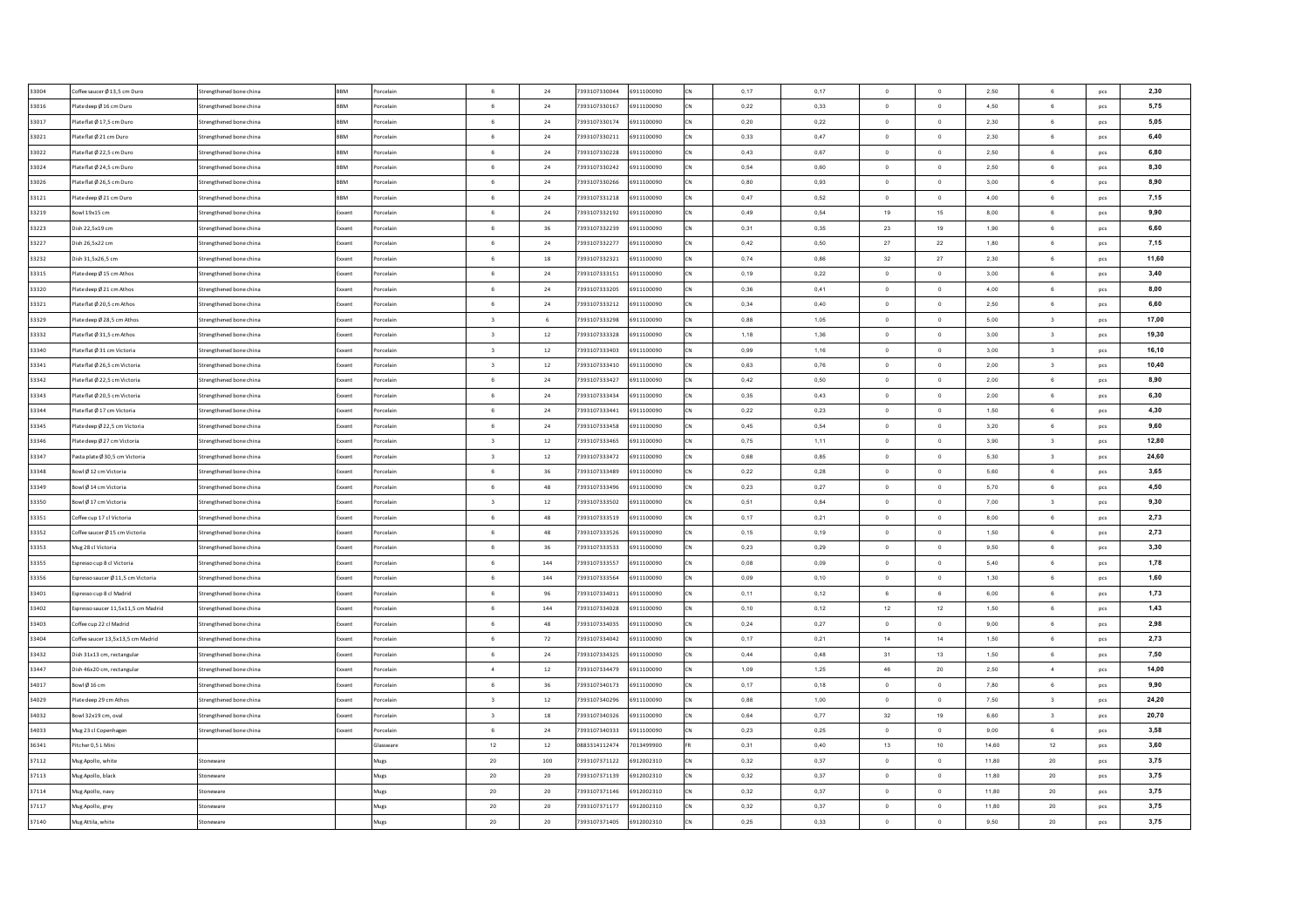| 37142 | Mug Attila, black/white     | Stoneware                               | Mugs                  | 20              | 20             | 7393107371429<br>6912002310 | CN | 0.25 | 0.33 | $\overline{0}$       | $\overline{0}$           | 9,50  | 20             | pcs        | 3,75  |
|-------|-----------------------------|-----------------------------------------|-----------------------|-----------------|----------------|-----------------------------|----|------|------|----------------------|--------------------------|-------|----------------|------------|-------|
| 37143 | Mug Attila, navy/white      | Stoneware                               | Mugs                  | $20\,$          | 20             | 7393107371436<br>6912002310 | CN | 0,25 | 0,33 | $\overline{0}$       | $\circ$                  | 9,50  | 20             | pcs        | 3,75  |
| 37145 | Mug Attila, red/white       | Stoneware                               | Mugs                  | $20\degree$     | 20             | 7393107371450<br>6912002310 | CN | 0,25 | 0,33 | $\overline{0}$       | $\circ$                  | 9,50  | $20\,$         | pcs        | 3,75  |
| 37146 | Mug Attila, orange/white    | Stoneware                               | Mugs                  | $20\degree$     | 20             | 7393107371467<br>6912002310 | CN | 0,25 | 0,33 | $\overline{0}$       | $\circ$                  | 9,50  | $20\degree$    | pcs        | 3,75  |
| 37148 | Mug Attila, lime/white      | Stoneware                               | Mugs                  | $20\degree$     | 20             | 7393107371481<br>6912002310 | CN | 0,25 | 0,33 | $\overline{0}$       | $\circ$                  | 9,50  | 20             | pcs        | 3,75  |
| 37150 | Mug Attila, light blue      | Stoneware                               | Mugs                  | $20\degree$     | 20             | 7393107371504<br>6912002310 | CN | 0.25 | 0.33 | $\circ$              | $\circ$                  | 9,50  | $20\degree$    | pcs        | 3,75  |
| 37160 | Mug Apollo, white/black     | Stoneware                               | Mugs                  | 20 <sub>2</sub> | 20             | 7393107371603<br>6912002310 | CN | 0,32 | 0,37 | $\circ$              | $\overline{0}$           | 11,80 | 20             | pcs        | 4,30  |
| 37161 | Mug Apollo, white/navy      | Stoneware                               | Mugs                  | 20              | 20             | 7393107371610<br>6912002310 | CN | 0,32 | 0.37 | $\overline{0}$       | $\overline{0}$           | 11.80 | 20             | pcs        | 4,30  |
| 37162 | Mug Apollo, white/grey      | Stoneware                               | Mugs                  | $20\degree$     | 20             | 7393107371627<br>6912002310 | CN | 0,32 | 0,37 | $\circ$              | $\overline{\mathbf{0}}$  | 11,80 | $20\,$         | pcs        | 4,30  |
| 37164 | Mug Apollo, white/red       | Stoneware                               | Mugs                  | $20\degree$     | 20             | 7393107371641<br>6912002310 | CN | 0,32 | 0,37 | $\circ$              | $\circ$                  | 11,80 | ${\bf 20}$     | pcs        | 4,30  |
| 37165 | Mug Apollo, white/lime      | Stoneware                               | Mugs                  | $20\,$          | 20             | 7393107371658<br>6912002310 | CN | 0,32 | 0,37 | $\circ$              | $\overline{\mathbf{0}}$  | 11,80 | $20\,$         | pcs        | 4,30  |
| 37170 | Mug Apollo, red             | Stoneware                               | Mugs                  | $20\degree$     | 20             | 7393107371702<br>6912002310 |    | 0,32 | 0,37 | $\circ$              | $\circ$                  | 12,00 | ${\bf 20}$     | pcs        | 3,75  |
| 37219 | Mug Athena, grey            | Stoneware                               | Mugs                  | $20\,$          | $20\,$         | 7393107372198<br>6912002310 |    | 0,30 | 0,35 | $\bullet$            | $\overline{\phantom{a}}$ | 9,00  | ${\bf 20}$     | pcs        | 3,75  |
| 37230 | lug Athena, white           | Stoneware                               | Mugs                  | $20\degree$     | 20             | 7393107372303<br>6912002310 |    | 0,30 | 0,35 | $\overline{0}$       | $\mathbf 0$              | 9,00  | $20\,$         | pcs        | 3,75  |
| 37231 | Mug Athena, black           | Stoneware                               | Mugs                  | $20\degree$     | 20             | 7393107372310<br>6912002310 | CN | 0,30 | 0,35 | $\overline{0}$       | $\circ$                  | 9,00  | $20\,$         | pcs        | 3,75  |
| 37232 | Mug Athena, navy            | Stoneware                               | Mugs                  | $20\degree$     | 20             | 7393107372327<br>6912002310 |    | 0,30 | 0,35 | $\overline{0}$       | $\circ$                  | 9,00  | $20\degree$    | pcs        | 3,75  |
| 37234 | Mug Atlas, white            | Stoneware                               | Mugs                  | $20\degree$     | 20             | 7393107372341<br>6912002310 | CN | 0,25 | 0,33 | $\overline{0}$       | $^{\circ}$               | 8,00  | $20\,$         | pcs        | 3,50  |
| 37235 | Mug Atlas, black            | Stoneware                               | Mugs                  | $20\degree$     | 20             | 7393107372358<br>6912002310 |    | 0,25 | 0,33 | $\overline{0}$       | $_{\rm 8}$               | 8,00  | $20\degree$    | pcs        | 3,50  |
| 37236 | Mug Atlas, navy             | Stoneware                               | Mues                  | $20\degree$     | 20             | 7393107372365<br>6912002310 | CN | 0,25 | 0,33 | $\overline{0}$       | $^{\circ}$               | 8,00  | $20\degree$    | <b>DCS</b> | 3,50  |
| 37240 | Mug Atlas, grey             | Stoneware                               | Mues                  | 20 <sub>2</sub> | 20             | 7393107372402<br>6912002310 |    | 0.25 | 0.33 | $\circ$              | 8                        | 8,00  | 20             | <b>DCS</b> | 3,50  |
| 37260 | Stemglass 21.5 cl Viticole  |                                         | Glassware             | 6               | 24             | 0026102372654<br>7013289000 |    | 0.11 | 0.17 | $\overline{0}$       | $\overline{0}$           | 15.50 | 24             | pcs        | 3,10  |
| 37508 | Candleholder clear, 2 pcs   | Glass/tealight max Ø4.5cm<br>Exxent     | <b>Table settings</b> | $\overline{1}$  | 24             | 7393107375083<br>7013990090 | CN | 0,53 | 0,59 | $\overline{0}$       | $\circ$                  | 6,00  | $\overline{1}$ | set        | 8,00  |
| 37660 | Wine cooler Ø 11,7 cm       | Stainless steel 18/0<br>Exxent          | <b>Bar items</b>      | $\overline{1}$  | 12             | 7393107376608<br>7323930090 |    | 0,50 | 0,62 | $\overline{0}$       | $\overline{0}$           | 19,50 | $\overline{1}$ | pcs        | 41.70 |
| 37661 | Cocktail Shaker 0,5 L       | Stainless steel 18/0<br>Exxent          | <b>Bar items</b>      | $\overline{1}$  | 24             | 7393107376615<br>7323930090 |    | 0,21 | 0,29 | $\circ$              | $\overline{\phantom{a}}$ | 21,00 | $\overline{1}$ | pcs        | 16,20 |
| 37666 | Champagne cooler Ø 31 cm    | Stainless steel 18/0<br>ixxent          | <b>Bar items</b>      | 1               | $\overline{2}$ | 7393107376660<br>7323930090 |    | 1,34 | 2,34 | $\bullet$            | $\overline{\phantom{a}}$ | 23,00 | $\overline{1}$ | pcs        | 48,60 |
| 37667 | Champagne cooler Ø 41 cm    | Stainless steel 18/0<br>ixxent          | Bar items             | $\overline{1}$  | $\overline{2}$ | 7393107376677<br>7323930090 |    | 1,89 | 2,80 | $\bullet$            | $\overline{\phantom{a}}$ | 27,00 | $\overline{1}$ | pcs        | 80,20 |
| 37668 | Table rack for cooler       | Stainless steel 18/8<br>ixxent          | <b>Bar</b> items      | 4               | $\mathbf{8}$   | 7393107376684<br>7323930090 |    | 0,80 | 1,18 | 54                   | 20                       | 17,00 | $\overline{1}$ | pcs        | 24,80 |
| 37669 | Vine cooler Ø 22 cm         | Stainless steel 18/0<br>ixxent          | <b>Bar items</b>      | $\mathbf{1}$    | $12\,$         | 7393107376691<br>7323930090 |    | 0,40 | 0,56 | $\overline{0}$       | $\circ$                  | 20,50 | $\overline{1}$ | pcs        | 21,60 |
| 37670 | rench Cocktail Shaker 0,5 L | Stainless steel 18/8<br>xxent           | <b>Bar items</b>      | 4               | 24             | 7393107376707<br>7323930090 | CN | 0,27 | 0,37 | 9                    | 9                        | 23,00 | $\overline{1}$ | pcs        | 26,00 |
| 37673 | ierving tray 31,5 x 22 cm   | Stainless steel 18/0, vintage<br>Exxent | Serving items         | 10              | 20             | 7393107376738<br>7323930090 |    | 0,56 | 0,57 | 32                   | 22                       | 2,00  | 10             | pcs        | 16,10 |
| 37674 | Oressing cup 5 cl           | Stainless steel 18/0, vintage<br>Exxent | Serving items         | $20\degree$     | 100            | 7393107376745<br>7323930090 |    | 0,02 | 0,03 | 6                    | $6\phantom{.0}$          | 2,50  | $20\degree$    | pcs        | 0,99  |
| 37675 | Oressing cup 7 cl           | Stainless steel 18/0, vintage<br>Exxent | Serving items         | 20 <sub>2</sub> | 100            | 7393107376752<br>7323930090 |    | 0,03 | 0,03 | 6                    | $6\overline{6}$          | 4,10  | 20             | pcs        | 1,23  |
| 37676 | Taco holder 2 compartment   | Stainless steel 18/0<br><b>xxent</b>    | Serving items         | 20 <sub>2</sub> | 100            | 7323930090<br>7393107376769 |    | 0.09 | 0.10 | 15                   | $_{8}$                   | 3,20  | 20             | pcs        | 6,40  |
| 37677 | Taco holder 3 pcs           | Stainless steel 18/0<br>Exxent          | Serving items         | 20 <sub>2</sub> | 100            | 7393107376776<br>7323930090 |    | 0.12 | 0.13 | 22                   | $_{\rm 8}$               | 3,20  | 20             | pcs        | 8,00  |
| 37678 | Taco holder 4 pcs           | Stainless steel 18/0<br>ixxent          | Serving items         | $20\,$          | 100            | 7393107376783<br>7323930090 |    | 0.15 | 0.16 | 26                   | $_{8}$                   | 3,20  | $20\degree$    | pcs        | 9,90  |
| 37684 | Irish coffee glass 24 cl    | Tempered glass                          | Glassware             | 6               | 24             | 0026102376850<br>7013289000 |    | 0.32 | 0.40 | $\overline{0}$       | $\overline{0}$           | 14.00 | 24             | pcs        | 5,50  |
| 37686 | soston Shaker 0,7 L         | Stainless steel 18/10<br>oxent          | <b>Bar items</b>      | 6               | 24             | 7393107376868<br>7323930090 |    | 0,33 | 0,37 | 9                    | 9                        | 18,00 | $\overline{1}$ | pcs        | 17,50 |
| 37687 | peed shaker                 | Stainless steel 18/10<br>xxent          | <b>Bar items</b>      | $6\overline{6}$ | 24             | 7393107376875<br>7323930090 |    | 0,18 | 0,19 | $\circ$              | $\overline{0}$           | 12,50 | $\overline{1}$ | pcs        | 13,40 |
| 40108 | acuum bottle 0,75L, white   | Screw cap<br>oxent                      | hermos                | $\overline{1}$  | 24             | 7393107401089<br>9617000000 |    | 0,45 | 0,48 | $\overline{0}$       | $\overline{0}$           | 29,50 | $\overline{1}$ | pcs        | 12,00 |
| 40115 | accum jug 1,0 L             | Stainless steel insert<br>xxent         | Thermos               | $\overline{1}$  | 6              | 7393107401157<br>9617000000 | CN | 0,60 | 0,80 | $\overline{0}$       | $\,$ 0                   | 20,00 | $\overline{1}$ | pcs        | 28,30 |
| 40116 | acuum jug 1,5 L             | Stainless steel insert<br>oxent         | hermos                | $\mathbf{1}$    | 6              | 7393107401164<br>9617000000 |    | 0,80 | 0,88 | $\overline{0}$       | $\circ$                  | 22,00 | $\overline{1}$ | pcs        | 32,60 |
| 40117 | acuum jug 2,0 L             | Stainless steel insert<br>ixxent        | hermos                | $\mathbf{1}$    | 6              | 7393107401171<br>9617000000 | CN | 0,77 | 1,00 | $\overline{0}$       | $\,$ 0                   | 25,00 | $\overline{1}$ | pcs        | 33,90 |
| 40119 | acuum air pot 2,2 L         | Stainless steel insert<br>BM            | hermos                | $\mathbf{1}$    | 6              | 7393107401195<br>9617000000 |    | 1,02 | 1,20 | 14                   | 18                       | 33,00 | $\overline{1}$ | pcs        | 33,90 |
| 40126 | Vacuum air pot 2,2 L, black | BBM<br>Stainless steel insert           | Thermos               | $\overline{1}$  | 6              | 7393107401263<br>9617000000 | CN | 1,02 | 1,20 | 14                   | 18                       | 33,00 | $\overline{1}$ | pcs        | 36,10 |
| 40128 | Vacuum bottle 0.75L, black  | Screw cap<br><b>xxent</b>               | Thermos               | $\overline{1}$  | 24             | 7393107401287<br>9617000000 |    | 0.45 | 0.48 | $\circ$              | $\overline{0}$           | 29,50 | $\overline{1}$ | <b>DCS</b> | 12,00 |
| 40142 | nsulated coffee Jug 1.0 L   | Stainless steel 18/8<br>Exxent          | Serving items         | $\overline{1}$  | 6              | 7393107401423<br>7323930090 | CN | 0,88 | 0,96 | 16                   | 14                       | 18,30 | $\overline{1}$ | pcs        | 40,20 |
| 40367 | elter glass 16 cl Islande   |                                         | Glassware             | 6               | 48             | 0026102078198<br>7013379900 |    | 0.17 | 0.20 | $\circ$              | $\overline{0}$           | 10.00 | 48             | pcs        | 1,20  |
| 40375 | hot glass 6 cl Islande      |                                         | Glassware             | $12\,$          | 72             | 0026102078211<br>7013379900 |    | 0.11 | 0.12 | $\ddot{\phantom{0}}$ | $\circ$                  | 10,50 | 12             | pcs        | 1,10  |
| 41001 | Coffee jug 9,5 L            | <b>BBM</b><br>Stainless steel, insulted | Thermos               | $\overline{1}$  | 6              | 7393107410012<br>9617000000 | CN | 2.30 | 2.66 | $\circ$              | $\circ$                  | 37.00 | $\overline{1}$ | pcs        | 95,50 |
|       |                             |                                         |                       |                 |                |                             |    |      |      |                      |                          |       |                |            |       |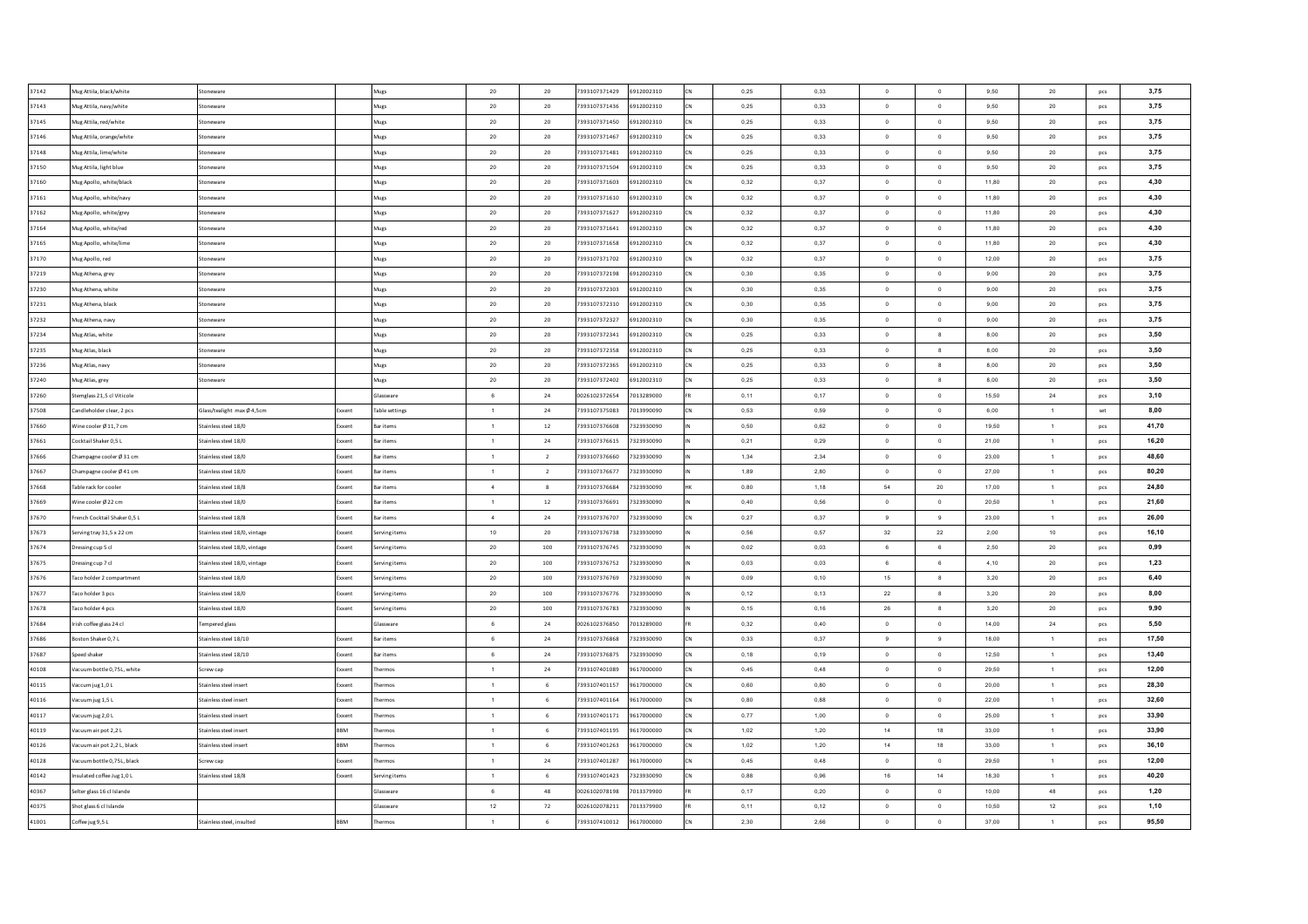| 41340          | Air pump 2,2L, black           | Glass insert              | <b>BBM</b> | hermos           | $\overline{1}$  | 6               | 7393107413402 | 9617000000 | 1.50         | 2.08 | $\Omega$       | $\overline{0}$          | 37,00          | $\overline{1}$ | pcs        | 60,70  |
|----------------|--------------------------------|---------------------------|------------|------------------|-----------------|-----------------|---------------|------------|--------------|------|----------------|-------------------------|----------------|----------------|------------|--------|
| 41360          | Serving jar 20 cl              | Glass                     |            | Glassware        | 6               | 6               | 8004360061239 | 7013491000 | 0,34         | 0,35 | $\overline{0}$ | $\ddot{\phantom{0}}$    | 8,40           | 6              | pcs        | 3.50   |
| 41370          | ierving jar 12,5 cl            | Glass                     |            | Glassware        | 6               | 6               | 8004360061208 | 7013491000 | 0,30         | 0,32 | $^{\circ}$     | $\mathbf 0$             | 7,10           | 6              | pcs        | 3,30   |
| 42204          | Vacuum air pot 2,2 L           | Stainless steel insert    | Exxent     | hermos           | $\overline{1}$  | $6\overline{6}$ | 7393107422046 | 9617000000 | 1,48         | 1,82 | $\overline{0}$ | $\overline{\mathbf{0}}$ | 32,00          | $\mathbf{1}$   | pcs        | 70,40  |
| 42205          | acuum air pot 3,0 L            | Stainless steel insert    | Exxen      | ermos            | $\overline{1}$  | 6               | 7393107422053 | 9617000000 | 1,67         | 1,97 | $^{\circ}$     | $\mathbf 0$             | 38,00          | $\mathbf{1}$   | pcs        | 77,60  |
| 42206          | acuum jug 10,0 L               | stainless steel insert    | Exxent     | hermos           | $\blacksquare$  | $\,$ 1 $\,$     | 7393107422060 | 9617000000 | 4,10         | 5,40 | $\circ$        | $\circ$                 | 48,00          | $\mathbf{1}$   | pcs        | 258,80 |
| 42209          | Virpot stand w silicone marks  | To 42204/05, 41340        | Exxent     | ermos            | $\mathbf{1}$    | $12\,$          | 7393107422091 | 9617000000 | 0,28         | 0,39 | $\bf 24$       | 19                      | 4,00           | $\mathbf{1}$   | pcs        | 20,40  |
| 42223          | Vacuum jug 1,0 L, black        | Glass insert              | <b>BBM</b> | hermos           | $\overline{1}$  | $12\,$          | 7393107422237 | 9617000000 | 0,63         | 0,83 | $\overline{0}$ | $\circ$                 | 21,80          | $\mathbf{1}$   | pcs        | 16,90  |
| 42250          | temglass 31 cl Viticole        |                           |            | Glassware        | 6               | $24\,$          | 0026102422519 | 7013289000 | 0,14         | 0,17 | $\overline{0}$ | $\,$ 0                  | 17,50          | 24             | pcs        | 4,20   |
| 42258          | temglass 12 cl Viticole        |                           |            | Glassware        | $6\overline{6}$ | 24              | 0026102422595 | 7013289000 | 0,09         | 0,13 | $\circ$        | $\overline{0}$          | 13,10          | 24             | <b>DCS</b> | 3,00   |
| 440069         | Champagne glass 17 cl Diamond  |                           |            | Glassware        | 12              | 12              | 8693357196131 | 7013289000 | 0,17         | 0.19 | $\overline{0}$ | $\circ$                 | 20.50          | 12             | pcs        | 3,20   |
| 44767          | Vine glass 24,5 cl Diamond     |                           |            | Glassware        | $\overline{1}$  | 12              | 8693357161269 | 7013289000 | 0,25         | 0,27 | $\overline{0}$ | $\circ$                 | 17,70          | 12             | pcs        | 3,00   |
| 44777          | Vine glass 30 cl Diamond       |                           |            | Glassware        | $12\,$          | 12              | 8693357161245 | 7013289000 | 0.31         | 0.33 | $\overline{0}$ | $\mathbf{0}$            | 18.50          | 12             | pcs        | 3,25   |
| 452750         | Vater glass 25,0 cl Diony      |                           |            | Glassware        | 12              | 24              | 8693357379220 | 7013379900 | 0,27         | 0,35 | $\Omega$       | $\theta$                | 10,40          | 12             | pcs        | 1,70   |
| 452760         | Whisky glass 32 cl Diony       |                           |            | Glassware        | $12\,$          | 24              | 8693357379244 | 7013379900 | 0,27         | 0,35 | $\overline{0}$ | $\overline{0}$          | 9,40           | 12             | pcs        | 1,88   |
| 452770         | umbler 34,5 cl Diony           |                           |            | ilassware        | 12              | 24              | 8693357379206 | 7013379900 | 0,36         | 0,43 | $\circ$        | $\overline{0}$          | 14,20          | 12             | pcs        | 2,10   |
| 46774          | ielter glass 33 cl Vigne       |                           |            | ilassware        | $\,6\,$         | 24              | 0026102258927 | 7013371000 | 0,24         | 0,27 | $\,$ 0 $\,$    | $\,$ 0                  | 12,50          | 24             | pcs        | 2,20   |
| 46978          | /ine glass 25 cl Tulipe        |                           |            | lassware         | $\,6\,$         | $\bf{24}$       | 0026102469798 | 7013371000 | 0,13         | 0,15 | $\,$ 0 $\,$    | $\,$ 0                  | 18,00          | 24             | pcs        | 4,10   |
| 50830          | Orink glass 26,5 cl Forum      | lempered glass, stackable |            | Glassware        | 6               | 72              | 0026102508305 | 7013371000 | 0,20         | 0,23 | $\,$ 0 $\,$    | $\mathbf 0$             | 10,30          | 72             | pcs        | 1,80   |
| 51118          | ce cream bowl 25 cl            | Clear glass Ø 6,5cm       |            | ilassware        | 6               | $\bf{24}$       | 8693357022140 | 7013499900 | 0,44         | 0,50 | $\circ$        | $\,$ 0                  | 14,20          | 6              | pcs        | 3,40   |
| 51240          | Orink glass 20 cl Lyon         | lempered glass, stackable |            | Glassware        | 6               | 24              | 8411712017736 | 7013371000 | 0,18         | 0,21 | $\circ$        | $\,$ 0 $\,$             | 8,50           | $\bf 24$       | pcs        | 1,28   |
| 52702          | umbler 39 cl Rock Bar          | Fempered glass, stackable |            | Glassware        | 6               | $24\,$          | 0080576007108 | 7013371000 | 0,28         | 0,31 | $\circ$        | $\circ$                 | 10,00          | $\bf 24$       | pcs        | 2,30   |
| 52703          | umbler 37 cl Rock Bar          | lempered glass, stackable |            | Glassware        | 6               | 24              | 8411712007102 | 7013371000 | 0,30         | 0.33 | $\overline{0}$ | $\circ$                 | 12.00          | $\bf 24$       | pcs        | 2,10   |
| 52705          | Drink glass 27 cl America      | Tempered glass, stackable |            | Glassware        | 12              | 48              | 8693357020979 | 7013371000 | 0.27         | 0.29 | $\overline{0}$ | $\overline{0}$          | 9.20           | 12             | pcs        | 1.40   |
| 52706          | umbler 36.5 cl America         | Tempered glass, stackable |            | Glassware        | $12\,$          | 48              | 8693357156715 | 7013371000 | 0,40         | 0.42 | $\Omega$       | $\overline{0}$          | 14.50          | 48             | pcs        | 1,93   |
| 52707          | umbler 48 cl America           | lempered glass, stackable |            | Glassware        | 12              | 24              | 8693357021457 | 7013371000 | 0.48         | 0.56 | $\Omega$       | $\overline{0}$          | 16.20          | 24             | pcs        | 2,70   |
| 52708          | umbler 36 cl America           | Tempered glass, stackable |            | Glassware        | $12\,$          | 12              | 8693357020962 | 7013371000 | 0,36         | 0,36 | $\overline{0}$ | $\overline{0}$          | 12,00          | 12             | pcs        | 1,65   |
| 52716          | Carafe 1,0 L Classico          | Ø9cm                      |            | Glassware        | 6               | 6               | 8693357036772 | 7013499900 | 0,86         | 0,90 | $^{\circ}$     | $\overline{0}$          | 26.00          | 6              | pcs        | 3,53   |
| 52733          | ce cream bowl 21 cl            | Clear glass               |            | Glassware        | $6\overline{6}$ | 24              | 0026102439210 | 7013499900 | 0,19         | 0,20 | $\overline{0}$ | $\bullet$               | 7,80           | 24             | pcs        | 4,00   |
| 52734          | hot glass 3,5 cl America       | Fempered glass, stackable |            | Glassware        | $12\,$          | $12\,$          | 8693357023567 | 7013371000 | 0,10         | 0,11 | $\circ$        | $\mathbf{0}$            | 5,50           | 12             | pcs        | 0,89   |
| 52735          | hot glass 3,4 cl Hot shot      |                           |            | <b>Glassware</b> | 6               | 24              | 0026102218839 | 7013379900 | 0,10         | 0,12 | $\overline{0}$ | $\circ$                 | 7,00           | 24             | pcs        | 1,20   |
| 52736          | hot glass 7 cl Hot shot        |                           |            | Glassware        | $12\,$          | 48              | 0883314176940 | 7013379900 | 0,10         | 0,12 | $\overline{0}$ | $\,$ 0                  | 8,50           | 48             | pcs        | 1,40   |
| 52743          | Vine glass 57 cl Tulipe        |                           |            | Glassware        | 6               | 24              | 0026102468883 | 7013289000 | 0,25         | 0,40 | $\overline{0}$ | $\circ$                 | 23,00          | 24             | pcs        | 5,20   |
| 52744          | Vine glass 47 cl Tulipe        |                           |            | Glassware        | 6               | 24              | 0026102469613 | 7013289000 | 0,22         | 0,34 | $\overline{0}$ | $\circ$                 | 22,00          | 24             | pcs        | 4,80   |
| 52745          | Vine glass 35 cl Tulipe        |                           |            | Glassware        | 6               | 24              | 0026102469736 | 7013289000 | 0,20         | 0,31 | $\circ$        | $\circ$                 | 20,20          | 24             | <b>DCS</b> | 4,50   |
| 52748          | Champagne glass 16 cl Tulipe   | Ø <sub>5cm</sub>          |            | Glassware        | $6\overline{6}$ | 24              | 0026102466070 | 7013289000 | 0,13         | 0,14 | $\overline{0}$ | $\overline{0}$          | 22,50          | 24             | pcs        | 4,10   |
| 52750          |                                |                           |            | Glassware        | 6               | 24              | 0026102626658 | 7013289000 | 0,18         | 0,28 | $\overline{0}$ | $\circ$                 | 12,90          | 24             |            | 4,00   |
|                | Brandy glass 41 cl Degustation |                           |            | Glassware        | 6               | 24              | 0026102626627 | 7013289000 |              | 0,19 | $\overline{0}$ | $\,$ 0                  |                |                | pcs        | 3,30   |
| 52751<br>52754 | Brandy glass 25 cl Degustation |                           |            | Glasswar         | 6               | 24              | 0026102029329 | 7013289000 | 0,12<br>0,32 | 0,42 | $\overline{0}$ | $\circ$                 | 11,20<br>20,80 | $\bf 24$       | pcs        | 6,90   |
|                | urricane glass 44 cl           |                           |            |                  |                 | 48              |               |            |              |      | $\overline{0}$ |                         |                | 24             | pcs        |        |
| 52756          | cup glass 16 cl                |                           |            | Glassware        | $12\,$          |                 | 0026102376522 | 7013289000 | 0,13         | 0,20 |                | $\,$ 0                  | 12,20          | 48             | pcs        | 3,70   |
| 52760          | ine glass 31 cl Elegance       |                           |            | ilassware        | 6               | 36              | 0026102763278 | 7013289000 | 0,19         | 0,27 | $\circ$        | $\overline{0}$          | 18,00          | 36             | pcs        | 3,90   |
| 52761          | Vine glass 24,5 cl Elegance    |                           |            | ilassware        | 12              | 48              | 0026102763285 | 7013289000 | 0,14         | 0,16 | $\circ$        | $\,$ 0                  | 16,60          | 48             | pcs        | 3,30   |
| 52762          | /ine glass 19 cl Elegance      |                           |            | lassware         | 12              | 48              | 0026102763131 | 7013289000 | 0,12         | 0,18 | $\,$ 0 $\,$    | $\,$ 0                  | 15,40          | 48             | pcs        | 3,00   |
| 52763          | herry glass 12 cl Elegance     |                           |            | Glassware        | 12              | 48              | 0026102763308 | 7013289000 | 0,09         | 0,13 | $\circ$        | $\circ$                 | 13,40          | 48             | pcs        | 2,90   |
| 52764          | herry glass 6,5 cl Elegance    |                           |            | Glassware        | 12              | 48              | 0026102763148 | 7013289000 | 0,06         | 0,10 | $\overline{0}$ | $\,$ 0                  | 11,30          | 48             | pcs        | 2,60   |
| 52765          | hampagne glass 17 cl Elegance  |                           |            | Glassware        | 12              | 48              | 0026102763315 | 7013289000 | 0,12         | 0,18 | $\circ$        | $\overline{0}$          | 17,50          | 48             | pcs        | 3,00   |
| 52770          | Vhisky glass 20 cl Islande     |                           |            | Glassware        | 6               | 24              | 0026102078297 | 7013379900 | 0,26         | 0.28 | $\overline{0}$ | $\circ$                 | 8.40           | 24             | pcs        | 1,60   |
| 52771          | ielter glass 22 cl Islande     |                           |            | Glassware        | 6               | 24              | 0026102078167 | 7013379900 | 0,23         | 0,28 | $\overline{0}$ | $\circ$                 | 13.00          | 24             | pcs        | 1,40   |
| 52772          | umbler 29 cl Islande           |                           |            | Glassware        | 6               | $\bf{24}$       | 0026102078082 | 7013379900 | 0,28         | 0,30 | $\circ$        | $\mathbf{0}$            | 14.50          | 24             | pcs        | 1,50   |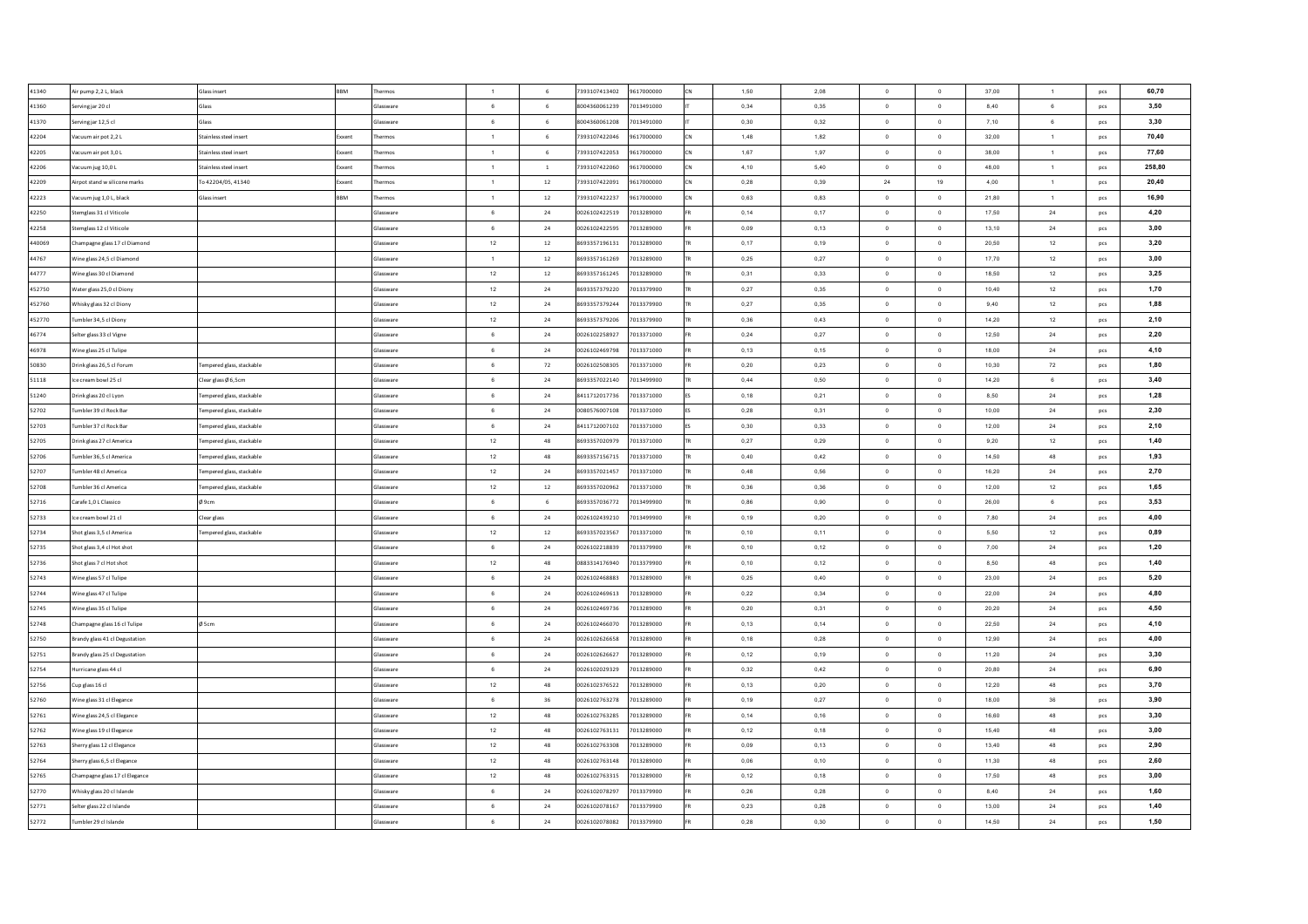| 52773 | umbler 33 cl Islande                                            | Glassware        | 6               | 24        | 0883314405729 | 7013379900 | 0,28 | 0.31 | $\circ$        | $\overline{0}$   | 15,70 | 24             | pcs        | 1,50 |
|-------|-----------------------------------------------------------------|------------------|-----------------|-----------|---------------|------------|------|------|----------------|------------------|-------|----------------|------------|------|
| 52774 | elter glass 22 cl Vigne                                         | ilassware        | $6\overline{6}$ | 24        | 0026102466988 | 7013379900 | 0,19 | 0,24 | $\circ$        | $\circ$          | 11,20 | $\bf{24}$      | pcs        | 2,20 |
| 52777 | hot glass 5,7 cl Dublino                                        | <b>Glassware</b> | $6\overline{6}$ | 48        | 8001133692447 | 7013371000 | 0,13 | 0,15 | $\circ$        | $\,$ 0           | 9,00  | 48             | pcs        | 1,40 |
| 52780 | seer glass 38 cl Cervoise                                       | <b>Glassware</b> | 6               | 24        | 0026102071243 | 7013289000 | 0,24 | 0,26 | $\overline{0}$ | $\circ$          | 17,90 | 24             | pcs        | 3,80 |
| 52781 | seer glass 50 cl Cervoise                                       | Glassware        | $\,6\,$         | $24\,$    | 0026102071236 | 7013289000 | 0,23 | 0,35 | $\circ$        | $\,$ 0           | 19,20 | 24             | pcs        | 4,40 |
| 52782 | seer glass 57 cl Nonic<br>Fempered glass, stackable             | Glassware        | 48              | 48        | 0026102346778 | 7013371000 | 0,31 | 0,38 | $\overline{0}$ | $\circ$          | 15,20 | 48             | <b>DCS</b> | 2,00 |
| 52807 | ce cream bowl 38 cl<br><b>Fempered glass</b>                    | Glassware        | 6               | 6         | 8004360040272 | 7013371000 | 0,30 | 0,33 | $\overline{0}$ | $\mathbf{0}$     | 18.20 | 6              | pcs        | 3,40 |
| 52830 | Carafe 1,0 L Ypsilon                                            | Glassware        | $\overline{1}$  | 6         | 8004360027266 | 7013499900 | 0.67 | 0.77 | $\Omega$       | $\circ$          | 25.50 | 6              | pcs        | 9,60 |
| 52831 | Carafe 0,55 L Ypsilon                                           | <b>Glassware</b> | $\overline{1}$  | 6         | 8004360033212 | 7013499900 | 0,43 | 0,50 | $^{\circ}$     | $\mathbf{0}$     | 20.50 | 6              | pcs        | 6,50 |
| 52833 | hot glass 5,5 cl Fiore                                          | <b>Glassware</b> | $12\,$          | 12        | 8004360046953 | 7013339900 | 0,09 | 0,10 | $\overline{0}$ | $\circ$          | 14,50 | 12             | pcs        | 2,75 |
| 52834 | Carafe 1,0 L Aquaria                                            | ilassware        | $\overline{1}$  | 6         | 8004360063165 | 7013499900 | 0,52 | 0,57 | $\overline{0}$ | $\overline{0}$   | 26,40 | 6              | pcs        | 9,70 |
| 52836 | e cream bowl 20 cl                                              | <b>Glassware</b> | $12\,$          | $12\,$    | 8004360065299 | 7013499900 | 0,18 | 0,20 | $\Omega$       | $\,$ 0           | 8,50  | 12             | pcs        | 2,85 |
| 52837 | lot wine mug 10 cl<br><b>Tempered glass</b>                     | ilassware        | $12\,$          | $12\,$    | 8411712755560 | 7013289000 | 0,11 | 0,15 | $\overline{0}$ | $\overline{0}$   | 6,00  | 12             | pcs        | 1,80 |
| 52838 | hampagne glass 9,5 cl Brio                                      | ilassware        | 6               | 24        | 0883314353211 | 7013371000 | 0,09 | 0,10 | $\mathbf 0$    | $\bf{0}$         | 17,10 | 24             | pcs        | 3,50 |
| 52846 | Slass 20 cl Bodega<br>Fempered glass, stackable                 | <b>Slassware</b> | $12\,$          | $12\,$    | 0087954016455 | 7013371000 | 0,12 | 0,13 | $\circ$        | $\,$ 0           | 5,90  | 12             | pcs        | 1,50 |
| 52847 | lass 37 cl Bodega<br>Fempered glass, stackable                  | <b>Glassware</b> | 12              | $12\,$    | 8411712016432 | 7013371000 | 0,21 | 0,23 | $\circ$        | $\,$ 0           | 8,90  | 12             | pcs        | 2,00 |
| 52848 | Slass 50 cl Bodega<br>Fempered glass, stackable                 | Glassware        | 12              | $12\,$    | 8411712016418 | 7013371000 | 0,24 | 0,27 | $\mathbf 0$    | $\,$ 0           | 12,00 | 12             | pcs        | 2,30 |
| 52850 | Vater glass 36 cl Primary                                       | Glassware        | 6               | $24\,$    | 0026102116203 | 7013289000 | 0,16 | 0,18 | $\,$ 0 $\,$    | $\,$ 0           | 10,00 | 24             | pcs        | 3,20 |
| 52851 | Vater glass 27.0 cl Primary                                     | Glassware        | 6               | 24        | 0026102116524 | 7013289000 | 0,11 | 0,12 | $\overline{0}$ | $\circ$          | 9,00  | 24             | pcs        | 3,10 |
| 52853 | Orink glass 29 cl Stack Up<br>Tempered glass, stackable         | Glassware        | 6               | 24        | 0883314345117 | 7013371000 | 0,32 | 0,35 | $\overline{0}$ | $\overline{0}$   | 11,90 | 24             | pcs        | 2,00 |
| 52854 | umbler 35 cl Stack Up<br>Tempered glass, stackable              | Glassware        | 6               | 24        | 0883314345100 | 7013371000 | 0,32 | 0,35 | $\overline{0}$ | $\circ$          | 14.00 | 24             | pcs        | 2,50 |
| 52855 | umbler 40 cl Stack Up<br>Tempered glass, stackable              | Glassware        | 6               | 24        | 0883314349931 | 7013371000 | 0.35 | 0.39 | $^{\circ}$     | $\overline{0}$   | 14.40 | 24             | pcs        | 2,50 |
| 52856 | umbler 47 cl Stack Up<br>Tempered glass, stackable              | Glassware        | 6               | 24        | 0883314349924 | 7013371000 | 0,37 | 0,38 | $\overline{0}$ | $\overline{0}$   | 14,70 | 24             | pcs        | 2.80 |
| 52857 | Whisky glass 21 cl Stack Up<br>lempered glass, stackable        | Glassware        | 6               | 24        | 0883314349962 | 7013371000 | 0,24 | 0,28 | $\Omega$       | $\mathbf 0$      | 8,00  | 24             | pcs        | 1,80 |
| 52858 | umbler 32 cl Stack Up<br>Tempered glass, stackable              | Glassware        | 6               | 24        | 0883314349948 | 7013371000 | 0,26 | 0,28 | $\overline{0}$ | $\bullet$        | 9,20  | 24             | pcs        | 2,00 |
| 52860 | Champagne glass 16 cl Brio                                      | Glassware        | 6               | 24        | 0883314385205 | 7013371000 | 0,11 | 0,12 | $\Omega$       | $\mathbf 0$      | 19.80 | 24             | pcs        | 3,70 |
| 52861 | ihot glass 4,5 cl Stack up<br>Fempered glass, stackable         | <b>Glassware</b> | 12              | 48        | 0883314452419 | 7013371000 | 0,09 | 0,09 | $^{\circ}$     | $\circ$          | 5,90  | 48             | pcs        | 1,40 |
| 52862 | Vhisky glass 20 cl America<br>empered glass, stackable          | <b>Glassware</b> | 12              | $12\,$    | 8693357021433 | 7013371000 | 0,32 | 0,35 | $\circ$        | $\mathbf 0$      | 8,20  | 12             | pcs        | 1,30 |
| 52866 | hot glass 7 cl Rock Bar<br>lempered glass, stackable            | Glassware        | $\,$ 6 $\,$     | 54        | 8411712017460 | 7013371000 | 0,07 | 0,08 | $\mathbf 0$    | $\,$ 0           | 6,30  | 54             | pcs        | 1,15 |
| 52867 | umbler 20 cl Rock Bar<br>lempered glass, stackable              | Glassware        | 6               | 48        | 8411712007409 | 7013371000 | 0,18 | 0,20 | $\overline{0}$ | $\,$ 0           | 8,30  | 48             | pcs        | 1,50 |
| 52868 | Orink glass 27 cl Rock Bar<br>Fempered glass, stackable         | Glassware        | 6               | 48        | 8411712007508 | 7013371000 | 0,25 | 0,35 | $\circ$        | $\circ$          | 9,25  | 48             | pcs        | 1,70 |
| 52869 | seer glass 34 cl Nonic<br>Tempered glass, stackable             | Glassware        | 48              | 48        | 0026102863268 | 7013371000 | 0,21 | 0,25 | $\overline{0}$ | $\mathbf{0}$     | 12,70 | 48             | pcs        | 1,70 |
| 52896 | Cocktail glass 21 cl Brio                                       | Glassware        | $6\overline{6}$ | 24        | 0883314593730 | 7013371000 | 0,11 | 0,17 | $\overline{0}$ | $\circ$          | 19,10 | 24             | <b>DCS</b> | 4,00 |
| 52897 | Stackable<br>Vine glass 25 cl Resto                             | Glassware        | 6               | 24        | 0883314586442 | 7013289000 | 0.14 | 0.20 | 8              | $\boldsymbol{8}$ | 12.60 | 24             | pcs        | 2,00 |
| 52907 | Vater glass 30 cl Malea                                         | <b>Glassware</b> | 6               | 24        | 0883314343335 | 7013289000 | 0.24 | 0,27 | $\overline{0}$ | $\circ$          | 10.50 | $\bf 24$       | pcs        | 2,80 |
| 52911 | Vine glass 56 cl InAlto Uno                                     | Glassware        | 6               | 12        | 8004360075168 | 7013289000 | 0.19 | 0,25 | $\overline{0}$ | $\mathbf{0}$     | 23.30 | 12             | pcs        | 5,90 |
| 52912 | /ineglass 47 cl InAlto Uno                                      | <b>Glassware</b> | 6               | 24        | 8004360075175 | 7013289000 | 0,17 | 0,23 | $\overline{0}$ | $\mathbf 0$      | 22,00 | 24             | pcs        | 5,20 |
| 52913 | Vine glass 38 cl InAlto Uno                                     | ilassware        | 6               | $12\,$    | 8004360075182 | 7013289000 | 0,14 | 0,19 | $\overline{0}$ | $\,$ 0           | 20,70 | 12             | pcs        | 4,80 |
| 52914 | hampagne glass 28 cl InAlto Uno                                 | lassware         | 6               | 12        | 8004360075199 | 7013289000 | 0,12 | 0,18 | $\circ$        | $\overline{0}$   | 24,30 | 12             | pcs        | 5,90 |
| 52915 | Vater glass 45 cl InAlto Uno                                    | lassware         | $6\overline{6}$ | 24        | 8004360075205 | 7013289000 | 0,13 | 0,20 | $\circ$        | $\mathbf 0$      | 10,30 | 24             | pcs        | 3,20 |
| 52917 | /ine glass 55 cl InAlto Tre Sensi<br>Star glass                 | lassware         | $\,6\,$         | $\bf{24}$ | 8004360077803 | 7013289000 | 0,19 | 0,25 | $\,$ 0 $\,$    | $\,$ 0           | 23,50 | 24             | pcs        | 5,30 |
| 52918 | Vine glass 43 cl InAlto Tre Sensi<br>Star glass                 | lassware         | 6               | 24        | 8004360077810 | 7013289000 | 0,19 | 0,25 | $\,$ 0 $\,$    | $\,$ 0           | 22,00 | 24             | pcs        | 4,80 |
| 52919 | /ine glass 30,5 cl InAlto Tre Sensi<br>star glass               | lassware         | 6               | 24        | 8004360077827 | 7013289000 | 0,15 | 0,21 | $\mathbf 0$    | $\mathbf 0$      | 20,40 | 24             | pcs        | 4,30 |
| 52921 | Vine glass 47 cl Balloon Lyre<br>Kwarx glass                    | Glassware        | $\,6\,$         | $24\,$    | 026102470176  | 7013289000 | 0,17 | 0,18 | 10             | 10               | 19,60 | $\mathbf 6$    | pcs        | 4,70 |
| 52922 | Vine glass 35 cl Balloon Lyre<br>Kwarx glass                    | Glassware        | 6               | 24        | 026102259382  | 7013289000 | 0,18 | 0,18 | -9             | 9                | 18.20 | 6              | pcs        | 4,70 |
| 52923 | spresso cup 9 cl Voluto<br><b>Fempered glass</b>                | Glassware        | 6               | 24        | 0883314518740 | 7013371000 | 0,14 | 0,15 | $\overline{0}$ | $\circ$          | 7,00  | $6\phantom{a}$ | pcs        | 1,70 |
| 52924 | spresso saucer Ø 12 cm Voluto<br>Tempered glass, to 52923       | Glassware        | 6               | 48        | 0883314476316 | 7013371000 | 0.11 | 0.12 | $\overline{0}$ | $\circ$          | 1.90  | 6              | pcs        | 2,70 |
| 52926 | Coffee mug 40 cl Voluto<br><b>Fempered glass</b>                | Glassware        | 6               | 24        | 0883314518764 | 7013371000 | 0,20 | 0,23 | $\overline{0}$ | $\circ$          | 12,50 | 6              | pcs        | 2,80 |
| 52928 | Tempered glass, to 52925, 52926<br>Coffee saucer Ø 14 cm Voluto | Glassware        | 6               | 48        | 0883314518788 | 7013371000 | 0,14 | 0,15 | 14             | 14               | 2,00  | 6              | pcs        | 3,10 |
|       |                                                                 |                  |                 |           |               |            |      |      |                |                  |       |                |            |      |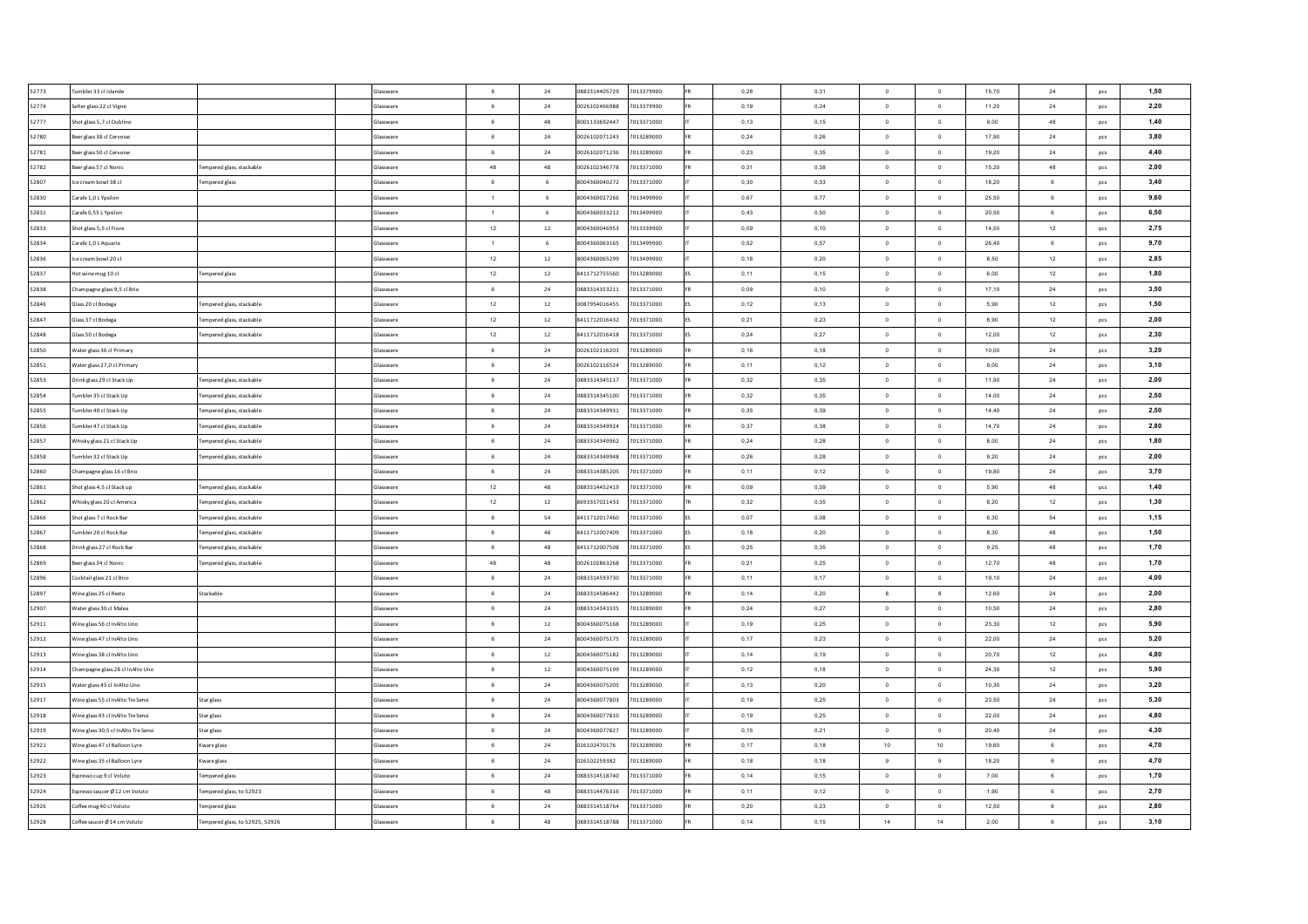| 52930 | Champagne glass 20 cl Open Up         | Kwarx glass                     |        | Glassware        | 6               | 24              | 0026102878514 | 7013371000 | 0.16 | 0.16 | $\overline{7}$ | $\overline{7}$           | 23.40 | 6              | pcs        | 7,70  |
|-------|---------------------------------------|---------------------------------|--------|------------------|-----------------|-----------------|---------------|------------|------|------|----------------|--------------------------|-------|----------------|------------|-------|
| 52933 | Tumbler 45 cl Vigne                   | Kwarx glass                     |        | Glassware        | 6               | 24              | 0883314503685 | 7013371000 | 0,32 | 0,38 | $\overline{7}$ | 7                        | 16.50 | 6              | pcs        | 2,60  |
| 52935 | Seer glass 38 cl Palladio             |                                 |        | Glassware        | 6               | 6               | 0800436099019 | 7013371000 | 0,34 | 0,37 | $\overline{7}$ | 7                        | 24,00 | 6              | pcs        | 4,40  |
| 52936 | erving bottle 1,0 L                   | With cork                       |        | Glassware        | $\overline{1}$  | 20              | 8001023362900 | 7013371000 | 0,60 | 0,65 | $^{\circ}$     | $\overline{\mathbf{8}}$  | 31,50 | $\overline{1}$ | pcs        | 4,10  |
| 52937 | erving bottle 0,125L                  | With cork                       |        | Glassware        | 20              | 20              | 8004360081602 | 7013371000 | 0,20 | 0,22 | - 5            | 5                        | 13,40 | $\mathbf{1}$   | pcs        | 1,95  |
| 52938 | Carafe 1,0 L Aquaria with cork        |                                 |        | <b>Glassware</b> | 6               | $6\overline{6}$ | 8004360082838 | 7013371000 | 0,52 | 0,63 | 9              | 9                        | 26,40 | 6              | pcs        | 10,00 |
| 52944 | Carafe 0,50 L Cascade                 |                                 |        | Glassware        | $\,$ 6 $\,$     | 6               | 0883314310191 | 7013499900 | 0,29 | 0,36 | 9              | $\boldsymbol{9}$         | 18,60 | $\mathbf 6$    | pcs        | 5,80  |
| 52945 | Carafe 0,25 L Cascade                 |                                 |        | Glassware        | $12\,$          | $12\,$          | 0883314310207 | 7013499900 | 0,17 | 0,20 | $\overline{7}$ | $\scriptstyle{7}$        | 15,00 | 12             | pcs        | 4,80  |
| 52946 | Vater glass 35 cl InAlto Uno          |                                 |        | Glassware        | 6               | $24\,$          | 8004360080773 | 7013499900 | 0,17 | 0,18 | 9              | $_{9}$                   | 9,50  | 6              | pcs        | 3,10  |
| 52949 | Srappa glass 8 cl Riserva             |                                 |        | Glassware        | $6\overline{6}$ | 24              | 8004360021967 | 7013289000 | 0,11 | 0,12 | $\circ$        | $\overline{0}$           | 16,30 | 24             | pcs        | 3,30  |
| 52950 | Marguerita glass 33 cl                |                                 |        | Glassware        | 6               | 6               | 8004360047936 | 7013289000 | 0,22 | 0,37 | $\overline{0}$ | $\circ$                  | 17,40 | 6              | pcs        | 5,80  |
| 52954 | Vine glass 35 cl Sublym               | Opening Ø cm, Krysta glass      |        | Glassware        | $6\overline{6}$ | 24              | 0883314508239 | 7013289000 | 0,17 | 0.18 | $\overline{0}$ | $\circ$                  | 23.00 | 24             | pcs        | 5,00  |
| 52955 | Vine glass 45 cl Sublym               | Dpening Ø 5,8 cm Krysta glass   |        | Glassware        | 6               | 12              | 0883314508215 | 7013289000 | 0.21 | 0.26 | $\overline{0}$ | $\mathbf{0}$             | 25.20 | 12             | pcs        | 5,10  |
| 52956 | Vine glass 25 cl Sublym               | ⊃pening Ø 5 cm, Krysta glass    |        | Glassware        | $6^{\circ}$     | 24              | 0883314508253 | 7013289000 | 0,15 | 0,22 | $\Omega$       | $\theta$                 | 20,70 | 24             | pcs        | 4,40  |
| 52957 | hampagne glass 21 cl Sublym           | Opening Ø 4,3cm Krysta glass    |        | Glassware        | 6               | 24              | 0883314508277 | 7013289000 | 0,13 | 0,14 | $\overline{0}$ | $\overline{0}$           | 24,00 | 24             | pcs        | 5,20  |
| 52960 | /ine glass 55 cl Séquence             | 0 pening Ø 6,4 cm, Krysta glass |        | ilassware        | 6               | 12              | 0883314594447 | 7013289000 | 0,19 | 0,20 | $\circ$        | $\overline{0}$           | 23,50 | 12             | pcs        | 5,50  |
| 52961 | hampagne glass 17 cl Séquence         | Opening Ø 4,8 cm, Krysta glass  |        | ilassware        | $\,6\,$         | 24              | 0883314594379 | 7013289000 | 0,13 | 0,14 | $\,$ 0 $\,$    | $\,$ 0                   | 20,80 | 24             | pcs        | 4,50  |
| 52965 | /ine glass 54 cl Nexo                 | Star glass                      |        | lassware         | $\,6\,$         | $\bf{24}$       | 8004360088526 | 7013379900 | 0,23 | 0,25 | $\,9$          | $\boldsymbol{9}$         | 21,60 | 24             | pcs        | 5,40  |
| 52966 | Vine glass 45 cl Nexo                 | Star glass                      |        | Glassware        | 6               | $\bf{24}$       | 8004360088595 | 7013379900 | 0,23 | 0,24 | $\,9$          | $\boldsymbol{9}$         | 20,80 | 24             | pcs        | 5,20  |
| 52967 | Vine glass 38 cl Nexo                 | Star glass                      |        | ilassware        | 6               | $\bf{24}$       | 004360088601  | 7013379900 | 0,21 | 0,22 | 8              | 8                        | 20,00 | 24             | pcs        | 4,80  |
| 52968 | Champagne glass 24 cl Nexo            | Star glass                      |        | Glassware        | 6               | 24              | 8004360088618 | 7013379900 | 0,19 | 0,20 | 6              | 6                        | 22,50 | $\bf 24$       | pcs        | 5,10  |
| 52969 | Orink glass 27 cl Log                 | Fempered glass, stackable       |        | Glassware        | 6               | 48              | 0883314594355 | 7013371000 | 0,19 | 0,20 | $^{\circ}$     | $\boldsymbol{8}$         | 9,30  | 48             | pcs        | 1,40  |
| 52970 | erving bottle 1.0 L                   | With metal cork                 |        | Glassware        | 12              | 24              | 7393107529707 | 7013491000 | 0,46 | 0.56 | 8              | $_{8}$                   | 26.00 | 12             | pcs        | 2,85  |
| 52971 | erving bottle 0,5 L                   | With metal cork                 |        | Glassware        | 12              | 48              | 7393107529714 | 7013491000 | 0.36 | 0.41 | $\overline{7}$ | $\overline{7}$           | 21.00 | 12             | pcs        | 2,20  |
| 52972 | Vine glass 45 cl Sublym Balloon       | Krysta glass                    |        | Glassware        | 6               | 12              | 0883314663983 | 7013289000 | 0,20 | 0.21 | 10             | 10                       | 19.80 | 12             | pcs        | 5,10  |
| 52973 | Beer tasting glass 35 cl Sublym       | Krysta glass                    |        | Glassware        | 6               | 24              | 0883314661491 | 7013289000 | 0.18 | 0.19 | $\mathbf{a}$   | $_{8}$                   | 17.70 | 24             | pcs        | 5,10  |
| 52974 | Beer glass 40 cl Willi Becher         |                                 |        | Glassware        | $12\,$          | 12              | 0026102247013 | 7013289000 | 0,26 | 0,28 | $\overline{7}$ | 7                        | 14,90 | 12             | pcs        | 1,30  |
| 52977 | Vater glass 36 cl Nexo                |                                 |        | Glassware        | 6               | 12              | 8004360088410 | 7013289000 | 0,14 | 0,17 | $\overline{0}$ | $\overline{0}$           | 9.50  | 12             | pcs        | 3,30  |
| 52980 | erving jar 150ml                      | With metal lid                  |        | Glassware        | ${\bf 24}$      | 96              | 7393107529806 | 7013491000 | 0,13 | 0,15 | $\overline{7}$ | $7\phantom{.0}$          | 6,50  | 24             | pcs        | 2,10  |
| 52981 | erving jar 240ml                      | With metal lid                  |        | Glassware        | $\bf 24$        | 72              | 7393107529813 | 7013491000 | 0,15 | 0,20 | $\overline{7}$ | $\overline{7}$           | 9,10  | 24             | pcs        | 2,40  |
| 52982 | erving jar 450ml                      | Nith metal lid                  |        | Glassware        | $\bf 24$        | 48              | 7393107529820 | 7013491000 | 0,26 | 0,28 | 9              | $_{9}$                   | 10,40 | 24             | pcs        | 2,75  |
| 52983 | erving bottle 250 ml                  | With metal cork                 |        | Glassware        | $\bf 24$        | 72              | 7393107529837 | 7013491000 | 0,19 | 0,20 | 6              | $\,6\,$                  | 14,00 | 24             | pcs        | 1,99  |
| 52984 | erving bottle 200 ml                  | With metal cork                 |        | Glassware        | $\bf 24$        | 72              | 7393107529844 | 7013491000 | 0,16 | 0,17 | 6              | $6\phantom{.0}$          | 12,00 | 24             | pcs        | 1,78  |
| 52985 | Vine glass 70 cl Abondant             | Dpening Ø 6,7 cm                |        | Glassware        | 6               | $12\,$          | 0883314505047 | 7013289000 | 0,22 | 0,23 | 11             | 11                       | 22,70 | 12             | pcs        | 6,10  |
| 52987 | Gin & Tonic glass 70cl                |                                 |        | Glassware        | 6               | $12\,$          | 1088331454356 | 7013289000 | 0,22 | 0,27 | 11             | 11                       | 19,50 | 12             | <b>DCS</b> | 4,10  |
| 52988 | Water glass 27.5 cl Diamond           |                                 |        | Glassware        | $6\overline{6}$ | 48              | 8693357215870 | 7013379900 | 0,19 | 0,26 | $\circ$        | $\overline{0}$           | 8,70  | 48             | pcs        | 1,70  |
| 52989 | Champagne glass 22cl InAlto Tre Sensi |                                 |        | Glassware        | 6               | 24              | 8004360088571 | 7013289000 | 0,12 | 0,18 | $\overline{0}$ | $\overline{0}$           | 20.00 | 24             | pcs        | 5,90  |
| 52990 | Cocktail glass 30,5 cl                |                                 |        | Glassware        | 6               | $12\,$          | 8004360090857 | 7013289000 | 0,15 | 0,20 | $\overline{0}$ | $\,$ 0                   | 16,50 | 12             | pcs        | 4,40  |
| 52991 | Vater glass 45cl Ultra                |                                 |        | <b>Glassware</b> | 6               | 6               |               | 7013289000 | 0,17 | 0,23 | $\overline{0}$ | $\overline{\phantom{0}}$ | 17,20 | 6              | pcs        | 4,50  |
| 52992 | rish coffee glass 26,5cl              |                                 |        | Glassware        | 6               | 6               |               | 7013371000 | 0,38 | 0,43 | $\overline{0}$ | 13                       | 15,00 | $\,6\,$        | pcs        | 4,50  |
| 52993 | arafe 1,0 L Purity                    |                                 |        | ilassware        | 6               | 6               |               | 7013499900 | 0,79 | 0,85 | $\circ$        | $\overline{0}$           | 28,20 | 6              | pcs        | 11,60 |
| 52994 | arafe 0,5 L Purity                    |                                 |        | <b>Glassware</b> | $\,6\,$         | $\,$ 6          |               | 7013499900 | 0,57 | 0,62 | $\,$ 0 $\,$    | $\,$ 0                   | 22,50 | $\mathbf 6$    | pcs        | 7,40  |
| 52995 | eer glass 40cl Berlin                 |                                 |        | ilassware        | 6               | $\,$ 6          |               | 7013289000 | 0,20 | 0,25 | $\,$ 0 $\,$    | $\,$ 0                   | 15,30 | 6              | pcs        | 5,30  |
| 52998 | umbler 31,5 cl Diamond                |                                 |        | Glassware        | $\,6\,$         | 48              | 8693357215856 | 7013371000 | 0,29 | 0,30 | $\circ$        | $\circ$                  | 14,50 | 48             | pcs        | 1,93  |
| 53943 | amekin Ø8 cm                          | <b>Fempered</b> glass           |        | Glassware        | $\bf 24$        | 24              | 8680678094077 | 7013371000 | 0,13 | 0,15 | $\overline{0}$ | $\,$ 0                   | 4,50  | 24             | pcs        | 1,45  |
| 54097 | Coffee pot with long spout 0.6 L      | Stainless steel 18/8            | Exxent | Serving items    | $\overline{1}$  | 36              | 7393107540979 | 7323930090 | 0,34 | 0,47 | $\circ$        | $\overline{0}$           | 11,50 | $\mathbf{1}$   | pcs        | 36,90 |
| 54098 | Coffee pot with long spout 1,0 L      | Stainless steel 18/8            | Exxent | Serving items    | $\overline{1}$  | 36              | 7393107540986 | 7323930090 | 0,53 | 0.61 | $\overline{0}$ | $\circ$                  | 13.00 | $\overline{1}$ | pcs        | 44,60 |
| 54099 | Coffee pot with long spout 1,5 L      | Stainless steel 18/8            | Exxent | Serving items    | $\overline{1}$  | 24              | 7393107540993 | 7323930090 | 0,77 | 0,85 | $\overline{0}$ | $\circ$                  | 17,00 | $\mathbf{1}$   | pcs        | 52,10 |
| 54101 | ltcher with ice guard 1,8 L           | Stainless steel 18/8            | Exxent | Serving items    | $\overline{1}$  | $\overline{4}$  | 7393107541013 | 7323930090 | 0,64 | 0,70 | $\circ$        | $\mathbf{0}$             | 23.50 | $\mathbf{1}$   | pcs        | 48,30 |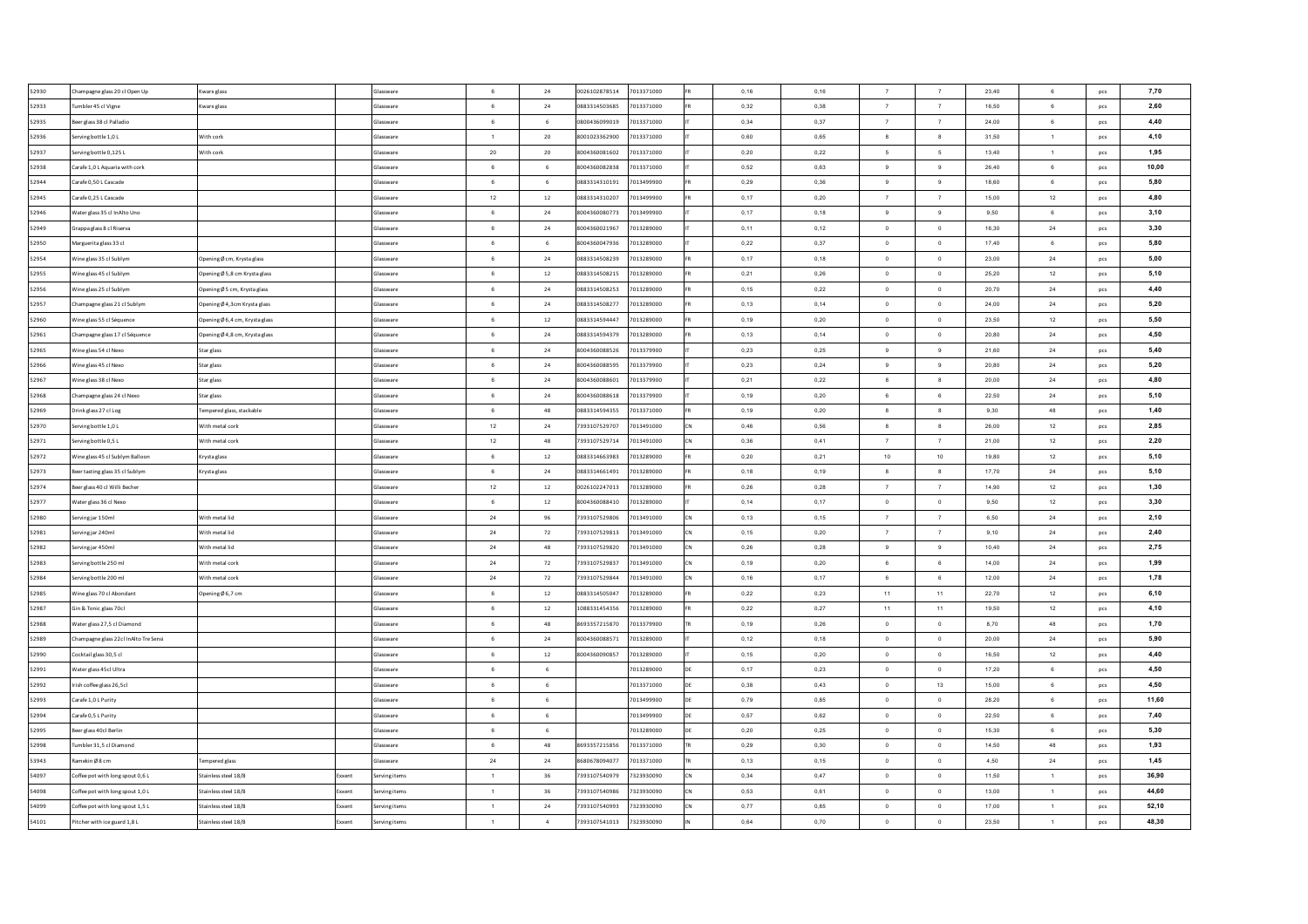| 54110  | Milk / Water jug 0,35 L           | Stainless steel 18/8            | Exxent       | Serving items               | $\overline{1}$  | 48                       | 7393107541105 | 7323930090 |           | 0,23 | 0,25 | $\Omega$       | $\overline{0}$ | 8,20  | $\mathbf{1}$   | pcs | 12,20 |
|--------|-----------------------------------|---------------------------------|--------------|-----------------------------|-----------------|--------------------------|---------------|------------|-----------|------|------|----------------|----------------|-------|----------------|-----|-------|
| 54111  | Milk / Water jug 0,6 L            | Stainless steel 18/8            | Exxent       | Serving items               | $\blacksquare$  | 48                       | 7393107541112 | 7323930090 |           | 0,23 | 0,24 | $\overline{0}$ | $\circ$        | 11,00 | $\mathbf{1}$   | pcs | 17,20 |
| 54112  | Milk / Water jug 0,8 L            | Stainless steel 18/8            | Exxent       | Serving items               | $\mathbf{1}$    | 48                       | 7393107541129 | 7323930090 |           | 0,29 | 0,30 | $\mathbf 0$    | $\,$ 0         | 12,70 | $\mathbf{1}$   | pcs | 20,00 |
| 54115  | older Ø 25 cm, high               | Chromed                         | <b>Exxen</b> | Serving items               | $\mathbf{1}$    | $12\,$                   | 7393107541150 | 7323930090 |           | 0,24 | 0,26 | $\circ$        | $\circ$        | 18,50 | $\overline{1}$ | pcs | 15,10 |
| 54116  | older Ø 25 cm, low                | Stainless steel, matt finish    | Exxent       | Serving items               | $\overline{1}$  | $12\,$                   | 7393107541167 | 7323930090 |           | 0,29 | 0,30 | $\mathbf 0$    | $\mathbf 0$    | 13,00 | $\mathbf{1}$   | pcs | 11,10 |
| 54122  | Offee pot 1,5 L                   | Stainless steel 18/8            | Exxent       | erving items                | $\overline{1}$  | 24                       | 7393107541228 | 7323930090 |           | 0,50 | 0.63 | $\circ$        | $\overline{0}$ | 17,50 | $\mathbf{1}$   | pcs | 26,40 |
| 54135  | ierving plate 35x22,5 cm, oval    | Stainless steel 18/8            | Exxent       | Serving items               | $\overline{1}$  | 12                       | 7393107541358 | 7323930090 |           | 0,45 | 0,63 | 35             | $\bf 23$       | 2,30  | $\mathbf{1}$   | pcs | 23,40 |
| 54141  | ierving plate 41x27 cm, oval      | Stainless steel 18/8            | Exxent       | Serving items               | $\overline{1}$  | 12                       | 7393107541419 | 7323930090 |           | 0,61 | 0.86 | 41             | 27             | 2,50  | $\overline{1}$ | pcs | 27,00 |
| 54148  | erving plate 48x31 cm, oval       | Stainless steel 18/8            | Exxent       | Serving items               | $\overline{1}$  | 12                       | 7393107541488 | 7323930090 |           | 0.85 | 0.97 | 48             | 31             | 3,00  | $\overline{1}$ | pcs | 40,50 |
| 54156  | erving plate 56x38 cm, oval       | Stainless steel 18/8            | Exxent       | Serving items               | $\overline{1}$  | 8                        | 7393107541563 | 7323930090 |           | 1.07 | 1,60 | 56             | 36             | 3.20  | $\overline{1}$ | pcs | 54,80 |
| 54202  | Deep dish with handle Ø 19 cm     | Stainless steel 18/8            | Exxent       | Serving items               | $12\,$          | 48                       | 7393107542027 | 7323930090 |           | 0,26 | 0,29 | ${\bf 26}$     | 19             | 5.50  | $\overline{1}$ | pcs | 13,10 |
| 54203  | Deep dish with handle Ø 23.5 cm   | Stainless steel 18/8            | Exxent       | Serving items               | 12              | 48                       | 7393107542034 | 7323930090 |           | 0.32 | 0.35 | $\Omega$       | $\circ$        | 5,50  | $\overline{1}$ | pcs | 15,80 |
| 54209  | auce bowl Ø 14.5 cm               | Stainless steel 18/8            | Exxent       | Serving items               | 12              | 48                       | 7393107542096 | 7323930090 |           | 0.18 | 0,25 | $\Omega$       | $\overline{0}$ | 7.20  | $\overline{1}$ | pcs | 15,80 |
| 54210  | Gravy boat 15cl                   | Stainless steel 18/8            | Exxent       | erving items                | $12\,$          | 48                       | 7393107542102 | 7323930090 |           | 0,10 | 0.12 | 17             | $\mathbf{s}$   | 8,00  | $\overline{1}$ | pcs | 7,80  |
| 54211  | Gravy boat 30 cl                  | Stainless steel 18/8            | xxent        | erving items                | 12              | 48                       | 7393107542119 | 7323930090 |           | 0,15 | 0,17 | 23             | $_{9}$         | 9,20  | $\mathbf{1}$   | pcs | 10,10 |
| 54212  | lini frying basket 10x7,5 cm      | tainless steel 18/8 electrolyz  | xxent        | erving items                | $\overline{1}$  | 48                       | 7393107542126 | 7323930090 |           | 0,19 | 0,21 | $20\,$         | 8              | 7,70  | $\mathbf{1}$   | pcs | 12,20 |
| 54213  | Mini frying basket Ø9,5 cm        | Stainless steel 18/8 electrolyz | ixxent       | erving items                | $\overline{1}$  | 48                       | 7393107542133 | 7323930090 |           | 0,19 | 0,21 | $\mathbf 0$    | $\,$ 0         | 7,30  | $\mathbf{1}$   | pcs | 13,80 |
| 54215  | icraper 23 cm                     |                                 | xxent        | Itensils/Tools              | $12\,$          | 48                       | 7393107542157 | 7323930090 |           | 0,19 | 0,21 | $22\,$         | 10             | 1,60  | 12             | pcs | 5,75  |
| 57800  | Whisky glass 16 cl Granity        | lempered glass, stackable       |              | Glassware                   | 6               | 48                       | 0883314398465 | 7013371000 |           | 0,17 | 0,18 | $\circ$        | $\circ$        | 7,20  | 6              | pcs | 1,40  |
| 57801  | Vhisky glass 20 cl Granity        | lempered glass, stackable       |              | Glassware                   | 6               | 24                       | 0883314398472 | 7013371000 |           | 0,22 | 0,24 | $\circ$        | $\mathbf 0$    | 8,10  | 24             | pcs | 1,60  |
| 57802  | Drink glass 27 cl Granity         | Fempered glass, stackable       |              | Glassware                   | $6\phantom{.0}$ | 48                       | 0883314398489 | 7013371000 |           | 0,30 | 0,33 | $\overline{0}$ | $\circ$        | 9,80  | 48             | pcs | 1,70  |
| 57803  | umbler 31 cl Granity              | Fempered glass, stackable       |              | Glassware                   | $6\phantom{.0}$ | $24\,$                   | 0883314398427 | 7013371000 |           | 0,33 | 0,37 | $\overline{0}$ | $\mathbf 0$    | 14,00 | $\bf 24$       | pcs | 2,00  |
| 57804  | Tumbler 35 cl Granity             | lempered glass, stackable       |              | Glassware                   | 6               | 48                       | 0883314398441 | 7013371000 |           | 0.37 | 0.40 | $\overline{0}$ | $\overline{0}$ | 12.20 | 6              | pcs | 2,20  |
| 57805  | umbler 42 cl Granity              | Tempered glass, stackable       |              | Glassware                   | 6               | $24\,$                   | 0883314398410 | 7013371000 |           | 0.40 | 0.48 | $\overline{0}$ | $\overline{0}$ | 13.00 | 6              | pcs | 2,60  |
| 57820  | Pitcher 1.6 L Tivoli              |                                 |              | Glassware                   | 6               | 6                        | 0026102298992 | 7013499900 |           | 0.93 | 1,14 | 17             | 13             | 20.00 | 6              | pcs | 6,60  |
| 57821  | ltcher 2.3 L Tivoli               |                                 |              | Glassware                   | 6               | 6                        | 0026102284384 | 7013499900 |           | 1.20 | 1.43 | 18             | 14             | 25.70 | 6              | pcs | 8,60  |
| 57873  | Wine cooler Ø 18.5 cm             | Polycarbonate                   | Exxent       | <b>Bar items</b>            | $\overline{1}$  | 12                       | 7393107578736 | 3924100090 |           | 0.43 | 0.52 | $\overline{0}$ | $\overline{0}$ | 25.70 | 1              | pcs | 12,20 |
| 58001  | Cocktail glass 21 cl Cabernet     |                                 |              | Glassware                   | 6               | 12                       | 0026102580073 | 7013289000 |           | 0,19 | 0,24 | $\overline{0}$ | $\overline{0}$ | 17,20 | 12             | pcs | 6,80  |
| 58002  | Champagne glass 30 cl Coupe       |                                 |              | Glassware                   | 6               | 24                       | 0026102933299 | 7013289000 |           | 0,22 | 0,25 | $\overline{0}$ | $\overline{0}$ | 16,50 | 24             | pcs | 7,70  |
| 58003  | eer glass 47 cl Cabernet          |                                 |              | <b>Slassware</b>            | 6               | 24                       | 0883314189322 | 7013289000 |           | 0,23 | 0,29 | $\mathbf 0$    | $\,$ 0         | 18,80 | 24             | pcs | 5,00  |
| 58850  | hot glass 4,5 cl, Tritan          | 3PA Free TRITAN, stackable      | Exxent       | Aelamin/Polykarbonat/Tritan | $12\,$          | 120                      | 7393107588506 | 3924100090 |           | 0,03 | 0,03 | $\mathbf 0$    | $\circ$        | 5,50  | 12             | pcs | 1,99  |
| 58851  | umbler 26 cl. Tritan              | BPA Free TRITAN, stackable      | Exxent       | Aelamin/Polykarbonat/Tritan | 12              | 72                       | 7393107588513 | 3924100090 |           | 0,07 | 0,07 | $\circ$        | $\overline{0}$ | 8,30  | 12             | pcs | 3,83  |
| 58852  | umbler 31 cl, Tritan              | BPA Free TRITAN, stackable      | Exxent       | Melamin/Polykarbonat/Tritan | $12\,$          | 48                       | 7393107588520 | 3924100090 |           | 0,10 | 0,11 | $\overline{0}$ | $\circ$        | 13,00 | 12             | pcs | 4,30  |
| 58853  | Champagne glass 18 cl, Tritan     | <b>BPA Free TRITAN</b>          | Exxent       | Melamin/Polykarbonat/Tritan | 12              | 24                       | 7393107588537 | 3924100090 |           | 0,10 | 0,12 | $\circ$        | $\overline{0}$ | 20,60 | 12             | pcs | 6,50  |
| 58854  | Vine glass 36 cl, Tritan          | <b>BPA Free TRITAN</b>          | Exxent       | Melamin/Polykarbonat/Tritan | 12              | 24                       | 7393107588544 | 3924100090 |           | 0,09 | 0,11 | $\overline{0}$ | $\circ$        | 20,00 | 12             | pcs | 6,40  |
| 58855  | seer glass 50 cl, Tritan          | BPA Free TRITAN, marked 40cl    | Exxent       | Melamin/Polykarbonat/Tritan | 12              | 72                       | 7393107588551 | 3924100090 | <b>TW</b> | 0,09 | 0,12 | $\overline{0}$ | $\circ$        | 14,00 | 12             | pcs | 3,83  |
| 58856  | ltcher 1,8 L, with lid, Tritan    | <b>BPA Free TRITAN</b>          | Exxent       | Melamin/Polykarbonat/Tritan | 12              | $12\,$                   | 7393107588568 | 3924100090 |           | 0,58 | 0,67 | $\overline{0}$ | $\overline{0}$ | 22,80 | 1              | pcs | 32,70 |
| 58857  | seer glass 58 cl, on foot, Tritan | <b>BPA Free TRITAN</b>          | Exxent       | Melamin/Polykarbonat/Tritan | 12              | 12                       | 7393107588575 | 3924100090 |           | 0.10 | 0.12 | $\Omega$       | $\overline{0}$ | 18.30 | 12             | pcs | 6,90  |
| 58858  | Martini glass 30 cl, Tritan       | <b>BPA Free TRITAN</b>          | Exxent       | Melamin/Polykarbonat/Tritan | $12\,$          | 12                       | 7393107588582 | 3924100090 |           | 0,11 | 0,12 | $\Omega$       | $\circ$        | 18.00 | 12             | pcs | 6,05  |
| 60024  | Drink glass 20 cl Norvege         | lempered glass, stackable       |              | Glassware                   | $6^{\circ}$     | 72                       | 0026102600245 | 7013371000 |           | 0.22 | 0.22 | $\overline{0}$ | $\overline{0}$ | 8,80  | 72             | pcs | 1,30  |
| 603426 | hampagne stopper                  |                                 | Exxent       | Bar items                   | $12\,$          | 144                      | 7393107034263 | 3924900090 |           | 0,05 | 0,10 | 6              | $\circ$        | 3,80  | $\overline{1}$ | pcs | 4,30  |
| 60440  | Orink glass 27 cl Norvege         | Fempered glass, stackable       |              | Glassware                   | 6               | 72                       | 0026102604403 | 7013371000 |           | 0,22 | 0,26 | $\overline{0}$ | $\,$ 0         | 11,40 | 72             | pcs | 1,50  |
| 607101 | eafood platter Ø 50 cm            | Numinium                        |              | Serving items               | $\overline{1}$  | $\,$ $\,$                | 3109615323508 | 7323930090 |           | 1,18 | 1,48 | $\overline{0}$ | $\,$ 0         | 6,00  | $\mathbf{1}$   | pcs | 40,90 |
| 607103 | ieafood platter Ø 40 cm           | Numinium                        |              | Serving items               | $\overline{1}$  | $\overline{\phantom{a}}$ | 3109615323409 | 7323930090 |           | 0,78 | 0,83 | 40             | 40             | 5,00  | $\mathbf{1}$   | pcs | 27,90 |
| 607104 | eafood platter Ø 30 cm            | Vuminium                        |              | erving items                | $\overline{1}$  | $\overline{5}$           | 109615323300  | 7323930090 |           | 0,37 | 0,41 | $\circ$        | $\circ$        | 4,00  | $\mathbf{1}$   | pcs | 21,30 |
| 61058  | Measuring jug 1 L                 | Stainless steel 18/10           |              | Jtensils/Tools              | $\overline{1}$  | $24\,$                   | 7393107610580 | 7323930090 |           | 0,24 | 0,24 | 18             | 15             | 13,10 | $\mathbf{1}$   | pcs | 15,50 |
| 61059  | leasuring jug 0,5 L               | Stainless steel 18/10           |              | Itensils/Tools              | $6\overline{6}$ | 48                       | 7393107610597 | 7323930090 |           | 0,12 | 0,13 | 15             | 11             | 11,10 | $\mathbf{1}$   | pcs | 8,70  |
| 61060  | Measuring jug 0,1 L               | Stainless steel 18/10           |              | Jtensils/Tools              | 10              | 150                      | 7393107610603 | 7323930090 |           | 0,04 | 0,04 | $10\,$         | $^{\circ}$     | 4,90  | $\mathbf{1}$   | pcs | 3,70  |
| 61061  | Measuring jug 2 L                 | Stainless steel 18/10           |              | Utensils/Tools              | $\overline{1}$  | $12\,$                   | 7393107610610 | 7323930090 |           | 0,31 | 0,36 | 21             | 17             | 19,80 | $\mathbf{1}$   | pcs | 28,10 |
|        |                                   |                                 |              |                             |                 |                          |               |            |           |      |      |                |                |       |                |     |       |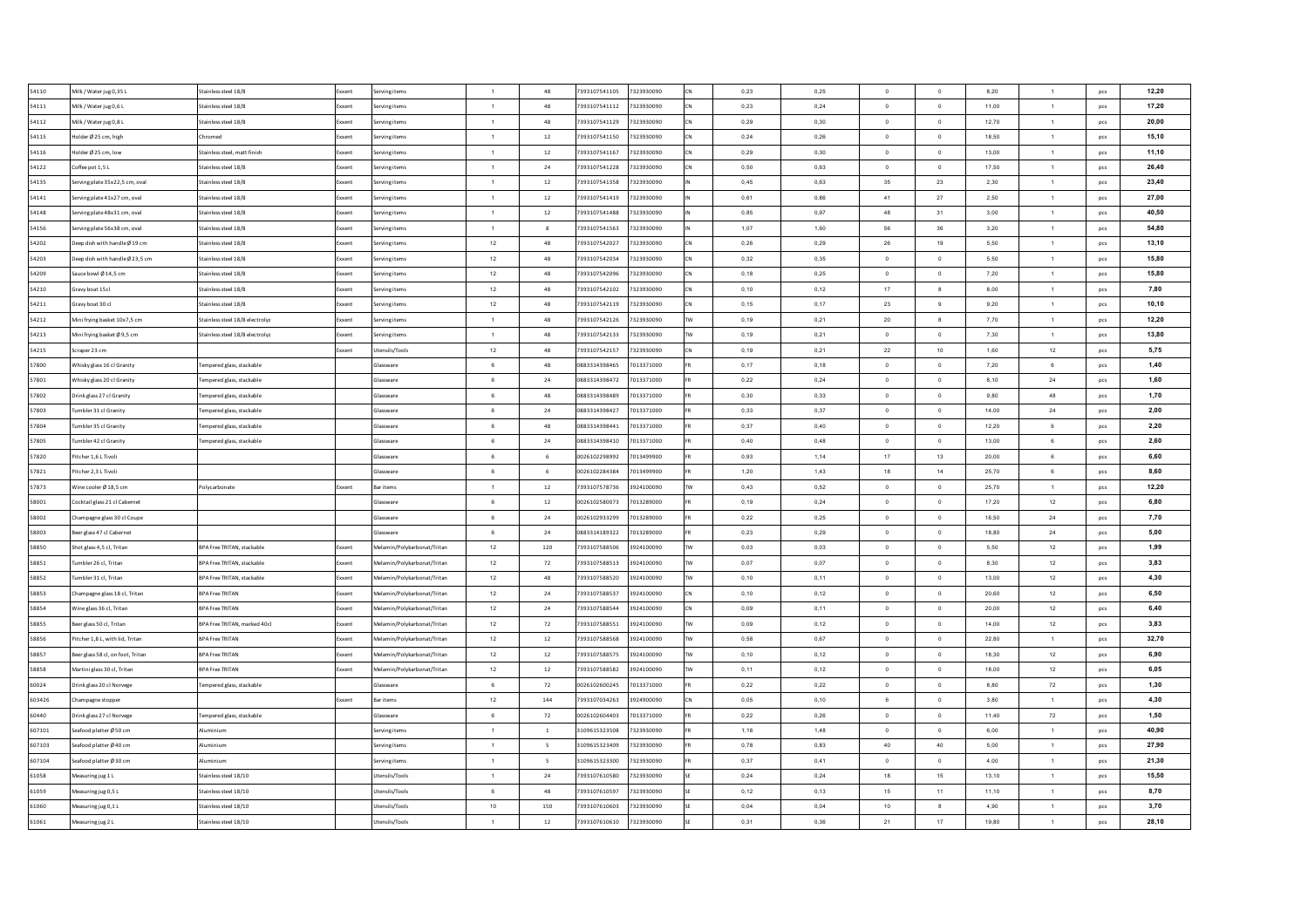| 61062 | Planked steak tray 36,3x17,8 cm   | Stainless steel 18/10                     | ixxent     | erving items           | $\sim$          | 24              | 7393107610627 | 7323930090 | CN         | 0,53 | 0,56 | 36             | 18                       | 0,00      | 4              | pcs            | 18,10  |
|-------|-----------------------------------|-------------------------------------------|------------|------------------------|-----------------|-----------------|---------------|------------|------------|------|------|----------------|--------------------------|-----------|----------------|----------------|--------|
| 61063 | Planked steak tray 44,5x23 cm     | Stainless steel 18/10                     | xxent      | erving items           | $\sim$          | $\bf 24$        | 7393107610634 | 7323930090 | <b>ICN</b> | 0,80 | 0,84 | 45             | 23                       | 0,00      | $\overline{4}$ | pcs            | 26.40  |
| 61064 | Steak plank 32 x 17cm             |                                           | ixxent     | erving items           | $\sim$          | $\overline{4}$  | 7393107666648 | 4419909000 |            | 0,84 | 0,85 | 32             | 17                       | 2,30      | $\overline{4}$ | pcs            | 8,00   |
| 61065 | Steak plank 40x21 cm              |                                           | ixxent     | erving items           | $\overline{2}$  | $\overline{2}$  | 7393107610658 | 4419909000 | <b>UA</b>  | 1,30 | 1,35 | 40             | 21                       | 2,30      | $\overline{2}$ | pcs            | 19,00  |
| 61070 | Steel brush with handle           |                                           |            | Kitchen                | $\overline{1}$  | 5               | 7312070129721 | 9603298000 |            | 0,43 | 0,47 | 32             | $\boldsymbol{8}$         | 9,00      | $\mathbf{1}$   | pcs            | 44,90  |
| 61071 | Steel brush with scraper          |                                           |            | Kitchen                | 10              | 10              | 7392754012136 | 9603298000 | <b>SF</b>  | 0,19 | 0,20 | 26             | $\sim$                   | 0,00      | 10             | pcs            | 7,93   |
| 61072 | Griddle scraper                   | Blade 15cm                                | xxent      | Kitchen                | 6               | 48              | 7393107610726 | 7323930090 | <b>CN</b>  | 0,16 | 0,18 | 23             | 15                       | 0,00      | 6              | pcs            | 9,35   |
| 61073 | Replacement blades for 61072      | 25psc/packaging                           |            | Kitchen                | $\overline{1}$  | 100             | 7393107610733 | 7323930090 | lnk        | 0,15 | 0.16 | 15             | $\circ$                  | 0.00      | $\mathbf{1}$   | set            | 26,30  |
| 61075 | Scraper 20 cm                     | Steel & wooden handle                     |            | Kitchen                | 10              | 10              | 7318910500323 | 8205591000 | SF         | 0.15 | 0.20 | 20             | 22                       | 0.90      | 10             | pcs            | 8,70   |
| 61076 | Scraper 22 cm                     | Stainless steel 18/0 with wooden handle   | xxent      | Kitchen                | 12              | 48              | 7393107610764 | 7323930090 | CN         | 0,15 | 0,17 | 22             | 10                       | 0,00      | 12             | pcs            | 5,20   |
| 61077 | Turner 29 cm                      | Stainless steel 18/0 with wooden handle   | Xantia     | Utensils/Tools         | 6 <sup>5</sup>  | 48              | 7393107610771 | 7323930090 | <b>CN</b>  | 0.20 | 0.22 | 29             | $\mathbf{a}$             | 1,50      | 6              | pcs            | 8,60   |
| 61083 | Griddle scraper 15 cm             | Blade 15cm                                |            | Kitchen                | $\overline{1}$  | 8               | 7393107610832 | 7323930090 | Icw        | 1,00 | 1,25 | 40             | 15                       | 3,50      | 1              | pcs            | 47,10  |
| 61084 | Replacement blades for 61083      |                                           |            | Kitchen                | $\overline{1}$  | 250             | 7393107610849 | 8207909100 | <b>CN</b>  | 0,05 | 0,06 | 15             | $\circ$                  | 0,00      | $\overline{1}$ | pcs            | 8,40   |
| 61085 | Pot holder flame proof            |                                           | <b>RRM</b> | Kitchen                | 48              | 288             | 7393107610856 | 6307909899 | CN         | 0,04 | 0,05 | 20             | 20                       | 0,50      | $\mathbf{1}$   | pcs            | 3,95   |
| 61086 | Measuring jug 0,25 L              | Stainless steel 18/10                     |            | Itensils/Tools         | 48              | 48              | 7393107610863 | 7323930090 |            | 0,06 | 0,07 | 13             | 10                       | 7,30      | $\mathbf{1}$   | pcs            | 5,20   |
| 61087 | Planked steak tray cork, 4pcs     |                                           | oxent      | erving items           | $\overline{1}$  | 25              | 7393107610870 | 4504908090 |            | 0,32 | 0,42 | 31             | 17                       | 3,50      | $\mathbf{1}$   | $\mathsf{set}$ | 10,40  |
| 61092 | Cream whipper charger, set 10 pcs | Stainless steel 18/0 N20                  | xxent      | Bar items              | $\overline{1}$  | 36              | 7393107610924 | 2811210000 | <b>TW</b>  | 0,29 | 0,31 | $\overline{0}$ | $\mathbf 0$              | $_{0,00}$ | $\mathbf{1}$   | $\mathsf{set}$ | 7,30   |
| 61099 | Oven glove flame proof            |                                           | <b>BM</b>  | <b>litchen</b>         | $12\,$          | 48              | 7393107610993 | 6307909899 |            | 0,10 | 0,12 | 33             | 185                      | 0,00      | $\mathbf{1}$   | pcs            | 6,40   |
| 61112 | Cream whipper 0,5 L               | Stainless steel                           | ixxent     | Bar items              | $\overline{1}$  | 6               | 7393107611129 | 7323930090 |            | 0,95 | 1,12 | $\circ$        | $\,$ 0                   | 29,00     | $\mathbf{1}$   | pcs            | 94.30  |
| 61113 | Cream whipper 1,0 L               | Stainless steel                           | xxent      | <b>Bar items</b>       | $\overline{1}$  | 6               | 7393107611136 | 7323930090 |            | 1,25 | 1,42 | $\overline{0}$ | $\circ$                  | 35,00     | $\mathbf{1}$   | pcs            | 114,00 |
| 61114 | Spare parts f. Cream whipper      | For item 61112,61113                      |            | Spare parts            | $\blacksquare$  | $\overline{1}$  | 7393107611143 | 3924900090 | CN         | 0,05 | 0,06 | $\circ$        | $\overline{0}$           | 0,00      | 1              | set            | 6,50   |
| 61115 | Cream whipper 0.5 L               | Black aluminium                           | xxent      | <b>Bar items</b>       | $\overline{1}$  | 6               | 7393107611150 | 7615101090 | CN         | 0,61 | 0,75 | $\overline{0}$ | $\overline{0}$           | 31,00     | $\mathbf{1}$   | pcs            | 38,90  |
| 61231 | Mixing bowl 0,5 L                 | Stainless steel 18/10                     | xxent      | Baking                 | 12              | 24              | 7393107612317 | 7323930090 |            | 0.14 | 0,15 | $\overline{0}$ | $\overline{0}$           | 7,50      | $\overline{1}$ | pcs            | 5,85   |
| 61232 | Mixing bowl 1,0L                  | Stainless steel 18/10                     | xxent      | Baking                 | 10              | 20              | 7393107612324 | 7323930090 |            | 0.22 | 0.32 | $\Omega$       | $\overline{0}$           | 8.50      | $\overline{1}$ | pcs            | 8,40   |
| 61233 | Mixing bowl 2,0 L                 | Stainless steel 18/10                     | xxent      | Baking                 | 10              | 20              | 7393107610481 | 7323930090 |            | 0,35 | 0,45 | $\overline{0}$ | $\overline{0}$           | 11,00     | 1              | pcs            | 13,00  |
| 61234 | Mixing bowl 4,0 L                 | Stainless steel 18/10                     | ixxent     | Baking                 | 6               | $12\,$          | 7393107612348 | 7323930090 |            | 0,55 | 0,65 | $\Omega$       | $\overline{0}$           | 14,00     | $\mathbf{1}$   | pcs            | 19,10  |
| 61235 | Mixing bowl 5,0 L                 | Stainless steel 18/10                     | ixxent     | Baking                 | $\mathbf{1}$    | $10\,$          | 7393107612355 | 7323930090 |            | 0,67 | 0,87 | $\overline{0}$ | $\overline{\phantom{0}}$ | 14,00     | 1              | pcs            | 20,80  |
| 61236 | Mixing bowl 8,0 L                 | Stainless steel 18/10                     | xxent      | Baking                 | $\overline{1}$  | 6               | 7393107612362 | 7323930090 |            | 0,89 | 1,00 | $\Omega$       | $\circ$                  | 17.50     | $\mathbf{1}$   | pcs            | 27,00  |
| 61237 | Mixing bowl 11,0 L                | Stainless steel 18/10                     | xxent      | Baking                 | 1               | 6               | 7393107612379 | 7323930090 |            | 1,08 | 1,41 | $\overline{0}$ | $\overline{0}$           | 18,50     | $\mathbf{1}$   | pcs            | 37,50  |
| 61239 | Mixing bowl 3,0 L                 | Stainless steel 18/10                     | xxent      | <b>Baking</b>          | 6               | $12\,$          | 7393107612393 | 7323930090 |            | 0,43 | 0,59 | $\overline{0}$ | $\,$ 0                   | 12,00     | $\mathbf{1}$   | pcs            | 16,50  |
| 61240 | Mixing bowl 6,0 L                 | Stainless steel 18/10                     | ixxent     | <b>Baking</b>          | $\overline{1}$  | $6\overline{6}$ | 7393107612409 | 7323930090 |            | 0,79 | 1,12 | $\overline{0}$ | $\circ$                  | 15,00     | 1              | pcs            | 24,10  |
| 61697 | Drink glass 25 cl Norvege         | Tempered glass, stackable                 |            | Glassware              | 6               | 72              | 0026102616970 | 7013371000 |            | 0,19 | 0,22 | $\overline{0}$ | $\,$ 0                   | 9,40      | 72             | pcs            | 1,40   |
| 62071 | Turner 29 cm                      |                                           | xxent      | Jtensils/Tools         | 6               | 48              | 7393107620718 | 7323930090 | <b>CN</b>  | 0,26 | 0,28 | 29             | $\boldsymbol{8}$         | 1,50      | 6              | pcs            | 8,80   |
| 62098 | Kitchen Towel w red stripes       | Cotton/linen                              | xxent      | extiles                | 6               | 144             | 7393107620985 | 6302910090 |            | 0,09 | 0.10 | 70             | 50                       | 0,10      | 6              | pcs            | 6,90   |
| 62099 | Kitchen Towel w blue stripes      | Cotton/linen                              | xxent      | extiles                | $6\overline{6}$ | 144             | 7393107620992 | 6302910090 |            | 0,10 | 0.12 | 70             | 50                       | 0,10      | $6\phantom{a}$ | pcs            | 6,90   |
| 62100 | Kitchen apron                     | 100% cotton ÖKO TEX                       | Exxent     | extiles                | $5\phantom{.0}$ | 60              | 7393107621005 | 6211421000 |            | 0.24 | 0.27 | 95             | 74                       | 0.00      | 5              | pcs            | 12,20  |
| 62101 | Kitchen apron                     | 100% cotton ÖKO TEX                       | xxent      | <b>Textiles</b>        | $\overline{1}$  | 50              | 7393107621012 | 6211421000 |            | 0,22 | 0,25 | 80             | 74                       | 0,00      | $50\,$         | pcs            | 9,70   |
| 62102 | Kitchen apron                     | 100% cotton ÖKO TEX                       | ixxent     | extiles                | -5              | 50              | 7393107621029 | 6211421000 |            | 0,16 | 0,19 | 45             | 74                       | 0,00      | $\sqrt{5}$     | pcs            | 8,50   |
| 62104 | Bucket 15 L                       | Stainless steel 18/10                     | cxent      | Itensils/Tools         | $\overline{1}$  | $\overline{2}$  | 7393107621043 | 7323930090 |            | 1,99 | 2,99 | $\Omega$       | $\,$ 0                   | 37,30     | $\mathbf{1}$   | pcs            | 85,00  |
| 62105 | lour scoop 15 cm                  | Stainless steel 18/10                     | xxent      | Itensils/Tools         | $\overline{1}$  | 24              | 7393107621050 | 7323930090 |            | 0,17 | 0,25 | 26             | $\overline{0}$           | 0,00      | $\mathbf{1}$   | pcs            | 16,90  |
| 62106 | lour scoop 19 cm                  | tainless steel 18/10                      | oxent      | Itensils/Tools         | $\overline{1}$  | 9               | 7393107621067 | 7323930090 |            | 0,27 | 0,49 | 33             | $\,$ 0                   | 0,00      | $\mathbf{1}$   | pcs            | 21,60  |
| 62449 | Cocktail glass 30 cl Cabernet     |                                           |            | ilassware              | 6               | $12\,$          | 0883314670776 | 7013289000 |            | 0,22 | 0,33 | $\,$ 0 $\,$    | $\,$ 0                   | 18,80     | 12             | pcs            | 6,50   |
| 63157 | astry brush 26 cm                 | ilicone with metal handle                 | xxent      | Itensils/Tools         | $12\,$          | 144             | 7393107631578 | 3924100090 |            | 0,05 | 0,08 | 26             | $\overline{4}$           | 0,00      | 12             | pcs            | 8,50   |
| 63222 | Fajitapan 25x18,5 cm              | Cast iron with handle                     | Kantia     | Casseroles/Frying pans | $\overline{1}$  | 12              | 7393107632223 | 7323910000 |            | 1,50 | 1,67 | 38             | 19                       | 3,00      | $\mathbf{1}$   | pcs            | 19,00  |
| 63224 | Frving pan 1.3 L Ø 24 cm          | <b>Numinium &amp; Quantum 2 non stick</b> | xxent      | Casseroles/Frving pans | $\overline{1}$  | 12              | 7393107632247 | 7615108090 |            | 1,00 | 1.08 | $\overline{0}$ | 24                       | 4,00      | 1              | pcs            | 33,80  |
| 63225 | Frving pan 2.0 L Ø 28 cm          | Numinium & Quantum 2 non stick            | xxent      | Casseroles/Frving pans | 4               | 12              | 7393107632254 | 7615108090 | CN         | 1,42 | 1,50 | $\circ$        | 28                       | 4,00      | $\mathbf{1}$   | pcs            | 36,30  |
| 63226 | Frving pan 3.0 L Ø 32 cm          | <b>Numinium &amp; Quantum 2 non stick</b> | xxent      | Casseroles/Frving pans | $\overline{4}$  | 12              | 7393107632261 | 7615108090 |            | 1.69 | 1.78 | $\overline{0}$ | 32                       | 4.00      | $\mathbf{1}$   | pcs            | 44,40  |
| 63227 | Frying pan 4,0 L Ø 36 cm          | Aluminium & Quantum 2 non stick           | Exxent     | Casseroles/Frying pans | $\overline{4}$  | 12              | 7393107632278 | 7615108090 | CN         | 1,87 | 2,08 | $\overline{0}$ | 36                       | 4,00      | 1              | pcs            | 53,60  |
| 63228 | Ramekin Ø 10 cm, with lid         | Cast iron                                 | Xantia     | Casseroles/Frying pans | $\overline{1}$  | 12              | 7393107632285 | 7323910000 | CN         | 0,83 | 1.00 | 13             | 10                       | 8.00      | $\mathbf{1}$   |                | 25,90  |
|       |                                   |                                           |            |                        |                 |                 |               |            |            |      |      |                |                          |           |                | pcs            |        |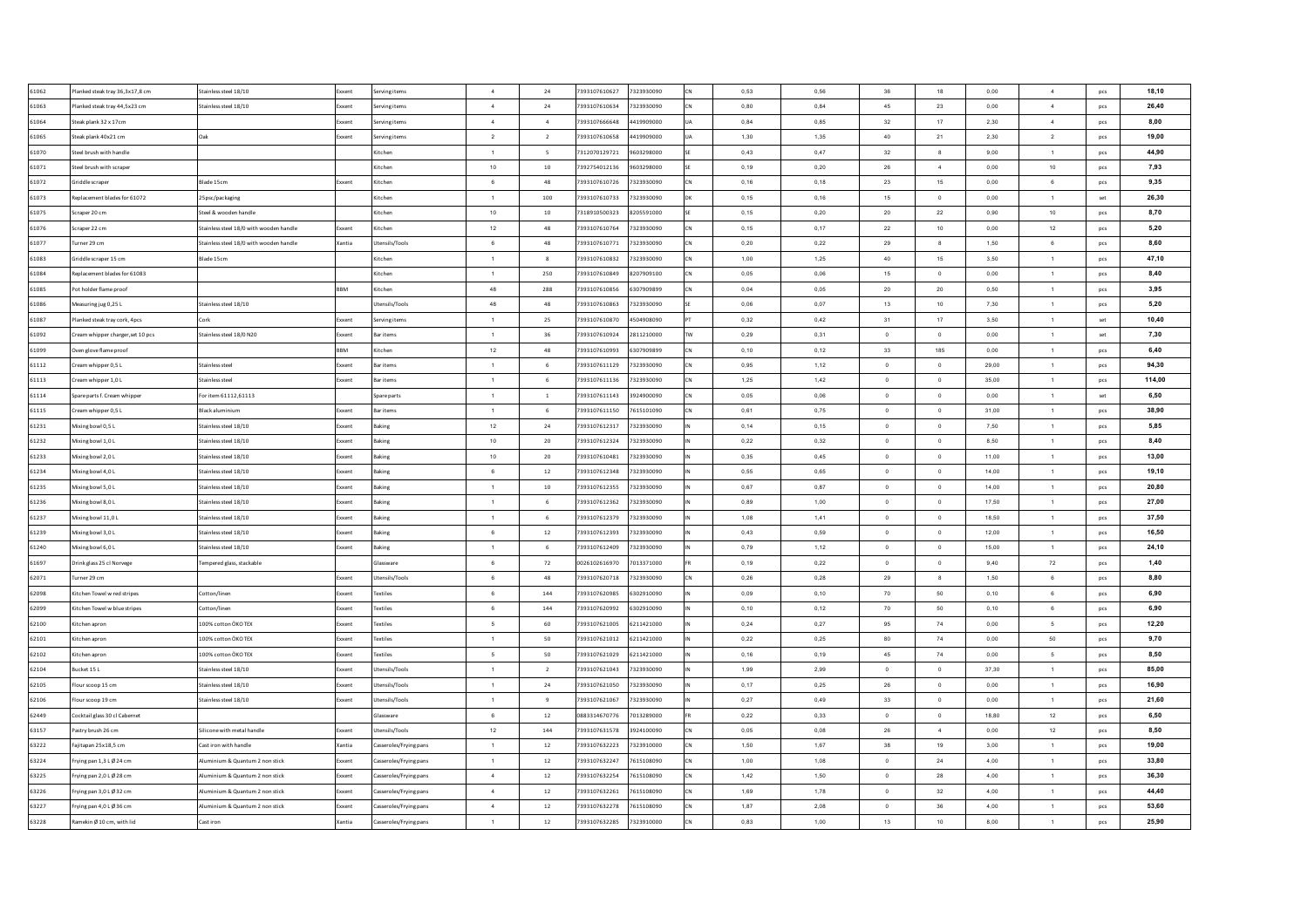| 63230 | aute pan 2,2 L Ø 24 cm            | Numinium & Quantum 2 non stick            | Exxent           | Casseroles/Frying pans<br>$\overline{a}$ |        | 12             | 7393107632308 | 7615108090 | 1,33 | 1,42  | $\Omega$       | 24 | 6,50  | $\mathbf{1}$   | pcs        | 39,00  |
|-------|-----------------------------------|-------------------------------------------|------------------|------------------------------------------|--------|----------------|---------------|------------|------|-------|----------------|----|-------|----------------|------------|--------|
| 63231 | aute pan 3,7 L Ø 28 cm            | Numinium & Quantum 2 non stick            | <b>Exxen</b>     | Casseroles/Frying pans                   | $\sim$ | $12\,$         | 7393107632315 | 7615108090 | 1,44 | 1,58  | $^{\circ}$     | 28 | 8,00  | $\mathbf{1}$   | pcs        | 42.50  |
| 63232 | Cast iron form Ø 16 cm            | Cast iron                                 | Xantia           | Casseroles/Frying pans<br>$\overline{1}$ |        | 6              | 7393107632322 | 7323910000 | 0,64 | 0,70  | 19             | 16 | 3,50  | $\mathbf{1}$   | pcs        | 18,30  |
| 63233 | Cast iron form Ø17 cm             | Cast iron with handle                     | Xantia           | asseroles/Frying pans<br>1               |        | 6              | 7393107632339 | 7323910000 | 1,17 | 1,25  | 26             | 17 | 3,50  | $\overline{1}$ | pcs        | 18,90  |
| 63236 | rying pan 1,8 L Ø 26 cm           | Numinium & Quantum 2 non stick            | Exxent           | Casseroles/Frying pans<br>$\sim$         |        | 12             | 7393107632360 | 7615108090 | 1,22 | 1,31  | $\mathbf 0$    | 26 | 4,00  | $\mathbf{1}$   | pcs        | 35,20  |
| 63237 | rying pan 0,9 L Ø 24 cm           | <b>Numinium &amp; Quantum 2 non stick</b> | Exxent           | $\overline{4}$<br>asseroles/Frying pans  |        | 12             | 7393107632377 | 7615108090 | 0,92 | 1,13  | $\circ$        | 24 | 2,00  | $\mathbf{1}$   | pcs        | 29,40  |
| 63242 | Cast iron form Ø 12 cm            | Cast iron                                 | Xantia           | $6\overline{6}$<br>asseroles/Frying pans |        | $12\,$         | 7393107632421 | 7323910000 | 0,58 | 0,65  | 17             | 13 | 4,00  | $\mathbf{1}$   | pcs        | 17,20  |
| 63243 | Cast iron form 15.5 x 9.5 cm      | Cast iron                                 | Xantia           | $\overline{1}$<br>Casseroles/Frying pans |        | 12             | 7393107632438 | 7323910000 | 0.63 | 0.69  | 20             | 10 | 4.00  | $\overline{1}$ | pcs        | 17,20  |
| 63244 | Cast iron form 14 x 14 cm         | Cast iron with handle                     | Xantia           | $\overline{1}$<br>Casseroles/Frying pans |        | 6              | 7393107632445 | 7323910000 | 0.63 | 0.70  | 24             | 14 | 3.00  | $\overline{1}$ | pcs        | 18,00  |
| 63250 | rying pan Ø 24 cm                 | Carbon steel                              | Exxent           | $\overline{1}$<br>Casseroles/Frying pans |        | 6              | 7393107632506 | 7323940000 | 1,25 | 1,32  | 45             | 24 | 9,00  | $\overline{1}$ | pcs        | 22,00  |
| 63251 | rying pan Ø 28 cm                 | Carbon steel                              | Exxent           | $\overline{1}$<br>Casseroles/Frying pans |        | 6              | 7393107632513 | 7323940000 | 1.59 | 1.66  | 51             | 28 | 9.50  | $\overline{1}$ | pcs        | 29,00  |
| 63252 | Vok Ø 38 cm, round bottom         | Carbon steel                              | Exxent           | Casseroles/Frying pans<br>$\overline{1}$ |        | $\mathbf{A}$   | 7393107632520 | 7323940000 | 2.23 | 2.38  | 76             | 38 | 10.50 | $\overline{1}$ | pcs        | 43,60  |
| 63253 | Vok Ø 34 cm, flat botton          | Carbon steel                              | Exxent           | asseroles/Frying pans<br>$\overline{1}$  |        | $\Delta$       | 7393107632537 | 7323940000 | 1,98 | 2,04  | 72             | 34 | 12,00 | $\overline{1}$ | pcs        | 43,60  |
| 63254 | aellapan Ø 40 cm                  | Carbon steel                              | Exxent           | asseroles/Frying pans<br>$\overline{1}$  |        | $\Delta$       | 7393107632544 | 7323940000 | 2,38 | 2,43  | 53             | 40 | 8,00  | $\mathbf{1}$   | pcs        | 43,60  |
| 63270 | Vooden tray for 63228             | Acacia wood                               | Xantia           | Casseroles/Frying pans<br>6              |        | $72\,$         | 7393107632704 | 4419909000 | 0,10 | 0,15  | 14             | 14 | 1,50  | $\mathbf{1}$   | pcs        | 4,30   |
| 63271 | ooden tray for 63232              | Acacia wood                               | Xantia           | Casseroles/Frying pans<br>6              |        | 36             | 7393107632711 | 4419909000 | 0,10 | 0,15  | 17             | 17 | 1,50  | $\mathbf{1}$   | pcs        | 6,80   |
| 63272 | Vooden tray for 63233             | Acacia wood                               | Xantia           | Casseroles/Frying pans<br>6              |        | 36             | 7393107632728 | 4419909000 | 0,10 | 0,15  | 20             | 20 | 1,50  | $\mathbf{1}$   | pcs        | 6,80   |
| 63273 | Vooden tray for 63222             | Acacia wood                               | Xantia           | 6<br>asseroles/Frying pans               |        | 36             | 7393107632735 | 4419909000 | 0,10 | 0,15  | 29             | 21 | 1,50  | $\mathbf{1}$   | pcs        | 10,50  |
| 63274 | Vooden tray for 63244             | Acacia wood                               | Xantia           | $6\overline{6}$<br>asseroles/Frying pans |        | 72             | 7393107632742 | 4419909000 | 0,10 | 0,15  | 16             | 16 | 1,50  | $\mathbf{1}$   | pcs        | 6.80   |
| 63275 | Vooden tray for 63243             | Acacia wood                               | Xantia           | Casseroles/Frying pans<br>6              |        | 72             | 7393107632759 | 4419909000 | 0,10 | 0,15  | 18             | 12 | 1,50  | $\mathbf{1}$   | pcs        | 4,85   |
| 63276 | Vooden tray for 63242             | Acacia wood                               | Xantia           | 6<br>Casseroles/Frying pans              |        | 72             | 7393107632766 | 4419909000 | 0,10 | 0,15  | 15             | 15 | 1,50  | 1              | pcs        | 4,85   |
| 63304 | Casserole high 3 L Ø 16 cm        | Stainless steel 18/10                     | Exxent           | Casseroles/Frving pans<br>$\overline{1}$ |        | $12\,$         | 7393107633046 | 7323930090 | 0,68 | 1,06  | $\overline{0}$ | 16 | 15,00 | $\mathbf{1}$   | pcs        | 43,10  |
| 63305 | Casserole high 6.3 L Ø 20 cm      | Stainless steel 18/10                     | Exxent           | $\overline{1}$<br>Casseroles/Frying pans |        | $\overline{a}$ | 7393107633053 | 7323930090 | 1.60 | 1,86  | $\overline{0}$ | 20 | 21.00 | $\overline{1}$ | pcs        | 72,50  |
| 63306 | Casserole high 9 L Ø 24 cm        | Stainless steel 18/10                     | Exxent           | Casseroles/Frying pans<br>$\overline{1}$ |        | $\mathbf{A}$   | 7393107633060 | 7323930090 | 2.04 | 2.46  | $\Omega$       | 24 | 20.00 | $\overline{1}$ | pcs        | 75,80  |
| 63307 | Casserole high 15 L Ø 28 cm       | Stainless steel 18/10                     | Exxent           | Casseroles/Frying pans<br>$\overline{1}$ |        | $\overline{2}$ | 7393107633077 | 7323930090 | 2,93 | 4,00  | $\overline{0}$ | 28 | 25.00 | 1              | pcs        | 97,90  |
| 63308 | Casserole high 21 L Ø 32 cm       | Stainless steel 18/10                     | Exxent           | Casseroles/Frying pans<br>$\overline{1}$ |        | $\overline{4}$ | 7393107633084 | 7323930090 | 3,86 | 4,64  | $\Omega$       | 32 | 26.00 | $\mathbf{1}$   | pcs        | 135,30 |
| 63309 | Casserole high 30,5 L Ø 36 cm     | Stainless steel 18/10                     | Exxent           | Casseroles/Frying pans<br>$\overline{1}$ |        | $\overline{2}$ | 7393107633091 | 7323930090 | 5,77 | 6,78  | 50             | 36 | 30,00 | 1              | pcs        | 201,10 |
| 63310 | asserole high 50 L Ø 40 cm        | Stainless steel 18/10                     | <b>Exxen</b>     | Casseroles/Frying pans<br>$\overline{1}$ |        | $\,$ 1 $\,$    | 7393107633107 | 7323930090 | 7,52 | 10,00 | $\Omega$       | 40 | 40.00 | $\mathbf{1}$   | pcs        | 250,70 |
| 63312 | asserole semihigh 7 L Ø 24 cm     | Stainless steel 18/10                     | Exxen            | Casseroles/Frying pans                   | 1      | $\sim$         | 7393107633121 | 7323930090 | 1,98 | 2,73  | $\overline{0}$ | 24 | 16,00 | $\mathbf{1}$   | pcs        | 62,00  |
| 63313 | Casserole semihigh 11 L Ø 28 cm   | Stainless steel 18/10                     |                  | $\overline{1}$<br>asseroles/Frying pans  |        | $\overline{2}$ | 7393107633138 | 7323930090 | 2,54 | 3,60  | $\circ$        | 28 | 18,00 | $\mathbf{1}$   | pcs        | 83,50  |
| 63314 | asserole semihigh 15 L Ø 32 cm    | Stainless steel 18/10                     | Exxent<br>Exxent | $\mathbf{1}$<br>asseroles/Frying pans    |        | $\overline{2}$ | 7393107633145 | 7323930090 | 3,32 | 4,94  | $\overline{0}$ | 32 | 20,00 | $\overline{1}$ | pcs        | 123,00 |
| 63316 | Casserole low 5 L Ø 24 cm         | Stainless steel 18/10                     |                  | $\overline{1}$<br>asseroles/Frying pans  |        | $\overline{4}$ | 7393107633169 | 7323930090 | 1,69 | 1,99  | $\overline{0}$ | 24 | 11,00 | $\overline{1}$ |            | 53,60  |
| 63317 | Casserole low 8,0 L Ø 28 cm       | Stainless steel 18/10                     | Exxent           | $\mathbf{1}$<br>Casseroles/Frying pans   |        | $\sqrt{4}$     | 7393107633176 | 7323930090 | 2,33 | 2,75  | $\overline{0}$ | 28 | 13,00 | $\mathbf{1}$   | pcs<br>pcs | 73,20  |
| 63318 | Casserole low 12 L Ø 30 cm        | Stainless steel 18/10                     | Exxent<br>Exxent | $\overline{1}$<br>Casseroles/Frving pans |        | $\overline{4}$ | 7393107633183 | 7323930090 | 2.88 | 4,42  | $\overline{0}$ | 30 | 17,00 | $\overline{1}$ | pcs        | 108,50 |
| 63320 | auce pan 1.0 L Ø 14 cm wtih spout | Stainless steel 18/10                     |                  | $\overline{1}$                           |        | $12\,$         | 7393107633206 | 7323930090 | 0.60 | 0.69  | 34             | 16 | 7,80  | $\overline{1}$ |            | 25,30  |
| 63321 | auce pan 1.5 L Ø 16 cm            | Stainless steel 18/10                     | Exxent<br>Exxent | Casseroles/Frying pans<br>$\overline{1}$ |        | 8              | 7393107633213 | 7323930090 | 0.66 | 0.95  | $\overline{0}$ | 16 | 7,50  | $\overline{1}$ | pcs        | 30,70  |
|       |                                   |                                           |                  | Casseroles/Frying pans<br>$\overline{1}$ |        |                |               |            |      |       |                |    |       |                | pcs        | 43.70  |
| 63322 | auce pan 3,3 L Ø 20 cm            | Stainless steel 18/10                     | Exxent           | Casseroles/Frying pans                   |        | 6              | 7393107633220 | 7323930090 | 1,10 | 1,46  | $\overline{0}$ | 20 | 10,50 | $\overline{1}$ | pcs        |        |
| 63323 | auce pan 2,4 L Ø 16 cm            | Stainless steel 18/10                     | Exxent           | Casseroles/Frying pans<br>$\overline{1}$ |        | 10             | 7393107633237 | 7323930090 | 0,69 | 1,11  | $\overline{0}$ | 16 | 12,00 | $\overline{1}$ | pcs        | 36,60  |
| 63324 | asserole low 18,8 L Ø 40 cm       | Stainless steel 18/10                     | xxent            | asseroles/Frying pans<br>$\overline{1}$  |        | $\overline{2}$ | 7393107633244 | 7323930090 | 5,57 | 7,35  | $\mathbf 0$    | 40 | 15,00 | $\mathbf{1}$   | pcs        | 171,20 |
| 63325 | asserole semihigh 4,4 L Ø 20 cm   | Stainless steel 18/10                     | ixxent           | asseroles/Frying pans<br>$\overline{1}$  |        | 6              | 7393107633251 | 7323930090 | 1,40 | 1,64  | $\circ$        | 20 | 14,00 | $\mathbf{1}$   | pcs        | 54,30  |
| 63326 | asserole semihigh 22,4 L Ø 36 cm  | tainless steel 18/10                      |                  | $\overline{1}$<br>asseroles/Frying pans  |        | $\overline{2}$ | 7393107633268 | 7323930090 | 5,06 | 6,80  | $\circ$        | 36 | 22,00 | $\mathbf{1}$   | pcs        | 156,80 |
| 63327 | auce pan 3,0 L Ø 18 cm            | stainless steel 18/10                     | ixxent           | asseroles/Frying pans<br>$\overline{1}$  |        | $\,$ 6         | 7393107633275 | 7323930090 | 1,05 | 1,26  | $\,$ 0 $\,$    | 18 | 12,00 | $\mathbf{1}$   | pcs        | 41,70  |
| 63328 | auce pan 1,0 L Ø 14 cm            | stainless steel 18/10                     | xxent            | asseroles/Frying pans<br>$\overline{1}$  |        | 6              | 7393107633282 | 7323930090 | 0,60 | 0,69  | $\mathbf 0$    | 14 | 7,00  | $\mathbf{1}$   | pcs        | 23,90  |
| 63329 | loaster 36x26x7,5 cm              | Aluminium & non stick Teflon Classic      | Exxent           | $\overline{2}$<br>Casseroles/Frying pans |        | $\overline{2}$ | 7393107633299 | 7323930090 | 1,33 | 1,55  | $36\,$         | 26 | 7,50  | $\overline{2}$ | pcs        | 61,40  |
| 63331 | rving pan 2.3 L Ø 24 cm           | Stainless steel 18/10                     | Exxent           | Casseroles/Frving pans<br>$\overline{1}$ |        | 12             | 7393107633312 | 7323930090 | 1,00 | 1.15  | $^{\circ}$     | 24 | 5,00  | $\overline{1}$ | pcs        | 55,50  |
| 63332 | rving pan 3.1 L Ø 28 cm           | Stainless steel 18/10                     | Exxent           | $\overline{1}$<br>Casseroles/Frving pans |        | 6              | 7393107633329 | 7323930090 | 1,40 | 1.65  | $\overline{0}$ | 28 | 5,00  | $\overline{1}$ | pcs        | 70,60  |
| 63333 | rvine pan 4.0 L Ø 32 cm           | Stainless steel 18/10                     | Exxent           | Casseroles/Frving pans<br>$\overline{1}$ |        | 6              | 7393107633336 | 7323930090 | 2.08 | 2.36  | $\overline{0}$ | 32 | 5.00  | $\mathbf{1}$   | pcs        | 90,50  |
| 63342 | rying pan 2,5 L Ø 28 cm, 3-ply    | Stainless steel 18/10                     | Exxent           | $\mathbf{1}$<br>Casseroles/Frying pans   |        | 6              | 7393107633428 | 7323930090 | 1.51 | 1.92  | $\overline{0}$ | 28 | 5,00  | $\mathbf{1}$   | pcs        | 64,20  |
| 63343 | Saute pan 1.8 L Ø 20 cm           | Stainless steel 18/10                     | Exxent           | $\overline{1}$<br>Casseroles/Frying pans |        | $10$           | 7393107633435 | 7323930090 | 0,55 | 0.70  | $\circ$        | 20 | 6,50  | $\mathbf{1}$   | pcs        | 36,90  |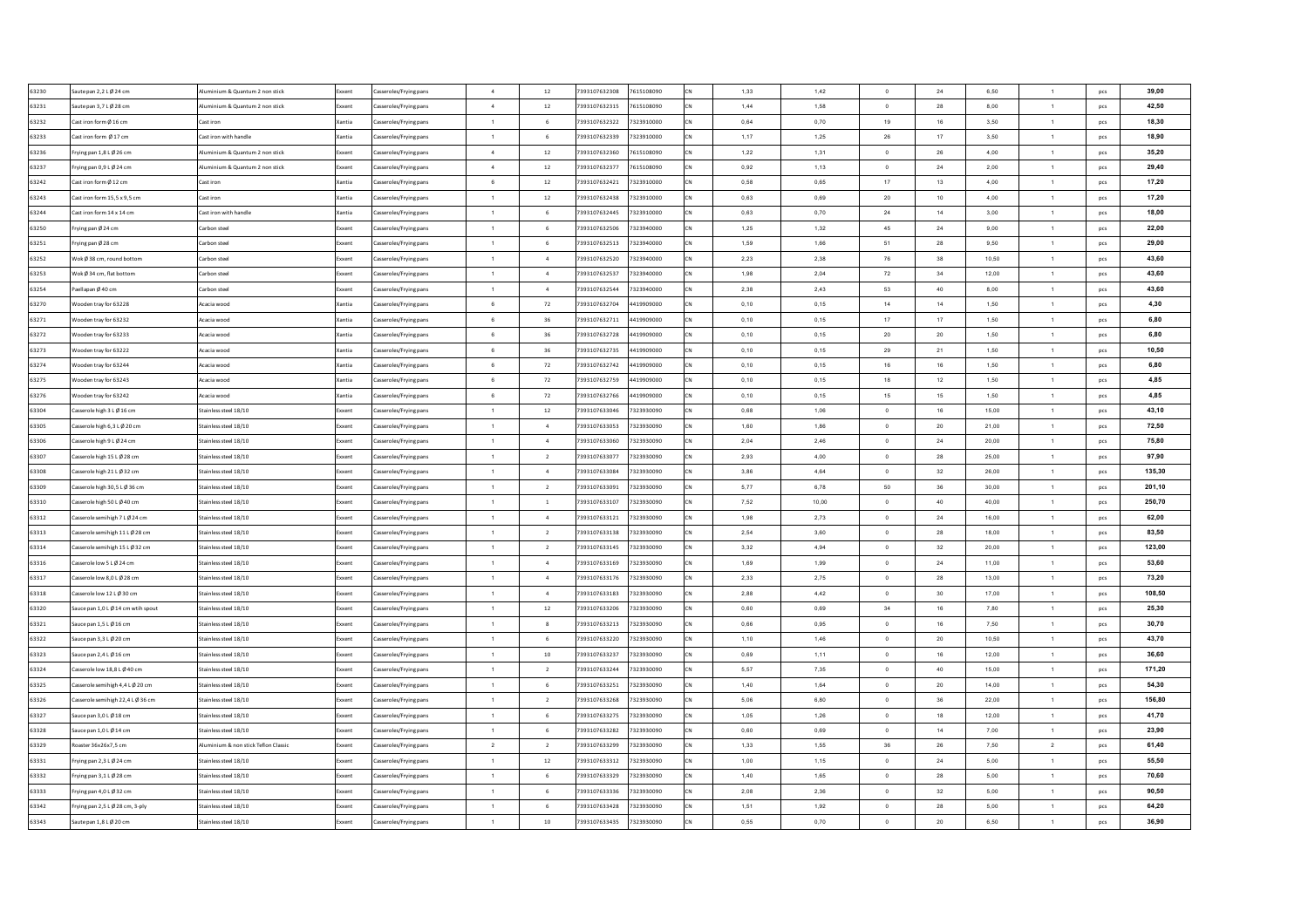| 63344 | aute pan 2,5 LØ 22 cm           | Stainless steel 18/10                    | Exxent       | asseroles/Frying pans  | $\overline{1}$ | 6              | 7393107633442<br>7323930090 |           | 0,46 | 0,78 | $\circ$        | 22                      | 8,00      | $\mathbf{1}$   | pcs            | 39,40  |
|-------|---------------------------------|------------------------------------------|--------------|------------------------|----------------|----------------|-----------------------------|-----------|------|------|----------------|-------------------------|-----------|----------------|----------------|--------|
| 63345 | aute pan 3,0 LØ 24 cm           | Stainless steel 18/10                    | xxent        | asseroles/Frying pans  | 1              | $\,$ 4 $\,$    | 7393107633459<br>7323930090 |           | 0,99 | 1,96 | $\circ$        | 24                      | 7,50      | $\mathbf{1}$   | pcs            | 43,20  |
| 63399 | id Ø 14 cm                      | Stainless steel 18/10                    | ixxent       | Casseroles/Frying pans | $\overline{1}$ | $12\,$         | 7393107633992<br>7323930090 |           | 0,18 | 0,28 | $\mathbf 0$    | $\,0\,$                 | 5,00      | $\mathbf{1}$   | pcs            | 8,10   |
| 63400 | Lid $\emptyset$ 16 cm           | Stainless steel 18/10                    | xxent        | asseroles/Frying pans  | $\overline{1}$ | $12\,$         | 7393107634005<br>7323930090 | CN        | 0,19 | 0,28 | $\mathbf 0$    | $\,$ 0                  | 5,00      | $\mathbf{1}$   | pcs            | 9,15   |
| 63401 | Lid Ø 20 cm                     | Stainless steel 18/10                    | ixxent       | Casseroles/Frying pans | $\overline{1}$ | 12             | 7393107634012<br>7323930090 |           | 0,30 | 0,43 | $\mathbf 0$    | $\mathbf 0$             | 5,00      | $\mathbf{1}$   | pcs            | 11,00  |
| 63402 | Lid Ø 24 cm                     | Stainless steel 18/10                    | ixxent       | asseroles/Frying pans  | $\overline{1}$ | 12             | 7393107634029<br>7323930090 |           | 0,38 | 0,56 | $\overline{0}$ | $\overline{0}$          | 5,00      | $\overline{1}$ | pcs            | 14,40  |
| 63403 | Lid Ø 28 cm                     | Stainless steel 18/10                    | Exxent       | Casseroles/Frying pans | $\overline{1}$ | $12\,$         | 7393107634036<br>7323930090 | CN        | 0,56 | 0,82 | $\circ$        | $\,$ 0                  | 5,00      | $\overline{1}$ | pcs            | 19,00  |
| 63404 | Lid Ø 32 cm                     | Stainless steel 18/10                    | ixxent       | Casseroles/Frying pans | $\overline{1}$ | 12             | 7393107634043<br>7323930090 |           | 0.84 | 1.14 | $\overline{0}$ | $\,$ 0 $\,$             | 5.00      | $\overline{1}$ | pcs            | 23,60  |
| 63405 | Lid Ø 36 cm                     | Stainless steel 18/10                    | Exxent       | Casseroles/Frying pans | $\overline{1}$ | 6              | 7393107634050<br>7323930090 | <b>CN</b> | 1.12 | 1.35 | $\overline{0}$ | $\overline{0}$          | 5.00      | $\overline{1}$ | pcs            | 31,20  |
| 63406 | Lid Ø40 cm                      | Stainless steel 18/10                    | ixxent       | asseroles/Frying pans  | $\overline{1}$ | 6              | 7393107634067<br>7323930090 | <b>CN</b> | 1,05 | 1,30 | $^{\circ}$     | $\overline{0}$          | 5,00      | $\overline{1}$ | pcs            | 42,50  |
| 63407 | Lid Ø 18 cm                     | Stainless steel 18/10                    | Exxent       | Casseroles/Frying pans | $\overline{1}$ | 12             | 7393107634074<br>7323930090 | CN        | 0.23 | 0.32 | $\Omega$       | $\Omega$                | 5.00      | $\overline{1}$ | pcs            | 10,20  |
| 63408 | .id Ø 30 cm                     | Stainless steel 18/10                    | xxent        | Casseroles/Frying pans | $\overline{1}$ | 6              | 7393107634081<br>7323930090 |           | 0.62 | 0.93 | $\Omega$       | $\overline{0}$          | 5.00      | $\overline{1}$ | pcs            | 21,80  |
| 64011 | kinner knife 11 cm Professional | Chromium Molybdenum Vanadium X50CrMoV15  | Exxent       | Kitchen knives         | $\overline{1}$ | 50             | 7393107640112<br>8211920000 |           | 0,13 | 0,17 | 11             | $\mathbf{0}$            | 0,00      | $\overline{1}$ | pcs            | 21,60  |
| 64020 | harpening steel 31 cm, round    | Chromed carbon stee                      | xxent        | Kitchen knives         | $10\,$         | 30             | 7393107640204<br>8211920000 |           | 0,36 | 0,38 | 31             | $\,$ 0                  | 0,00      | $\overline{1}$ | pcs            | 29,00  |
| 64022 | harpening steel 26 cm, oval     | Diamant                                  | xxent        | itchen knives          | $\overline{1}$ | 40             | 7393107640228<br>6804300000 |           | 0,14 | 0,16 | ${\bf 26}$     | $\,0\,$                 | $_{0,00}$ | $\mathbf{1}$   | pcs            | 30,70  |
| 64023 | nife sharpener                  | Ceramic and steel                        | xxent        | litchen knives         | $\mathbf{1}$   | 24             | 7393107640235<br>6911100010 |           | 0,23 | 0,35 | 18             | $_{\rm 6}$              | 5,00      | $\mathbf{1}$   | pcs            | 27,00  |
| 64025 | iamond sharpener                | Diamond and steel                        | xxent        | Kitchen knives         | $12\,$         | 96             | 7393107640259<br>8205510000 |           | 0,11 | 0,11 | 18             | $\overline{\mathbf{3}}$ | 3,50      | $\mathbf{1}$   | pcs            | 75,20  |
| 64027 | alad SpinnerØ 32 cm             |                                          | <b>BM</b>    | itchen                 | $\overline{1}$ | $\overline{1}$ | 7393107640273<br>3924100090 |           | 2,22 | 3,42 | 32             | 32                      | 45,00     | $\mathbf{1}$   | pcs            | 176,00 |
| 64122 | Water glass 27cl Big Top        |                                          |              | Glassware              | 6              | $\bf 24$       | 8693357449459<br>7013379900 |           | 0,27 | 0,32 | $\circ$        | $\,$ 0                  | 8,00      | 6              | pcs            | 4,65   |
| 64142 | Whisky glass 32cl Big Top       |                                          |              | Glassware              | 6              | $\bf 24$       | 8693357449442<br>7013379900 |           | 0,30 | 0,35 | $\overline{0}$ | $\,$ 0                  | 9,00      | $\mathbf 6$    | pcs            | 4,95   |
| 64152 | lighball 34cl Big Top           |                                          |              | Glassware              | 6              | 24             | 8693357449275<br>7013379900 |           | 0,27 | 0,32 | $\mathbf{0}$   | $\,$ 0 $\,$             | 16,10     | $\,$ 6 $\,$    | pcs            | 4,95   |
| 64523 | ones 30 cm                      | Stainless steel 18/0                     | Exxent       | Utensils/Tools         | 24             | 72             | 7393107645230<br>8205510000 |           | 0,13 | 0,14 | 30             | $\,$ 0 $\,$             | 0,00      | 24             | pcs            | 4,95   |
| 65003 | (nife case for 11 pcs           | Polyester                                | RRM          | Kitchen knives         | $\overline{1}$ | 40             | 7393107650036<br>4202929890 | CN        | 0.56 | 0.61 | 51             | 10                      | 7.50      | $\overline{1}$ | pcs            | 16,40  |
| 65007 | weezers 30 cm                   | Stainless steel 18/0                     | Exxent       | Utensils/Tools         | 12             | 96             | 7393107650074<br>7323930090 |           | 0.10 | 0.13 | 30             | $\overline{0}$          | 0.00      | 12             | pcs            | 9,35   |
| 65009 | weezers 36 cm                   | Stainless steel 18/0                     | Exxent       | Utensils/Tools         | 12             | 96             | 7393107650098<br>7323930090 | <b>CN</b> | 0,14 | 0,14 | 36             | $\overline{1}$          | 1,00      | 12             | pcs            | 14,30  |
| 65011 | (itchen scissors                | Stainless steel 18/0 with plastic handle | BBM          | Utensils/Tools         | 12             | 72             | 7393107650111<br>7323930090 |           | 0,14 | 0,15 | 22             | $\mathbf 0$             | 0,00      | 12             | pcs            | 8,00   |
| 65012 | Magnetic knife holder 49 cm     | Plastic                                  | Exxent       | Kitchen knives         | 12             | 48             | 7393107650128<br>8505199089 | <b>TM</b> | 0,48 | 0,49 | 49             | $\sim$                  | 1,50      | $\mathbf{1}$   | pcs            | 21,60  |
| 65013 | cutlery holder with holes       | Stainless steel 18/0                     | Exxent       | Cutlery                | $\mathbf{1}$   | $10\,$         | 7393107650135<br>7323940000 |           | 0,19 | 0,19 | 12             | 12                      | 14,50     | $\mathbf{1}$   | pcs            | 9,50   |
| 65014 | weezers 30 cm                   | Stainless steel 18/0                     | ixxent       | Utensils/Tools         | 12             | 96             | 7393107650142<br>7323930090 |           | 0,09 | 0,10 | 30             | $\mathbf 0$             | 0,00      | 12             | pcs            | 9,20   |
| 65015 | weezer 20 cm                    | Stainless steel 18/0                     | Exxent       | Utensils/Tools         | 12             | 96             | 7393107650159<br>7323930090 |           | 0,04 | 0,04 | $20\,$         | $\circ$                 | 0,00      | 12             | pcs            | 6,95   |
| 65016 | weezers 20 cm                   | Stainless steel 18/0                     | ixxent       | Utensils/Tools         | 12             | 96             | 7393107650166<br>7323930090 | CN        | 0,04 | 0,04 | $20\,$         | $\,$ 0                  | 0,00      | 12             | pcs            | 10,40  |
| 65017 | weezer 14 cm                    | Stainless steel 18/0                     | Exxent       | Utensils/Tools         | 12             | 96             | 7393107650173<br>7323930090 |           | 0,02 | 0,02 | 14             | $\,$ 0                  | 0,00      | 12             | pcs            | 6,18   |
| 65018 | Fray 32x16x1,5 cm               |                                          | ixxent       | Utensils/Tools         | 1              | 50             | 7393107650180<br>7323930090 |           | 0,40 | 0,41 | 32             | 16                      | 1,50      | $\mathbf{1}$   | pcs            | 13,80  |
| 65019 | Frav 22.5x14.5x1.3 cm           |                                          | Exxent       | Utensils/Tools         | $\overline{1}$ | 50             | 7393107650197<br>7323930090 |           | 0.23 | 0.25 | 22             | 15                      | 1,30      | $\overline{1}$ | pcs            | 9,35   |
| 65022 | lamburger Smash Ø 15 cm         | Cast iron                                | <b>xxent</b> | Kitchen                | 1              | 12             | 7393107650227<br>7323910000 | <b>CN</b> | 0,90 | 0.98 | 15             | 15                      | 6,50      | $\overline{1}$ | pcs            | 25,90  |
| 65023 | lamburger Smash                 |                                          | Exxent       | Kitchen                | 6              | 12             | 7393107650234<br>7323910000 | <b>CN</b> | 1.10 | 1.17 | 16             | 16                      | 7,00      | $\overline{1}$ | pcs            | 29,20  |
| 65024 | nives Set of 3                  |                                          | xxent        | Kitchen knives         | -5             | 20             | 7393107650241<br>8211920000 |           | 0,84 | 0,91 | 43             | 18                      | 3,00      | $\overline{1}$ | $\mathsf{set}$ | 76,90  |
| 65025 | Bread knife 25 cm Professional  | Chromium Molybdenum Vanadium X50CrMoV15  | ixxent       | Kitchen knives         | $\overline{1}$ | 50             | 7393107650258<br>8211920000 |           | 0,30 | 0,35 | 38             | $\mathbf 0$             | 0,00      | $\overline{1}$ | pcs            | 33,90  |
| 65100 | ongs 23 cm                      | Stainless steel 18/10                    | oxent        | tensils/Tools          | 6              | 48             | 7393107651002<br>8205510000 |           | 0,08 | 0,09 | 23             | $\mathbf 0$             | 0,00      | $\,6\,$        | pcs            | 12,20  |
| 65101 | ongs 27 cm                      | Stainless steel 18/10                    | xxent        | Itensils/Tools         | 6              | 48             | 7393107651019<br>8205510000 |           | 0,13 | 0,15 | 27             | $\mathbf 0$             | 0,00      | 6              | pcs            | 16,90  |
| 65105 | ongs 24 cm                      | Stainless steel 18/10                    | xent         | Itensils/Tools         | 6              | 48             | 7393107651057<br>8205510000 |           | 0,08 | 0,10 | $\bf 24$       | $\,0\,$                 | 0,00      | $\mathbf 6$    | pcs            | 4,95   |
| 65106 | ongs 31 cm                      | Stainless steel 18/10                    | xxent        | tensils/Tools          | 12             | 48             | 7393107651064<br>8205510000 |           | 0,14 | 0,15 | 31             | $\,0\,$                 | 0,00      | 12             | pcs            | 10,40  |
| 65107 | astry tongs 19 cm               | stainless steel 18/10                    | xxent        | tensils/Tools          | 6              | 48             | 7393107651071<br>8205510000 |           | 0,06 | 0,06 | 19             | $\mathbf 0$             | 0,00      | 6              | pcs            | 9,20   |
| 65108 | Tongs 16 cm                     | Stainless steel 18/10                    | ixxent       | Utensils/Tools         | 6              | 48             | 7393107651088<br>8205510000 |           | 0,05 | 0,07 | 16             | $\,$ 0                  | 0,00      | $\mathbf 6$    | pcs            | 4,40   |
| 65109 | heese thread with 2 handles     | 10 pcs/carton                            | BM           | Utensils/Tools         | $\overline{1}$ | 10             | 7393107651095<br>7323930090 |           | 0,01 | 0.02 | 84             | $\circ$                 | 0,00      | 10             | pcs            | 3,80   |
| 65110 | serving spoon 28 cm             | Stainless steel 18/10                    | ixxent       | Utensils/Tools         | 12             | 48             | 7393107651101<br>8205510000 |           | 0,08 | 0.10 | 28             | $\circ$                 | 0,00      | 12             | pcs            | 5,85   |
| 65111 | ongs 23 cm                      | Stainless steel 18/10                    | Exxent       | Utensils/Tools         | 12             | 48             | 7393107651118<br>8205510000 |           | 0,07 | 0.08 | 23             | $\mathbf{0}$            | 0.00      | 12             | pcs            | 6,40   |
| 65112 | salad tones 27 cm               | Stainless steel 18/10                    | Exxent       | Jtensils/Tools         | 6              | 48             | 7393107651125<br>7323930090 |           | 0.15 | 0.17 | 27             | $\overline{0}$          | 0.00      | 6              | pcs            | 9,90   |
| 65113 | Serving spoon 21,5 cm, white    | Melamine                                 | BBM          | Utensils/Tools         | 12             | 144            | 7393107651132<br>3924900090 |           | 0.03 | 0.04 | 22             | 6                       | 0.00      | 12             | pcs            | 2,30   |
|       |                                 |                                          |              |                        |                |                |                             |           |      |      |                |                         |           |                |                |        |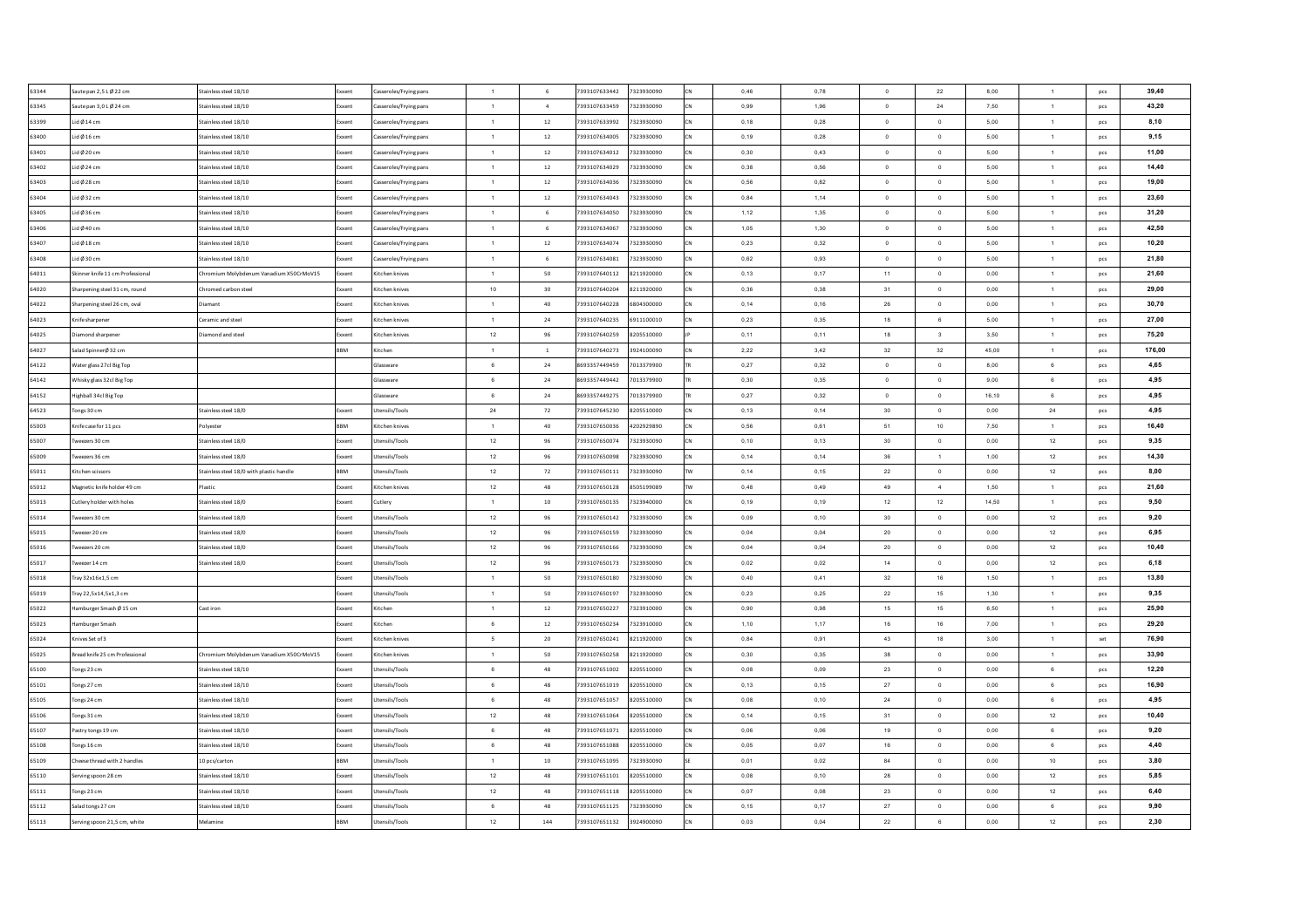| 65200 | Colander Ø 23,5 cm                       | Stainless steel 18/10                    | Exxent     | Kitchen               | 12                      | 36             | 7393107652009 | 7323930090 |           | 0.37 | 0.40  | 40             | 24                      | 8.00      | 12                      | pcs | 21.50 |
|-------|------------------------------------------|------------------------------------------|------------|-----------------------|-------------------------|----------------|---------------|------------|-----------|------|-------|----------------|-------------------------|-----------|-------------------------|-----|-------|
| 65201 | Jumbo ricer                              | Stainless steel 18/10                    | xxent      | Utensils/Tools        | $\overline{\mathbf{3}}$ | 12             | 7393107652016 | 7323930090 |           | 0,73 | 0,88  | 34             | $\overline{0}$          | 8,00      | $\overline{\mathbf{3}}$ | pcs | 48.00 |
| 65203 | Tea strainer Ø 4,5 cm, net               | Stainless steel 18/8                     | xxent      | Utensils/Tools        | 24                      | 288            | 7393107652030 | 7323930090 |           | 0,02 | 0,03  | 16             | $\mathbf 0$             | 0,00      | 24                      | pcs | 3,58  |
| 65204 | Funnel Ø 12 cm                           | Stainless steel 18/0                     | ixxent     | Utensils/Tools        | 12                      | 96             | 7393107652047 | 7323930090 |           | 0,10 | 0,13  | $\Omega$       | $\,$ 0                  | 11,00     | 12                      | pcs | 14,40 |
| 65205 | Strainer Ø 20 cm, double netting         | Stainless steel 18/10                    | xxen       | Utensils/Tools        | 12                      | 72             | 7393107652054 | 7323930090 |           | 0,25 | 0,30  | 44             | $\mathbf 0$             | 0,00      | 12                      | pcs | 20,40 |
| 65206 | Strainer Ø 16 cm, double netting         | Stainless steel 18/10                    | oxent      | Utensils/Tools        | 12                      | 72             | 7393107652061 | 7323930090 |           | 0,18 | 0,19  | 34             | $\,$ 0                  | 0,00      | 12                      | pcs | 13,50 |
| 65207 | Chinois colander Ø 21 cm                 | Stainless steel 18/10                    | xxent      | Utensils/Tools        | $\overline{1}$          | $\overline{1}$ | 7393107652078 | 7323930090 |           | 0,45 | 0,50  | 47             | $\,0\,$                 | 0,00      | $\mathbf{1}$            | pcs | 49,90 |
| 65208 | Chinois colander Ø 24 cm                 | Stainless steel 18/10                    | xxent      | Utensils/Tools        | $\overline{1}$          | $\mathbf 1$    | 7393107652085 | 7323930090 |           | 0,50 | 0,60  | 52             | $\,$ 0                  | 0,00      | $\overline{1}$          | pcs | 62,80 |
| 65209 | Peeler                                   | Stainless steel 18/10                    | xxent      | <b>Utensils/Tools</b> | 24                      | 240            | 7393107652092 | 7323930090 |           | 0,03 | 0,04  | 11             | $\,$ 0                  | 0,00      | 24                      | pcs | 3,30  |
| 65210 | Sugar dispenser                          | Stainless steel/glass                    | xxent      | Salt/Peppar/Sugar     | $\mathbf{1}$            | 48             | 7393107652108 | 7013491000 |           | 0,21 | 0,23  | $\overline{0}$ | $\circ$                 | 15,00     | $\mathbf{1}$            | pcs | 5,40  |
| 65211 | Salt & pepper set                        | Stainless steel/glass                    | <b>BBM</b> | Salt/Peppar/Sugar     | $\overline{1}$          | 60             | 7393107652115 | 7013491000 |           | 0.23 | 0.25  | 10             | 6                       | 9.00      | $\overline{1}$          | set | 7,15  |
| 65212 | Salt shaker7 cm                          | Stainless steel/glass                    | BBM        | Salt/Peppar/Sugar     | 12                      | 168            | 7393107652122 | 7013491000 |           | 0.07 | 0.07  | $\overline{0}$ | $\,$ 0 $\,$             | 7.00      | 12                      | pcs | 2,15  |
| 65213 | Pepper shaker 7 cm                       | Stainless steel/glass                    | BBM        | Salt/Peppar/Sugar     | 12                      | 168            | 7393107652139 | 7013491000 |           | 0.07 | 0.08  | $^{\circ}$     | $\mathbf{0}$            | 7.00      | 12                      | pcs | 2,15  |
| 65214 | Salt & pepper shaker 10 cm               | Stainless steel/glass                    | cxent      | Salt/Peppar/Sugar     | 12                      | 48             | 7393107652146 | 7013491000 |           | 0,25 | 0,26  | $\sim$         | $\overline{4}$          | 10.00     | 12                      | set | 4,70  |
| 65215 | Sugar dispenser                          | Stainless steel/glass                    | xxent      | Salt/Peppar/Sugar     | 12                      | 60             | 7393107652153 | 7013491000 |           | 0,26 | 0,27  | $\overline{0}$ | $\mathbf 0$             | 11,00     | 12                      | pcs | 5,10  |
| 65216 | Salt & pepper shaker Tower 12 cm         | Stainless steel/glass                    | xent       | Salt/Peppar/Sugar     | 12                      | 96             | 7393107652160 | 7013491000 |           | 0,08 | 0,10  | $\circ$        | $\,$ 0                  | 12,00     | 12                      | pcs | 3,28  |
| 65218 | 'eeler                                   | Stainless steel 18/10                    |            | Jtensils/Tools        | 10                      | 400            | 7393107652184 | 7323930090 |           | 0,02 | 0,03  | $\,$ 0 $\,$    | $\,0\,$                 | 0,00      | 10                      | pcs | 3,50  |
| 65221 | Cork screw                               | Stainless steel 18/0                     | oxent      | Bar items             | 12                      | 144            | 7393107652214 | 8205510000 |           | 0,13 | 0,16  | $16\,$         | $\,0\,$                 | 0,00      | 12                      | pcs | 8,10  |
| 65222 | Waitor knife with 4 functions            | Stainless steel 18/0                     | xxent      | Bar items             | $12\,$                  | $72\,$         | 7393107652221 | 8205510000 |           | 0,07 | 0,09  | 11             | $\,0\,$                 | $_{0,00}$ | 12                      | pcs | 5,50  |
| 65224 | Egg slicer                               | Juminium                                 |            | Utensils/Tools        | $12\,$                  | 96             | 7393107652245 | 7615101090 |           | 0,15 | 0,17  | 13             | 8                       | $_{0,00}$ | 1                       | pcs | 9,20  |
| 65225 | Pizza cutter                             | Stainless steel 18/0 with plastic handle | BBM        | Utensils/Tools        | $12\,$                  | 72             | 7393107652252 | 7323930090 |           | 0,16 | 0,20  | 24             | $\mathbf 0$             | 0,00      | 12                      | pcs | 11,60 |
| 65228 | Measuring set 5 pcs/1, 5, 15, 50, 100 ml | lastic                                   | <b>BM</b>  | Utensils/Tools        | $20\,$                  | 200            | 7393107652283 | 3924900090 |           | 0,03 | 0,04  | 13             | $\overline{7}$          | 5,50      | $20\degree$             | pcs | 1,20  |
| 65229 | Mashed potato scoop 1/16 L               | Stainless steel 18/10                    | xxent      | Utensils/Tools        | $12\,$                  | 120            | 7393107652290 | 7323930090 |           | 0.13 | 0.15  | 22             | $\overline{0}$          | 0.00      | 12                      | pcs | 13,40 |
| 65230 | Mashed potato scoop 1/20 L               | Stainless steel 18/10                    | Exxent     | Utensils/Tools        | 12                      | 120            | 7393107652306 | 7323930090 |           | 0.13 | 0.15  | 22             | $\overline{7}$          | 3.00      | 12                      | pcs | 12.80 |
| 65231 | Can opener                               | Stainless steel                          | xxent      | Kitchen               | 12                      | 36             | 7393107652313 | 8210000000 |           | 0.32 | 0.35  | 19             | $5\overline{5}$         | 5.50      | $\mathbf{1}$            | pcs | 19,00 |
| 65233 | Measuring cup 2/4 & 6 cl                 | Transparent plastic                      | xxent      | <b>Bar items</b>      | 12                      | 24             | 7393107652337 | 3924900090 |           | 0.03 | 0.04  | $^{\circ}$     | $\overline{0}$          | 11.50     | 12                      | pcs | 0.89  |
| 65235 | Garlic press 16 cm                       | Zink alloy with chrome coating           | <b>RRM</b> | Utensils/Tool:        | 6                       | 48             | 7393107652351 | 7323930090 |           | 0,17 | 0,19  | 16             | $\overline{4}$          | 6,50      | 6                       | pcs | 8,10  |
| 65236 | Bar spoon 28 cm with muddler             | Stainless steel 18/10                    | xxent      | <b>Bar items</b>      | 6                       | 48             | 7393107652368 | 7323930090 |           | 0,05 | 0.08  | 28             | $\overline{0}$          | 0.00      | 6                       | pcs | 7,80  |
| 65237 | Cocktail dispensers, 4 compartments      | Stainless steel 18/0, plastic            | ixxent     | <b>Bar items</b>      | $\mathbf{1}$            | $16\,$         | 7393107652375 | 7323930090 |           | 0,75 | 0,80  | 31             | 15                      | 9,00      | $\overline{1}$          | pcs | 25,90 |
| 65239 | Prong strainer                           | Stainless steel 18/10                    | ixxent     | <b>Bar items</b>      | 144                     | 144            | 7393107652399 | 7323930090 |           | 0,05 | 0,06  | 15             | $\mathbf{0}$            | 0,00      | 12                      | pcs | 4,30  |
| 65240 | Wine cooler Ø 19 cm                      | <b>Numinium</b>                          | xxent      | <b>Bar items</b>      | $\sim$                  | 24             | 7393107652405 | 7615101090 |           | 0,35 | 0,40  | 19             | 19                      | 18,00     | $\overline{4}$          | pcs | 21,60 |
| 65241 | Cutlery holder with holes                | Polypropylene                            | BBM        | Cutlery               | 12                      | 144            | 7393107652412 | 3924100090 |           | 0,09 | 0,09  | $\circ$        | $\overline{0}$          | 13,30     | $\overline{1}$          | pcs | 2,80  |
| 65242 | Spice rack Boston                        | Stainless steel 18/0                     | xxent      | Salt/Peppar/Sugar     | 12                      | 72             | 7393107652429 | 7323930090 |           | 0,19 | 0,19  | 10             | 10                      | 15,50     | 12                      | pcs | 10,10 |
| 65243 | Ice cream spoon 1/20 L                   | Aluminium liquid filled, with coating    | Exxent     | <b>Utensils/Tools</b> | 12                      | 144            | 7393107652436 | 8205510000 |           | 0,12 | 0,18  | 18             | $\,$ 0                  | 0,00      | 12                      | pcs | 13,40 |
| 65244 |                                          | Nickel plated                            | xxent      | <b>Bar items</b>      | 12                      | 144            | 7393107652443 | 8306100000 | <b>TV</b> | 0,11 | 0.13  | $\overline{0}$ | $\,$ 0 $\,$             | 6,00      | $\overline{1}$          | pcs | 7,40  |
| 65245 | Menu holder, with ring                   | Stainless steel 18/0                     | xxent      | Kitchen               | 12                      | 288            | 7393107652450 | 7323930090 | TW        | 0,05 | 0,07  | 6              | 6                       | 5,50      | 12                      | pcs | 5,50  |
| 65246 | Bottle opener                            | Stainless steel 18/0                     | cxent      | <b>Bar items</b>      | 24                      | 144            | 7393107652467 | 8205510000 |           | 0.08 | 0.08  | 10             | $\sqrt{5}$              | 2.70      | 24                      | pcs | 4,30  |
| 65248 | Salt & pepper set                        | Stainless steel, glass                   | <b>RRM</b> | Salt/Peppar/Sugar     | $\overline{1}$          | 48             | 7393107652481 | 7013491000 |           | 0,26 | 0,33  | 10             | 9                       | 10,00     | $\overline{1}$          | pcs | 8,25  |
| 65249 | poth picks container                     |                                          | <b>RM</b>  | Salt/Peppar/Sugar     | 12                      | 288            | 7393107652498 | 7013491000 |           | 0,05 | 0,06  | $\overline{0}$ | $\,$ 0                  | 6,00      | 12                      | pcs | 2,20  |
| 65251 | Garlic press 20 cm                       | Stainless steel 18/10                    | xxent      | Utensils/Tools        | 6                       | 48             | 7393107652511 | 7323930090 |           | 0,17 | 0,19  | $20\,$         | $\sqrt{5}$              | 7,00      | $\,6\,$                 | pcs | 19,00 |
| 65255 | igger 2/4 cl                             | tainless steel 18/8                      |            | <b>Bar items</b>      | 24                      | 288            | 7393107652559 | 7323930090 |           | 0,05 | 0,06  | $\circ$        | $\,$ 0                  | 7,10      | $\mathbf{1}$            | pcs | 6,70  |
| 65256 | emon squeezer                            | Stainless steel 18/8                     | oxent      | Utensils/Tools        | $\mathbf{1}$            | 36             | 7393107652566 | 7323930090 |           | 0,28 | 0,40  | $\,$ 0 $\,$    | $\,0\,$                 | 9,50      | $\mathbf{1}$            | pcs | 27,10 |
| 65257 | lour scoop 18 cl                         | olycarbonate                             | <b>BM</b>  | Jtensils/Tools        | $\overline{1}$          | $\bf{24}$      | 7393107652573 | 3924100090 |           | 0,10 | 0, 13 | 25             | $\bf{8}$                | 5,50      | 1                       | pcs | 9,60  |
| 65260 | Juice bottle 1,0 L                       | Plastic                                  | <b>BM</b>  | <b>Bar items</b>      | 12                      | 48             | 7393107652603 | 3924100090 |           | 0,18 | 0,21  | $\circ$        | $\,$ 0                  | 33,20     | 12                      | pcs | 10,70 |
| 65261 | Juice bottle 2,0 L                       | Plastic                                  | <b>BM</b>  | <b>Bar items</b>      | 24                      | 48             | 7393107652610 | 3924100090 |           | 0,13 | 0,14  | $\overline{0}$ | $\,$ 0                  | 35,00     | 24                      | pcs | 10,80 |
| 65262 | Pourer chromed                           | Plastic                                  | BBM        | <b>Bar items</b>      | 12                      | 360            | 7393107652627 | 3924900090 |           | 0,01 | 0,01  | 8              | $\sim$                  | 3,50      | 12                      | pcs | 2,30  |
| 65263 | Pourer slow                              | Stainless steel. TPE plastic             | xxent      | <b>Bar items</b>      | 12                      | 360            | 7393107652634 | 3924100090 |           | 0.02 | 0.03  | 11             | $\overline{\mathbf{3}}$ | 3.00      | 12                      | pcs | 2,48  |
| 65265 | Flour scoop 90 cl                        | Polycarbonate                            | BBM        | Utensils/Tools        | $\overline{1}$          | 10             | 7393107652658 | 3924100090 |           | 0,22 | 0.30  | 31             | $\overline{0}$          | 0,00      | $\mathbf{1}$            | pcs | 17,60 |
| 65267 | Muddler 20 cm                            | Rubber wood                              | Exxent     | <b>Bar items</b>      | 24                      | 144            | 7393107652672 | 4419909000 |           | 0,08 | 0.08  | 20             | $\circ$                 | 0.00      | $\mathbf{1}$            | pcs | 7,15  |
|       |                                          |                                          |            |                       |                         |                |               |            |           |      |       |                |                         |           |                         |     |       |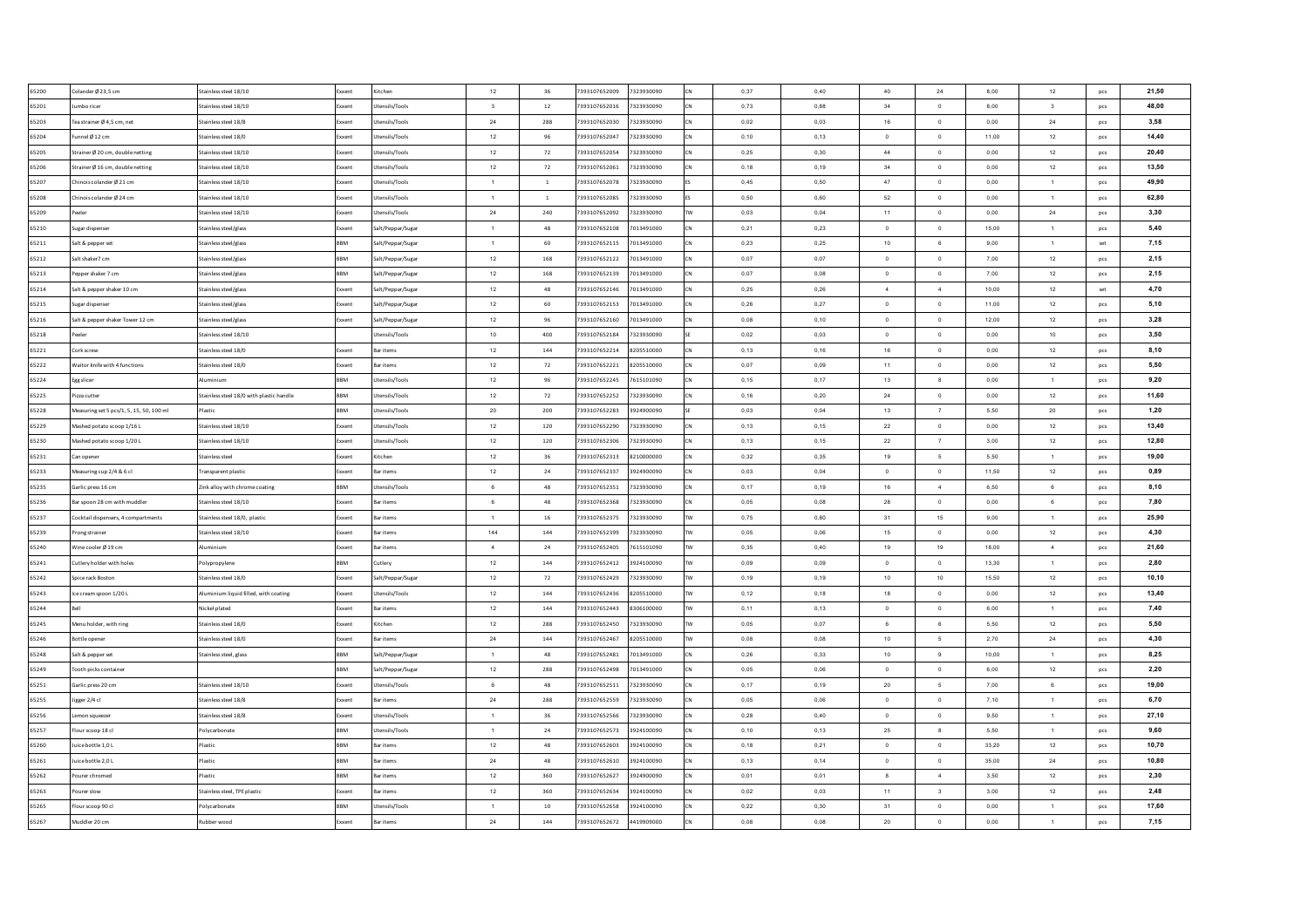| 65269          | Griddle scraper 45 cm               | Blade 15cm                               | Exxent         | Kitchen                        | 12                 | 48        | 7393107652696                  | 7323930090               | <b>TW</b>  | 0,38 | 0,44          | 45             | 15                      | 2,80      | $\mathbf{1}$                   | pcs | 24,90         |
|----------------|-------------------------------------|------------------------------------------|----------------|--------------------------------|--------------------|-----------|--------------------------------|--------------------------|------------|------|---------------|----------------|-------------------------|-----------|--------------------------------|-----|---------------|
| 65271          | Griddle scraper 31 cm               | Blade 10cm                               | xxent          | Kitchen                        | 12                 | 72        | 7393107652719                  | 7323930090               | <b>TW</b>  | 0,19 | 0,24          | 31             | 10                      | 2,80      | $\mathbf{1}$                   | pcs | 13,00         |
| 65272          | Replacement blades 10 cm, 10 pieces | Width 10cm                               | xxent          | Kitcher                        | $20\,$             | 240       | 7393107652726                  | 8205510000               | <b>TW</b>  | 0,06 | 0,07          | 12             | $\overline{2}$          | 0,90      | $\mathbf{1}$                   | set | 7,50          |
| 65273          | Replacement blades 15 cm, 5 pieces  | Width 15cm                               | xxent          | Kitchen                        | 10                 | 120       | 7393107652733                  | 8205510000               | <b>TW</b>  | 0,13 | 0,13          | $\,$ 0         | 15                      | 0,00      | $\mathbf{1}$                   | set | 11,90         |
| 65275          | Steak tenderizer 400 g              | Numinium with wooden handle              | xxent          | Jtensils/Tools                 | $12\,$             | 48        | 7393107652757                  | 7323930090               | <b>TW</b>  | 0,44 | 0,50          | 33             | $\boldsymbol{8}$        | 7,50      | $\mathbf{1}$                   | pcs | 28,20         |
| 65295          | Order/ticket holder 61 cm           | luminium/glass marbles                   | BBM            | Kitchen                        | $12\,$             | 48        | 7393107652955                  | 7323930090               | <b>TW</b>  | 0,35 | 0,38          | 61             | 5                       | 1,50      | $\mathbf{1}$                   | pcs | 18,90         |
| 65296          | Order/ticket holder 92 cm           | Aluminium/glass marbles                  | BBM            | Kitchen                        | $12\,$             | 48        | 7393107652962                  | 7323930090               | <b>TW</b>  | 0,47 | 0,54          | 92             | $\mathfrak s$           | 1,50      | $\mathbf{1}$                   | pcs | 25,80         |
| 65300          | Wooden spoon 50 cm                  | Birchwood                                | xxent          | Jtensils/Tools                 | 10                 | 60        | 7393107653006                  | 4419909000               | <b>ICN</b> | 0,13 | 0.17          | 50             | $\circ$                 | 0.00      | $\mathbf{1}$                   | pcs | 13,40         |
| 65301          | Wooden spoon 40 cm                  | Birchwood                                | xxent          | Jtensils/Tools                 | 12                 | 72        | 7393107653013                  | 4419909000               | CN         | 0.13 | 0.14          | 40             | $\overline{0}$          | 0.00      | $\overline{1}$                 | pcs | 5,68          |
| 65302          | Wooden spoon 34 cm                  | Birchwood                                | xxent          | Jtensils/Tools                 | 12                 | 72        | 7393107653020                  | 4419909000               | <b>CN</b>  | 0,08 | 0,09          | 34             | 70                      | 0,00      | 1                              | pcs | 3,58          |
| 65303          | Wooden spoon 28 cm                  | <b>Rirchwood</b>                         | xxent          | Jtensils/Tools                 | $\bf 24$           | 144       | 7393107653037                  | 4419909000               | lcN        | 0.05 | 0.06          | 28             | $\Omega$                | 0.00      | $\overline{1}$                 | pcs | 3,09          |
| 65304          | Wooden fork 31.5 cm                 | Birchwood                                | xxent          | Jtensils/Tools                 | 24                 | 144       | 7393107653044                  | 4419909000               | CN         | 0.05 | 0.05          | 32             | $\overline{0}$          | 0.00      | $\overline{1}$                 | pcs | 2,10          |
| 65305          | Pizza spatula 28x25 cm              | Numinium with wooden handle              | xxent          | Itensils/Tools                 | $\overline{1}$     | 6         | 7393107653051                  | 4419909000               | <b>TW</b>  | 0,50 | 0,60          | 101            | 25                      | 28.00     | $\overline{1}$                 | pcs | 49,20         |
| 65312          | Wooden spoon 60 cm                  | Birchwood                                | xxent          | Itensils/Tools                 | $12\,$             | 72        | 7393107653129                  | 4419909000               |            | 0,20 | 0,22          | 60             | $\,$ 0                  | 0,00      | $\mathbf{1}$                   | pcs | 16,90         |
| 65313          | Stirrer 70 cm                       | Beech wood                               | ixxent         | Itensils/Tools                 | $\overline{1}$     | 5         | 7393107653136                  | 4419909000               |            | 0,42 | 0,44          | 70             | $\mathbf 0$             | 0,00      | $\mathbf{1}$                   | pcs | 12,20         |
| 65315          | Stirrer 120 cm, with hole           | seech wood                               | xxent          | Itensils/Tools                 | 10                 | 20        | 7393107653150                  | 4419909000               |            | 0,80 | 0,85          | 120            | 9                       | 2,00      | $\mathbf{1}$                   | pcs | 16,30         |
| 65317          | Wooden spoon 23 cm                  | Birchwood                                | xxent          | Itensils/Tools                 | $\bf 24$           | 144       | 7393107653174                  | 4419909000               |            | 0,04 | 0,05          | 23             | $\mathbf 0$             | $_{0,00}$ | $\mathbf{1}$                   | pcs | 2,60          |
| 65318          | Sausage rack                        | Stainless steel 18/0                     | xxent          | <b>litchen</b>                 | 6                  | 24        | 7393107653181                  | 7323930090               |            | 0,35 | 0,41          | 30             | $10$                    | 4,50      | $\mathbf{1}$                   | pcs | 25,30         |
| 65319          | Pourer                              | Transparent plastic                      | BBM            | Bar items                      | $12\,$             | 960       | 7393107653198                  | 3924900090               |            | 0,01 | 0,01          | $_{8}$         | $\,$ 0                  | 0,00      | 12                             | pcs | 0.23          |
| 65320          | <b>Pourer</b>                       | Black plastic                            | <b>BM</b>      | Bar items                      | 12                 | 960       | 7393107653204                  | 3924900090               |            | 0,01 | 0,01          | 8              | $\circ$                 | 0,00      | 12                             | pcs | 0,39          |
| 65321          | Cuttingboard rack for 6 pcs         | Chromeplated iron                        | ixxent         | Cutting boards/Chopping boards | $\overline{1}$     | $12\,$    | 7393107653211                  | 7323930090               | CN         | 1,04 | 1,13          | 23             | 30                      | 24,00     | $\mathbf{1}$                   | pcs | 22,80         |
| 65324          | Sugar dispenser with net            | Stainless steel 18/0                     | xxent          | Salt/Peppar/Sugar              | 12                 | 60        | 7393107653242                  | 7323930090               | CN         | 0,11 | 0,12          | $\overline{0}$ | $\overline{0}$          | 9,00      | 1                              | pcs | 10,10         |
| 65325          | Sugar dispenser                     | Stainless steel 18/0                     | xxent          | Salt/Peppar/Sugar              | 12                 | 60        | 7393107653259                  | 7323930090               | lcN        | 0.11 | 0.12          | $\Omega$       | $\overline{0}$          | 9.00      | $\overline{1}$                 | pcs | 10,10         |
| 65328          | Grater 18 cm, fine                  | Stainless steel 18/10 wit plastic handle | Exxent         | Utensils/Tools                 | 12                 | 96        | 7393107653280                  | 7323930090               | lcN        | 0.09 | 0.12          | 34             | $\overline{\mathbf{3}}$ | 0.00      | $\overline{1}$                 | pcs | 7,50          |
| 65333          | Flour sifter                        | Stainless steel 18/0                     | xxent          | Baking                         | 12                 | 72        | 7393107653334                  | 7323930090               | <b>CN</b>  | 0,23 | 0,28          | $\overline{0}$ | $\overline{0}$          | 9,20      | 1                              | pcs | 8,00          |
| 65334          | Baking mould set Ø 7 cm, 2 pcs      | Stainless steel, with press              | ixxent         | Baking                         | 6                  | 72        | 7393107653341                  | 7323930090               | lcN        | 0,21 | 0,24          | $\Omega$       | $\mathbf 0$             | 5.50      | $\mathbf{1}$                   | set | 17,00         |
| 65336          | Strainer Ø 7,5 cm, double netting   | Stainless steel 18/10                    | ixxent         | Utensils/Tools                 | $6\overline{6}$    | 96        | 7393107653365                  | 7323930090               | CN         | 0,04 | 0,06          | $20\,$         | $\circ$                 | 0,00      | 6                              | pcs | 3,95          |
| 65337          | Strainer Ø 10 cm, double netting    | Stainless steel 18/10                    | xxent          | Jtensils/Tools                 | $12\,$             | 144       | 7393107653372                  | 7323930090               | low        | 0,08 | 0,09          | $\bf 24$       | 10                      | 4.00      | 12                             | pcs | 5,40          |
| 65340          | Jigger 2/3 cl                       | Stainless steel 18/0                     | xxent          | <b>Bar items</b>               | 12                 | 288       | 7393107653402                  | 7323930090               | <b>TW</b>  | 0,05 | 0,05          | $\overline{0}$ | $\mathbf 0$             | 6,40      | 12                             | pcs | 4,20          |
| 65348          | Pie form 36x13 cm                   | Tin plate with loose bottom              | xxent          | <b>Baking</b>                  | 6                  | 36        | 7393107653488                  | 7323940000               | CN         | 0,28 | 0,39          | 36             | 13                      | 2,60      | $\mathbf{1}$                   | pcs | 8,00          |
| 65349          | Can opener                          | Stainless steel 18/0 with plastic handle | BBM            | Kitchen                        | 10                 | 60        | 7393107653495                  | 7323930090               | <b>CN</b>  | 0,04 | 0,06          | 14             | $\circ$                 | 0,00      | $\mathbf{1}$                   | pcs | 4,50          |
| 65350          | Tea tongs Ø 6,3 cm, net             | Stainless steel 18/8                     | Exxent         | Jtensils/Tools                 | $\bf 24$           | 288       | 7393107653501                  | 7323930090               | CN         | 0,04 | 0,04          | 18             | $\,$ 0                  | 0,00      | 24                             | pcs | 3,83          |
| 65354          | Egg slicer                          | Stainless steel 18/8                     | ixxent         | Jtensils/Tools                 | 12                 | 72        | 7393107653549                  | 7323930090               | CN         | 0,16 | 0,18          | 10             | $_{9}$                  | 2,80      | 12                             | pcs | 17,10         |
| 65356          | Cheese slicer                       | Stainless steel 18/0 with plastic handle | <b>BBM</b>     | tensils/Tools                  | 12                 | 72        | 7393107653563                  | 7323930090               | <b>CN</b>  | 0.06 | 0,09          | 25             | $\overline{7}$          | 2,50      | 12                             | pcs | 5,30          |
| 65362          | Butter knife 18.5 cm, 4 pieces      | Beech wood                               | xxent          | Jtensils/Tools                 | 20                 | 120       | 7393107653624                  | 4419909000               | <b>CN</b>  | 0.05 | 0.06          | 19             | $\circ$                 | 0,00      | $\mathbf{1}$                   | set | 3,95          |
| 65363          | Pizza spatula 36 cm                 | Wood with edge of aluminium              |                | Jtensils/Tools                 | $\overline{1}$     | 10        | 7393107653631                  | 4419909000               |            | 0.70 | 0.80          | 48             | 36                      | 0.00      | $\mathbf{1}$                   | pcs | 79,40         |
| 65364          | Pizza spatula 40 cm                 | Wood with edge of aluminium              |                | Utensils/Tools                 | $\overline{1}$     | 10        | 7393107653648                  | 4419909000               |            | 0,70 | 0,80          | 52             | 40                      | 0,00      | $\overline{1}$                 | pcs | 96,60         |
|                |                                     |                                          |                |                                |                    |           |                                |                          | CN         |      |               | $\overline{0}$ |                         |           |                                |     |               |
| 65365<br>65367 | unnel 3 pieces                      | Stainless steel 18/8                     | xxent<br>cxent | Itensils/Tools                 | $12\,$<br>$\bf 24$ | 72<br>240 | 7393107653655<br>7393107653679 | 7323930090<br>7323930090 |            | 0,08 | 0, 10<br>0,06 |                | $\mathbf 0$<br>$\,$ 0   | 8,00      | $\overline{1}$<br>$\mathbf{1}$ | pcs | 13,00<br>7,15 |
|                | Whisk 29 cm                         | Stainless steel 18/10                    |                | Itensils/Tools                 |                    | 480       |                                | 7323930090               |            | 0,05 |               | 29             | $\overline{7}$          | 0,00      |                                | pcs |               |
| 65368          | Whisk 26,5 cm                       | Stainless steel 18/10                    | xxent          | Itensils/Tools                 | 24<br>6            |           | 7393107653686                  |                          |            | 0,04 | 0,06          | 27             |                         | 5,00      | $\mathbf{1}$                   | pcs | 6,50          |
| 65369          | Egg cutter                          | tainless steel 18/8                      |                | Itensils/Tools                 |                    | 48        | 7393107653693                  | 7615101090               |            | 0,29 | 0,30          | 21             | $\,$ 0                  | 0,00      | $\mathbf{1}$                   | pcs | 20,20         |
| 65370          | Ice cream spoon 1/14 L              | Numinium liquid filled                   | xxent          | Itensils/Tools                 | $\bf 24$           | 144       | 7393107653709                  | 7615101090               | <b>TW</b>  | 0,11 | 0,13          | 18             | $\,$ 0                  | 0,00      | $\mathbf{1}$                   | pcs | 7,30          |
| 65371          | Pizza spatula 50 cm                 | Wood with edge of aluminium              |                | tensils/Tools                  | $\overline{1}$     | 10        | 7393107653716                  | 4419909000               |            | 0,70 | 0,80          | 62             | 50                      | 0,00      | $\mathbf{1}$                   | pcs | 131,30        |
| 65372          | Grater conical                      | Stainless steel 18/10                    | ixxent         | Jtensils/Tools                 | $\overline{1}$     | 60        | 7393107653723                  | 7323930090               |            | 0,15 | 0,16          | $10$           | 11                      | 21,50     | $\mathbf{1}$                   | pcs | 7,30          |
| 65374          | Grater mini                         | Stainless steel 18/10                    | xxent          | Jtensils/Tools                 | 36                 | 144       | 7393107653747                  | 7323930090               |            | 0,08 | 0.11          | $\sim$         | $\overline{\mathbf{3}}$ | 7,40      | $\mathbf{1}$                   | pcs | 1,85          |
| 65375          | Cake tester set. 14 cm/20 cm        | Stainless steel 18/8                     | xxent          | Jtensils/Tools                 | 12                 | 288       | 7393107653754                  | 7323930090               | CN         | 0,02 | 0,04          | $\overline{0}$ | $\circ$                 | 0,00      | $\mathbf{1}$                   | set | 7,50          |
| 65376          | Pizza brush/scrape                  | Wood/aluminium                           | xxent          | Jtensils/Tools                 | $\overline{1}$     | 10        | 7393107653761                  | 9603298000               | <b>TW</b>  | 0.93 | 0.96          | 127            | 26                      | 10.50     | 1                              | pcs | 47,70         |
| 65391          | Oil can                             | Stainless steel 18/8                     | xxent          | Serving items                  | $\overline{1}$     | 12        | 7393107653914                  | 7323930090               | CN         | 0,23 | 0.30          | 11             | 11                      | 22.50     | $\mathbf{1}$                   | pcs | 14,50         |
| 65409          | Thermometer for a refrigerator      | $-40C$ to $+40C$                         | BBM            | Kitchen                        | 50                 | 300       | 7393107654096                  | 9025190090               | CN         | 0,02 | 0.02          | 16             | $\overline{\mathbf{3}}$ | 0.90      | $\mathbf{1}$                   | pcs | 2,18          |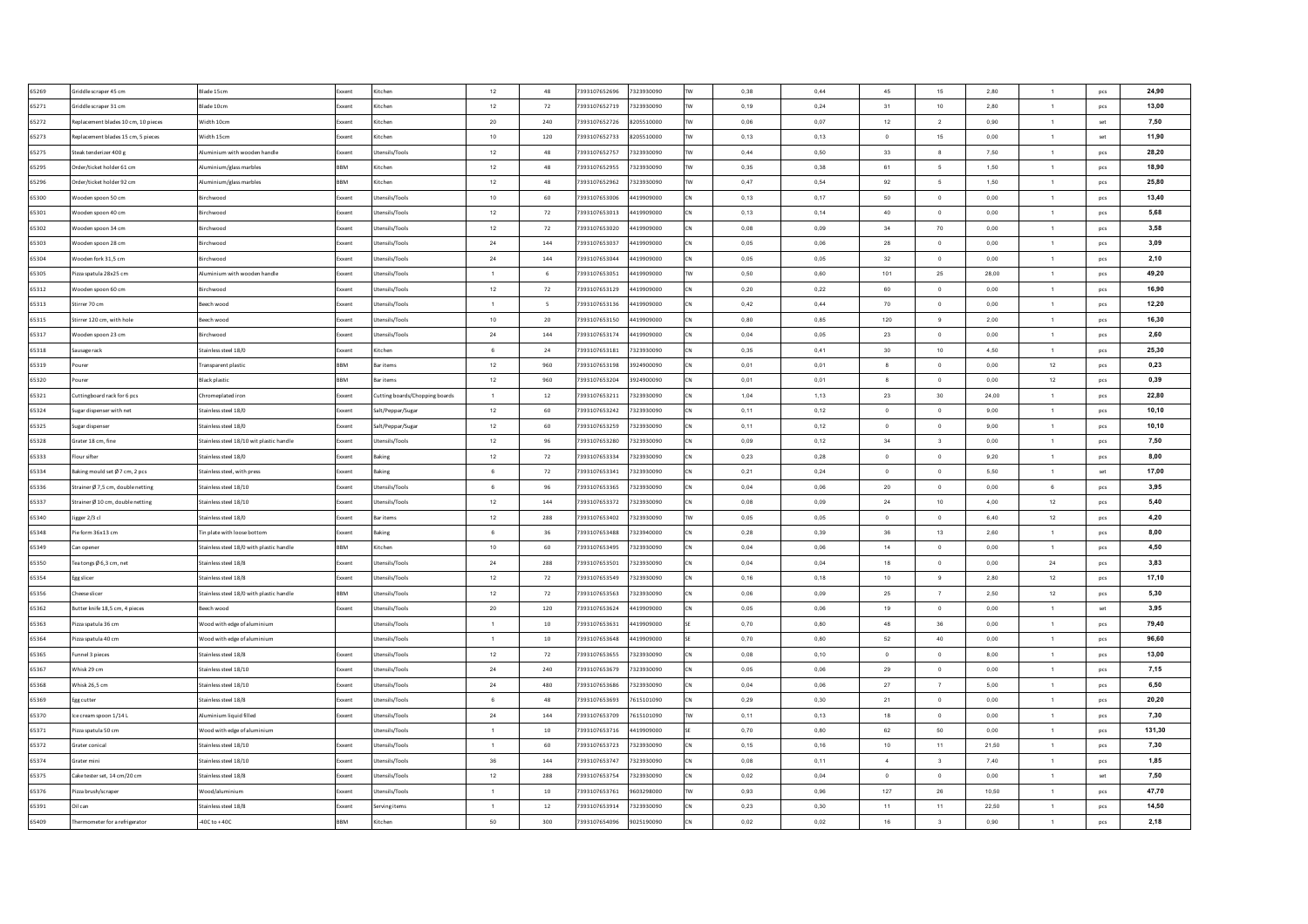| 65412 | Thermometer infrared                     | $-32C$ to $+300C$                            | <b>BBM</b> | Kitchen           | 12                           | 72         | 7393107654126 | 9025190090 | CN         | 0,09 | 0,11 | 16             | 9                        | 3,80  | $\mathbf{1}$            | pcs        | 109,90 |
|-------|------------------------------------------|----------------------------------------------|------------|-------------------|------------------------------|------------|---------------|------------|------------|------|------|----------------|--------------------------|-------|-------------------------|------------|--------|
| 65414 | Thermometer digital                      | -50C to $+150C$                              | <b>RRM</b> | Kitchen           | 10                           | 100        | 7393107654140 | 9025190090 | <b>ICN</b> | 0,05 | 0,06 | 15             | $\overline{0}$           | 0,00  | $\mathbf{1}$            | pcs        | 14,20  |
| 65417 | Salt&pepper shaker 10 cm                 | Stainless steel/glass                        | ixxen      | Salt/Peppar/Sugar | $12\,$                       | 96         | 7393107654171 | 7013491000 | CN         | 0,13 | 0,13 | $\overline{4}$ | $\boldsymbol{4}$         | 10,00 | 12                      | pcs        | 2,48   |
| 65418 | Steak Weight Alu. 530 g                  | Cast aluminium with wooden handle            | ixxent     | Kitchen           | $\overline{1}$               | 36         | 7393107654188 | 7615101090 | CN         | 0,53 | 0,65 | 22             | 13                       | 8,00  | $\mathbf{1}$            | pcs        | 20,50  |
| 65419 | rench fries scoop                        | Stainless steel with 2 plastic handles       | xxent      | Jtensils/Tools    | $12\,$                       | 72         | 7393107654195 | 7323930090 | <b>CN</b>  | 0,30 | 0,35 | 23             | 23                       | 4,70  | $\mathbf{1}$            | pcs        | 12,20  |
| 65420 | Cutlery tray 43x21 cm, beige             | Polypropylene                                | BBM        | Cutlery           | $\overline{1}$               | 12         | 7393107654201 | 3924100090 | CN         | 0,65 | 0,76 | 43             | 21                       | 15,00 | 12                      | pcs        | 20.40  |
| 65422 | Tongs 24 cm                              | Stainless steel 18/0                         | Exxent     | Utensils/Tools    | $\bf{24}$                    | 96         | 7393107654225 | 8205510000 | <b>CN</b>  | 0,09 | 0,10 | $\bf 24$       | $\,$ 0                   | 0,00  | $\bf 24$                | pcs        | 4,20   |
| 65423 | Pastry brush 22 cm                       | Nylon with plastic handle                    | BBM        | Utensils/Tools    | $\overline{1}$               | 80         | 7393107654232 | 3924100090 | <b>TW</b>  | 0.08 | 0.09 | 22             | $5\phantom{.0}$          | 0.00  | $\overline{1}$          | pcs        | 2,85   |
| 65424 | Pastry brush 20 cm                       | Nylon with plastic handle                    | BBM        | Jtensils/Tools    | $\bf{24}$                    | 240        | 7393107654249 | 3924100090 | <b>TW</b>  | 0.06 | 0.09 | 20             | $\overline{\mathbf{3}}$  | 0.00  | $\overline{1}$          | pcs        | 2,85   |
| 65425 | Pastry brush 19 cm                       | Pig brush with wooden handle                 | xxent      | Utensils/Tools    | 10                           | 250        | 7393107654256 | 9603909900 | CN         | 0,02 | 0.03 | 19             | $\sim$                   | 0.00  | 1                       | pcs        | 1,60   |
| 65426 | Thermometer                              | Stainless steel                              | Exxent     | Kitchen           | $\bf 24$                     | 144        | 7393107654263 | 9025190090 | <b>CN</b>  | 0.07 | 0.07 | 13             | $\overline{0}$           | 0.00  | $\overline{1}$          | pcs        | 5.05   |
| 65427 | Thermometer                              | Stainless steel, with black plastic cover    | <b>RRM</b> | Kitchen           | 25                           | 100        | 7393107654270 | 9025190090 | lcN        | 0.09 | 0.10 | 13             | $\overline{\mathbf{3}}$  | 2.20  | 1                       | pcs        | 19,80  |
| 65430 | Menu holder                              | Stainless steel 18/0                         | ixxent     | Kitchen           | 10                           | 200        | 7393107654300 | 7323930090 | <b>CN</b>  | 0,06 | 0.07 | $\Omega$       | $\circ$                  | 13,50 | $\overline{1}$          | pcs        | 3,85   |
| 65431 | Meat tenderiser 1130 g                   | Stainless steel 18/10 with ABS handle        | xxent      | Utensils/Tools    | $\overline{1}$               | $12\,$     | 7393107654317 | 7323930090 | low        | 1,13 | 1,22 | 33             | $_{9}$                   | 0,00  | $\mathbf{1}$            | pcs        | 62,70  |
| 65436 | Digital kitchen scale 6 kg/1 g           | White wth stainless steel platform           | ixxent     | <b>litchen</b>    | $\overline{1}$               | 18         | 7393107654362 | 8423101000 |            | 0,63 | 0,84 | 19             | 16                       | 4,00  | $\mathbf{1}$            | pcs        | 43,90  |
| 65437 | Squeeze bottle 0,23 L yellow             | plastic                                      | <b>BM</b>  | itchen            | $\bf 24$                     | 144        | 7393107654379 | 3924100090 |            | 0,03 | 0,04 | $\,$ 0         | $\,$ 0                   | 18,50 | $\mathbf{1}$            | pcs        | 1,60   |
| 65438 | Squeeze bottle 0,34 L yellow             | Plastic                                      | BBM        | litchen           | $\bf 24$                     | 144        | 7393107654386 | 3924100090 |            | 0,04 | 0,05 | $\overline{0}$ | $\mathbf 0$              | 20,60 | $\mathbf{1}$            | pcs        | 1,70   |
| 65440 | Furner 28 cm                             | Stainless steel 18/0 with handle in ABS      | xxent      | Itensils/Tools    | 6                            | 48         | 7393107654409 | 7323930090 |            | 0,12 | 0,14 | 28             | 5                        | 1,40  | 6                       | pcs        | 5,40   |
| 65441 | Turner 28 cm, perforated                 | Stainless steel 18/0 with handle in ABS      | ixxent     | Jtensils/Tools    | 6                            | 48         | 7393107654416 | 7323930090 |            | 0,09 | 0,11 | 28             | $\mathfrak s$            | 1,40  | $\mathbf 6$             | pcs        | 5,40   |
| 65442 | Turner 36 cm                             | Stainless steel 18/0 with handle in ABS      | xxent      | Jtensils/Tools    | 6                            | 48         | 7393107654423 | 7323930090 |            | 0,23 | 0,25 | $36\,$         | $\overline{0}$           | 0,00  | 6                       | pcs        | 10,40  |
| 65443 | Turner 50 cm                             | Stainless steel 18/0 with handle in ABS      | Exxent     | Utensils/Tools    | 6                            | 48         | 7393107654430 | 7323930090 | CN         | 0,36 | 0,38 | 50             | $\overline{0}$           | 0,00  | 6                       | pcs        | 10,20  |
| 65444 | Butter spreader 22 cm                    | Stainless steel 18/0 with handle in ABS      | Exxent     | Utensils/Tools    | 12                           | 48         | 7393107654447 | 7323930090 | <b>CN</b>  | 0,08 | 0,09 | 22             | $\overline{\mathbf{3}}$  | 1,30  | 12                      | pcs        | 4,05   |
| 65445 | Squeeze bottle 0.95 L transparent        | Plastic                                      | <b>RRM</b> | Kitchen           | 24                           | 144        | 7393107654454 | 3924100090 | <b>CN</b>  | 0.07 | 0.08 | $\Omega$       | $\overline{0}$           | 29.00 | $\overline{1}$          | pcs        | 3,50   |
| 65448 | Squeeze bottle 0.23 L red                | Plastic                                      | <b>RRM</b> | Kitchen           | 24                           | 144        | 7393107654485 | 3924100090 | lcN        | 0.03 | 0.04 | $\Omega$       | $\overline{0}$           | 18.50 | $\overline{1}$          | pcs        | 1,60   |
| 65449 | Squeeze bottle 0,34 L red                | Plastic                                      | <b>RRM</b> | Kitchen           | 24                           | 144        | 7393107654492 | 3924100090 | <b>CN</b>  | 0,05 | 0,06 | $\overline{0}$ | $\overline{0}$           | 20.60 | 1                       | pcs        | 1,70   |
| 65450 | Squeeze bottle 3-hole0,34 L transparent  |                                              | <b>RRM</b> | Kitcher           | 24                           | 144        | 7393107654508 | 3924100090 | <b>CN</b>  | 0,05 | 0,06 | $\Omega$       | $\overline{0}$           | 20.60 | $\mathbf{1}$            | pcs        | 2.00   |
| 65451 | Squeeze bottle 3-hole 0,68 L transparent |                                              | BBM        | Kitchen           | 24                           | $\bf 144$  | 7393107654515 | 3924100090 | CN         | 0,07 | 0,08 | $\overline{0}$ | $\overline{\phantom{0}}$ | 27,00 | 1                       | pcs        | 2,30   |
| 65452 | Grater with etched cuts                  | Stainless steel 18/0                         | ixxent     | Utensils/Tools    | ${\bf 24}$                   | 72         | 7393107654522 | 7323930090 | low        | 0,22 | 0,25 | 10             | $\boldsymbol{8}$         | 24,00 | $\mathbf{1}$            | pcs        | 17,20  |
| 65461 | Funnel 1,5 L                             | Stainless steel 18/8                         | xxent      | Kitchen           | 1                            | 8          | 7393107654614 | 7323930090 | CN         | 0,74 | 0,88 | 28             | 19                       | 29,00 | $\mathbf{1}$            | pcs        | 85,00  |
| 65462 | Menu holder, with clips                  | Stainless steel 18/8                         | Exxent     | Kitchen           | $12\,$                       | 96         | 7393107654621 | 7323930090 | <b>CN</b>  | 0,06 | 0,08 | $\overline{0}$ | $\overline{0}$           | 10,00 | $\mathbf{1}$            | pcs        | 9,50   |
| 65463 | Wallet with 6 compartments               | <b>Black leather</b>                         | BBM        | Kitchen           | $\overline{1}$               | 48         | 7393107654638 | 4202310090 | <b>CN</b>  | 0,18 | 0,18 | 18             | 11                       | 2,00  | $\mathbf{1}$            | pcs        | 31,90  |
| 65464 | Plastic folder for menu folder 12 pieces | To 65465/66 12pcs/set                        | BBM        | Kitchen           | $\overline{1}$               | 20         | 7393107654645 | 3926100000 | CN         | 0,91 | 1,10 | $\overline{0}$ | $\circ$                  | 0,00  | $\mathbf{1}$            | set        | 15,50  |
| 65465 | Menu folder, black                       | Artificial leather with brass edges 4 sheets | BBM        | Kitchen           | $\blacksquare$               | 25         | 7393107654652 | 4202929890 | <b>CN</b>  | 0,50 | 0,52 | 34             | 23                       | 0,00  | $\mathbf{1}$            | pcs        | 16,50  |
| 65467 | Check/ticket folder, black               | Artificial leather                           | <b>BBM</b> | Kitchen           | 1                            | 100        | 7393107654676 | 4202929890 | <b>CN</b>  | 0,11 | 0.11 | 22             | 11                       | 0,00  | $\overline{1}$          | pcs        | 8,50   |
| 65468 | Tray with clip                           | Stainless steel 18/8                         | xxent      | Kitchen           | 12                           | 96         | 7393107654683 | 7323930090 | lon        | 0,12 | 0.13 | 15             | 10                       | 0,00  | 12                      | pcs        | 6,60   |
| 65476 | Squeeze bottle 0.68 L transparent        | Plastic                                      | BBM        | Kitchen           | $\bf{24}$                    | 144        | 7393107654768 | 3924100090 | <b>CN</b>  | 0.07 | 0.08 | $\overline{0}$ | $\overline{0}$           | 27.00 | $\overline{1}$          | pcs        | 2,00   |
| 65483 | Menu folder A4, black                    | Vinyl with 6 sheets, 12 pages                | <b>RRM</b> | Kitchen           | $\overline{1}$               | 30         | 7393107654836 | 4202929890 | <b>CN</b>  | 0,37 | 0,40 | 32             | 24                       | 0,00  | $\overline{1}$          | pcs        | 9,35   |
| 65484 | Menu holder                              |                                              | ixxent     | Kitchen           |                              | 288        | 7393107654843 | 7323930090 | lcN        | 0,02 | 0,03 | $\overline{0}$ | $\overline{0}$           | 5,00  |                         |            | 5,30   |
| 65486 | Rolling pin 30 cm                        | Stainless steel 18/0<br>Beech wood           | xxent      | Jtensils/Tools    | ${\bf 72}$<br>$\overline{1}$ | ${\bf 24}$ | 7393107654867 | 4419909000 |            | 0,75 | 0,83 | 48             | $\mathbf{0}$             | 0,00  | 12<br>$\mathbf{1}$      | pcs<br>pcs | 11,40  |
| 65488 | Squeeze bottle 0,23 L transparent        | Plastic                                      | <b>RRM</b> | itchen            | 24                           | 144        | 7393107654881 | 3924100090 | CN         | 0,03 | 0,04 | $\overline{0}$ | $\overline{0}$           | 18,50 | $\mathbf{1}$            | pcs        | 1,60   |
| 65490 | Squeeze bottle 0,34 L transparent        | Plastic                                      | <b>ERM</b> | itchen            | $\bf 24$                     | 144        | 7393107654904 | 3924100090 |            | 0,04 | 0,05 | $\overline{0}$ | $\,$ 0                   | 20,60 | $\mathbf{1}$            | pcs        | 1,70   |
|       |                                          |                                              |            |                   |                              |            |               |            | CN         |      |      |                | $\,$ 0                   |       | $\mathbf 6$             |            |        |
| 65507 | Ladle 8 cl                               | Stainless steel 18/10                        | ixxent     | Itensils/Tools    | 6                            | 60         | 7393107655079 | 7323930090 |            | 0,16 | 0,17 | 23             | $\,$ 0                   | 0,00  |                         | pcs        | 17,90  |
| 65509 | Rolling pin 24,5 cm, rifled              | seech wood                                   | xxent      | Itensils/Tools    | $\overline{1}$               | 24         | 7393107655093 | 4419909000 |            | 0,45 | 0,52 | 43             |                          | 0,00  | $\mathbf{1}$            | pcs        | 11,40  |
| 65510 | Skimmer Ø10 cm                           | Stainless steel 18/10                        | ixxent     | Jtensils/Tools    | 6                            | 60         | 7393107655109 | 7323930090 |            | 0,28 | 0,28 | 33             | $\overline{0}$           | 0,00  | 6                       | pcs        | 19,50  |
| 65512 | Ladie 12.5 cl                            | Stainless steel 18/10                        | xxent      | Jtensils/Tools    | 6                            | 60         | 7393107655123 | 7323930090 |            | 0,27 | 0.28 | 32             | $\overline{0}$           | 0,00  | 6                       | pcs        | 18,60  |
| 65521 | Scoop 1.0 L                              | Stainless steel 18/8                         | xxent      | Jtensils/Tools    | $\overline{1}$               | 16         | 7393107655215 | 7323930090 |            | 0,31 | 0.43 | 31             | $\overline{\mathbf{0}}$  | 7,50  | $\mathbf{1}$            | pcs        | 25,90  |
| 65522 | Scoop 2.0 L                              | Stainless steel 18/8                         | xxent      | Jtensils/Tools    | $\overline{\mathbf{3}}$      | 12         | 7393107655222 | 7323930090 |            | 0.40 | 0.56 | 36             | $\overline{0}$           | 9,50  | $\overline{\mathbf{3}}$ | pcs        | 33,80  |
| 65524 | Palette 25 cm                            | Stainless steel 18/0 with PP handle          | xxent      | Utensils/Tools    | 12                           | 72         | 7393107655246 | 8205510000 | <b>TW</b>  | 0,10 | 0.15 | 37             | $\overline{4}$           | 0,00  | $\mathbf{1}$            | pcs        | 11,20  |
| 65525 | Ladle 30 cl                              | Stainless steel 18/10                        | Exxent     | Utensils/Tools    | 6                            | 30         | 7393107655253 | 7323930090 | CN         | 0,42 | 0.44 | 36             | $\circ$                  | 0.00  | 6                       | pcs        | 23,30  |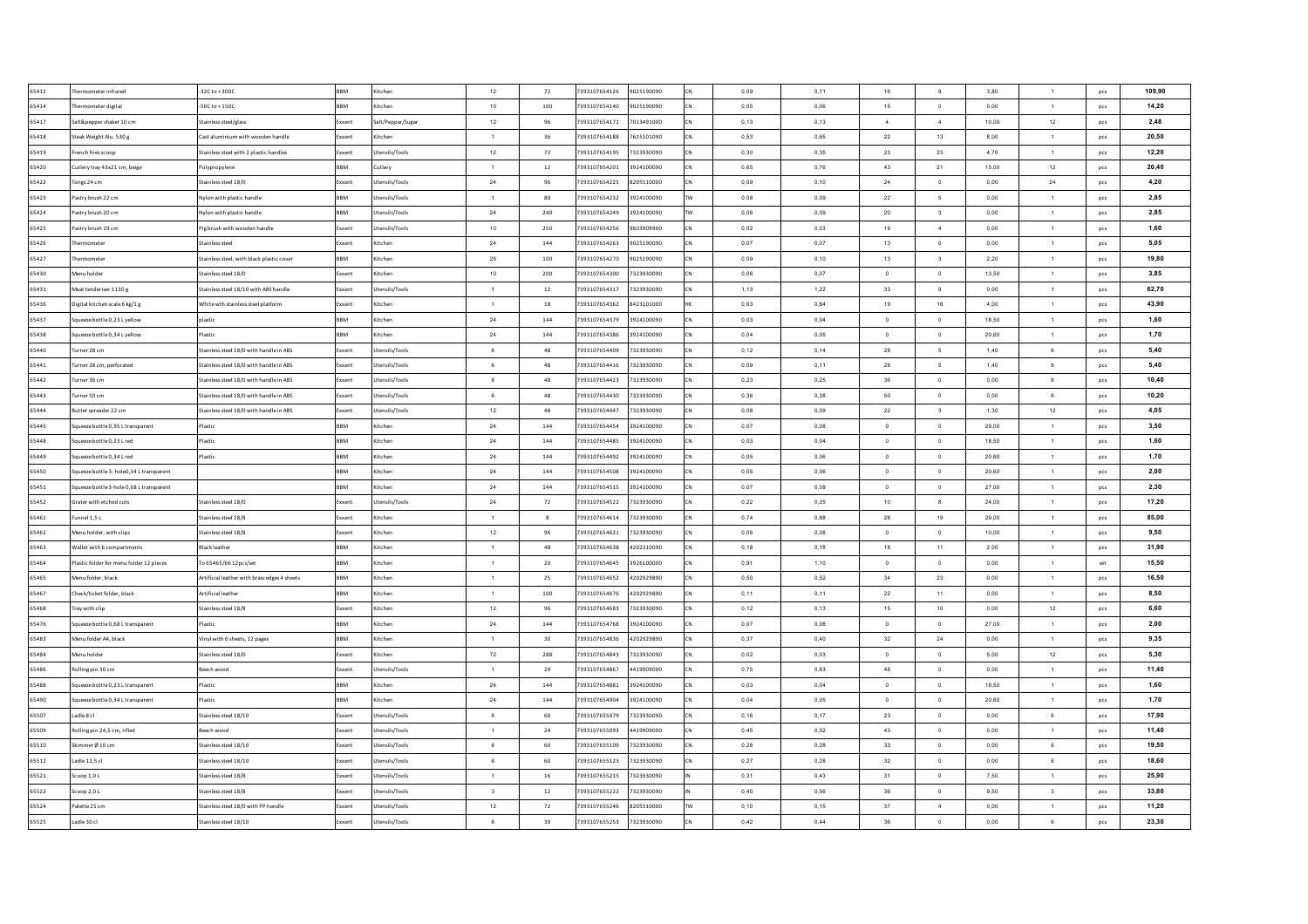| 65526 | Palette 20 cm, angled          | Stainless steel 18/0 with PP handle     | Exxent       | Utensils/Tools    | 12             | 72             | 7393107655260 | 8205510000 |           | 0,11 | 0.15 | 36             | $\frac{4}{ }$           | 0.00  | $\overline{1}$ | pcs            | 11.70 |
|-------|--------------------------------|-----------------------------------------|--------------|-------------------|----------------|----------------|---------------|------------|-----------|------|------|----------------|-------------------------|-------|----------------|----------------|-------|
| 65527 | Skimmer Ø 12 cm                | Stainless steel 18/0                    | Exxent       | Utensils/Tools    | 6              | 48             | 7393107655277 | 7323930090 |           | 0,13 | 0,14 | 28             | $\ddot{\phantom{0}}$    | 0.00  | 6              | pcs            | 9.50  |
| 65528 | Ladle 5 cl                     | Stainless steel 18/0                    | Exxent       | Utensils/Tools    | 6              | 48             | 7393107655284 | 7323930090 |           | 0,06 | 0.07 | 26             | $\overline{0}$          | 0,00  | 6              | pcs            | 7,40  |
| 65529 | Ladle 12 cl                    | Stainless steel 18/0                    | Exxent       | Utensils/Tools    | 6              | 48             | 7393107655291 | 7323930090 |           | 0,10 | 0,14 | 29             | $\circ$                 | 0,00  | 6              | pcs            | 9,90  |
| 65530 | Ladle 20 cl                    | Stainless steel 18/0                    | <b>Exxen</b> | Utensils/Tools    | 6              | 48             | 7393107655307 | 7323930090 |           | 0,12 | 0,17 | 28             | $\mathbf 0$             | 0.00  | 6              | pcs            | 10,90 |
| 65531 | urner 28 cm                    | stainless steel 18/0 with wooden handle | Exxent       | Utensils/Tools    | 12             | 48             | 7393107655314 | 7323930090 |           | 0,08 | 0,10 | 28             | $\circ$                 | 0,00  | 12             | pcs            | 5,68  |
| 65532 | urner 28 cm, perforated        | stainless steel 18/0 with wooden handle | Exxent       | Itensils/Tools    | 12             | 48             | 7393107655321 | 7323930090 |           | 0,08 | 0,10 | 28             | $\,$ 0                  | 0,00  | 12             | pcs            | 5,68  |
| 65533 | Turner 36 cm                   | Stainless steel 18/0 with wooden handle | Exxent       | Jtensils/Tools    | 6              | 48             | 7393107655338 | 7323930090 |           | 0,22 | 0,24 | $36\,$         | $\circ$                 | 0,00  | $\,6\,$        | pcs            | 10,90 |
| 65534 | urner 45 cm                    | Stainless steel 18/0 with wooden handle | Exxent       | Jtensils/Tools    | 6              | 48             | 7393107655345 | 7323930090 |           | 0,26 | 0,28 | 45             | $\,$ 0                  | 0,00  | 6              | pcs            | 12,10 |
| 65535 | Butter spreader 22 cm          | Stainless steel 18/0 with wooden handle | Exxent       | Jtensils/Tools    | 12             | 48             | 7393107655352 | 7323930090 |           | 0,04 | 0,06 | 22             | $\overline{\mathbf{3}}$ | 1,50  | 12             | <b>DCS</b>     | 4,05  |
| 65536 | hove                           | Stainless steel 18/10                   | Exxent       | Kitchen           | 6              | 30             | 7393107655369 | 7323930090 |           | 0.46 | 0.48 | 10             | 23                      | 32.00 | 6              | pcs            | 22,70 |
| 65537 | Strainer conical Ø 23 cm       | Stainless steel 18/10                   |              | Jtensils/Tools    | $\overline{1}$ | 12             | 7392244150232 | 7323930090 |           | 0,45 | 0.46 | 43             | 23                      | 23.00 | 1              | pcs            | 20,20 |
| 65538 | Strainer conical Ø 18 cm       | Stainless steel 18/10                   |              | Utensils/Tools    | $\overline{1}$ | $\overline{1}$ | 7392244150188 | 7323930090 |           | 0.32 | 0.33 | 39             | 18                      | 16.00 | $\overline{1}$ | pcs            | 18,10 |
| 65539 | Strainer conical Ø 14 cm       | Stainless steel 18/10                   |              | Itensils/Tools    | $\overline{1}$ | $\overline{1}$ | 7392244150140 | 7323930090 |           | 0,15 | 0,16 | 29             | 14                      | 12,00 | $\overline{1}$ | pcs            | 12,10 |
| 65552 | ipaghetti spoon 30 cm          | Stainless steel 18/10                   | ixxent       | Jtensils/Tools    | $12\,$         | 48             | 7393107655529 | 7323930090 |           | 0,15 | 0,17 | 30             | $\overline{0}$          | 0,00  | 12             | pcs            | 16,20 |
| 65553 | erving spoon 26 cm             | Stainless steel 18/10                   | oxen:        | Itensils/Tools    | 12             | 48             | 7393107655536 | 7323930090 |           | 0,16 | 0,16 | 26             | $\overline{0}$          | 0,00  | 12             | pcs            | 9,00  |
| 65554 | kimmer Ø 10 cm                 | Stainless steel 18/10                   | xxent        | Itensils/Tools    | 12             | 48             | 7393107655543 | 7323930090 |           | 0,17 | 0,17 | 25             | $\,$ 0                  | 0,00  | 12             | pcs            | 13,00 |
| 65555 | leasuring spoon 7 g            | stainless steel 18/0                    | xxent        | tensils/Tools     | $\,6\,$        | 48             | 7393107655550 | 7323930090 |           | 0,06 | 0,08 | 19             | $\ddot{4}$              | 4,00  | $\mathbf 6$    | pcs            | 4,85  |
| 65556 | rying basket Ø25 cm            | Nickel plated wire                      | Exxent       | <b>litchen</b>    | $\overline{1}$ | 20             | 7393107655567 | 8205510000 |           | 0,67 | 0,70 | $\,$ 0 $\,$    | $\mathbf 0$             | 13,00 | $\mathbf{1}$   | pcs            | 22,60 |
| 65558 | pice shaker 0,6 L              | luminium                                | <b>xxent</b> | Salt/Peppar/Sugar | ${\bf 72}$     | $72\,$         | 7393107655581 | 7615101090 |           | 0,11 | 0,15 | $\circ$        | $\mathbf{0}$            | 17,20 | 72             | pcs            | 16,50 |
| 65560 | ierving spoon 29 cm, white     | Melamine                                | BBM          | Jtensils/Tools    | $\overline{1}$ | 144            | 7393107655604 | 3924900090 |           | 0,06 | 0,07 | $\bf 29$       | $\,$ 0 $\,$             | 0,00  | $\mathbf{1}$   | pcs            | 2,60  |
| 65562 | izza screen Ø 33 cm            | Numinium                                | Exxent       | Itensils/Tools    | $\overline{1}$ | 60             | 7393107655628 | 7615101090 |           | 0,10 | 0,11 | $\circ$        | $\overline{0}$          | 0,00  | $\mathbf{1}$   | pcs            | 8,10  |
| 65563 | izza screen Ø 36 cm            | <b>Aluminium</b>                        | Exxent       | Utensils/Tools    | $\overline{1}$ | 60             | 7393107655635 | 7615101090 |           | 0,12 | 0.12 | $\overline{0}$ | $\circ$                 | 0,00  | $\mathbf{1}$   | pcs            | 9,35  |
| 65564 | Pizza screen Ø 50 cm           | <b>Aluminium</b>                        | Exxent       | Utensils/Tools    | $\overline{1}$ | 60             | 7393107655642 | 7615101090 |           | 0.32 | 0.34 | $\overline{0}$ | $\overline{0}$          | 0.00  | $\blacksquare$ | pcs            | 17,60 |
| 65565 | Grill pad set                  | Complete set                            |              | Kitchen           | $\overline{1}$ | $10\,$         | 4023103125544 | 6805300090 |           | 0,27 | 0.30 | 16             | 10                      | 8,00  | $\sim$         | $\mathsf{set}$ | 34,90 |
| 65566 | Grill pad for article 65565    | 10 pcs/carton                           |              | Kitchen           | $\overline{1}$ | 6              | 4003790107535 | 6805300090 |           | 0.95 | 1.00 | 14             | 10                      | 13.00 | $\blacksquare$ | set            | 29.60 |
| 65567 | Grill pad net, 10 pcs          |                                         |              | Kitchen           | 10             | 200            | 4003790107559 | 6805300090 |           | 0.10 | 0,10 | 14             | 10                      | 0,00  | 10             | $\mathsf{set}$ | 23.80 |
| 65569 | Grater with etched cuts        | Stainless steel 18/0                    | Exxent       | Utensils/Tools    | 6              | 24             | 7393107655697 | 7323930090 |           | 0,34 | 0,34 | 11             | 11                      | 25,00 | $\overline{1}$ | pcs            | 29.60 |
| 65570 | Steak net                      | Stainless steel 18/10                   | Exxent       | Kitchen           | $\overline{1}$ | 96             | 7393107655703 | 7323930090 |           | 0,08 | 0,11 | 17             | 17                      | 1,40  | 6              | pcs            | 6,30  |
| 65571 | Spatula 39 cm                  | silicone with wooden handle             | Exxent       | Jtensils/Tools    | $10$           | 100            | 7393107655710 | 3924900090 |           | 0,17 | 0,18 | 39             | $\overline{0}$          | 0,00  | 10             | pcs            | 6,40  |
| 65572 | Spatula 31 cm                  | silicone with wooden handle             | Exxent       | Jtensils/Tools    | 10             | 100            | 7393107655727 | 3924900090 |           | 0,07 | 0,08 | 31             | $\overline{0}$          | 0,00  | 10             | pcs            | 5,10  |
| 65573 | Spatula 27 cm                  | Silicone with wooden handle             | Exxent       | Jtensils/Tools    | $20\,$         | 400            | 7393107655734 | 3924900090 |           | 0,04 | 0,04 | 27             | $\mathfrak s$           | 0,00  | $20\,$         | pcs            | 3,65  |
| 65576 | erving spoon 21,5 cm, black    | Melamine                                | BBM          | Jtensils/Tools    | $\overline{1}$ | 144            | 7393107655765 | 3924900090 |           | 0,03 | 0,04 | 22             | $6\phantom{.0}$         | 0,00  | $\mathbf{1}$   | pcs            | 2,30  |
| 65577 | ierving spoon 29 cm, black     | Melamine                                | <b>BBM</b>   | Jtensils/Tools    | $\overline{1}$ | 144            | 7393107655772 | 3924900090 |           | 0,06 | 0,07 | 29             | $\overline{7}$          | 0,00  | $\overline{1}$ | pcs            | 2,60  |
| 65584 | Pastry stand                   | Stainless steel 18/0                    | Exxent       | Serving items     | $\blacksquare$ | $\sqrt{4}$     | 7393107655840 | 7323930090 |           | 1,03 | 1,52 | $\,$ 0 $\,$    | $\overline{0}$          | 17,20 | $\overline{1}$ | <b>DCS</b>     | 34,70 |
| 65585 | Pastry stand cover Ø 30.5 cm   |                                         | Exxent       | Serving items     | $\overline{1}$ | 6              | 7393107655857 | 3924100090 | <b>TW</b> | 0,44 | 0,50 | $\overline{0}$ | $\overline{0}$          | 16,00 | 1              | pcs            | 24,60 |
| 65590 | Bottle opener                  | Stainless steel 18/0                    | Exxent       | <b>Bar items</b>  | 50             | 400            | 7393107655901 | 7323930090 |           | 0.03 | 0.03 | 12             | $\circ$                 | 0.00  | $\overline{1}$ | pcs            | 1,38  |
| 65591 | Salad tongs 23 cm, black       | Polycarbonate                           | <b>RRM</b>   | Jtensils/Tools    | $12\,$         | 72             | 7393107655918 | 3924100090 |           | 0,05 | 0,07 | 23             | $\,$ 0                  | 0,00  | $\mathbf{1}$   | pcs            | 3,83  |
| 65592 | Salad tongs 30 cm, black       | Polycarbonate                           | <b>RRM</b>   | Itensils/Tools    | $12\,$         | 144            | 7393107655925 | 3924100090 |           | 0,10 | 0,12 | 30             | $\circ$                 | 0,00  | $\overline{1}$ | pcs            | 4,60  |
| 65593 | Skimmer Ø 18 cm                | Nickelplated steel                      | Exxent       | Jtensils/Tools    | $\overline{1}$ | 48             | 7393107655932 | 7323930090 |           | 0,38 | 0,42 | 34             | $\,$ 0                  | 0,00  | $\overline{1}$ | pcs            | 13,50 |
| 65594 | urner 32 cm, perforated        |                                         | <b>RRM</b>   | tensils/Tools     | 36             | 144            | 7393107655949 | 3924900090 |           | 0,06 | 0,07 | 32             | $\boldsymbol{8}$        | 0,00  | $\mathbf{1}$   | pcs            | 4,10  |
| 65595 | poon 30 cm                     | Wylon                                   | BBM          | tensils/Tools     | 36             | 144            | 7393107655956 | 3924900090 |           | 0,05 | 0,06 | 30             | $\overline{7}$          | 3,00  | $\mathbf{1}$   | pcs            | 4,10  |
| 65596 | poon 25 cm                     | wlon                                    | BBM          | tensils/Tools     | 36             | 144            | 7393107655963 | 3924100090 |           | 0,05 | 0,06 | 25             | $\overline{7}$          | 2,00  | $\mathbf{1}$   | pcs            | 4,10  |
| 65597 | urner 32 cm                    | Nylon                                   | BBM          | Jtensils/Tools    | 36             | 144            | 7393107655970 | 3924100090 |           | 0,05 | 0,05 | 32             | $5\overline{5}$         | 0,00  | $\mathbf{1}$   | pcs            | 4,10  |
| 65598 | oup ladle 31,5 cm              | Wylon                                   | BBM          | Jtensils/Tools    | 36             | 144            | 7393107655987 | 3924900090 |           | 0,05 | 0,06 | 32             | 9                       | 4,00  | $\mathbf{1}$   | pcs            | 4,10  |
| 65602 | Jough cutter 15x7.5 cm         | Stainless steel 18/0 with PP handle     | Exxent       | Utensils/Tools    | 12             | 72             | 7393107656021 | 8205510000 |           | 0,22 | 0,24 | 17             | 12                      | 2,00  | $\overline{1}$ | pcs            | 8,00  |
| 65603 | Color marking for juice bottle | Set of 5 different colours              | <b>BBM</b>   | <b>Bar items</b>  | $\overline{1}$ | 100            | 7393107656038 | 3924100090 |           | 0.11 | 0.12 | $\overline{0}$ | $\overline{0}$          | 0,00  | $\overline{1}$ | set            | 8,40  |
| 65606 | pagetti spoon 29,5 cm          | Nvlon                                   | <b>BBM</b>   | Utensils/Tools    | 144            | 144            | 7393107656069 | 3924100090 |           | 0,05 | 0,06 | 29             | $\overline{7}$          | 4,50  | 10             | pcs            | 4,10  |
| 65640 | Spatula 40 cm                  | White silicone with black ABS handle    | <b>BBM</b>   | Utensils/Tools    | 12             | 144            | 7393107656403 | 3924900090 |           | 0,12 | 0.14 | 47             | 11                      | 1,50  | 12             | pcs            | 14,40 |
|       |                                |                                         |              |                   |                |                |               |            |           |      |      |                |                         |       |                |                |       |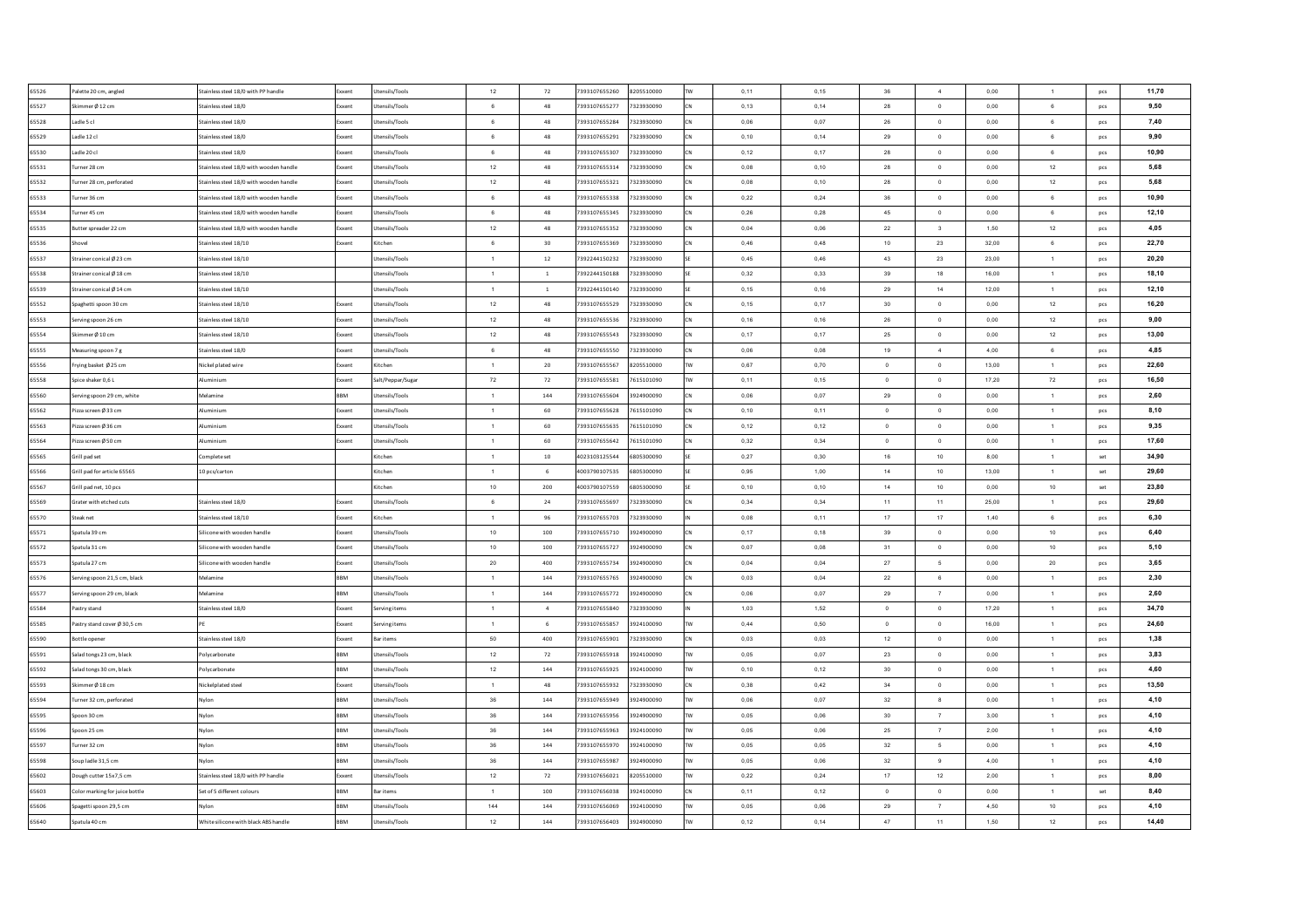| 65641   | Spatula 25 cm                            | Vhite silicone with black ABS handle    | <b>BBM</b> | Utensils/Tools   | 12               | 360            | 7393107656410 | 3924900090 | 0,04 | 0,05 | 30             | $\boldsymbol{8}$        | 1,50  | 12             | pcs | 5,85   |
|---------|------------------------------------------|-----------------------------------------|------------|------------------|------------------|----------------|---------------|------------|------|------|----------------|-------------------------|-------|----------------|-----|--------|
| 65642   | Spatula 41 cm, spoon shaped              | White silicone with black ABS handle    | RRM        | Utensils/Tools   | 12               | 108            | 7393107656427 | 3924900090 | 0,13 | 0,15 | 41             | $\boldsymbol{8}$        | 2,30  | 12             | pcs | 16,20  |
| 65643   | Spatula 25 cm, spoon shaped              | White silicone with black ABS handle    | BBM        | Utensils/Tools   | 12               | 360            | 7393107656434 | 3924900090 | 0,06 | 0,07 | 25             | $\scriptstyle{7}$       | 2,00  | 12             | pcs | 9,35   |
| 65655   | Measuring cup 1 dl                       | Stainless steel 18/0                    | xxent      | Utensils/Tools   | $\,6\,$          | 48             | 7393107656557 | 7323930090 | 0,13 | 0,16 | 31             | $\boldsymbol{8}$        | 4,00  | $\mathbf 6$    | pcs | 8,90   |
| 65656   | Measuring cup 1 msk                      | Stainless steel 18/0                    | ixxent     | Utensils/Tools   | 6                | 48             | 7393107656564 | 7323930090 | 0,06 | 0,07 | 18             | $\overline{\mathbf{3}}$ | 2,00  | 6              | pcs | 4,68   |
| 65657   | Measuring cup 1 tsk                      | Stainless steel 18/0                    | xxent      | Utensils/Tools   | 6                | 48             | 7393107656571 | 7323930090 | 0,03 | 0,05 | 18             | $\overline{2}$          | 2,40  | 6              | pcs | 4,30   |
| 65694   | Whisk 50 cm                              | Stainless steel 18/10                   | xxent      | Utensils/Tools   | $10\,$           | 60             | 7393107656946 | 7323930090 | 0,33 | 0,34 | 50             | $\,$ 0                  | 0,00  | $\mathbf{1}$   | pcs | 21,60  |
| 65695   | Whisk 40 cm                              | Stainless steel 18/10                   | xxent      | Utensils/Tools   | 10               | 60             | 7393107656953 | 7323930090 | 0.23 | 0.24 | 40             | $\,$ 0 $\,$             | 0.00  | $\overline{1}$ | pcs | 17,70  |
| 65696   | Whisk 33 cm                              | Stainless steel 18/10                   | xxent      | Utensils/Tools   | 10               | 60             | 7393107656960 | 7323930090 | 0.14 | 0.16 | 33             | $\mathbf{0}$            | 0.00  | $\overline{1}$ | pcs | 15,20  |
| 65697   | Whisk 27 cm                              | Stainless steel 18/10                   | xxent      | Utensils/Tools   | 10               | 60             | 7393107656977 | 7323930090 | 0,13 | 0,15 | 27             | $\overline{0}$          | 0.00  | $\overline{1}$ | pcs | 14,70  |
| 66014   | Chef's knife 14 cm Professional          | Chromium Molybdenum Vanadium X50CrMoV15 | xxent      | Kitchen knives   | $\overline{1}$   | 50             | 7393104660144 | 8211920000 | 0.28 | 0.30 | 26             | $\Omega$                | 0.00  | $\mathbf{1}$   | pcs | 25,30  |
| 66019   | Bottle opener, Bar blade                 | Stainless steel 18/0                    | xxent      | <b>Bar items</b> | 50               | 200            | 7393107660196 | 7323930090 | 0.09 | 0.10 | 18             | $\sim$                  | 0.10  | $\overline{1}$ | pcs | 2,48   |
| 66020   | Waitor knife with 4 function:            | Black ABS, stainless stee               | <b>RRM</b> | <b>Bar items</b> | 12               | 240            | 7393107660202 | 7323930090 | 0.08 | 0,10 | 11             | $\mathbf{0}$            | 0,00  | $\overline{1}$ | pcs | 4,50   |
| 66021   | Chef's knife 20 cm Professional          | hromium Molybdenum Vanadium X50CrMoV15  | oxent      | Kitchen knive    | $\overline{1}$   | 50             | 7393107660219 | 8211920000 | 0,26 | 0,28 | $20\,$         | $\,$ 0                  | 0,00  | $\mathbf{1}$   | pcs | 29.40  |
| 66024   | Chef's knife 24 cm Professiona           | Chromium Molybdenum Vanadium X50CrMoV15 | xxent      | Kitchen knive    | $\overline{1}$   | 50             | 7393107660240 | 8211920000 | 0,31 | 0,34 | $\bf 24$       | $\,0\,$                 | 0,00  | $\mathbf{1}$   | pcs | 35,80  |
| 66035   | urnei                                    | as not inkluded                         | oxent      | Baking           | 10               | 20             | 7393107660356 | 8205600000 | 0,53 | 0,55 | 15             | 5                       | 18,70 | $\mathbf{1}$   | pcs | 54,80  |
| 66042   | unnel for Ice Crusher                    | San-plastic for 66041                   | xxent      | <b>Bar items</b> | $\overline{1}$   | 6              | 7393107660424 | 3924900090 | 0,20 | 0,21 | 18             | ${\bf 22}$              | 17,00 | $\mathbf{1}$   | pcs | 4,30   |
| 66050   | Can opener, counter top                  |                                         | oxent      | Kitchen          | $\overline{1}$   | 6              | 7393107660509 | 8210000000 | 2,00 | 2,33 | 64             | $\mathbf{0}$            | 0,00  | $\mathbf{1}$   | pcs | 147,70 |
| 66050K  | Can opener Blade f. 66050                |                                         |            | Spare parts      | $\overline{1}$   | $\overline{1}$ | 7393107060507 | 8210000000 | 0,10 | 0,11 | $\overline{0}$ | $\,$ 0                  | 0,00  | $\mathbf{1}$   | pcs | 22.10  |
| 66050KH | Can opener Wheel 25 mm                   |                                         |            | Spare parts      | $\overline{1}$   | $\overline{1}$ | 7393107006604 | 8210000000 | 0,10 | 0,11 | $\overline{0}$ | $\,$ 0                  | 0,00  | $\mathbf{1}$   | pcs | 27,30  |
| 66635   | Bar spoon 40 cm                          | Stainless steel 18/10                   | xxent      | <b>Bar items</b> | 25               | 250            | 7393107666358 | 7323930090 | 0,05 | 0,05 | 40             | $\overline{\mathbf{3}}$ | 0,00  | 1              | pcs | 10,20  |
| 66636   | Citrus iuicer                            | Stainless steel 18/10                   | xxent      | <b>Bar items</b> | $_{\rm 6}$       | 24             | 7393107666365 | 7323930090 | 0,36 | 0,45 | 22             | $\mathbf{8}$            | 7,50  | $\overline{1}$ | pcs | 37,70  |
| 66638   | Strainer Juleo                           | Stainless steel 18/10                   | Exxent     | <b>Bar items</b> | 20               | 100            | 7393107666389 | 7323930090 | 0.06 | 0.07 | 17             | $_{8}$                  | 0.00  | $\overline{1}$ | pcs | 10,80  |
| 66642   | Strainer Ø8 cm, double netting           | Stainless steel 18/10                   | xxent      | Utensils/Tools   | 24               | 288            | 7393107666426 | 7323930090 | 0.05 | 0.06 | 19             | 8                       | 6.00  | $\overline{1}$ | pcs | 5,85   |
| 66643   | Jigger 2/4 cl                            | Stainless steel 18/8 with rounded edge  | Exxent     | <b>Bar items</b> | 12               | 144            | 7393107666433 | 7323930090 | 0,22 | 0,23 | - 5            | 5                       | 11.00 | $\overline{1}$ | pcs | 7.90   |
| 67561   | Dressing jar 0,8 L Provence, brown/beige | Stoneware                               | Xantia     | Porcelair        | $\overline{1}$   | 6              | 7393107675619 | 6912002310 | 0,59 | 0,60 | $\circ$        | $\mathbf 0$             | 12,00 | $\overline{1}$ | pcs | 12,20  |
| 67562   | Dressing jar 1,8 L Provence, brown/beige | Stoneware                               | Xantia     | Porcelair        | $\overline{1}$   | 6              | 7393107675626 | 6912002310 | 1,08 | 1,10 | $\overline{0}$ | $\,$ 0 $\,$             | 16,00 | $\mathbf{1}$   | pcs | 18,40  |
| 67563   | Dressing jar 2,8 L Provence, brown/beige | Stoneware                               | Xantia     | Porcelain        | $\overline{1}$   | 6              | 7393107675633 | 6912002310 | 1,38 | 1,40 | $\Omega$       | $\,$ 0                  | 17.50 | $\overline{1}$ | pcs | 21,90  |
| 68010   | Chef's knife 16 cm Scandinavia           | Chromium Molybdenum Vanadium, rosewood  | ixxent     | Kitchen knives   | 10               | 40             | 7393107680101 | 8211920000 | 0,17 | 0,25 | 16             | $\overline{0}$          | 0,00  | $\overline{1}$ | pcs | 13,40  |
| 68011   | Chef's knife 19 cm Scandinavia           | hromium Molybdenum Vanadium, rosewood   | xxent      | Kitchen knives   | 10               | 40             | 7393107680118 | 8211920000 | 0,25 | 0,33 | 19             | $\circ$                 | 0,00  | $\mathbf{1}$   | pcs | 14,30  |
| 68012   | Chef's knife 22 cm Scandinavia           | hromium Molybdenum Vanadium, rosewood   | ixxent     | Kitchen knives   | 10               | 40             | 7393107680125 | 8211920000 | 0,15 | 0,22 | $22\,$         | $\,$ 0                  | 0,00  | $\overline{1}$ | pcs | 16,80  |
| 68013   | Chef's knife 25 cm Scandinavia           | Chromium Molybdenum Vanadium, rosewood  | xxent      | Kitchen knives   | 10               | 40             | 7393107680132 | 8211920000 | 0,22 | 0,28 | 25             | $\,$ 0                  | 0,00  | $\overline{1}$ | pcs | 22,60  |
| 68014   | Bread knife 26 cm Scandinavia            | Chromium Molybdenum Vanadium, rosewood  | xxent      | Kitchen knives   | 10               | 40             | 7393107680149 | 8211920000 | 0,11 | 0,17 | ${\bf 26}$     | $\,$ 0                  | 0,00  | $\mathbf{1}$   | pcs | 19,00  |
| 68015   | Salmon knife 30 cm Scandinavia           | Chromium Molybdenum Vanadium, rosewood  | Exxent     | Kitchen knives   | 10 <sub>1</sub>  | 40             | 7393107680156 | 8211920000 | 0,33 | 0.42 | 30             | $\overline{0}$          | 0,00  | $\mathbf{1}$   | pcs | 15,40  |
| 68017   | Bar knife 15 cm                          | POM handle with MV steel                | xxent      | <b>Bar items</b> | 10 <sub>10</sub> | 120            | 7393107680170 | 7323930090 | 0.08 | 0.10 | 15             | $\,$ 0 $\,$             | 0,00  | $\overline{1}$ | pcs | 6,50   |
| 68018   | Skinner knife 7 cm Uptown                | Molybdenum vanadium steel               | BBM        | Kitchen knives   | 10               | 60             | 7393107680187 | 8211920000 | 0.04 | 0.06 | $\overline{7}$ | $\mathbf{0}$            | 0.00  | $\overline{1}$ | pcs | 4,70   |
| 68019   | purnier knife 8 cm Uptown                | Molybdenum vanadium steel               | RRM        | Kitchen knives   | 10               | 60             | 7393107680194 | 8211920000 | 0,04 | 0,04 | 8              | $\,$ 0                  | 0,00  | $\overline{1}$ | pcs | 4,70   |
| 68021   | Chef's knife 20 cm Uptowr                | Molybdenum vanadium steel               | <b>RRM</b> | Kitchen knive    | 10               | 40             | 7393107680217 | 8211920000 | 0,13 | 0,16 | 20             | $\sqrt{5}$              | 2,00  | $\overline{1}$ | pcs | 9,70   |
| 68022   | spanese Chef's knife 17 cm Uptown        | Molybdenum vanadium steel               | RM         | Kitchen knives   | 10               | 40             | 7393107680224 | 8211920000 | 0,15 | 0,22 | 17             | $\,$ 0                  | 0,00  | $\mathbf{1}$   | pcs | 9,70   |
| 68023   | Fillet knife 21 cm Uptown                | Molybdenum vanadium steel               | <b>RRM</b> | Kitchen knives   | 10               | 40             | 7393107680231 | 8211920000 | 0,10 | 0,12 | 21             | $\mathbf 0$             | 0,00  | $\mathbf{1}$   | pcs | 9,70   |
| 68024   | Bread knife 23 cm Uptowr                 | Molybdenum vanadium steel               | <b>RM</b>  | Kitchen knives   | 10               | 40             | 7393107680248 | 8211920000 | 0,13 | 0,16 | $35\,$         | $\boldsymbol{4}$        | 2,50  | $\mathbf{1}$   |     | 9,70   |
|         |                                          |                                         |            |                  |                  |                |               |            |      |      |                |                         |       |                | pcs |        |
| 68031   | Tray birch 43x33 cm                      | sirch laminated                         |            | Serving trays    | $\overline{1}$   | 25             | 5413909166114 | 3924100090 | 0,48 | 0,50 | 43             | 33                      | 0,00  | $\mathbf{1}$   | pcs | 14,50  |
| 68032   | Fray birch 36x28 cm                      | sirch laminated                         |            | Serving trays    | $\overline{1}$   | 25             | 5413909166053 | 3924100090 | 0,29 | 0,30 | $36\,$         | 28                      | 0,00  | $\mathbf{1}$   | pcs | 10,60  |
| 68033   | Tray white 43x33 cm                      | White laminated                         |            | Serving trays    | $\overline{1}$   | 25             | 5413909166091 | 3924100090 | 0,48 | 0,50 | $\overline{0}$ | $\,$ 0 $\,$             | 0,00  | $\mathbf{1}$   | pcs | 13,90  |
| 68034   | Trav white 36x28 cm                      | White laminated                         |            | Serving travs    | $\overline{1}$   | 25             | 5413909166039 | 3924100090 | 0,29 | 0.30 | 36             | 28                      | 0,00  | $\mathbf{1}$   | pcs | 11,10  |
| 68045   | Trav teak 43x33 cm                       | Patterned teak laminated with non-slip  |            | Serving travs    | $\overline{1}$   | 25             | 5413909424047 | 3924100090 | 0,48 | 0,50 | 43             | 33                      | 0,00  | $\overline{1}$ | pcs | 15,30  |
| 68046   | Trav teak 36x28 cm                       | Patterned teak laminated with non-slip  |            | Serving trays    | $\overline{1}$   | 25             | 5413909424061 | 3924100090 | 0.29 | 0.30 | 36             | 28                      | 0.00  | $\overline{1}$ | pcs | 11,20  |
| 68047   | Tray granite 43x33 cm                    | <b>Granit laminated</b>                 |            | Serving trays    | $\overline{1}$   | 25             | 5413909706907 | 3924100090 | 0,48 | 0.50 | 43             | 33                      | 0,00  | $\mathbf{1}$   | pcs | 14,50  |
| 68048   | Tray granite 36x28 cm                    | <b>Granit laminated</b>                 |            | Serving trays    | $\overline{1}$   | 25             | 5413909681310 | 3924100090 | 0.29 | 0.30 | 36             | 28                      | 0.00  | $\mathbf{1}$   | pcs | 10,60  |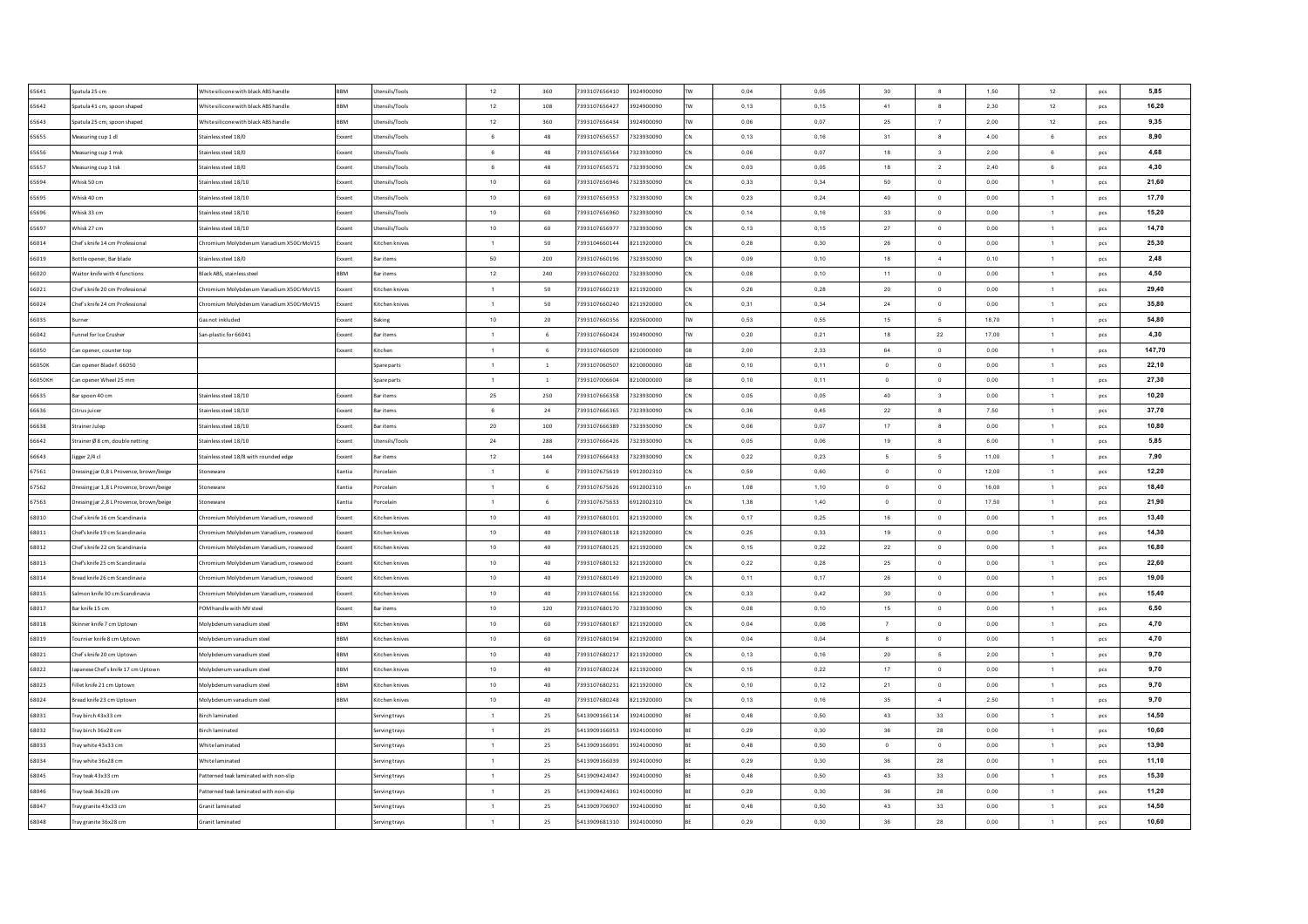| 68050 | Tray black 43x33 cm    | <b>Black laminated</b> |                | Serving trays               | $\overline{1}$ | 25         | 5400825230739 | 3924100090 | 0,48 | 0,50 | 43         | 33             | 0,00  | $\mathbf{1}$   | pcs        | 14,50 |
|-------|------------------------|------------------------|----------------|-----------------------------|----------------|------------|---------------|------------|------|------|------------|----------------|-------|----------------|------------|-------|
| 68051 | Tray black 36x28 cm    | <b>Black laminated</b> |                | Serving trays               | $\mathbf{1}$   | 25         | 5413909368525 | 3924100090 | 0,29 | 0,30 | $36\,$     | 28             | 0,00  | $\mathbf{1}$   | pcs        | 11,10 |
| 68110 | GN pan 1/1-65          | Polycarbonate, 8,5L    | xxent          | Canteens                    | $_{\rm 6}$     | $12\,$     | 7393107681108 | 3924100090 | 0,74 | 0,78 | 53         | 33             | 6,50  | $\mathbf{1}$   | pcs        | 13,70 |
| 68116 | GN lid 1/1, slotted    | Polycarbonate          | oxent          | Canteens                    | 12             | 24         | 7393107681160 | 3924100090 | 0,68 | 0,75 | 47         | 26             | 2,00  | $\overline{1}$ | pcs        | 10,90 |
| 68120 | GN pan 1/2 -65         | Polycarbonate, 3,9L    | ixxent         | Canteens                    | 12             | ${\bf 24}$ | 7393107681207 | 3924100090 | 0,41 | 0,45 | 33         | 27             | 6,50  | $\mathbf{1}$   | pcs        | 6,70  |
| 68124 | GN lid 1/2             | olycarbonate           | xxent          | Canteens                    | 12             | 48         | 7393107681245 | 3924100090 | 0,26 | 0,28 | 33         | 27             | 0,00  | $\mathbf{1}$   | pcs        | 5,40  |
| 68126 | GN lid 1/2, slotted    | Polycarbonate          | xxent          | Canteens                    | $12\,$         | 48         | 7393107681269 | 3924100090 | 0,27 | 0,29 | 33         | 27             | 0,00  | $\mathbf{1}$   | pcs        | 5,40  |
| 68142 | GN lid 1/4             | Polycarbonate          | xxent          | Canteens                    | 12             | 72         | 7393107681429 | 3924100090 | 0.15 | 0.15 | 27         | 16             | 0.00  | $\overline{1}$ | pcs        | 2,80  |
| 68144 | GN pan 1/4 -65         | Polycarbonate, 1,8L    | xxent          | Canteens                    | 12             | 36         | 7393107681443 | 3924100090 | 0.23 | 0.30 | 27         | 16             | 6,50  | $\overline{1}$ | pcs        | 4,65  |
| 68164 | GN grill 1/6           | Polycarbonate          | xxent          | Canteens                    | 20             | 120        | 7393107681641 | 3924100090 | 0.03 | 0,07 | 12         | 10             | 1,50  | $\overline{1}$ | pcs        | 2,10  |
| 68170 | Pitcher 1.8L           | Polycarbonate          | xxent          | Melamin/Polykarbonat/Tritar | 12             | 12         | 7393107681702 | 3924100090 | 0.31 | 0.42 | $\Omega$   | $\Omega$       | 20.00 | $\overline{1}$ | pcs        | 14,50 |
| 68173 | Pitcher 1.0L           | Polycarbonate          | xxent          | Melamin/Polykarbonat/Tritar | $\sim$         | 12         | 7393107681733 | 3924100090 | 0,19 | 0.22 | $\Omega$   | $\overline{0}$ | 17.00 | $\overline{1}$ | pcs        | 10,20 |
| 68192 | GN lid 1/9             | Polycarbonate          | xxent          | Canteens                    | 12             | 72         | 7393107681924 | 3924100090 | 0,06 | 0,08 | 18         | 11             | 0,00  | $\overline{1}$ | pcs        | 1,78  |
| 68210 | GN pan 1/1-65, black   | Polycarbonate, 8,5L    | oxent          | anteens                     | 6              | $12\,$     | 7393107682105 | 3924100090 | 0,73 | 0,78 | 53         | 33             | 6,50  | $\mathbf{1}$   | pcs        | 15,10 |
| 68213 | GN pan 1/1-200         | Polycarbonate, 28,0L   | oxent          | Canteens 2.0                | $\overline{1}$ | $\,9$      | 7393107682136 | 3924100090 | 1,16 | 1,70 | 53         | 33             | 20,00 | $\mathbf{1}$   | pcs        | 38,80 |
| 68214 | GN lid 1/1             | olycarbonate           | oxent          | Canteens 2.0                | $\overline{1}$ | 35         | 7393107682143 | 3924100090 | 0,55 | 0,60 | 53         | 33             | 3,00  | $\mathbf{1}$   | pcs        | 15,30 |
| 68215 | GN grill 1/1           | Polycarbonate          | xxent          | Canteens 2.0                | $\overline{1}$ | 50         | 7393107682150 | 3924100090 | 0,34 | 0,40 | 47         | $27\,$         | 2,00  | $\mathbf{1}$   | pcs        | 13,30 |
| 68216 | GN lid 1/1, slotted    | Polycarbonate          | oxent          | Canteens 2.0                | $\overline{1}$ | 35         | 7393107682167 | 3924100090 | 0,68 | 0,75 | 53         | 32             | 3,00  | $\mathbf{1}$   | pcs        | 15,30 |
| 68217 | GN pan 1/1-100         | Polycarbonate, 13,0L   | xxent          | Canteens 2.0                | $\overline{1}$ | ${\bf 14}$ | 7393107682174 | 3924100090 | 0,86 | 0,96 | 53         | 33             | 10,00 | $\mathbf{1}$   | pcs        | 25,60 |
| 68218 | GN pan 1/1-65          | Polycarbonate, 8,5L    | xxent          | Canteens 2.0                | $\overline{1}$ | 18         | 7393107682181 | 3924100090 | 0,74 | 0,78 | 53         | 33             | 6,50  | $\mathbf{1}$   | pcs        | 21,30 |
| 68219 | GN pan 1/1-150         | Polycarbonate, 19,5L   | xxent          | Canteens 2.0                | $\overline{1}$ | 11         | 7393107682198 | 3924100090 | 1,23 | 1,36 | 53         | 33             | 15,00 | 1              | pcs        | 31,80 |
| 68220 | GN pan 1/2-65, black   | Polycarbonate, 3.9L    | xxent          | Canteens                    | $12\,$         | 24         | 7393107682204 | 3924100090 | 0,41 | 0,50 | 33         | 27             | 6,50  | $\mathbf{1}$   | pcs        | 6,70  |
| 68223 | GN pan 1/2 -200        | Polycarbonate, 12.5L   | xxent          | Canteens 2.0                | $\overline{1}$ | 18         | 7393107682235 | 3924100090 | 0.76 | 0.90 | 33         | 27             | 20.00 | $\overline{1}$ | pcs        | 20,80 |
| 68224 | <b>GN lid 1/2</b>      | Polycarbonate          | xxent          | Canteens 2.0                | $\overline{1}$ | 66         | 7393107682242 | 3924100090 | 0,26 | 0.28 | 33         | 27             | 3.00  | $\overline{1}$ | pcs        | 7,50  |
| 68225 | GN grill 1/2           | Polycarbonate          | xxent          | Canteens 2.0                | $\overline{1}$ | 100        | 7393107682259 | 3924100090 | 0,14 | 0,15 | 26         | 20             | 1,70  | 1              | pcs        | 6.60  |
| 68226 | GN lid 1/2, slotted    | Polycarbonate          | xxent          | Canteens 2.0                | $\overline{1}$ | 66         | 7393107682266 | 3924100090 | 0,27 | 0,29 | 33         | 27             | 3,00  | $\mathbf{1}$   | pcs        | 7,50  |
| 68227 | GN pan 1/2 -100        | Polycarbonate, 6,0L    | ixxent         | Canteens 2.0                | $\overline{1}$ | 28         | 7393107682273 | 3924100090 | 0,53 | 0,60 | 33         | $27\,$         | 10,00 | $\mathbf{1}$   | pcs        | 13,00 |
| 68228 | GN pan 1/2 -65         | Polycarbonate, 3,9L    | xxent          | Canteens 2.0                | $\overline{1}$ | 38         | 7393107682280 | 3924100090 | 0,41 | 0,45 | 33         | 27             | 6,50  | $\mathbf{1}$   | pcs        | 10,30 |
| 68229 | GN pan 1/2 -150        | Polycarbonate, 8,9L    | xxent          | Canteens 2.0                | $\overline{1}$ | 22         | 7393107682297 | 3924100090 | 0,55 | 0,63 | 33         | 27             | 15,00 | $\mathbf{1}$   | pcs        | 16,40 |
| 68233 | <b>GN lid 1/3</b>      | Polycarbonate          | xxent          | Canteens 2.0                | $\overline{1}$ | 100        | 7393107682334 | 3924100090 | 0,19 | 0,20 | 33         | 18             | 3,00  | $\mathbf{1}$   | pcs        | 5,30  |
| 68234 | GN grill 1/3           | Polycarbonate          | xxent          | Canteens 2.0                | $\overline{1}$ | 228        | 7393107682341 | 3924100090 | 0,09 | 0,10 | ${\bf 26}$ | 11             | 1,50  | $\mathbf{1}$   | pcs        | 4,70  |
| 68235 | GN pan 1/3 -200        | Polycarbonate, 6,9L    |                | Canteens 2.0                | $\overline{1}$ | 24         | 7393107682358 | 3924100090 | 0,58 | 0,65 | 33         | 18             | 20,00 | $\mathbf{1}$   | pcs        | 15,50 |
| 68237 | GN pan 1/3 -65         | Polycarbonate, 2,5L    | xxent          | Canteens 2.0                | $\mathbf{1}$   | 54         | 7393107682372 | 3924100090 | 0,35 | 0,38 | 33         | 18             | 6,50  | $\mathbf{1}$   | pcs        | 7,50  |
| 68238 | GN pan 1/3 -150        | Polycarbonate, 5.3L    | xxent<br>xxent | Canteens 2.0                | $\overline{1}$ | 33         | 7393107682389 | 3924100090 | 0,39 | 0.45 | 33         | 18             | 15,00 | $\mathbf{1}$   | <b>DCS</b> | 12,50 |
| 68240 | GN pan 1/4 -100, black | Polycarbonate, 2.8L    | xxent          | Canteens                    | 12             | 36         | 7393107682402 | 3924100090 | 0,31 | 0,32 | 27         | 16             | 10,00 | $\overline{1}$ | pcs        | 5,75  |
| 68242 | GN lid 1/4             | Polycarbonate          | xxent          | Canteens 2.0                | $\overline{1}$ | 136        | 7393107682426 | 3924100090 | 0.15 | 0.15 | 27         | 16             | 3.00  | $\overline{1}$ |            | 4,30  |
|       |                        |                        |                |                             |                |            |               |            |      |      |            |                |       |                | pcs        |       |
| 68243 | GN pan 1/4 -100        | Polycarbonate, 2,8L    | cxent          | Canteens 2.0                | $\overline{1}$ | 56         | 7393107682433 | 3924100090 | 0,30 | 0,31 | 27         | 16             | 10,00 | $\overline{1}$ | pcs        | 8,00  |
| 68244 | GN pan 1/4 -65         | Polycarbonate, 1,8L    | xxent          | Canteens 2.0                | $\overline{1}$ | 72         | 7393107682440 | 3924100090 | 0,23 | 0,30 | 27         | 16             | 6,50  | $\overline{1}$ | pcs        | 6,50  |
| 68245 | GN pan 1/4 -150        | olycarbonate, 4,0L     | xent           | Canteens 2.0                | $\overline{1}$ | 44         | 7393107682457 | 3924100090 | 0,36 | 0,40 | 27         | 16             | 15,00 | $\mathbf{1}$   | pcs        | 9,90  |
| 68247 | GN pan 1/3 -100        | Polycarbonate, 4,0L    | oxent          | Canteens 2.0                | $\overline{1}$ | 42         | 7393107682471 | 3924100090 | 0,38 | 0,40 | 33         | 18             | 10,00 | $\mathbf{1}$   | pcs        | 9,90  |
| 68249 | GN pan 1/6 -65         | olycarbonate, 1,0L     | xent           | Canteens 2.0                | $\overline{1}$ | 108        | 7393107682495 | 3924100090 | 0,15 | 0,16 | 18         | 16             | 6,50  | $\mathbf{1}$   | pcs        | 4,40  |
| 68250 | GN pan 1/6 -100        | olycarbonate, 1,5L     | oxent          | Canteens 2.0                | $\overline{1}$ | 90         | 7393107682501 | 3924100090 | 0,16 | 0,17 | 18         | 16             | 10,00 | $\mathbf{1}$   | pcs        | 6,05  |
| 68251 | GN pan 1/6 -150        | olycarbonate, 2,2L     | oxent          | Canteens 2.0                | $\overline{1}$ | 66         | 7393107682518 | 3924100090 | 0,20 | 0,22 | 18         | 16             | 15,00 | 1              | pcs        | 7,40  |
| 68252 | GN pan 1/1-150, black  | Polycarbonate, 19,5L   | xxent          | Canteens 2.0                | $\overline{1}$ | $11\,$     | 7393107682525 | 3924100090 | 1,23 | 1,36 | 53         | 33             | 15,00 | $\mathbf{1}$   | pcs        | 31,80 |
| 68253 | GN pan 1/2 -150, black | Polycarbonate, 8.9L    | xxent          | Canteens 2.0                | $\overline{1}$ | 22         | 7393107682532 | 3924100090 | 0,63 | 0,70 | 33         | 27             | 15,00 | $\mathbf{1}$   | pcs        | 16,40 |
| 68254 | GN pan 1/2-65, black   | Polycarbonate, 3.9L    | xxent          | Canteens 2.0                | $\overline{1}$ | 38         | 7393107682549 | 3924100090 | 0,35 | 0,37 | 33         | 27             | 6,50  | $\mathbf{1}$   | pcs        | 10,30 |
| 68255 | GN pan 1/9 - 65        | Polycarbonate, 0.57L   | xxent          | Canteens 2.0                | $\overline{1}$ | 180        | 7393107682556 | 3924100090 | 0.11 | 0.13 | 18         | 11             | 6,50  | $\overline{1}$ | pcs        | 3,30  |
| 68256 | GN pan 1/9 -100        | Polycarbonate, 0.86L   | xxent          | Canteens 2.0                | $\overline{1}$ | 140        | 7393107682563 | 3924100090 | 0,16 | 0.16 | 18         | 11             | 10,00 | $\mathbf{1}$   | pcs        | 4,70  |
| 68257 | <b>GN lid 1/9</b>      | Polycarbonate          | Exxent         | Canteens 2.0                | $\overline{1}$ | 450        | 7393107682570 | 3924100090 | 0,05 | 0.05 | 18         | 11             | 3.00  | $\mathbf{1}$   | pcs        | 2,48  |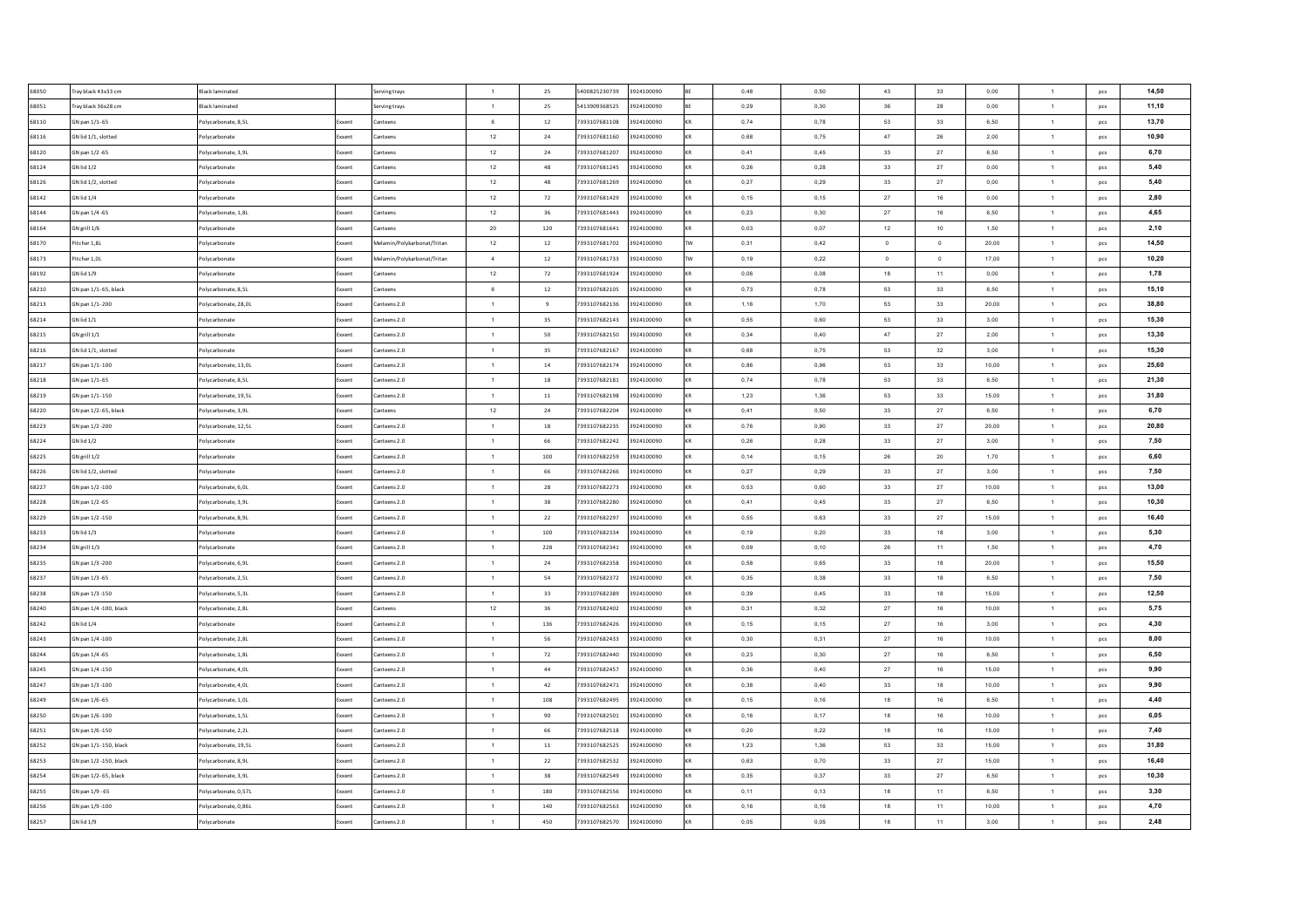| 68258 | GN pan 1/1-65, black         | Polycarbonate, 8,5L                     | Exxent        | Canteens 2.0                 | $\overline{1}$                   | 18          | 7393107682587 | 3924100090 | 0,73 | 0.78 | 53             | 33             | 6,50  | $\mathbf{1}$                   | pcs        | 21,30 |
|-------|------------------------------|-----------------------------------------|---------------|------------------------------|----------------------------------|-------------|---------------|------------|------|------|----------------|----------------|-------|--------------------------------|------------|-------|
| 68259 | GN pan 1/1-100, black        | Polycarbonate, 13,0L                    | Exxent        | Canteens 2.0                 | $\overline{1}$                   | $14\,$      | 7393107682594 | 3924100090 | 0,86 | 0,96 | 53             | 33             | 10,00 | $\mathbf{1}$                   | pcs        | 25,60 |
| 68260 | GN pan 1/6 -65, black        | Polycarbonate, 1,0L                     | Exxent        | Canteens                     | 12                               | 36          | 7393107682600 | 3924100090 | 0,15 | 0,16 | 18             | 16             | 6,50  | $\mathbf{1}$                   | pcs        | 2,90  |
| 68263 | GN lid 1/6                   | Polycarbonate                           | Exxent        | Canteens 2.0                 | $\overline{1}$                   | 130         | 7393107682631 | 3924100090 | 0,08 | 0,09 | 18             | 16             | 3,00  | $\mathbf{1}$                   | pcs        | 3,30  |
| 68264 | GN grill 1/6                 | Polycarbonate                           | Exxent        | Canteens 2.0                 | $\overline{1}$                   | 600         | 7393107682648 | 3924100090 | 0,03 | 0,03 | 12             | 10             | 1,50  | $\mathbf{1}$                   | pcs        | 2,98  |
| 68265 | GN pan 1/2 -100, black       | Polycarbonate, 6.0L                     | Exxent        | Canteens 2.0                 | $\overline{1}$                   | 28          | 7393107682655 | 3924100090 | 0,49 | 0,60 | 33             | $27\,$         | 10,00 | $\overline{1}$                 | <b>DCS</b> | 13,00 |
| 68266 | GN lid 1/6, slotted          | Polycarbonate                           | Exxent        | Canteens 2.0                 | $\overline{1}$                   | 130         | 7393107682662 | 3924100090 | 0.08 | 0.09 | 18             | 16             | 3,00  | $\overline{1}$                 | pcs        | 3,30  |
| 68267 | GN pan 1/3 -65, black        | Polycarbonate, 2,5L                     | Exxent        | Canteens 2.0                 | $\overline{1}$                   | 54          | 7393107682679 | 3924100090 | 0.27 | 0,28 | 33             | 18             | 6.50  | $\overline{1}$                 | pcs        | 7,50  |
| 68268 | GN pan 1/3 -100, black       | Polycarbonate, 4,0L                     | Exxent        | Canteens 2.0                 | $\overline{1}$                   | 42          | 7393107682686 | 3924100090 | 0.39 | 0.40 | 33             | 18             | 10.00 | $\overline{1}$                 | pcs        | 9.90  |
| 68269 | GN pan 1/3 -150, black       | Polycarbonate, 5,3L                     | Exxent        | Canteens 2.0                 | $\overline{1}$                   | 33          | 7393107682693 | 3924100090 | 0,39 | 0,45 | 33             | 18             | 15,00 | $\overline{1}$                 | pcs        | 12,50 |
| 68270 | GN pan 1/4 -65, black        | Polycarbonate, 1,8L                     | Exxent        | Canteens 2.0                 | $\overline{1}$                   | 72          | 7393107682709 | 3924100090 | 0,29 | 0,30 | 27             | 16             | 6,50  | $\overline{1}$                 | pcs        | 6,50  |
| 68271 | GN pan 1/4 -100, black       | Polycarbonate, 2,8L                     | ixxent        | Canteens 2.0                 | $\overline{1}$                   | 56          | 7393107682716 | 3924100090 | 0,31 | 0,32 | 27             | 16             | 10,00 | $\overline{1}$                 | pcs        | 8,00  |
| 68272 | GN pan 1/4 -150, black       | Polycarbonate, 4,0L                     | ixxent        | Canteens 2.0                 | $\overline{1}$                   | $_{\rm 44}$ | 7393107682723 | 3924100090 | 0,29 | 0,34 | 27             | 16             | 15,00 | $\mathbf{1}$                   | pcs        | 9,90  |
| 68273 | SN pan 1/6 -65, black        | olycarbonate, 1,0L                      | xxent         | anteens 2.0                  | $\overline{1}$                   | 108         | 7393107682730 | 3924100090 | 0,15 | 0,16 | 18             | 16             | 6,50  | 1                              | pcs        | 4,40  |
| 68274 | GN pan 1/6 -100, black       | Polycarbonate, 1,5L                     | Exxent        | Canteens 2.0                 | $\overline{1}$                   | 90          | 7393107682747 | 3924100090 | 0,15 | 0,16 | 18             | 16             | 10,00 | $\mathbf{1}$                   | pcs        | 6,05  |
| 68275 | GN pan 1/6 -150, black       | Polycarbonate, 2,2L                     | ixxent        | Canteens 2.0                 | $\overline{1}$                   | 66          | 7393107682754 | 3924100090 | 0,20 | 0,22 | 18             | 16             | 15,00 | $\mathbf{1}$                   | pcs        | 7,40  |
| 68276 | GN pan 1/9 -100, black       | Polycarbonate, 0,86L                    | Exxent        | Canteens 2.0                 | $\overline{1}$                   | 140         | 7393107682761 | 3924100090 | 0,16 | 0,20 | 18             | 11             | 10,00 | $\mathbf{1}$                   | pcs        | 4,70  |
| 68277 | GN lid 1/2                   | Polycarbonate, tight fitting            | Exxent        | Canteens 2.0                 | $\overline{1}$                   | 70          | 7393107682778 | 3924100090 | 0,33 | 0,34 | 33             | $27\,$         | 2,40  | $\mathbf{1}$                   | pcs        | 17,30 |
| 68278 | GN lid 1/3                   | Polycarbonate, tight fitting            | <b>Exxent</b> | Canteens 2.0                 | $\overline{1}$                   | 105         | 7393107682785 | 3924100090 | 0,21 | 0,22 | 33             | 18             | 1,70  | $\mathbf{1}$                   | pcs        | 15,30 |
| 68279 | GN lid 1/4                   | Polycarbonate, tight fitting            | Exxent        | Canteens 2.0                 | $\overline{1}$                   | 140         | 7393107682792 | 3924100090 | 0,15 | 0,16 | 27             | 16             | 1,70  | $\mathbf{1}$                   | pcs        | 12,10 |
| 68280 | GN lid 1/6                   | Polycarbonate, tight fitting            | Exxent        | Canteens 2.0                 | $\overline{1}$                   | 210         | 7393107682808 | 3924100090 | 0,10 | 0.11 | 18             | 16             | 1,70  | $\mathbf{1}$                   | pcs        | 10,50 |
| 68281 | Roll top 1/1 53.5x33x17.5 cm | Polycarbonate                           | Exxent        | Canteens 2.0                 | $\overline{1}$                   | 10          | 7393107682815 | 3924100090 | 0.89 | 1.07 | 54             | 33             | 17.50 | $\mathbf{1}$                   | pcs        | 58,10 |
| 68282 | Roll top 1/1 53,5x33x17,5 cm | Polycarbonate                           | Exxent        | Canteens 2.0                 | $\overline{1}$                   | 10          | 7393107682822 | 3924100090 | 0,96 | 0,97 | 54             | 34             | 15,00 | 1                              | pcs        | 58.10 |
| 68283 | Roll top 1/2 33x26,5x17,5 cm | Polycarbonate                           | Exxent        | Canteens 2.0                 | $\overline{1}$                   | 20          | 7393107682839 | 3924100090 | 0,49 | 0,50 | 33             | 27             | 17,50 | $\mathbf{1}$                   | pcs        | 29,60 |
| 68284 | GN pan 1/2 -150              | Polycarbonate, 8,9L                     | Exxent        | Canteens 2.0                 | $\overline{1}$                   | 22          | 7393107682846 | 3924100090 | 0,64 | 0,68 | 33             | 27             | 15,00 | $\mathbf{1}$                   | pcs        | 19,70 |
| 68285 | GN pan 1/4 -150              | Polycarbonate, 4,0L                     | <b>Exxen</b>  | Canteens 2.0                 | $\mathbf{1}$                     | $_{\rm 44}$ | 7393107682853 | 3924100090 | 0,32 | 0,33 | $27\,$         | 16             | 15,00 | $\mathbf{1}$                   | pcs        | 12,30 |
| 68406 | kinner knife 8,5 cm          | Plastic handle                          | <b>BRM</b>    | Kitchen knives               | 12                               | 120         | 7393107684062 | 8211920000 | 0,03 | 0,03 | 9              | $\,$ 0         | 0,00  | 12                             | pcs        | 2,48  |
| 68407 | ournier knife 6 cm           | Plastic handle                          | BBM           | Kitchen knives               | 12                               | $12\,$      | 7393107684079 | 8211920000 | 0,02 | 0,03 | $16\,$         | $\mathbf 0$    | 0,00  | 12                             | pcs        | 1,88  |
| 68428 | Bar tray Ø 28 cm, non-slip   | Fiber glass                             | BBM           | Serving trays                | $\mathbf{1}$                     | $12\,$      | 7393107684284 | 7019900085 | 0,43 | 0,51 | $\mathbf 0$    | $\,$ 0         | 2,10  | 12                             | pcs        | 12,80 |
| 68436 | Bar tray Ø 35 cm, non-slip   | Fiber glass                             | <b>BBM</b>    | Serving trays                | $\mathbf{1}$                     | $12\,$      | 7393107684369 | 7019900085 | 0,54 | 0,63 | $\overline{0}$ | $\,$ 0         | 2,10  | 12                             | pcs        | 16,40 |
| 68441 | Bar tray Ø 40 cm, non-slip   | Fiber glass                             | <b>BBM</b>    | Serving trays                | $\overline{1}$                   | $12\,$      | 7393107684413 | 7019900085 | 0,82 | 0,92 | $\overline{0}$ | $\circ$        | 2,10  | 12                             | pcs        | 21,80 |
| 68511 | Chef's knife 25 cm Roma      | Chromium Molybdenum Vanadium X50CrMoV15 | Exxent        | Kitchen knives               | $\overline{1}$                   | 20          | 7393107685113 | 8211920000 | 0,23 | 0,36 | 39             | 5              | 2,00  | $\mathbf{1}$                   | pcs        | 22,60 |
| 68512 | hef's knife 20 cm Roma       | Chromium Molybdenum Vanadium X50CrMoV15 | Exxent        | Kitchen knives               | $\overline{1}$                   | 20          | 7393107685120 | 8211920000 | 0,18 | 0,30 | 32             | $\overline{4}$ | 2,00  | $\overline{1}$                 | <b>DCS</b> | 16,60 |
| 68513 | Bread knife 25 cm Roma       | Chromium Molybdenun Vanadium X50CrMoV15 | Exxent        | Kitchen knives               | $\overline{1}$                   | 20          | 7393107685137 | 8211920000 | 0.18 | 0.31 | 39             | $\overline{4}$ | 2,00  | $\overline{1}$                 | pcs        | 19,00 |
| 68514 | ikinner knife 10 cm Roma     | Chromium Molybdenum Vanadium X50CrMoV15 | Exxent        | Kitchen knives               | $\overline{1}$                   | 20          | 7393107685144 | 8211920000 | 0,13 | 0,20 | 20             | $\overline{2}$ | 1,30  | $\overline{1}$                 | pcs        | 8,60  |
| 69000 | GN pan 1/1-40                | Stainless steel 18/10, 5.0L             | Exxent        | Canteens                     | 5                                | 10          | 7393107690001 | 7323930090 | 1.04 | 1,23 | 53             | 33             | 4.00  | $\overline{1}$                 | pcs        | 20,70 |
| 69004 | GN pan 1/1-200               | Stainless steel 18/10, 27,0L            | xxent         | Canteens                     | - 5                              | 10          | 7393107690049 | 7323930090 | 1,71 | 2,00 | 53             | 33             | 20,00 | $\overline{1}$                 | pcs        | 45,40 |
| 69016 | GN pan 1/4 -200              | Stainless steel 18/10, 4,7L             | ixxent        | Canteens                     | $\overline{1}$                   | 20          | 7393107690162 | 7323930090 | 0,82 | 0,82 | 27             | 16             | 20,00 | $\overline{1}$                 | pcs        | 21,70 |
| 69017 | SN pan 1/6 -65               | stainless steel 18/10, 1,0L             | xxen          | anteens                      | $\overline{1}$                   | 20          | 7393107690179 | 7323930090 | 0,23 | 0,27 | 18             | 16             | 6,50  | $\mathbf{1}$                   | pcs        | 7,30  |
| 69022 | GN tray 1/1-10               | Stainless steel 18/10                   | xxent         | anteens 2.0                  | $\overline{1}$                   | 20          | 7393107690223 | 7323930090 | 1,08 | 1,19 | 53             | 33             | 1,00  | $\mathbf{1}$                   | pcs        | 25,90 |
| 69023 | SN tray 1/1-20               | stainless steel 18/10                   | xxent         | Canteens 2.0                 | $\overline{1}$                   | 15          | 7393107690230 | 7323930090 | 1,25 | 1,30 | 53             | 33             | 2,00  | $\mathbf{1}$                   | pcs        | 25,90 |
| 69027 | GN lid 1/4                   | stainless steel 18/10                   | ixxent        | anteens:                     | 10                               | 20          | 7393107690278 | 7323930090 | 0,23 | 0,26 | 27             | 16             | 0,00  | $\mathbf{1}$                   | pcs        | 6,95  |
| 69029 | SN lid 1/9                   | tainless steel 18/10                    | xxent         | anteens:                     | $10$                             | 40          | 7393107690292 | 7323930090 | 0,10 | 0,12 | 18             | 11             | 0,00  | $\mathbf{1}$                   | pcs        | 4,20  |
| 69032 | GN grill 1/1                 | Stainless steel 18/10                   |               | Canteens 2.0                 | $\overline{1}$                   | 20          | 7393107690322 | 7323930090 | 0,79 | 0,80 | 53             | 33             | 1,00  | $\mathbf{1}$                   |            | 33,60 |
| 69033 | GN lid 1/2, air tight        | Stainless steel 18/10                   | Exxent        |                              |                                  | 30          | 7393107690339 | 7323930090 | 0,45 | 0.45 | 30             | 25             | 0,00  |                                | pcs        | 35,80 |
| 69036 | GN lid 1/1, air tight        | Stainless steel 18/10                   | Exxent        | Canteens 2.0<br>Canteens 2.0 | $\overline{1}$<br>$\overline{1}$ | 20          | 7393107690360 | 7323930090 | 0,97 | 0,97 | 51             | 30             | 0,00  | $\mathbf{1}$<br>$\mathbf{1}$   | pcs        | 55,60 |
| 69053 | GN lid 1/6                   |                                         | Exxent        | Canteens 2.0                 |                                  | 15          | 7393107690537 | 3924100090 | 0,10 | 0.11 | 18             | 16             | 0.00  |                                | pcs        | 4,60  |
| 69054 | GN lid 1/4                   | olinorm, tight fitting                  | Exxent        |                              | $\overline{1}$                   | 20          | 7393107690544 | 3924100090 | 0,15 | 0.15 | 27             | 16             | 0,00  | $\overline{1}$<br>$\mathbf{1}$ | pcs        | 3,90  |
|       |                              | Polinorm, tight fitting                 | Exxent        | Canteens 2.0                 | $\mathbf{1}$                     |             |               |            |      |      |                |                |       |                                | pcs        |       |
| 69055 | GN lid 1/3                   | Polinorm, tight fitting                 | Exxent        | Canteens 2.0                 | $\overline{1}$                   | 20          | 7393107690551 | 3924100090 | 0,19 | 0.19 | 33             | 18             | 0.00  | $\mathbf{1}$                   | pcs        | 6,80  |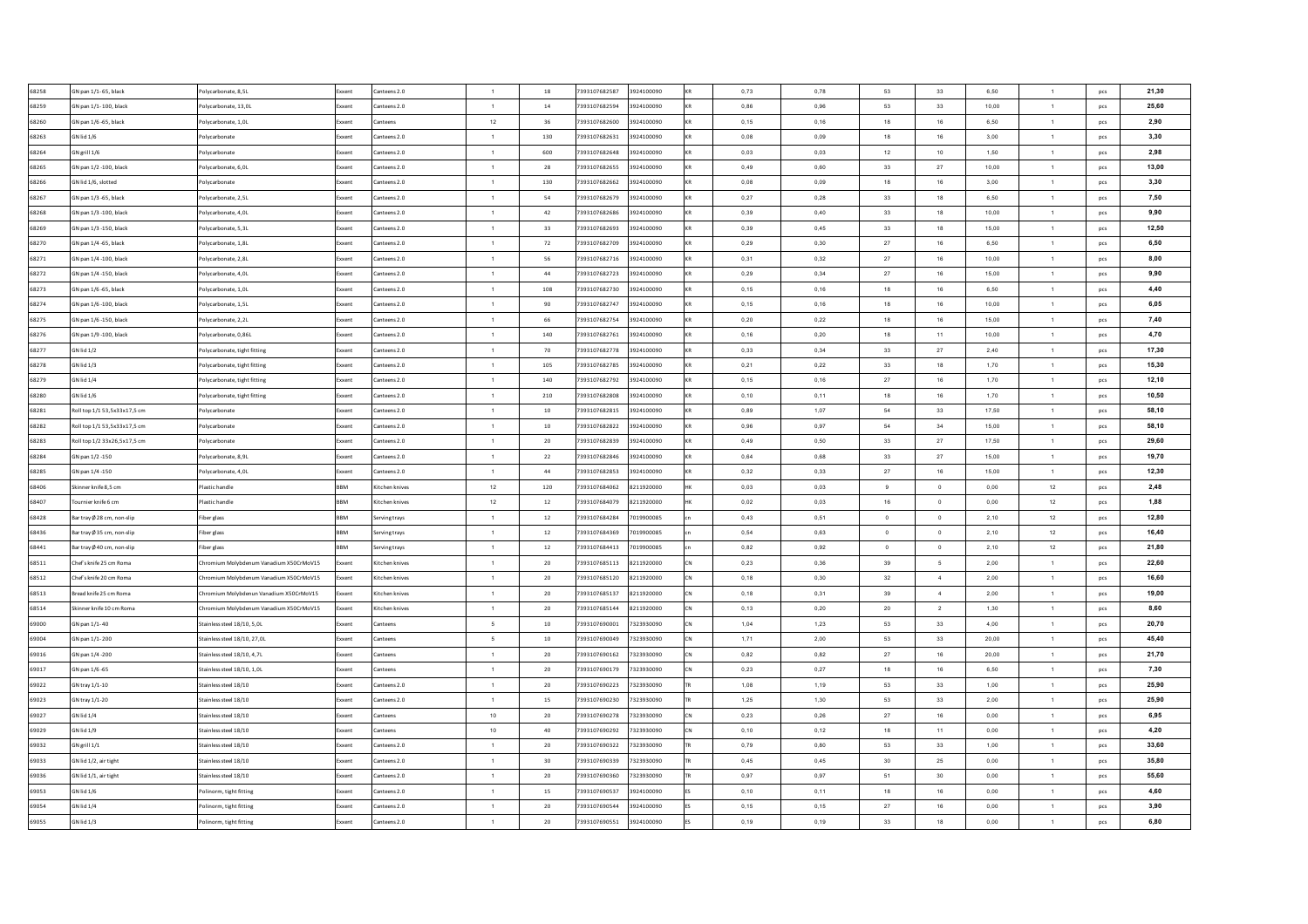| 69056 | GN lid 1/2                  | Polinorm, tight fitting                    | Exxent       | Canteens 2.0                   | $\overline{1}$  | 10                      | 7393107690568<br>3924100090 |           | 0,27 | 0,28 | 33     | 27             | 0,00      | $\mathbf{1}$   | pcs | 6,60  |
|-------|-----------------------------|--------------------------------------------|--------------|--------------------------------|-----------------|-------------------------|-----------------------------|-----------|------|------|--------|----------------|-----------|----------------|-----|-------|
| 69057 | GN lid 1/1                  | olinorm, tight fitting                     | ixxent       | Canteens 2.0                   | 1               | 20                      | 7393107690575<br>3924100090 |           | 0,61 | 0,70 | 53     | 33             | 0,00      | $\mathbf{1}$   | pcs | 11,50 |
| 69058 | GN tray 1/2-10              | Stainless steel 18/10                      | ixxent       | Canteens 2.0                   | $\overline{1}$  | $10\,$                  | 7393107690582<br>7323930090 |           | 0,45 | 0,50 | 33     | 27             | 1,00      | $\mathbf{1}$   | pcs | 19,30 |
| 69065 | Cooling rack GN 1/2         | Stainless steel 18/10 GN 1/2               | xxent        | Kitchen                        | $\overline{1}$  | 20                      | 7393107690650<br>7323930090 |           | 0,31 | 0,33 | 28     | 23             | 2,50      | $\mathbf{1}$   | pcs | 23,30 |
| 69120 | $SN$ bar $1/2$              | Stainless steel 18/10                      | ixxent       | Canteens 2.0                   | 12              | 120                     | 7393107691206<br>7323930090 |           | 0,09 | 0,10 | 33     | $\overline{2}$ | 1,20      | $\mathbf{1}$   | pcs | 9,70  |
| 69130 | GN pan 1/1-40               | Stainless steel 18/10, 5,0L                | ixxent       | anteens 2.0                    | $\overline{1}$  | 10                      | 7393107691305<br>7323930090 |           | 1,04 | 1,23 | 53     | $_{\rm 33}$    | 4,00      | $\mathbf{1}$   | pcs | 29,00 |
| 69131 | GN bar 1/1                  | Stainless steel 18/10                      | Exxent       | Canteens 2.0                   | $\overline{1}$  | 120                     | 7393107691312<br>7323930090 |           | 0,12 | 0,14 | 53     | $\overline{2}$ | 2,00      | $\mathbf{1}$   | pcs | 13,40 |
| 69132 | GN pan 1/1-100              | Stainless steel 18/10, 14.0L               | <b>xxent</b> | Canteens 2.0                   | $\sim$          | 10                      | 7393107691329<br>7323930090 |           | 1.39 | 1.61 | 53     | 33             | 10.00     | $\overline{1}$ | pcs | 35,90 |
| 69133 | GN pan 1/1-150              | Stainless steel 18/10, 21.0L               | Exxent       | Canteens 2.0                   | 5               | 10                      | 7393107691336<br>7323930090 |           | 1.53 | 1.75 | 53     | 33             | 15.00     | $\overline{1}$ | pcs | 52,60 |
| 69134 | SN pan 1/1-65, perforated   | Stainless steel 18/10, 9.0L                | ixxent       | Canteens 2.0                   | $\overline{1}$  | 10                      | 7393107691343<br>7323930090 | <b>CN</b> | 0.98 | 1,13 | 53     | 33             | 6.50      | $\overline{1}$ | pcs | 47,20 |
| 69135 | GN pan 1/2 -150, perforated | Stainless steel 18/10, 9,0L                | Exxent       | Canteens 2.0                   | 5               | 10                      | 7393107691350<br>7323930090 | <b>CN</b> | 0.84 | 0.97 | 33     | 27             | 15,00     | $\overline{1}$ | pcs | 50,00 |
| 69136 | SN pan 1/2 -100             | Stainless steel 18/10, 6.0L                | xxent        | Canteens 2.0                   | 10              | 20                      | 7393107691367<br>7323930090 |           | 0.78 | 0.90 | 33     | 27             | 10.00     | $\overline{1}$ | pcs | 27,10 |
| 69144 | SN lid 1/3, slotted         | Stainless steel 18/10                      | xxent        | Canteens 2.0                   | $\overline{1}$  | 20                      | 7323930090<br>7393107691442 |           | 0.28 | 0.32 | 33     | 18             | 0.00      | $\overline{1}$ | pcs | 11,20 |
| 69145 | SN lid 1/6, slotted         | Stainless steel 18/10                      | xxent        | anteens 2.0                    | $\overline{1}$  | 40                      | 7393107691459<br>7323930090 |           | 0,13 | 0,15 | 18     | 16             | 0,00      | $\overline{1}$ | pcs | 6,50  |
| 69146 | SN lid 1/2, slotted         | Stainless steel 18/10                      | xxent        | anteens 2.0                    | $\overline{1}$  | $20\,$                  | 7393107691466<br>7323930090 |           | 0,44 | 0,51 | 33     | 27             | 0,00      | $\mathbf{1}$   | pcs | 14,00 |
| 69155 | SN lid 1/2                  | Stainless steel 18/10                      | oxent        | inteens 2.0                    | $\mathbf{1}$    | $20\,$                  | 7393107691558<br>7323930090 |           | 0,46 | 0,53 | 33     | 27             | 2,00      | $\mathbf{1}$   | pcs | 14,00 |
| 69156 | SN lid 1/3                  | Stainless steel 18/10                      | xxent        | anteens 2.0                    | $\mathbf{1}$    | $20\,$                  | 7393107691565<br>7323930090 |           | 0,30 | 0,35 | 33     | 18             | 2,00      | $\mathbf{1}$   | pcs | 11,20 |
| 69157 | SN lid 1/4                  | Stainless steel 18/10Stainless steel 18/10 | ixxent       | anteens 2.0                    | $\mathbf{1}$    | 20                      | 7393107691572<br>7323930090 |           | 0,23 | 0,26 | 27     | 16             | $_{0,00}$ | $\mathbf{1}$   | pcs | 9,70  |
| 69158 | SN lid 1/6                  | Stainless steel 18/10                      | ixxent       | anteens 2.0                    | $\overline{1}$  | 40                      | 7393107691589<br>7323930090 |           | 0,15 | 0,17 | 18     | 16             | $_{0,00}$ | $\mathbf{1}$   | pcs | 6,50  |
| 69159 | SN lid 1/9                  | Stainless steel 18/10                      | xxent        | anteens 2.0                    | $\overline{1}$  | 40                      | 7393107691596<br>7323930090 |           | 0,10 | 0,12 | 18     | 11             | 0,00      | $\mathbf{1}$   | pcs | 5,85  |
| 69161 | GN pan 1/1-200, perforated  | Stainless steel 18/10                      | ixxent       | Canteens 2.0                   | $\overline{1}$  | $10$                    | 7393107691619<br>7323930090 |           | 1,55 | 1,78 | 53     | 33             | 20,00     | $\mathbf{1}$   | pcs | 84,00 |
| 69163 | SN pan 1/2 -200, perforated | Stainless steel 18/10                      | ixxent       | anteens 2.0                    | $5\overline{5}$ | $10\,$                  | 7393107691633<br>7323930090 |           | 0,92 | 1,06 | 33     | 27             | 20,00     | $\mathbf{1}$   | pcs | 53,40 |
| 69164 | GN lid 1/1                  | Stainless steel 18/10                      | Exxent       | Canteens 2.0                   | $\overline{1}$  | 10                      | 7323930090<br>7393107691640 | <b>CN</b> | 0.93 | 1,10 | 53     | 33             | 2.00      | 1              | pcs | 24,60 |
| 69166 | GN pan 1/4 -200             | Stainless steel 18/10, 4,7L                | Exxent       | Canteens 2.0                   | 10              | 20                      | 7393107691664<br>7323930090 |           | 0.82 | 0.84 | 27     | 16             | 20.00     | $\blacksquare$ | pcs | 33,50 |
| 69167 | GN pan 1/6 -65              | Stainless steel 18/10, 1.0L                | Exxent       | Canteens 2.0                   | $10\,$          | 20                      | 7393107691671<br>7323930090 | ΓN        | 0.23 | 0.27 | 18     | 16             | 6.50      | $\overline{1}$ | pcs | 10,10 |
| 69168 | GN pan 1/6 -100             | Stainless steel 18/10, 1.5L                | Exxent       | Canteens 2.0                   | 10              | 20                      | 7393107691688<br>7323930090 |           | 0.30 | 0.35 | 18     | 16             | 10.00     | $\overline{1}$ | pcs | 13.40 |
| 69169 | GN pan 1/6 -150             | Stainless steel 18/10, 2.5L                | Exxent       | Canteens 2.0                   | $10\,$          | 20                      | 7393107691695<br>7323930090 | <b>CN</b> | 0,36 | 0,40 | 18     | 16             | 15,00     | 1              | pcs | 16,20 |
| 69170 | GN pan 1/1-65               | Stainless steel 18/10, 9,0L                | Exxent       | Canteens 2.0                   | -5              | 10                      | 7393107691701<br>7323930090 |           | 1,10 | 1,30 | 53     | 33             | 6.50      | $\mathbf{1}$   | pcs | 30.40 |
| 69174 | GN pan 1/1-200              | Stainless steel 18/10, 27,0L               | Exxent       | Canteens 2.0                   | $5\overline{)}$ | 10                      | 7393107691749<br>7323930090 | <b>CN</b> | 1,71 | 2,00 | 53     | 33             | 20,00     | $\mathbf{1}$   | pcs | 63,50 |
| 69175 | GN pan 1/2 -65              | Stainless steel 18/10, 4,0L                | ixxent       | Canteens 2.0                   | 10              | 20                      | 7393107691756<br>7323930090 |           | 0,64 | 0,75 | 33     | 27             | 6,50      | $\mathbf{1}$   | pcs | 22,00 |
| 69177 | GN pan 1/2 -150             | Stainless steel 18/10, 9,0L                | ixxent       | Canteens 2.0                   | $5\overline{5}$ | 10                      | 7393107691770<br>7323930090 |           | 0,92 | 1,10 | 33     | 27             | 15,00     | $\mathbf{1}$   | pcs | 36,10 |
| 69178 | GN pan 1/2 -200             | Stainless steel 18/10, 12,0L               | Exxent       | Canteens 2.0                   | $\overline{1}$  | 10                      | 7393107691787<br>7323930090 |           | 1,01 | 1,20 | 33     | 27             | 20,00     | $\mathbf{1}$   | pcs | 42,40 |
| 69179 | GN pan 1/3 -65              | Stainless steel 18/10, 2,5L                | ixxent       | Canteens 2.0                   | $\overline{1}$  | 20                      | 7393107691794<br>7323930090 |           | 0,44 | 0,50 | 33     | 18             | 6,50      | $\mathbf{1}$   | pcs | 15,30 |
| 69180 | GN pan 1/3 -100             | Stainless steel 18/10, 3,5L                | Exxent       | Canteens 2.0                   | $\overline{1}$  | 20                      | 7393107691800<br>7323930090 |           | 0,55 | 0,66 | 33     | 18             | 10,00     | $\overline{1}$ | pcs | 19,40 |
| 69181 | GN pan 1/3 -150             | Stainless steel 18/10, 5,5L                | ixxent       | Canteens 2.0                   | 1               | 20                      | 7393107691817<br>7323930090 |           | 0,64 | 0,70 | 33     | 18             | 15,00     | $\mathbf{1}$   | pcs | 23,70 |
| 69182 | GN pan 1/3 -200             | Stainless steel 18/10, 7,5L                | Exxent       | Canteens 2.0                   | 1               | 20                      | 7393107691824<br>7323930090 | CN        | 0,77 | 0,90 | 33     | 18             | 20,00     | $\mathbf{1}$   | pcs | 32,20 |
| 69183 | GN pan 1/4 -65              | Stainless steel 18/10, 1,7L                | ixxent       | Canteens 2.0                   | $\overline{1}$  | 20                      | 7393107691831<br>7323930090 |           | 0.40 | 0,46 | 27     | 16             | 6,50      | $\mathbf{1}$   | pcs | 15,10 |
| 69184 | GN pan 1/4 -100             | Stainless steel 18/10, 2.7L                | Exxent       | Canteens 2.0                   | $\overline{1}$  | 20                      | 7393107691848<br>7323930090 | ΓN        | 0.46 | 0.53 | 27     | 16             | 10.00     | $\overline{1}$ | pcs | 18,70 |
| 69189 | SN pan 1/1-100, perforated  | Stainless steel 18/10                      | xxent        | anteens 2.0                    | $\overline{1}$  | 10                      | 7393107691893<br>7323930090 |           | 1,26 | 1,45 | 53     | 33             | 10.00     | $\overline{1}$ | pcs | 50,50 |
| 69190 | SN pan 1/6 -200             | Stainless steel 18/10, 3,5L                | xxent        | Canteens 2.0                   | $\overline{1}$  | 20                      | 7393107691909<br>7323930090 |           | 0,45 | 0,52 | 18     | 16             | 20.00     | $\overline{1}$ | pcs | 22.90 |
| 69191 | SN pan 1/9 -100             | Stainless steel 18/10, 1,0L                | Exxent       | anteens 2.0                    | 10              | 20                      | 7393107691916<br>7323930090 |           | 0,24 | 0,28 | 18     | 11             | 10,00     | $\overline{1}$ | pcs | 14,40 |
| 69194 | SN pan 1/1-150, perforated  | Stainless steel 18/10                      | ixxent       | anteens 2.0                    | $\overline{1}$  | 10                      | 7393107691947<br>7323930090 |           | 1,39 | 1,60 | 53     | 33             | 15,00     | $\overline{1}$ | pcs | 67,80 |
| 69195 | SN pan 1/4 -150             | Stainless steel 18/10, 4,0L                | xxent        | nteens 2.0                     | 10              | $20\,$                  | 7393107691954<br>7323930090 |           | 0,57 | 0,65 | $27\,$ | 16             | 15,00     | $\mathbf{1}$   | pcs | 22,00 |
| 77099 | nermometer digital, timer   | Stainless steel, black                     | ixxent       | <b>litchen</b>                 | $\overline{1}$  | 50                      | 7393107770994<br>9025190090 |           | 0,14 | 0,16 | 8      | 8              | 1,50      | $\mathbf{1}$   | pcs | 21,40 |
| 78500 | utting board 45x30 cm       | Rubber wood                                | xxent        | lutting boards/Chopping boards | $\overline{1}$  | $\overline{4}$          | 7393107785004<br>4419909000 |           | 4,00 | 4,25 | 45     | 30             | 4,00      | $\mathbf{1}$   | pcs | 50,50 |
| 78511 | utting board 60x30 cm       | Rubber wood                                | ixxent       | utting boards/Chopping boards  | $\overline{1}$  | $\overline{4}$          | 7393107785110<br>4419909000 |           | 5,25 | 5,50 | 60     | 30             | 4,00      | $\mathbf{1}$   | pcs | 60,00 |
| 78514 | utting board 75x30 cm       | Rubber wood                                | ixxent       | utting boards/Chopping boards  | $\overline{1}$  | $\overline{\mathbf{3}}$ | 7393107785141<br>4419909000 |           | 7,00 | 7,33 | 75     | 30             | 4,00      | $\mathbf{1}$   | pcs | 66,60 |
| 78521 | utting board 38x21 cm       | Birch wood                                 | ixxent       | Cutting boards/Chopping boards | $\overline{1}$  | 6                       | 7393107785219<br>4419909000 |           | 1,00 | 1,10 | 38     | 21             | 2,10      | $\mathbf{1}$   | pcs | 17,20 |
| 78523 | Cutting board 40x30 cm      | Birch wood                                 | Exxent       | Cutting boards/Chopping boards | $\overline{1}$  | $6\phantom{.0}$         | 7393107785233<br>4419909000 |           | 1,45 | 1,55 | 40     | 30             | 2,00      | $\mathbf{1}$   | pcs | 22,60 |
|       |                             |                                            |              |                                |                 |                         |                             |           |      |      |        |                |           |                |     |       |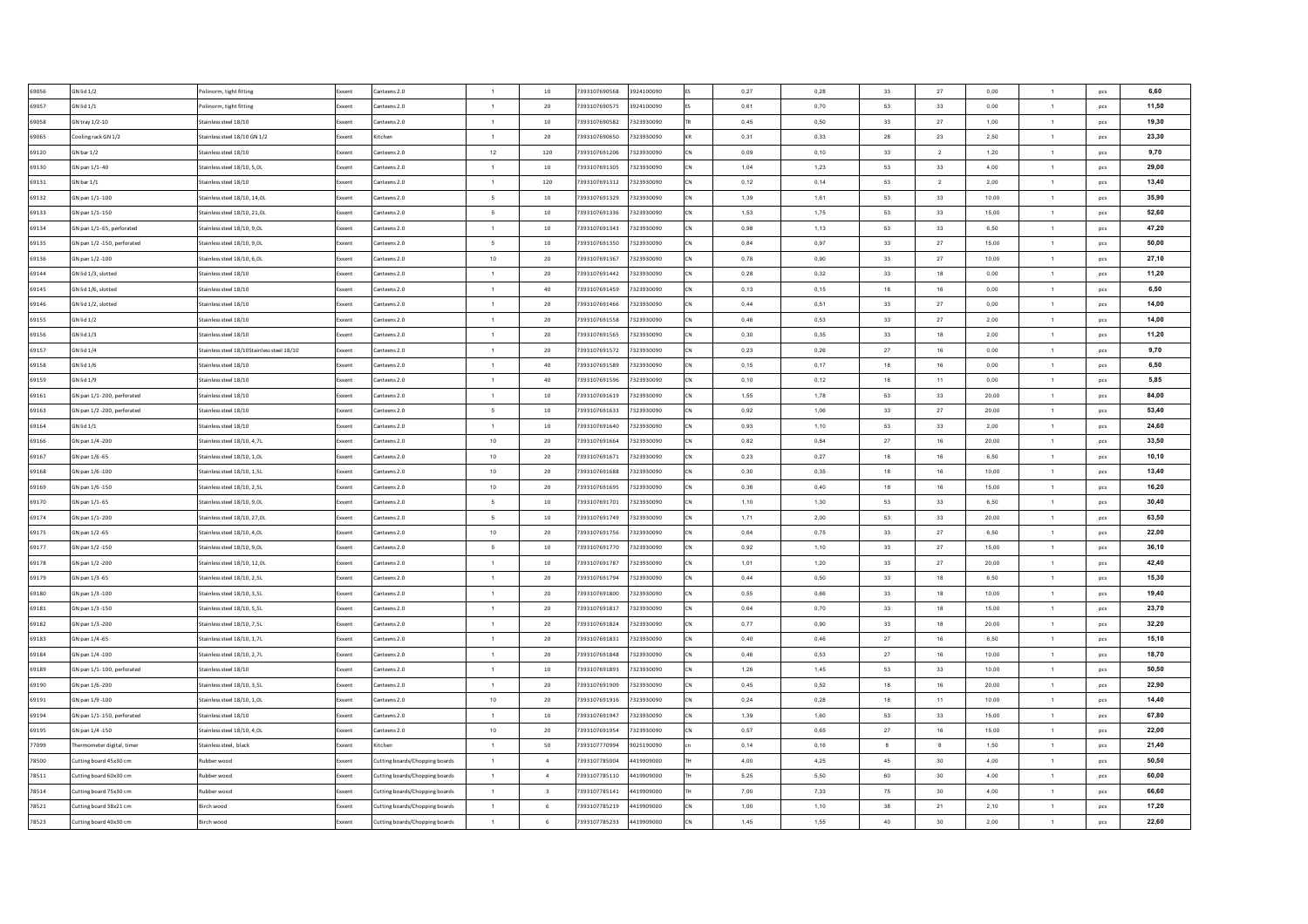| 78537    | Bread cutting board 50x30 cm    | Birch wood                | Exxent | Cutting boards/Chopping boards | $\overline{1}$  | 10                       | 7393107785370 | 4419909000 |           | 1,44 | 1,80 | 50             | 30             | 3.50  | $\overline{1}$ | pcs | 29,70 |
|----------|---------------------------------|---------------------------|--------|--------------------------------|-----------------|--------------------------|---------------|------------|-----------|------|------|----------------|----------------|-------|----------------|-----|-------|
| 78542    | Round chopping board Ø 35 cm    | Rubber wood               | xxent  | Cutting boards/Chopping boards | $\overline{1}$  | $\overline{4}$           | 7393107785424 | 4419909000 |           | 2,75 | 3,00 | $\overline{0}$ | $\overline{0}$ | 4,00  | $\overline{1}$ | pcs | 47,90 |
| 78543    | Serving tray Ø 36 cm w handle   | Rubberwood FSC            | ixxent | Serving items                  | $\sim$          | $\mathbf{8}$             | 7393107785431 | 4419909000 |           | 1,37 | 1,38 | $\Omega$       | $\mathbf 0$    | 1,80  | $\overline{4}$ | pcs | 26.00 |
| 78544    | Serving tray Ø 31 cm w handle   | Rubberwood FSC            | ixxent | Serving items                  | $6\overline{6}$ | 12                       | 7393107785448 | 4419909000 |           | 1,01 | 1,06 | 37             | 31             | 1,90  | $\,6\,$        | pcs | 19,50 |
| 78545    | Serving tray Ø 26 cm w handle   | Rubberwood FSC            | xxen   | Serving items                  | 6               | 18                       | 7393107785455 | 4419909000 |           | 0,67 | 0,68 | $\Omega$       | $\mathbf 0$    | 1,80  | 6              | pcs | 15,60 |
| 78556    | Cutting board 49,5x35 cm, white | HDPE plastic              | oxent  | Cutting boards/Chopping boards | $\mathbf{1}$    | $\overline{\phantom{a}}$ | 7393107785561 | 3924900090 |           | 2,84 | 2,88 | 50             | 35             | 2,00  | $\mathbf{1}$   | pcs | 30,70 |
| 78557    | Cuttingboard 49,5x35 cm, yellow | HDPE plastic              | xxent  | Cutting boards/Chopping boards | $\overline{1}$  | $\overline{\phantom{0}}$ | 7393107785578 | 3924900090 |           | 2,84 | 2,88 | 50             | 35             | 2,00  | $\mathbf{1}$   | pcs | 30,70 |
| 78558    | Cuttingboard 49,5x35 cm, green  | HDPE plastic              | xxent  | Cutting boards/Chopping boards | $\overline{1}$  | $\overline{\phantom{a}}$ | 7393107785585 | 3924900090 | <b>TV</b> | 2,84 | 2,88 | 50             | 35             | 2,00  | $\mathbf{1}$   | pcs | 30,70 |
| 78559    | Cuttingboard 49,5x35 cm, red    | HDPE plastic              | xxent  | Cutting boards/Chopping boards | $\overline{1}$  | $\overline{\phantom{0}}$ | 7393107785592 | 3924900090 |           | 2,84 | 2,88 | 50             | 35             | 2,00  | $\mathbf{1}$   | pcs | 30,70 |
| 78560    | Cuttingboard 49.5x35 cm. blue   | <b>HDPE</b> plastic       | xxent  | Cutting boards/Chopping boards | $\mathbf{1}$    | 5                        | 7393107785608 | 3924900090 |           | 2,84 | 2,88 | 50             | 35             | 2,00  | $\mathbf{1}$   | pcs | 30,70 |
| 78561    | Cuttingboard 49.5x35 cm. brown  | <b>HDPE</b> plastic       | Exxent | Cutting boards/Chopping boards | $\overline{1}$  | $\overline{5}$           | 7393107785615 | 3924900090 |           | 2.84 | 2.88 | 50             | 35             | 2,00  | $\overline{1}$ | pcs | 30,70 |
| 78562    | Cutting board 49x25 cm, white   | HDPE plastic              | xxent  | Cutting boards/Chopping boards | $\mathbf{1}$    | $\overline{5}$           | 7393107785622 | 3924900090 |           | 2,21 | 2.25 | 49             | 25             | 2,00  | $\mathbf{1}$   | pcs | 25,30 |
| 78563    | Cuttingboard 74x29 cm, white    | <b>HDPE</b> plastic       | xxent  | Cutting boards/Chopping boards | $\overline{1}$  | -5                       | 7393107785639 | 3924900090 |           | 4.03 | 4,12 | 74             | 29             | 2.00  | $\overline{1}$ | pcs | 44,60 |
| 78564    | Cutting board 35x26 cm, white   | With handle, HDPE plastic | xxent  | Cutting boards/Chopping boards | $\overline{1}$  | 20                       | 7393107785646 | 3924900090 |           | 1,00 | 1,03 | 35             | 26             | 1,00  | $\overline{1}$ | pcs | 9,90  |
| 78565    | Cutting board 24x15 cm, white   | With handle, HDPE plastic | xxent  | Cutting boards/Chopping boards | $\overline{1}$  | 40                       | 7393107785653 | 3924900090 |           | 0,30 | 0,31 | 24             | 15             | 1,00  | $\mathbf{1}$   | pcs | 5,30  |
| 81709    | Mug Afrodite                    | orcelain                  |        | Mugs                           | $20\degree$     | 20                       | 7393107817095 | 6911100090 |           | 0,27 | 0,32 | $\circ$        | $\mathbf 0$    | 10,50 | 20             | pcs | 2,50  |
| 81735    | Mug Attila, grey/white          | itoneware                 |        | Mugs                           | $20\degree$     | $20\,$                   | 7393107817354 | 6912002310 |           | 0,25 | 0,33 | $\,$ 0 $\,$    | $\,0\,$        | 9,50  | $20\degree$    | pcs | 3,75  |
| 81748    | Mug Dike, white                 | orcelain                  |        | Mugs                           | $36\,$          | 36                       | 7393107817484 | 6911100090 |           | 0,32 | 0,36 | $\,$ 0 $\,$    | $\,0\,$        | 9,50  | 36             | pcs | 1,65  |
| 81750    | Mug Nike, white                 | Porcelain                 |        | Mugs                           | $20\,$          | $20\,$                   | 7393107817507 | 6912002310 |           | 0,23 | 0,28 | $\,$ 0 $\,$    | $\,0\,$        | 9,50  | ${\bf 20}$     | pcs | 2,50  |
| 81754-01 | Mug Orion, black                | itoneware                 |        | Mugs                           | $20\,$          | 20                       | 7393107000190 | 6912002310 |           | 0,29 | 0,34 | $\circ$        | $\mathbf{0}$   | 8,50  | ${\bf 20}$     | pcs | 3,75  |
| 81754-03 | Mug Orion, white                | Stoneware                 |        | Mugs                           | $20\,$          | 20                       | 7393107000206 | 6912002310 |           | 0,29 | 0,34 | $\circ$        | $\,$ 0 $\,$    | 8,50  | $20\degree$    | pcs | 3,75  |
| 81754-04 | Mug Orion, navy blue            | Stoneware                 |        | Mugs                           | $20\,$          | 20                       | 7393107000213 | 6912002310 |           | 0,29 | 0,34 | $\circ$        | $\,$ 0         | 8,50  | $20\,$         | pcs | 3,75  |
| 81754-07 | Mug Orion, red                  | Stoneware                 |        | Mugs                           | $20\,$          | 20                       | 7393107000220 | 6912002310 |           | 0.29 | 0.34 | $\overline{0}$ | $\overline{0}$ | 8.50  | $20\,$         | pcs | 3,75  |
| 81754-13 | Mug Orion, green                | Stoneware                 |        | Mugs                           | $20\,$          | 20                       | 7393107000244 | 6912002310 |           | 0.29 | 0.34 | $\overline{0}$ | $\overline{0}$ | 8.50  | $20\degree$    | pcs | 3,75  |
| 81754-15 | Mug Orion, turquise             | Stoneware                 |        | Mugs                           | $20\degree$     | 20                       | 7393107000251 | 6912002310 |           | 0.29 | 0.34 | $\Omega$       | $\overline{0}$ | 8.50  | $20\degree$    | pcs | 3,75  |
| 81754-19 | Mug Orion, orange               | Stoneware                 |        | Mugs                           | 20              | 20                       | 7393107000268 | 6912002310 |           | 0.29 | 0.34 | $^{\circ}$     | $\circ$        | 8.50  | 20             | pcs | 3,75  |
| 81760    | Mug Attila, white/black         | Stoneware                 |        | Mugs                           | $20\,$          | 20                       | 7393107817606 | 6912002310 |           | 0,25 | 0,33 | $\overline{0}$ | $\overline{0}$ | 9,50  | $20\degree$    | pcs | 3,75  |
| 81761    | Mug Attila, white/dark blue     | Stoneware                 |        | Mugs                           | 20              | 20                       | 7393107817613 | 6912002310 |           | 0,25 | 0.33 | $\Omega$       | $\mathbf 0$    | 9.50  | 20             | pcs | 3,75  |
| 81762    | Mug Attila, white/darkgrey      | Stoneware                 |        | Mugs                           | $20\,$          | $20\,$                   | 7393107817620 | 6912002310 |           | 0,25 | 0,33 | $\mathbf{0}$   | $\,$ 0         | 9,50  | $20\,$         | pcs | 3,75  |
| 81763    | Mug Attila, white/red           | Stoneware                 |        | Mugs                           | $20\,$          | $20\,$                   | 7393107817637 | 6912002310 |           | 0,25 | 0,33 | $\circ$        | $\mathbf{0}$   | 9,50  | $20\degree$    | pcs | 3,75  |
| 81764    | Mug Attila, white/orange        | Stoneware                 |        | Mugs                           | $20\degree$     | 20                       | 7393107817644 | 6912002310 |           | 0,25 | 0,33 | $\circ$        | $\overline{0}$ | 9,50  | $20\degree$    | pcs | 3,75  |
| 81765    | Mug Attila, white/lime          | Stoneware                 |        | Mugs                           | $20\degree$     | $20\,$                   | 7393107817651 | 6912002310 |           | 0,25 | 0,33 | $\circ$        | $\circ$        | 9,50  | $20\degree$    | pcs | 3,75  |
| 81768-03 | Mug Juno, white                 | Light stoneware           |        | Mugs                           | $20\degree$     | 20                       | 7393107721187 | 6912002310 |           | 0,26 | 0,33 | $\overline{0}$ | $\,$ 0         | 10,50 | $20\degree$    | pcs | 4,50  |
| 81778-01 | Mug Eos, black                  | Stoneware                 |        | Mugs                           | $20\degree$     | 20                       | 7393107001159 | 6912002310 |           | 0,20 | 0,25 | $\overline{0}$ | $\,$ 0         | 9,50  | $20\degree$    | pcs | 3,75  |
| 81778-03 | Mug Eos, white                  | Stoneware                 |        | Mugs                           | $20\degree$     | 20                       | 7393107001050 | 6912002310 |           | 0,20 | 0,25 | $\overline{0}$ | $\overline{0}$ | 9,50  | $20\degree$    | pcs | 3,75  |
| 81778-04 | Mug Eos, navy blue              | Stoneware                 |        | Mugs                           | 20 <sub>2</sub> | 20                       | 7393107001067 | 6912002310 |           | 0,20 | 0,25 | $\overline{0}$ | $\overline{0}$ | 9,50  | 20             | pcs | 3,75  |
| 81778-07 | Mug Eos, red                    | Stoneware                 |        | Mugs                           | 20              | 20                       | 7393107001074 | 6912002310 |           | 0.20 | 0.25 | $\Omega$       | $\overline{0}$ | 9,50  | $20\degree$    | pcs | 4,30  |
| 81778-14 | Mug Eos, lime                   | Stoneware                 |        | Mugs                           | $20\degree$     | 20                       | 7393107001081 | 6912002310 |           | 0,20 | 0,25 | $\overline{0}$ | $\mathbf 0$    | 9,50  | $20\,$         | pcs | 3,75  |
| 81778-15 | Mug Eos, turquoise              | Stoneware                 |        | Mugs                           | $20\degree$     | 20                       | 7393107001098 | 6912002310 |           | 0,20 | 0,25 | $\overline{0}$ | $\,$ 0         | 9,50  | $20\,$         | pcs | 3,75  |
| 81778-19 | Mug Eos, orange                 | Stoneware                 |        | Mugs                           | $20\,$          | 20                       | 7393107001104 | 6912002310 |           | 0,20 | 0,25 | $\overline{0}$ | $\mathbf 0$    | 9,50  | $20\,$         | pcs | 3,75  |
| 81779-06 | Aug Attila, matt black/yellow   | toneware                  |        | Mugs                           | $20\degree$     | 20                       | 7393107001128 | 6912002310 |           | 0,25 | 0,33 | $\circ$        | $\mathbf 0$    | 9,50  | 20             | pcs | 3,75  |
| 81779-07 | Mug Attila, matt black/red      | itoneware                 |        | Mugs                           | $20\degree$     | $20\,$                   | 7393107001111 | 6912002310 |           | 0,25 | 0,33 | $\,$ 0 $\,$    | $\,0\,$        | 9,50  | $20\degree$    | pcs | 3,75  |
| 81779-14 | Mug Attila, matt black/lime     | toneware                  |        | Mugs                           | $20\,$          | 20                       | 7393107001135 | 6912002310 |           | 0,25 | 0,33 | $\mathbf 0$    | $\,0\,$        | 9,50  | $20\degree$    | pcs | 3,75  |
| 81779-19 | Mug Attila, matt black/orange   | Stoneware                 |        | Mugs                           | $20\degree$     | 20                       | 7393107001173 | 6912002310 |           | 0,25 | 0,33 | $\circ$        | $\,$ 0         | 9,50  | $20\degree$    | pcs | 3,75  |
| 81814-01 | Mug Aurora, white/black         | Stoneware                 |        | Mugs                           | $20\degree$     | 20                       | 7393107721378 | 6912002310 |           | 0,30 | 0,34 | $\overline{0}$ | $\mathbf 0$    | 8,00  | $20\degree$    | pcs | 3,75  |
| 81814-03 | Mug Aurora, white               | Stoneware                 |        | Mugs                           | 20 <sub>2</sub> | 20                       | 7393107721385 | 6912002310 |           | 0,30 | 0,34 | $\overline{0}$ | $\circ$        | 8,00  | 20             | pcs | 3,75  |
| 81814-04 | Mug Aurora, white/navy          | Stoneware                 |        | Mugs                           | 20 <sub>2</sub> | 20                       | 7393107721392 | 6912002310 |           | 0,30 | 0.34 | $^{\circ}$     | $\mathbf{0}$   | 8.00  | $20\degree$    | pcs | 3,75  |
| 81814-07 | Mug Aurora, white/red           | Stoneware                 |        | Mugs                           | 20 <sub>2</sub> | 20                       | 7393107721408 | 6912002310 |           | 0,30 | 0,34 | $\overline{0}$ | $\mathbf{0}$   | 8,00  | $20\degree$    | pcs | 3,75  |
| 81815-01 |                                 | Stonware                  |        |                                | 20 <sub>2</sub> | 20                       | 7393107721415 | 6912002310 |           | 0,30 | 0.34 | $\circ$        | $\mathbf{0}$   | 8.00  | 20             |     | 3,75  |
|          | Mug Aurora, black               |                           |        | Mugs                           |                 |                          |               |            |           |      |      |                |                |       |                | pcs |       |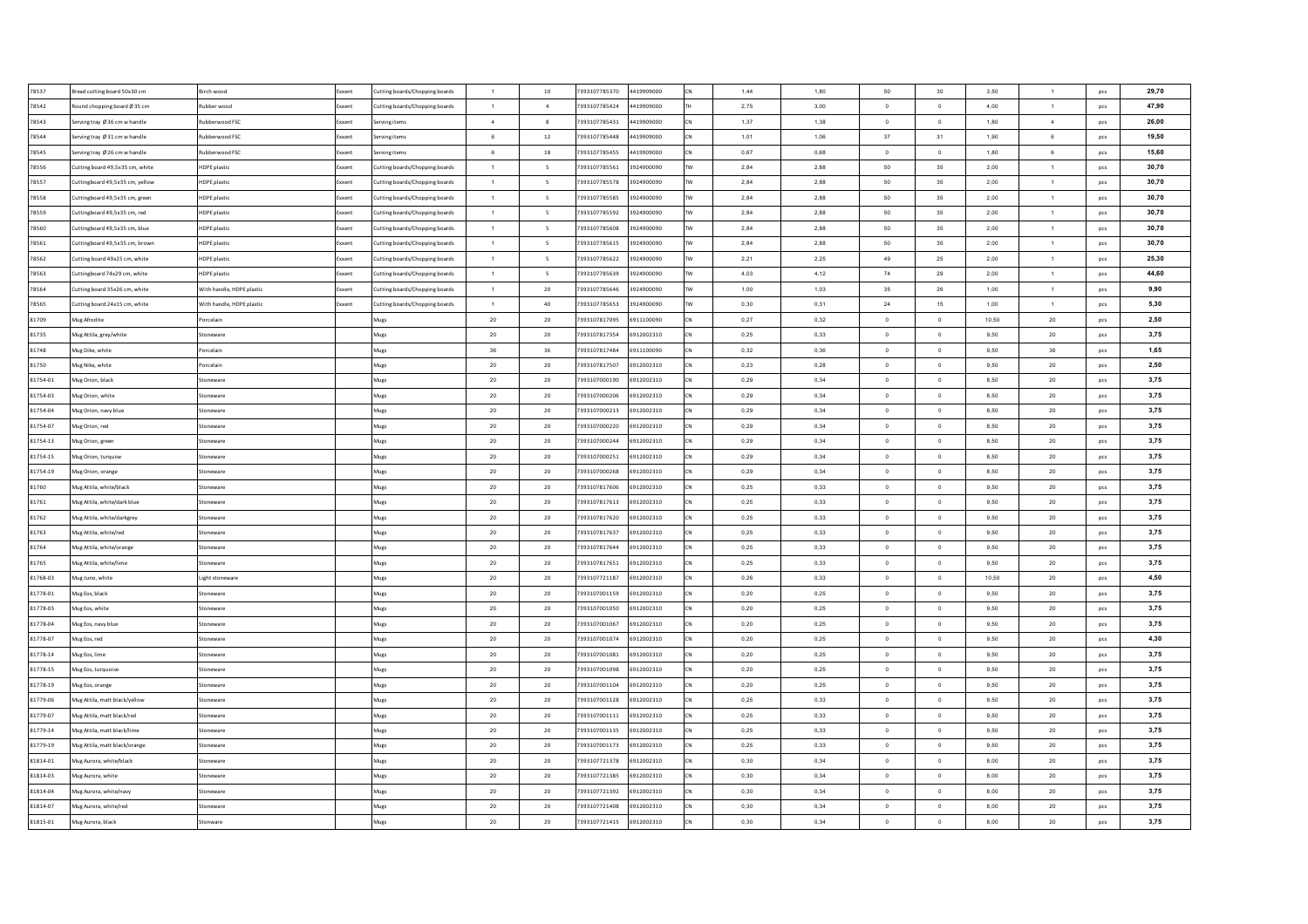| 81815-02 | Mug Aurora, black/grey               | Stonewan                           |                 | Mugs              | 20              | 20     | 7393107721422 | 6912002310 | CN         | 0,30 | 0,34 | $\Omega$         | $\overline{0}$ | 8,00  | 20             | pcs | 3,75   |
|----------|--------------------------------------|------------------------------------|-----------------|-------------------|-----------------|--------|---------------|------------|------------|------|------|------------------|----------------|-------|----------------|-----|--------|
| 81815-03 | Mug Aurora, black/white              | Stonewar                           |                 | Mugs              | $20\,$          | 20     | 7393107721439 | 6912002310 | <b>ICN</b> | 0,30 | 0,34 | $\overline{0}$   | $\circ$        | 8,00  | $20\degree$    | pcs | 3,75   |
| 81815-07 | Mug Aurora, black/red                | toneware                           |                 | Mugs              | $20\,$          | 20     | 7393107721446 | 6912002310 | <b>CN</b>  | 0,30 | 0,34 | $\overline{0}$   | $\mathbf 0$    | 8,00  | $20\degree$    | pcs | 3,75   |
| 82008    | Skinner knife 8 cm Kasum             | Chromium MoV 32 lager v-gold super | xxent           | Kitchen knives    | 6               | 48     | 4950586820089 | 8211920000 |            | 0,13 | 0,13 | $\boldsymbol{8}$ | $\,$ 0         | 0,00  | $\mathbf{1}$   | pcs | 71,80  |
| 82014    | Skinner knife 14 cm Kasumi           | Chromium MoV 32 lager v-gold super | xxent           | Kitchen knives    | $\overline{1}$  | 48     | 4950586820140 | 8211920000 |            | 0,25 | 0,25 | 25               | $\mathbf 0$    | 0,00  | $\mathbf{1}$   | pcs | 76,00  |
| 83012    | Carving set                          | Carving fork and 20cm Chefs knife  | xxent           | Kitchen knives    | $\overline{1}$  | 24     | 7393107830124 | 8211920000 | CN         | 0,31 | 0,43 | 37               | 11             | 3,00  | $\mathbf{1}$   | pcs | 30.70  |
| 83058    | Electric mill                        | 150 W volume 7,4 cl                | xxent           | Selected          | $\overline{1}$  | 18     | 7393107830582 | 8509400000 | <b>CN</b>  | 0,73 | 0,78 | 10               | 10             | 16,50 | $\mathbf{1}$   | pcs | 32,90  |
| 84018    | Japanese Chef's knife 18 cm Kasumi   | hromium MoV 32 lager v-gold super  | xxent           | Kitchen knives    | $6\overline{6}$ | 36     | 4950586840186 | 8211920000 |            | 0.29 | 0.29 | 31               | $\circ$        | 0.00  | $\mathbf{1}$   | pcs | 110,00 |
| 88020    | Chef's knife 20 cm Kasum             | Chromium MoV 32 lager v-gold super | xxent           | Kitchen knives    | $\overline{1}$  | 36     | 7393107880204 | 8211920000 |            | 0.30 | 0.30 | 33               | $\overline{0}$ | 0.00  | $\overline{1}$ | pcs | 143,90 |
| 88024    | Chef's knife 24 cm Kasum             | hromium MoV 32 lager v-gold super  | xxent           | Kitchen knives    | 6               | 36     | 4950586880243 | 8211920000 |            | 0,40 | 0,50 | 37               | $\circ$        | 0.00  | 1              | pcs | 143,90 |
| 89001    | Bread basket Ø 14.5 cm               | Willow                             | Xantia          | Raskets           | $\overline{1}$  | 100    | 7393107890012 | 4602199010 | lcN        | 0.06 | 0.07 | $\Omega$         | $\Omega$       | 8.00  | 1              | pcs | 3,53   |
| 89002    | Bread basket Ø 18 cm                 | Williow                            | Kantia          | laskets           | $\overline{1}$  | 80     | 7393107890029 | 4602199010 | CN         | 0.05 | 0.05 | $\Omega$         | $\overline{0}$ | 10.00 | $\overline{1}$ | pcs | 4,08   |
| 89003    | Bread basket Ø 23 cm                 | Willow                             | Kantia          | laskets           | $\overline{1}$  | 60     | 7393107890036 | 4602199010 | <b>CN</b>  | 0.02 | 0,02 | 23               | 23             | 10.00 | $\overline{1}$ | pcs | 5.00   |
| 89005    | Bread basket Ø 23 cm                 | Willow                             | (antia          | askets            | $\overline{1}$  | 200    | 7393107890050 | 4602199010 |            | 0,01 | 0,01 | $\overline{0}$   | $\,$ 0         | 8,00  | $\mathbf{1}$   | pcs | 3,50   |
| 89006    | Spice rack with 4 compartments       | Willow                             | lantia          | askets            | $\overline{1}$  | 30     | 7393107890067 | 4602199010 |            | 0,05 | 0,06 | 18               | 18             | 28,00 | $\mathbf{1}$   | pcs | 8,30   |
| 89007    | Bread basket 50x32 cm                | Villow                             | antia           | askets            | $\overline{1}$  | 60     | 7393107890074 | 4602199010 |            | 0,03 | 0,03 | 50               | 32             | 8,00  | $\mathbf{1}$   | pcs | 10,20  |
| 89008    | Bread basket 30x20 cm                | Willow                             | lantia          | askets            | $\overline{1}$  | 80     | 7393107890081 | 4602199010 |            | 0,01 | 0,01 | 30               | 20             | 8,50  | $\mathbf{1}$   | pcs | 7,20   |
| 89009    | Bread basket 45x34 cm                | Villow                             | Cantia          | askets            | $\overline{1}$  | 60     | 7393107890098 | 4602199010 |            | 0,03 | 0,04 | 45               | 34             | 8,50  | $\mathbf{1}$   | pcs | 9,50   |
| 89010    | Cutlery basket 24x13 cm              | Willow                             | lantia          | laskets           | $\overline{1}$  | 60     | 7393107890104 | 4602199010 |            | 0,13 | 0,13 | $\bf 24$         | 13             | 11,70 | $\mathbf{1}$   | pcs | 8,00   |
| 89048    | Bread basket 24x16 cm                | Stainless steel 18/0               | xxent           | erving items      | 6               | 24     | 7393107890487 | 7323930090 |            | 0,15 | 0,23 | 24               | 16             | 3,60  | $\mathbf{1}$   | pcs | 11,20  |
| 89054    | Bread basket 44x35 cm with high back | Willow                             | lantia          | Baskets           | $\overline{1}$  | $16\,$ | 7393107890548 | 4602199010 | CN         | 0,02 | 0,03 | 44               | 35             | 22,00 | $\mathbf{1}$   | pcs | 24,90  |
| 89061    | Basket 20x15 cm with wooden handle   | Coated wire                        | xxent           | erving items      | $\overline{1}$  | 12     | 7393107890616 | 8205510000 | <b>TW</b>  | 0,30 | 0,35 | 20               | 15             | 10,00 | 1              | pcs | 16,50  |
| 89064    | Bread basket 28x20 cm                | Stainless steel 18/0               | xxent           | Serving items     | 6               | 24     | 7393107890647 | 7323930090 |            | 0.22 | 0.30 | 28               | 20             | 4.40  | $\mathbf{1}$   | pcs | 11.60  |
| 89065    | Bread basket Ø 18.5 cm. black        | 3mm polypropylene wire             | <b>RRM</b>      | Raskets           | 12              | 96     | 7393107890654 | 3924100090 | lcN        | 0.10 | 0.12 | $\Omega$         | $\overline{0}$ | 7,50  | 12             | pcs | 5,20   |
| 89066    | Bread basket Ø 23 cm, black          | 3mm polypropylene wire             | <b>RRM</b>      | Baskets           | 12              | 72     | 7393107890661 | 3924100090 | <b>CN</b>  | 0,12 | 0,12 | $\overline{0}$   | 8              | 8,00  | 12             | pcs | 6,05   |
| 89067    | Bread basket 53x32,5 cm, black       | 3mm polypropylene wire             | <b>RRM</b>      | Raskets           | 12              | $12\,$ | 7393107890678 | 3924100090 | <b>CN</b>  | 0,56 | 0,66 | 53               | 33             | 9.00  | 12             | pcs | 24,60  |
| 89068    | Bread basket 38x29 cm, black         | Imm polypropylene wire             | BBM             | Baskets           | ${\bf 24}$      | 24     | 7393107890685 | 3924100090 | CN         | 0,54 | 0,61 | 38               | 29             | 9,00  | 24             | pcs | 17,30  |
| 89069    | Bread basket 29x18,5 cm black        | 3mm polypropylene wire             | RRM             | askets            | $12\,$          | 72     | 7393107890692 | 3924100090 | low        | 0,12 | 0,14 | 29               | 19             | 7.00  | 12             | pcs | 10,00  |
| 89086    | Bread basket Ø 18 cm                 | Stainless steel 18/0               | ixxent          | erving items      | 12              | 24     | 7393107890869 | 7323930090 |            | 0,17 | 0,19 | $\circ$          | $\mathbf 0$    | 5,00  | $\mathbf{1}$   | pcs | 8,40   |
| 89092    | Bread basket Ø 23 cm, brown          | 3mm polypropylene wire             | BBM             | laskets           | 12              | 72     | 7393107890920 | 3924100090 |            | 0,14 | 0,16 | $\overline{0}$   | $\overline{0}$ | 7,50  | 12             | pcs | 6,05   |
| 89095    | Bread basket 29x18,5 cm, brown       | 3mm polypropylene wire             | BBM             | laskets           | 10              | 60     | 7393107890951 | 3924100090 |            | 0,12 | 0,14 | 29               | 19             | 6,00  | 10             | pcs | 10,00  |
| 89097    | Bread basket 53x32,5 cm, brown       | 3mm polypropylene wire             | BBM             | Baskets           | $\bf 24$        | 24     | 7393107890975 | 3924100090 | CN         | 0,56 | 0,66 | 53               | 33             | 8,00  | $\mathbf{1}$   | pcs | 28,80  |
| 89098    | Cutlery basket 26,5x10 cm, brown     | 3mm polypropylene wire             | BBM             | Cutlery           | 12              | 72     | 7393107890982 | 3924100090 | CN         | 0,10 | 0,13 | 27               | 10             | 6,00  | $\mathbf{1}$   | pcs | 6,70   |
| 89099    | Cutlery basket Ø 10 cm               | Coated wire                        | Exxent          | Cutlerv           | $\sim$          | 24     | 7393107890999 | 8205510000 | <b>TW</b>  | 0,24 | 0,25 | $\overline{0}$   | $\overline{0}$ | 15,00 | $\overline{4}$ | pcs | 12,80  |
| 89120    | Basket Ø 20 cm                       | Coated wire                        | xxent           | Serving items     | 1               | 12     | 7393107891200 | 8205510000 | <b>TW</b>  | 0.38 | 0.46 | $\overline{0}$   | $\circ$        | 19.50 | $\mathbf{1}$   | pcs | 17,20  |
| 89900    | Salt& Peppermill 11 cm, wood         | Rubber wood, ceramic grinder       | Exxent          | Salt/Peppar/Sugar | 6               | 48     | 7393107899008 | 6912002990 | CN         | 0.11 | 0.12 | $\overline{0}$   | $\overline{0}$ | 11.50 | 6              | pcs | 11,80  |
| 89903    | Salt&Pepper mill 25 cm, wood         |                                    | xxent           |                   | 6               | 48     | 7393107899039 | 6912002990 | low        | 0,29 | 0,36 | $\overline{0}$   | $\circ$        | 25,00 | $\,6\,$        |     | 20.80  |
| 89905    |                                      | Rubber wood, ceramic grinder       |                 | Salt/Peppar/Sugar | 6               | 48     | 7393107899053 | 6912002990 | CN         |      | 0,36 | $\overline{0}$   | $\overline{0}$ | 25,00 | $\mathbf{1}$   | pcs | 21,90  |
| 89906    | Salt&Pepper mill 25 cm, black        | Rubber wood, ceramic grinder       | ixxent<br>xxent | Salt/Peppar/Sugar | 6 <sup>5</sup>  |        | 7393107899060 | 6912002990 |            | 0,29 |      | $\Omega$         | $\circ$        | 20,00 | $\mathbf{1}$   | pcs | 17,70  |
|          | Salt&Pepper mill 20 cm, black        | Rubber wood, ceramic grinder       |                 | Salt/Peppar/Sugar | $\overline{1}$  | 48     |               |            |            | 0,20 | 0,25 | $\overline{0}$   |                |       |                | pcs |        |
| 89913    | Salt & Pepper mill 42 cm, Acacia     | Acacia wood, ceramic grinder       | Cantia          | Salt/Peppar/Sugar |                 | 10     | 7393107899138 | 6912002990 |            | 0,58 | 0,59 | $\overline{0}$   | $\overline{0}$ | 42,00 | $\mathbf{1}$   | pcs | 42,10  |
| 89914    | Salt & Pepper mill 11 cm, Acacia     | FSC Acacia wood, ceramic grinder   | antia           | Salt/Peppar/Sugar | 10              | 80     | 7393107899145 | 6912002990 |            | 0,11 | 0,12 |                  | $\,$ 0         | 11,00 | 5              | pcs | 13,40  |
| 89915    | Salt & Pepper mill 16 cm, Acacia     | FSC Acacia wood, ceramic grinder   | Cantia          | Salt/Peppar/Sugar | 10              | 40     | 7393107899152 | 6912002990 |            | 0,18 | 0,19 | $\,$ 0           | $\,$ 0         | 16,00 | 5              | pcs | 14,40  |
| 89916    | Salt & Pepper mill 32 cm, Acacia     | FSC Acacia wood, ceramic grinder   | Cantia          | alt/Peppar/Sugar  |                 | 25     | 7393107899169 | 6912002990 |            | 0,36 | 0,37 | $\,$ 0           | $\mathbf 0$    | 32,00 | $\mathbf{1}$   | pcs | 23,00  |
| 89918    | Salt&Pepper mill 11 cm, black        |                                    | xxent           | Salt/Peppar/Sugar | 6               | 48     | 7393107899183 | 6912002990 |            | 0,14 | 0,16 | $\circ$          | $\circ$        | 11,00 | 6              | pcs | 13,20  |
| 89919    | Salt&Peoper mill 16 cm, black        |                                    | xxent           | Salt/Peppar/Sugar | 6               | 48     | 7393107899190 | 6912002990 |            | 0,15 | 0.18 | $\overline{0}$   | $\overline{0}$ | 16,00 | 6              | pcs | 15,40  |
| 89920    | Salt&Peoper mill 25 cm, black        |                                    | xxent           | Salt/Peppar/Sugar | 6               | 48     | 7393107899206 | 6912002990 |            | 0,26 | 0.28 | $\circ$          | $\circ$        | 25,00 | 6              | pcs | 22,00  |
| 89921    | Salt&Peoper mill 11 cm, white        |                                    | xxent           | Salt/Peppar/Sugar | 6               | 48     | 7393107899213 | 6912002990 |            | 0.14 | 0.16 | $\overline{0}$   | $\circ$        | 11.00 | 6              | pcs | 13,20  |
| 89922    | Salt&Peoper mill 16 cm, white        |                                    | xxent           | Salt/Peppar/Sugar | 6               | 48     | 7393107899220 | 6912002990 | CN         | 0,15 | 0.18 | $\circ$          | $\circ$        | 16.00 | 6              | pcs | 15,40  |
| 89923    | Salt&Pepper mill 25 cm, white        |                                    | xxent           | Salt/Peppar/Sugar | 6               | 48     | 7393107899237 | 6912002990 | CN         | 0.26 | 0.28 | $\overline{0}$   | $\circ$        | 25.00 | 6              | pcs | 22,00  |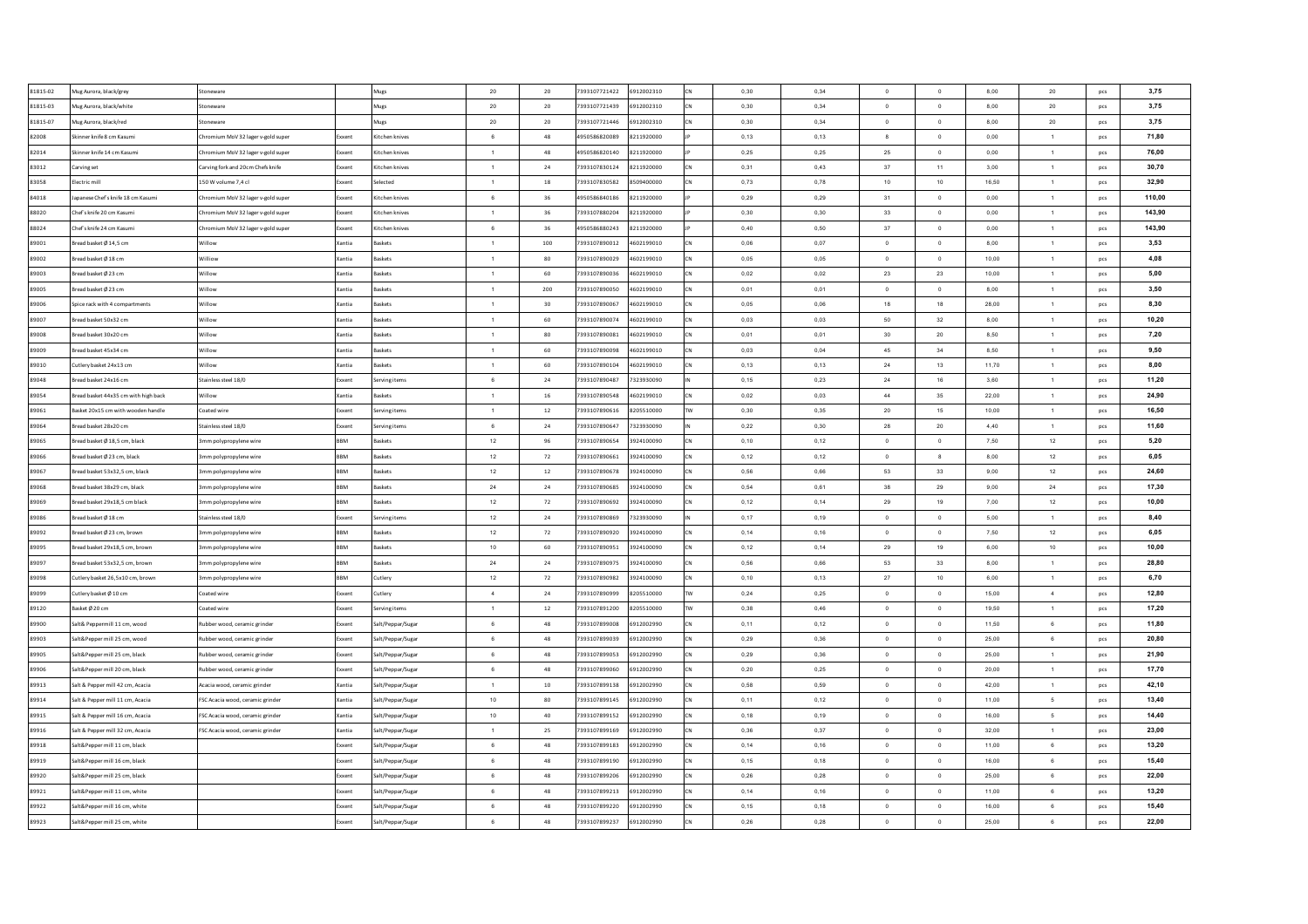| 89924 | S&P mill 2pcs 25cm, black           |                                      | Exxent        | Salt/Peppar/Sugar   | $\overline{\mathbf{3}}$ | 12              | 7393107899244                  | 6912002990               | 0,92         | 0,95         | $\Omega$         | $\overline{0}$ | 25,00        | $\mathbf{1}$   | pcs | 44,00        |
|-------|-------------------------------------|--------------------------------------|---------------|---------------------|-------------------------|-----------------|--------------------------------|--------------------------|--------------|--------------|------------------|----------------|--------------|----------------|-----|--------------|
| 89925 | S&P mill 2pcs 25cm, white           |                                      |               | Salt/Peppar/Sugar   | $\overline{\mathbf{3}}$ | $12\,$          | 7393107899251                  | 6912002990               | 0,92         | 0,95         | 30               | 18             | 7,00         | $\mathbf{1}$   | pcs | 44,00        |
| 90003 | lectrical heating system 280W       | 220V/50Hz/280W                       | Exxent        | lectric appliances  | $\overline{1}$          | $10$            | 7393107900032                  | 8516797090               | 1,02         | 1,10         | 31               | 21             | 2,50         | $\mathbf{1}$   | pcs | 134,90       |
| 90009 | Contact grill single, ribbed        | L,8kW/230V/1 phase                   | Exxen         | lectric appliances  | $\overline{1}$          | $\overline{1}$  | 7393107900094                  | 8516609000               | 14,00        | 16,00        | 290              | 395            | 210,00       | $\mathbf{1}$   | pcs | 363,50       |
| 90010 | ain Marie 15 with fauce             | 1,2kW/230V/1 phase                   | Exxent        | lectric appliances  | $\overline{1}$          | $\overline{1}$  | 7393107900100                  | 8516609000               | 8,00         | 9,50         | 615              | 354            | 255,00       | $\mathbf{1}$   | pcs | 267,30       |
| 90011 | ain Marie 20 with faucet            | 1,2kW/230V/1 phase                   | Exxent        | lectric appliances  | $\overline{1}$          | $\overline{1}$  | 7393107900117                  | 8516609000               | 8,50         | 10,00        | 615              | 354            | 295.00       | $\mathbf{1}$   | pcs | 326,50       |
| 90016 | Contact grill Panini, ribbed        | 230V/50HZ/1 phase                    | Exxent        | lectric appliances  | $\overline{1}$          | $\,$ $\,$       | 7393107900162                  | 8516609000               | 19,00        | 21,50        | 410              | 395            | 210,00       | $\mathbf{1}$   | pcs | 454,70       |
| 90017 | contact grill double, ribbed        | 3,6kW/230V/1 phase/16A               | Exxent        | lectric appliances  | $\overline{1}$          | $\overline{1}$  | 7393107900179                  | 8516609000               | 28.00        | 30.00        | 570              | 395            | 210.00       | $\overline{1}$ | pcs | 628,40       |
| 90019 | rver 8 L                            | 3,25kW/230V/1 phase/16A              | Exxent        | lectric appliances  | $\overline{1}$          | $\overline{1}$  | 7393107900193                  | 8516792000               | 6.50         | 8.00         | 430              | 265            | 340.00       | $\overline{1}$ | pcs | 305,00       |
| 90064 | oup kettle 10 L                     | 470W/230V/1 phase                    | Exxent        | lectric appliances  | $\overline{1}$          | $\overline{1}$  | 7393107900643                  | 8516797090               | 4,70         | 5,60         | $\overline{0}$   | $\overline{0}$ | 36.00        | $\overline{1}$ | pcs | 140,50       |
| 90065 | Rice cooker 6/13 L                  | 1.95kW/230V/1 phase                  | Exxent        | lectric appliances  | $\overline{1}$          | $\overline{1}$  | 7393107900650                  | 8516797090               | 6.80         | 8.00         | $\Omega$         | $\Omega$       | 25.50        | $\overline{1}$ | pcs | 226,10       |
| 90066 | nduction cooker, stainless stee     | 2,7kW/230V/1 pfase/16A               | Exxent        | lectric appliances  | $\overline{1}$          | $\mathbf{A}$    | 7393107900667                  | 8516609000               | 4.80         | 5.63         | 370              | 320            | 110,00       | $\overline{1}$ | pcs | 298,80       |
| 90071 | Varming plate, single               | 60W/230V/1 phase                     | Exxent        | lectric appliances  | $\overline{1}$          | 10              | 7393107900711                  | 8509400000               | 1.00         | 1,20         | 175              | 175            | 65.00        | $\overline{1}$ | pcs | 72,80        |
| 90072 | Varming plate, double               | 120W/230V/1 phase                    | Exxent        | lectric appliances  | $\overline{1}$          | $\overline{1}$  | 7393107900728                  | 8509400000               | 1,60         | 1,90         | 180              | 360            | 80,00        | $\mathbf{1}$   | pcs | 122,00       |
| 90073 | Mixer 9,5L                          | 230V/650W, 9,5L                      | xxent         | ectric appliances   | $\overline{1}$          | $\overline{1}$  | 7393107900735                  | 8509400000               | 20,00        | 21,00        | 510              | 270            | 540,00       | $\mathbf{1}$   | pcs | 1755,60      |
| 90076 | hafing dish 1/1                     | Vithout GN pan                       | xxent         | lectric appliances  | $\overline{1}$          | $1\,$           | 393107900766                   | 7323930090               | 6,00         | 7,10         | 560              | 355            | 405,00       | $\mathbf{1}$   | pcs | 203,30       |
| 90091 | Varming tray, stainless steel       | 230W/230V/1 phase                    | <b>Exxent</b> | lectric appliances  | $\overline{1}$          | <sup>2</sup>    | 393107900919                   | 8516609000               | 4,20         | 6,90         | 620              | 369            | 52,00        | $\mathbf{1}$   | pcs | 261,80       |
| 90092 | nduction cooker, stainless steel    | 3,5kW/230V/1 phase/16A               | xxent         | lectric appliances  | $\overline{1}$          | $\overline{2}$  | 393107900926                   | 8516609000               | 7,10         | 8,60         | 440              | 340            | 115,00       | 1              | pcs | 434,30       |
| 90098 | Coffee pot for 90102                | To item 90083/90102 1,6L             |               | lectric appliances  | $\overline{1}$          | $12\,$          | 7393107900988                  | 8210000000               | 0,42         | 0,53         | $\circ$          | $\,$ 0         | 0,00         | $\mathbf{1}$   | pcs | 19.30        |
| 90102 | offee machine with manual refilling | kW/230V/1 phase                      | ixxent        | lectric appliances  | $\overline{1}$          | $\overline{1}$  | 7393107901022                  | 8516710000               | 6,60         | 8,00         | 40               | 22             | 47,00        | $\mathbf{1}$   | pcs | 319,70       |
| 90103 | Rice cooker 5,4/11 L                | 1,95kW/230V/1 phase                  | ixxent        | lectric appliances  | $\overline{1}$          | $\overline{1}$  | 7393107901039                  | 8516797090               | 9,30         | 10,00        | 48               | 46             | 37,00        | $\mathbf{1}$   | pcs | 289,60       |
| 90108 | Slender with noise reducing box     | 900W/230V/1 phase                    | Exxent        | lectric appliances  | $\overline{1}$          | <sup>2</sup>    | 7393107901084                  | 8509400000               | 6,20         | 7,20         | 29               | 26             | 46,00        | $\mathbf{1}$   | pcs | 560,60       |
| 90109 | Spare Jug with blades for 90108     | Complet with knifes, lid, mixing rod | Exxent        | Electric appliances | $\overline{1}$          | $\overline{2}$  | 7393107901091                  | 3924100090               | 0,75         | 0.85         | $\Omega$         | $\overline{0}$ | 0.00         | $\overline{1}$ | pcs | 155,90       |
| 90110 | Spare knifeset for 90108            |                                      |               | pare parts          | $\overline{1}$          | $\overline{1}$  | 7393107901107                  | 8509400000               | 0.14         | 0.14         | $\Omega$         | $\overline{0}$ | 0.00         | $\overline{1}$ | pcs | 61,60        |
| 90111 | cooling tray 1/1 grey               | Cooling tray in aluminium            | Exxent        | Equipment           | $\overline{1}$          | $\overline{4}$  | 7393107901114                  | 7616999009               | 3,15         | 3,25         | 53               | 32             | 1,40         | 1              | pcs | 129,50       |
| 90112 | ooling tray 1/1 black               | Cooling tray in aluminium            | Exxent        | Equipment           | $\overline{1}$          | $\overline{4}$  | 7393107901121                  | 7616999009               | 3,15         | 3,25         | 53               | 32             | 1.40         | $\mathbf{1}$   | pcs | 129,50       |
| 90113 | ooling tray 1/1 silver              | Cooling tray in aluminium            | Exxent        | Equipment           | $\blacksquare$          | $\overline{4}$  | 7393107901138                  | 7616999009               | 3,15         | 3,25         | 53               | 32             | 1,40         | $\mathbf{1}$   | pcs | 129,50       |
| 90114 | ooling tray 1/2 grey                | Cooling tray in aluminium            | <b>Exxen</b>  | iquipment           | $\overline{1}$          | 6               | 7393107901145                  | 7616999009               | 1,59         | 1,69         | 32               | ${\bf 26}$     | 1,40         | $\mathbf{1}$   | pcs | 9,50         |
| 90115 | ooling tray 1/2 black               | Cooling tray in aluminium            | Exxen         | quipmen             | $\overline{1}$          | 6               | 7393107901152                  | 7616999009               | 1,59         | 1,69         | 32               | 26             | 1,40         | $\mathbf{1}$   | pcs | 9,50         |
| 90116 | ooling tray 1/2 silver              | Cooling tray in aluminium            | Exxent        | quipment            | $\overline{1}$          | 6               | 7393107901169                  | 7616999009               | 1,59         | 1,69         | 32               | 26             | 1,40         | $\mathbf{1}$   | pcs | 9,50         |
| 90118 | ooling tray 1/4 black               | Cooling tray in aluminium            | Exxent        | quipment            | $\mathbf{1}$            | $6\phantom{1}$  | 7393107901183                  | 7616999009               | 0,79         | 0,89         | ${\bf 26}$       | 16             | 1,40         | $\mathbf{1}$   | pcs | 49,90        |
| 90119 | cooling tray 1/4 silver             | Cooling tray in aluminium            | Exxent        | quipment            | $\overline{1}$          | 6               | 7393107901190                  | 7616999009               | 0,79         | 0,87         | ${\bf 26}$       | 16             | 1,40         | $\mathbf{1}$   | pcs | 49,90        |
| 90120 | ray trolley, GN                     | Stainless stee                       | Exxent        | quipment            | $\overline{1}$          | $\,$ $\,$       | 7393107901206                  | 7323930090               | 19,50        | 20,50        | 55               | 38             | 170,00       | $\mathbf{1}$   | pcs | 283,40       |
| 90121 | ining cart                          | Stainless steel                      | Exxent        | cauipment           | $\overline{1}$          | $\overline{1}$  | 7393107901213                  | 7323930090               | 22.60        | 23,75        | 95               | 50             | 95,00        | $\mathbf{1}$   | pcs | 295,70       |
| 90122 | leating Lamp, adjustable height     | Electropaited Iron                   | Exxent        | cauipment           | $\overline{1}$          | 8               | 7393107901220                  | 8516797090               | 1,30         | 1,60         | 228              | 228            | 215.00       | $\mathbf{1}$   | pcs | 123,20       |
| 90127 | Baking tray 60x40 cm                | Aluminium 1.5 mm                     | Exxent        | <b>Baking</b>       | $\overline{1}$          | 10              | 7393107901275                  | 7323930090               | 0.99         | 1.03         | 60               | 40             | 1.00         | $\overline{1}$ | pcs | 16,50        |
| 92031 | Pie form set Ø 10 cm, 4 pcs         | Tin plate with loose bottom          | xxent         | laking              | 12                      | 144             | 7393107920313                  | 7323940000               | 0,13         | 0,14         | $\overline{0}$   | $\,$ 0         | 2,00         | $\overline{1}$ | set | 13,00        |
| 92034 | pringform Ø 24 cm                   | Tin plate                            | ixxent        | aking               | 6                       | 24              | 7393107920344                  | 7323940000               | 0,29         | 0,38         | $\overline{0}$   | $\bf{0}$       | 6,50         | 6              | pcs | 10,40        |
| 92035 | ringform Ø 26 cm                    | lin plate                            | xxen:         |                     | $6 \overline{6}$        | ${\bf 24}$      | 7393107920351                  | 7323940000               | 0,32         | 0,45         | $\Omega$         | $\,$ 0         | 6,50         | 6              | pcs | 11,60        |
| 92036 | Pie form Ø 24 cm                    | Tin plate with loose bottom          | xxent         | aking               | 24                      | 72              | 7393107920368                  | 7323940000               | 0,21         | 0,24         | $\circ$          | $\bf{0}$       | 2,20         | $\mathbf{1}$   | pcs | 6,40         |
| 92037 | ie form Ø 28 cm                     | lin plate with loose bottom          |               |                     | $\bf 24$                | 48              | 7393107920375                  | 7323940000               | 0,29         | 0,34         | $\circ$          | $\,$ 0         | 2,20         | $\mathbf{1}$   |     | 8,25         |
|       |                                     |                                      |               |                     |                         |                 |                                |                          |              |              |                  |                |              |                | pcs |              |
| 92038 | oaf pan 1,5 L<br>oaf pan 2,0 L      | lin plate                            | xxent         | aking               | 12<br>12                | 48<br>$\bf{24}$ | 7393107920382<br>7393107920399 | 7323940000<br>7323940000 | 0,57<br>0,29 | 0,59<br>0,33 | ${\bf 26}$<br>31 | 12<br>12       | 7,00<br>7,00 | 12<br>12       | pcs | 7,60<br>8,25 |
| 92039 |                                     | 'in plate                            | xxent         | king                |                         |                 |                                |                          |              |              |                  |                |              |                | pcs |              |
| 92040 | astry bag 45 cm                     | Nylon                                | Exxent        | <b>Baking</b>       | 6                       | 6               | 7393107920405                  | 3924100090               | 0,02         | 0,02         | 45               | $\,$ 0         | 0,00         | 6              | pcs | 9,00         |
| 92041 | astry bag 55 cm                     | Nvlon                                | <b>Exxent</b> | <b>Jaking</b>       | 6                       | 6               | 7393107920412                  | 3924100090               | 0,02         | 0,02         | 55               | $\mathbf{0}$   | 0,00         | 6              | pcs | 11,10        |
| 92051 | astry bag 55 cm, disposable         | Plastic set. 100 pcs                 |               | <b>Jaking</b>       | $\overline{1}$          | $\overline{1}$  | 7393107920511                  | 3924100090               | 1,14         | 1,25         | 55               | $\overline{0}$ | 0,00         | $\mathbf{1}$   | set | 34,20        |
| 92052 | lozzle set Ø 2-18 mm, star 5 pcs    | Stainless steel 18/10                | Exxent        | Baking              | 20                      | 100             | 7393107920528                  | 7323930090               | 0,05         | 0.06         | $-4$             | $\sim$         | 5,50         | $\mathbf{1}$   | set | 18,50        |
| 92055 | lozzle Ø 18 mm, star                | Stainless steel 18/10                | Exxent        | Bakine              | 144                     | 432             | 7393107920559                  | 7323930090               | 0,01         | 0,01         | $\overline{0}$   | $\circ$        | 0,00         | 6              | pcs | 2,98         |
| 92062 | lozzle set Ø 8-18 mm, round 4 pcs   | Stainless steel 18/10                | Exxent        | Bakine              | 20                      | 100             | 7393107920627                  | 7323930090               | 0,05         | 0.06         | 6                | $\overline{4}$ | 5.70         | $\mathbf{1}$   | set | 14,80        |